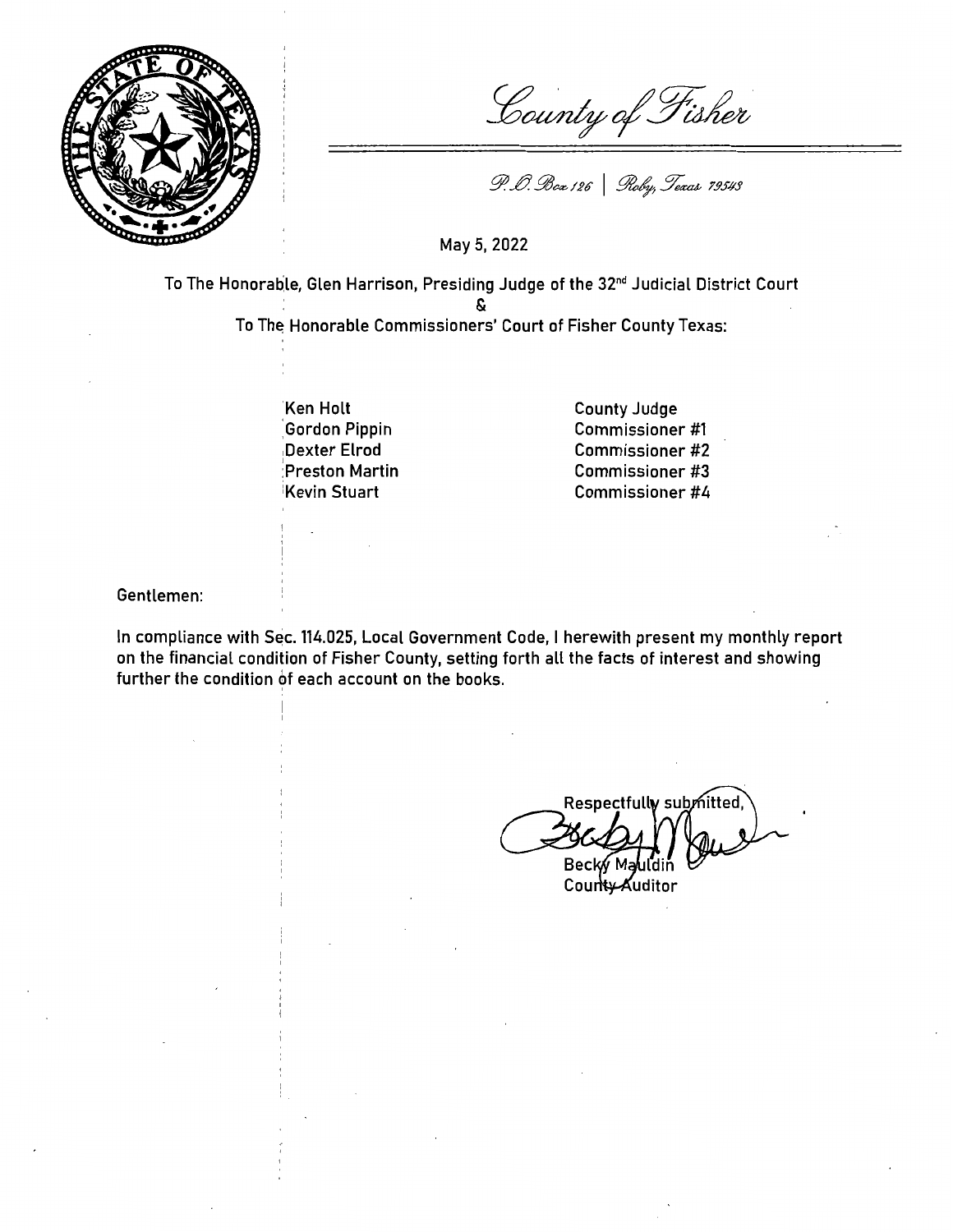

# **FISHER COUNTY**

## State of Financial Condition

## **Max 9, 2022**

**COUNTY JUDGE** 

*KEN HOLT* 

## **COMMISSIONERS**

| PRECINCT#1        | GORDON PIPPIN       |
|-------------------|---------------------|
| PRECINCT#2        | DEXTER ELROD        |
| <i>PRECINCT#3</i> | PRESTON MARTIN      |
| PRECINCT#4        | <b>KEVIN STUART</b> |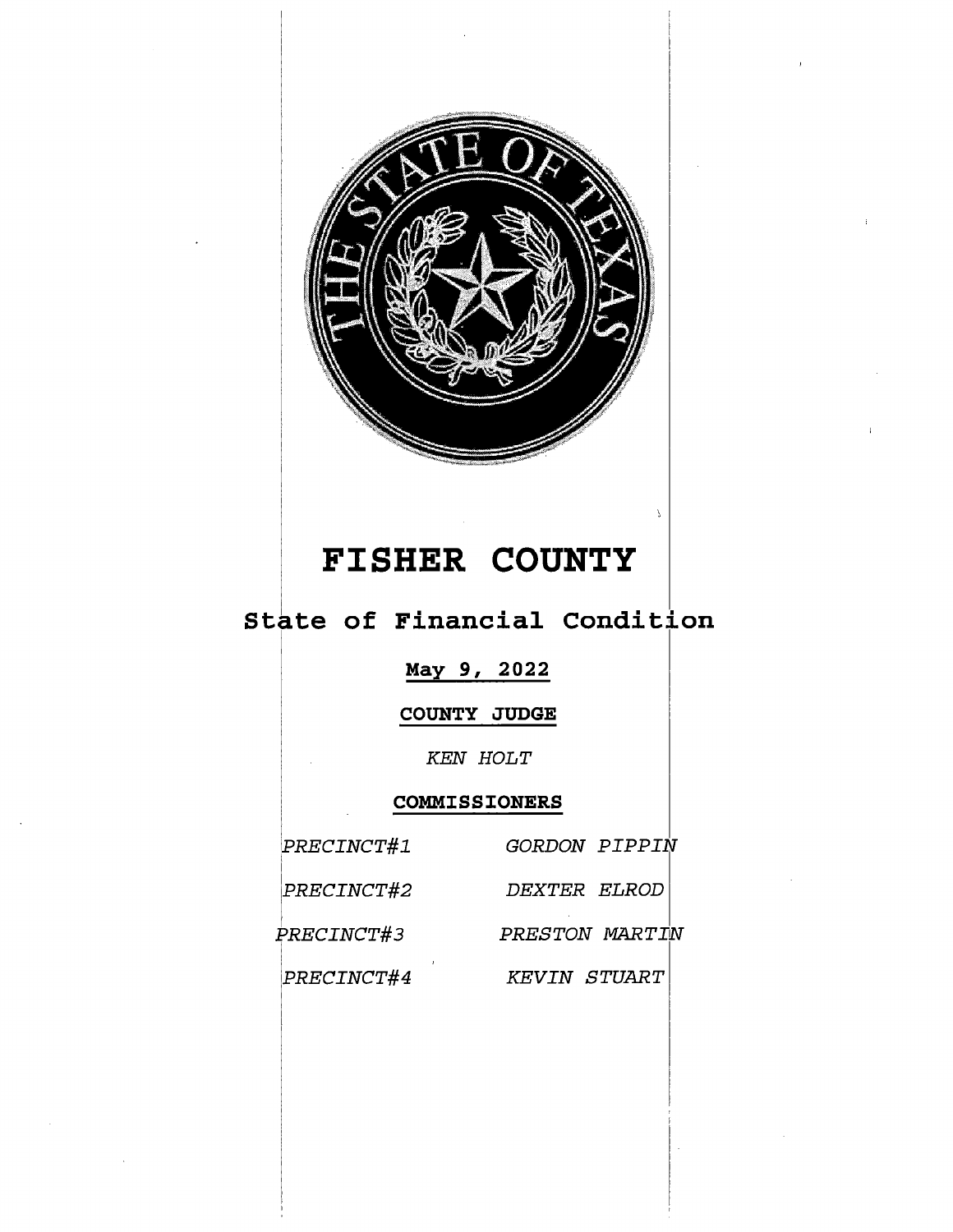|                     | ACCOUNT NO ACCOUNT-TITLE                                                      | ORIGINAL           | AMENDED                       | ENCUMBERED ACTIVITY ACTIVITY<br>BUDGET-AMOUNT BUDGET-AMOUNT YEAR-TO-DATE YEAR-TO-DATE MONTH-TO-DATE |                                                       | <b>CURRENT USED</b><br>BALANCE PCT |    |
|---------------------|-------------------------------------------------------------------------------|--------------------|-------------------------------|-----------------------------------------------------------------------------------------------------|-------------------------------------------------------|------------------------------------|----|
|                     | REPORTING FUND: 0010 GENERAL FUND                                             |                    |                               |                                                                                                     |                                                       | EFFECTIVE MONTH - 05               |    |
| 0100 CASH ACCOUNTS  |                                                                               |                    |                               |                                                                                                     |                                                       |                                    |    |
|                     | 10-100-100 CFC: GENERAL FUND                                                  |                    |                               |                                                                                                     |                                                       |                                    |    |
|                     | 10-100-130 MONEY MARKET CHECKING                                              |                    |                               | 279.61                                                                                              | 2, 364, 766. 73 47, 734. 08 - 4, 833, 432. 07<br>0.00 | 232,946.49                         |    |
|                     | 10-100-185 DUE FROM I&S FUND                                                  |                    |                               | 0.00                                                                                                | 0.00                                                  | 133,602.02                         |    |
|                     | 10-100-201 CERTIFICATE OF DEPOSIT - 1                                         |                    |                               | 93.55                                                                                               | 0.00                                                  | 156,679.27                         |    |
|                     | 10-100-202 CERTIFICATE OF DEPOSIT - 2                                         |                    |                               | 93.55                                                                                               | 0.00                                                  | 156,679.27                         |    |
|                     | 10-100-203 CERTIFICATE OF DEPOSIT - 3                                         |                    |                               | 93.55                                                                                               | 0.00                                                  | 156,679.27                         |    |
|                     | 10-100-204 CERTIFICATE OF DEPOSIT - 4                                         |                    |                               | 93.55                                                                                               | 0.00                                                  | 156,679.27                         |    |
|                     | 10-100-205 CERTIFICATE OF DEPOSIT - 5                                         |                    |                               | 93.55                                                                                               | 0.00                                                  | 156,679.27                         |    |
|                     | 10-100-206 CERTIFICATE OF DEPOSIT - 6<br>10-100-211 REIMBURSEMENT CLEARING    |                    |                               | 158.68                                                                                              | 0.00                                                  | 258,432.45                         |    |
|                     | 10-100-230 DISTRICT CLERK EFILE                                               |                    |                               | 0.00<br>$7.42 -$                                                                                    | 0.00<br>8.00                                          | 0.00<br>869.26                     |    |
|                     | 10-100-231 COUNTY CLERK EFILE                                                 |                    |                               |                                                                                                     | 158.87 180.51                                         | 1,919.89                           |    |
|                     | 10-100-232 JP CREDIT CARD                                                     |                    |                               | 843.00                                                                                              | 273.10                                                | 3,242.99                           |    |
|                     | 10-100-280 DELINQUENT TAXES RECEIVABLE                                        |                    |                               | 0.00                                                                                                | 0.00                                                  | 111,890.40                         |    |
|                     | 10-100-285 ALLOWANCE-UNCOLLETABLE TAXES                                       |                    |                               | 0.00                                                                                                | 0.00                                                  | 24,417.30-                         |    |
|                     | 10-100-290 DUE FROM APPRAISAL DISTRICT                                        |                    |                               | 0.00                                                                                                | 0.00                                                  | 0.00                               |    |
|                     | CASH ACCOUNTS                                                                 |                    |                               | ------------- -                                                                                     | 2,366,667.22 47,272.47- 6,335,314.62                  |                                    |    |
|                     | 0300 GENERAL REVENUE ACCOUNTS                                                 |                    |                               |                                                                                                     |                                                       |                                    |    |
|                     |                                                                               |                    |                               |                                                                                                     |                                                       |                                    |    |
|                     | 10-300-100 ADVALOREM TAXES                                                    | 0.00               | 2, 453, 327.00 2, 453, 327.00 | 3,049,241.46<br>0.00                                                                                | 6,874.58<br>0.00                                      | 595,914.46+ 124<br>0.00            |    |
|                     | 10-300-104 TDEM GRANT<br>10-300-105 DELINQUENT ADVALOREM TAXES                | 0.00               | 0.00<br>0.00                  | 0.00                                                                                                | 0.00                                                  | 0.00                               |    |
|                     | 10-300-106 DC EFILE CLEARING ACCOUNT                                          | 0.00               | 0.00                          | 0.00                                                                                                | 0.00                                                  | 0.00                               |    |
|                     | 10-300-107 CC EFILE CLEARING ACCOUNT                                          | 0.00               | 0.00                          | 0.00                                                                                                | 0.00                                                  | 0.00                               |    |
|                     | 10-300-108 JP C-CARD CLEARING ACCOUNT                                         | 0.00               | 0.00                          | 0.00                                                                                                | 0.00                                                  | 0.00                               |    |
|                     | 10-300-109 CREDIT CARD INTEREST EARNED                                        | 15.00              | 15.00                         | 13.95                                                                                               | 0.00                                                  | 1.05                               | 93 |
|                     | 10-300-149 APPRAISAL DIST EXCESS REFUND                                       | 0.00               | 0.00                          | 0.00                                                                                                | 0.00                                                  | 0.00                               |    |
|                     | 10-300-150 OTHER INCOME                                                       | 20.00              | 20.00                         | 0.00                                                                                                | 0.00                                                  | 20.00                              | 00 |
|                     | 10-300-151 TAX COLLECTOR ANNUAL SALES TAX COMM                                | 7,600.00           | 7,600.00                      | 0.00                                                                                                | 0.00                                                  | 7,600.00                           | 00 |
|                     | 10-300-152 MISC REIMBURSEMENTS                                                | 100.00             | 100.00                        | 0.00                                                                                                | 0.00                                                  | 100.00                             | 00 |
|                     | 10-300-153 DPS REIMBURSEMENTS/PHONE& INTERNET                                 | 2,536.00           | 2,536.00                      | 0.00                                                                                                | 0.00                                                  | 2,536.00                           | 00 |
|                     | 10-300-155 DRUG FOR REIMBURSING GF JAIL ASSIST                                | 0.00               | 0.00                          | 0.00                                                                                                | 0.00                                                  | 0.00                               |    |
|                     | 10-300-156 DRUG FOR REIMBURSING FICA                                          | 0.00               | 0.00                          | 0.00                                                                                                | 0.00                                                  | 0.00                               |    |
|                     | 10-300-157 DRUG FOR REIMBURSING RETIREMENT                                    | 0.00               | 0.00                          | 0.00                                                                                                | 0.00                                                  | 0.00                               |    |
|                     | 10-300-180 INTEREST EARNED<br>10-300-185 INSURANCE PROCEEDS                   | 5,000.00<br>0.00   | 5,000.00<br>0.00              | 5,576.57<br>5,638.06                                                                                | 0.00<br>0.00                                          | 576.57+ 112<br>$5,638.06+$         |    |
|                     | 10-300-190 INTEREST EARNED CD'S                                               | 1,750.00           | 1,750.00                      | 626.43                                                                                              | 0.00                                                  | 1,123.57                           | 36 |
|                     | 10-300-195 INSURANCE REMIBURSEMENTS                                           | 1,000.00           | 1,000.00                      | 0.00                                                                                                | 0.00                                                  | 1,000.00                           | 00 |
|                     | 10-300-200 COUNTY RESTITUTION INCOME                                          | 0.00               | 0.00                          | 3,227.00                                                                                            | 0.00                                                  | $3,227.00+$                        |    |
|                     | 10-300-204 OIL & GAS INCOME                                                   | 3,300.00           | 3,300.00                      | 5,499.02                                                                                            | 0.00                                                  | 2,199.02+ 167                      |    |
|                     | 10-300-205 GAS PIPELINE INCOME                                                | 0.00               | 0.00                          | 0.00                                                                                                | 0.00                                                  | 0.00                               |    |
|                     | 10-300-206 NSF INCOME                                                         | 0.00               | 0.00                          | 0.00                                                                                                | 0.00                                                  | 0.00                               |    |
|                     | 10-300-212 HEALTHY COUNTY INCOME                                              | 0.00               | 0.00                          | 0.00                                                                                                | 0.00                                                  | 0.00                               |    |
|                     | 10-300-214 COURT APPT ATTY - C & D CLERK                                      | 400.00             | 400.00                        | 140.00                                                                                              | 0.00                                                  | 260.00 35                          |    |
|                     | 10-300-216 JUROR REIMBURSEMENT                                                | 750.00             | 750.00                        | 816.00                                                                                              | 0.00                                                  | 66.00+ 109                         |    |
|                     | 10-300-218 TX-TF-IND DEFENSE GRANT 2019                                       | 5,100.00           | 5,100.00                      | 0.00                                                                                                | 0.00                                                  | 5,100.00 00                        |    |
|                     | 10-300-222 AD LITEM TAX SUITS                                                 | 0.00               | 0.00                          | 23.75                                                                                               | 0.00                                                  | $23.75+$                           |    |
|                     | 10-300-224 OUT OF COUNTY SHERIFF CITATIONS                                    | 0.00               | 0.00                          | 0.00                                                                                                | 0.00                                                  | 0.00                               |    |
|                     | 10-300-225 OUT OF COUNTY SHERIFF SERVICE                                      | 675.00             | 675.00                        | 1,125.00                                                                                            | 0.00                                                  | 450.00+ 167                        |    |
|                     | 10-300-226 INSURANCE BUILDING REPAIRS                                         | 0.00               | 0.00                          | 0.00                                                                                                | 0.00                                                  | 0.00                               |    |
|                     | 10-300-228 UNCLAIMED PROPERTY REFUND<br>10-300-229 VOL FIRE DEPT DONATIONS    | 0.00<br>0.00       | 0.00<br>0.00                  | 0.00<br>0.00                                                                                        | 0.00<br>0.00                                          | 0.00<br>0.00                       |    |
|                     | 10-300-230 TOBACCO SETTLEMENT INCOME                                          | 43.00              | 43.00                         | 0.00                                                                                                | 0.00                                                  | 43.00 00                           |    |
|                     | 10-300-231 FISHER COUNTY SHERIFF'S POSSE                                      | 2.00               | 2.00                          | 1.00                                                                                                | 0.00                                                  | 1.00 50                            |    |
|                     | 10-300-232 WIND FARM TAX ABATEMENTS                                           | 704,627.00         | 704,627.00                    | 719,584.96                                                                                          | 0.00                                                  | 14,957.96+ 102                     |    |
|                     | 10-300-234 SHERIFF - DRUG FORF REIMBURSEMENT                                  | 0.00               | 0.00                          | 0.00                                                                                                | 0.00                                                  | 0.00                               |    |
|                     | 10-300-236 SHERIFF - MISC INCOME                                              | 300.00             | 300.00                        | 40.00                                                                                               | 0.00                                                  | 260.00 13                          |    |
|                     | 10-300-237 SHERIFF BODY ARMOR GRANT                                           | 0.00               | 0.00                          | 0.00                                                                                                | 0.00                                                  | 0.00                               |    |
|                     | 10-300-239 SB1849 PRISONER SAFETY FUND GRANT                                  | 0.00               | 0.00                          | 0.00                                                                                                | 0.00                                                  | 0.00                               |    |
|                     | 10-300-241 SHERIFF SALE INCOME                                                | 150.00             | 150.00                        | 1,170.48                                                                                            | 0.00                                                  | 1,020.48+ 780                      |    |
|                     | 10-300-242 NEW AG BARN 2020                                                   | 0.00               | 0.00                          | 0.00                                                                                                | 0.00                                                  | 0.00                               |    |
|                     | 10-300-245 HAVA CARES ACT - 2020                                              | 0.00               | 0.00                          | 0.00                                                                                                | 0.00                                                  | 0.00                               |    |
|                     | 10-300-250 HAVA SECURITY GRANT<br>10-300-713 BUILDING RENT - APPRAISAL DIST   | 0.00<br>10.00      | 0.00<br>10.00                 | 0.00<br>10.00                                                                                       | 0.00<br>0.00                                          | 0.00<br>0.00 100                   |    |
|                     | GENERAL REVENUE ACCOUNTS 3,186,705.00 3,186,705.00                            |                    |                               | $0.00$ 3,792,733.68 6,874.58 606,028.68+ 119                                                        |                                                       |                                    |    |
| 0310 FEES OF OFFICE |                                                                               |                    |                               |                                                                                                     |                                                       |                                    |    |
|                     |                                                                               |                    |                               |                                                                                                     |                                                       |                                    |    |
|                     | 10-310-400 FEES - COUNTY JUDGE                                                | 100.00             | 100.00                        | 66.00                                                                                               | 8.00                                                  | 34.00 66                           |    |
|                     | 10-310-410 FEES - COUNTY CLERK                                                | 85,000.00          | 85,000.00                     | 74,071.38                                                                                           | 967.71                                                | 10,928.62 87                       |    |
|                     | 10-310-420 FEES - COUNTY & DISTRICT COURT<br>10-310-425 FEES - DISTRICT CLERK | 500.00<br>6,100.00 | 500.00<br>6,100.00            | 215.00<br>8,707.44                                                                                  | 0.00<br>8.00                                          | 285.00 43<br>2,607.44+ 143         |    |
|                     |                                                                               |                    |                               |                                                                                                     |                                                       |                                    |    |

05-05-2022\*\*BUDGET ANALYSIS USAGE REPORT \*\* ASSET, INCOME, & EXPENSE ACCOUNTS PAGE 1<br>TIME:11:15 AM - EFFECTIVE MONTH:05 TIME:11:15 AM - EFFECTIVE MONTH:05

-------------------------------------------------------------------------------------------------------------------------------------------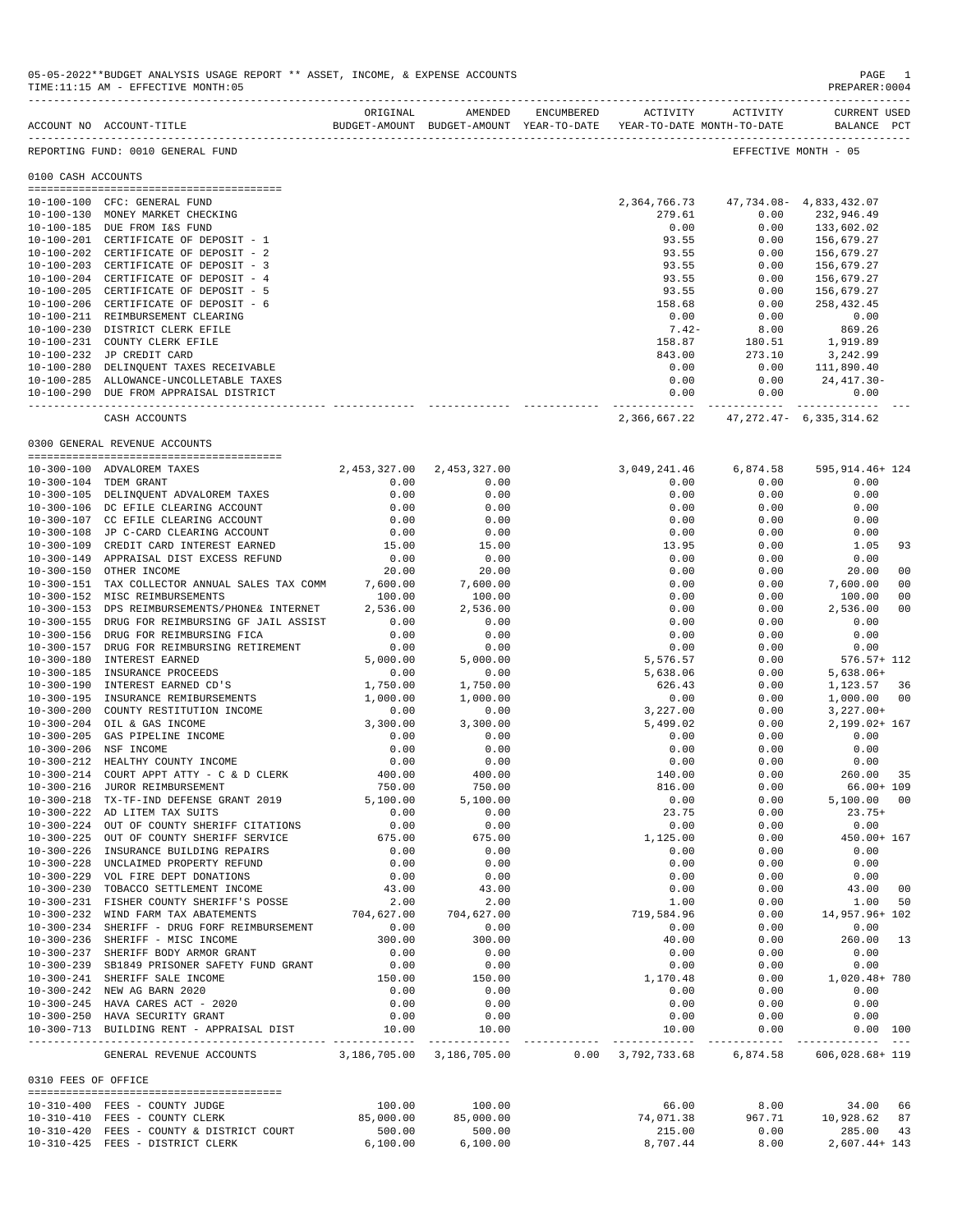|                                         | 05-05-2022**BUDGET ANALYSIS USAGE REPORT ** ASSET, INCOME, & EXPENSE ACCOUNTS<br>TIME: 11:15 AM - EFFECTIVE MONTH: 05                                      |                                             |                                                     |                              |                                                      |                                     | PAGE<br>PREPARER: 0004                              |                      |
|-----------------------------------------|------------------------------------------------------------------------------------------------------------------------------------------------------------|---------------------------------------------|-----------------------------------------------------|------------------------------|------------------------------------------------------|-------------------------------------|-----------------------------------------------------|----------------------|
|                                         | ACCOUNT NO ACCOUNT-TITLE                                                                                                                                   | ORIGINAL                                    | AMENDED<br>BUDGET-AMOUNT BUDGET-AMOUNT YEAR-TO-DATE | ENCUMBERED                   | ACTIVITY<br>YEAR-TO-DATE MONTH-TO-DATE               | ACTIVITY                            | <b>CURRENT USED</b><br>BALANCE PCT                  |                      |
|                                         | REPORTING FUND: 0010 GENERAL FUND                                                                                                                          |                                             |                                                     |                              |                                                      |                                     | EFFECTIVE MONTH - 05                                |                      |
|                                         | 10-310-426 FEES - DIST CLERK TAX RESEARCH<br>10-310-427 REPAYMENT OF REWARD FINE<br>10-310-430 FEES - JP #1                                                | 850.00<br>0.00<br>40,000.00                 | 850.00<br>0.00<br>40,000.00                         |                              | 507.30<br>0.00<br>17,321.29                          | 0.00<br>0.00<br>401.30              | 342.70<br>0.00<br>22,678.71                         | 60<br>43             |
|                                         | 10-310-432 FEES - JP ATTY DELINQUENT COL<br>10-310-433 FEES - JP WRIT OF POSSESS<br>10-310-440 FEES - COUNTY ATTORNEY                                      | 1,700.00<br>0.00<br>201.00                  | 1,700.00<br>0.00<br>201.00                          |                              | 3,900.11<br>0.00<br>146.89                           | 0.00<br>0.00<br>0.00                | 2,200.11+ 229<br>0.00<br>54.11                      | 73                   |
|                                         | 10-310-445 FEES - TAX COLLECTOR<br>10-310-447 FEES - TITLE<br>10-310-448 FEES - LIQUOR LICENSE<br>10-310-450 FEES - FAMILY PROTECTION                      | 9,800.00<br>3,200.00<br>320.00<br>0.00      | 9,800.00<br>3,200.00<br>320.00<br>0.00              |                              | 5,762.05<br>1,585.00<br>0.00<br>0.00                 | 0.00<br>0.00<br>0.00<br>0.00        | 4,037.95<br>1,615.00<br>320.00<br>0.00              | 59<br>50<br>00       |
|                                         | 10-310-451 FEES - CHILD CARE<br>10-310-455 FEES - SHERIFF<br>10-310-465 FEES - COUNTY COURT AT LAW JUDGE                                                   | 0.00<br>8,500.00<br>0.00                    | 0.00<br>8,500.00<br>0.00                            |                              | 0.00<br>3,050.65<br>0.00                             | 0.00<br>0.00<br>0.00                | 0.00<br>5,449.35<br>0.00                            | 36                   |
|                                         | FEES OF OFFICE                                                                                                                                             | 156,271.00                                  | ------------<br>156,271.00                          | 0.00                         | ------------<br>115,333.11                           | ------------<br>1,385.01            | ----------<br>40,937.89                             | 74                   |
|                                         | 0320 STATE SUPPLEMENTS                                                                                                                                     |                                             |                                                     |                              |                                                      |                                     |                                                     |                      |
|                                         | 10-320-405 SUPPLEMENT - COUNTY JUDGE<br>10-320-420 SUPPLEMENT - COUNTY ATTORNEY                                                                            | 25,200.00<br>23, 333.00<br>---------        | 25,200.00<br>23, 333.00<br>----------               |                              | 15,308.97<br>0.00                                    | 0.00<br>0.00                        | 9,891.03<br>23, 333.00<br>-----------               | 61<br>00             |
|                                         | STATE SUPPLEMENTS                                                                                                                                          | 48,533.00                                   | 48,533.00                                           | 0.00                         | 15,308.97                                            | 0.00                                | 33, 224.03                                          | 32                   |
| 0400 COUNTY JUDGE                       |                                                                                                                                                            |                                             |                                                     |                              |                                                      |                                     |                                                     |                      |
|                                         | 10-400-100 SALARY - COUNTY JUDGE<br>10-400-105 COUNTY JUDGE - STATE SUPPLEMENT<br>10-400-110 SALARY - ADMINISTRATIVE ASSISTANT<br>10-400-115 LONGEVITY PAY | 43,080.00<br>25,200.00<br>29,058.00         | 43,080.00<br>25,200.00<br>29,058.00                 | 0.00<br>0.00<br>0.00<br>0.00 | 24,853.80<br>14,538.45<br>16,764.04                  | 1,656.92<br>969.23<br>1,117.60      | 18,226.20<br>10,661.55<br>12,293.96                 | 58<br>58<br>58<br>00 |
|                                         | 10-400-200 FICA EXPENSE<br>10-400-202 TCDRS GROUP TERM LIFE<br>10-400-205 RETIREMENT                                                                       | 1,650.00<br>7,620.00<br>750.00<br>8,200.00  | 1,650.00<br>7,620.00<br>750.00<br>8,200.00          | 0.00<br>0.00<br>0.00         | 0.00<br>4,278.26<br>411.12<br>4,621.65               | 0.00<br>285.24<br>26.96<br>308.11   | 1,650.00<br>3,341.74<br>338.88<br>3,578.35          | 56<br>55<br>56       |
| 10-400-305 SUPPLIES                     | 10-400-210 MEDICAL INSURANCE<br>10-400-300 TRAVEL & SCHOOL                                                                                                 | 20,940.00<br>2,500.00<br>2,000.00           | 20,940.00<br>2,500.00<br>2,000.00                   | 0.00<br>$200.00 -$<br>395.58 | 12, 122.32<br>480.92<br>537.29                       | 865.88<br>0.00<br>0.00              | 8,817.68<br>2,219.08<br>1,067.13                    | 58<br>11<br>47       |
|                                         | 10-400-310 COMMUNICATIONS<br>10-400-315 BONDS & NOTARY<br>10-400-325 SCHOOL & DUES                                                                         | 700.00<br>1,420.00<br>475.00                | 700.00<br>1,420.00<br>475.00                        | 0.00<br>0.00<br>0.00         | 307.11<br>100.00<br>475.00                           | 0.00<br>0.00<br>0.00                | 392.89<br>1,320.00<br>0.00 100                      | 44<br>07             |
|                                         | 10-400-336 LAST YEARS BILLS 2021<br>COUNTY JUDGE                                                                                                           | 0.00<br>-------------<br>143,593.00         | 0.00<br>------------<br>143,593.00                  | 534.75<br>.<br>730.33        | 393.24<br>_____________________________<br>79,883.20 | 0.00<br>5,229.94                    | $927.99 -$<br>-----------<br>62,979.47              | 56                   |
| 0410 COUNTY CLERK                       |                                                                                                                                                            |                                             |                                                     |                              |                                                      |                                     |                                                     |                      |
|                                         | 10-410-100 SALARY - COUNTY CLERK                                                                                                                           | 41,080.00                                   | 41,080.00                                           | 0.00                         | 23,700.00                                            | 1,580.00                            | 17,380.00                                           | 58                   |
|                                         | 10-410-105 LONGEVITY PAY<br>$10-410-110$ SALARY - ADMINISTRATIVE ASSISTANT<br>$10-410-115$ PHONE ALLOWANCE<br>$10-410-200$ FICA EXPENSE                    | 3,300.00<br>29,058.00<br>360.00             | 3,300.00<br>29,058,00<br>360.00                     | 0.00<br>0.00<br>0.00         | 0.00<br>16,764.05<br>207.60                          | 0.00<br>1,117.60<br>13.84           | 3,300.00<br>12,293.95<br>152.40                     | 00<br>58<br>58       |
|                                         | 10-410-200 FICA EXPENSE<br>10-410-202 TCDRS GROUP TERM LIFE<br>10-410-205 RETIREMENT<br>10-410-210 MEDICAL INSURANCE                                       | 5,650.00<br>560.00<br>6,080.00<br>20,940.00 | 5,650.00<br>560.00<br>6,080.00<br>20,940.00         | 0.00<br>0.00<br>0.00<br>0.00 | 3, 111.45<br>297.81<br>3,347.25<br>11,942.56         | 207.43<br>19.53<br>223.15<br>853.04 | 2,538.55 55<br>262.19<br>2,732.75 55<br>8,997.44 57 | 53                   |
| 10-410-305 SUPPLIES<br>10-410-315 BONDS | 10-410-300 TRAVEL & SCHOOL                                                                                                                                 | 2,500.00<br>2,000.00<br>100.00              | 2,440.72<br>2,059.28<br>100.00                      | 230.96<br>0.00<br>100.00     | 745.25<br>2,059.28<br>0.00                           | 0.00<br>0.00<br>0.00                | 1,464.51 40<br>0.00 100<br>0.00 100                 |                      |
|                                         | 10-410-325 ELECTION SCHOOL<br>10-410-330 SOFTWARE MAINTENANCE                                                                                              | 1,500.00<br>10,140.00                       | 1,500.00<br>10,140.00                               | 0.00<br>985.00               | 36.96<br>5,910.00                                    | 0.00<br>0.00                        | 1,463.04 02<br>3,245.00                             | 68                   |
|                                         | COUNTY CLERK                                                                                                                                               | 123,268.00                                  |                                                     | 123,268.00 1,315.96          |                                                      | 68, 122. 21 4, 014. 59              | 53,829.83 56                                        |                      |
| 0420 DISTRICT CLERK                     | --------------------------------------                                                                                                                     |                                             |                                                     |                              |                                                      |                                     |                                                     |                      |
| 10-420-115 LONGEVITY                    | 10-420-100 SALARY - DISTRICT CLERK                                                                                                                         | 41,080.00<br>750.00                         | 41,080.00<br>750.00                                 | 0.00<br>0.00                 | 23,700.00<br>0.00                                    | 1,580.00<br>0.00                    | 17,380.00<br>750.00 00                              | 58                   |
|                                         | 10-420-120 SALARY - ADMINISTRATIVE ASSISTANT<br>10-420-200 FICA EXPENSE<br>10-420-202 TCDRS GROUP TERM LIFE                                                | 10,400.00<br>3,990.00<br>400.00             | 10,400.00<br>3,990.00<br>400.00                     | 0.00<br>0.00<br>0.00         | 5,630.00<br>2,179.40<br>214.83                       | 380.00<br>145.34<br>14.12           | 4,770.00<br>1,810.60<br>185.17                      | 54<br>55<br>54       |
|                                         | 10-420-205 RETIREMENT<br>10-420-210 MEDICAL INSURANCE<br>10-420-300 TRAVEL/SCHOOL/TUITION/DUES                                                             | 4,290.00<br>10,470.00<br>2,500.00           | 4,290.00<br>10,470.00<br>2,500.00                   | 0.00<br>0.00<br>0.00         | 2,413.81<br>6,061.16<br>1,149.57                     | 161.30<br>432.94<br>142.60          | 1,876.19<br>4,408.84<br>1,350.43                    | 56<br>58<br>46       |
| 10-420-305 SUPPLIES<br>10-420-315 BONDS | 10-420-320 SOFTWARE MAINTENANCE                                                                                                                            | 2,000.00<br>250.00<br>3,960.00              | 2,000.00<br>250.00<br>3,960.00                      | 377.02<br>0.00<br>0.00       | 1,262.14<br>119.00<br>2,970.00                       | 32.97<br>0.00<br>0.00               | 360.84 82<br>131.00<br>990.00 75                    | 48                   |
|                                         | 10-420-336 LAST YEARS BILLS 2021                                                                                                                           | 0.00<br>.                                   | 0.00<br>-----------                                 | 68.77                        | 0.00<br>----------- ------------                     | 0.00                                | $68.77-$<br>______________                          |                      |
|                                         | DISTRICT CLERK                                                                                                                                             | 80,090.00                                   | 80,090.00                                           | 445.79                       | 45,699.91                                            | 2,889.27                            | 33,944.30 58                                        |                      |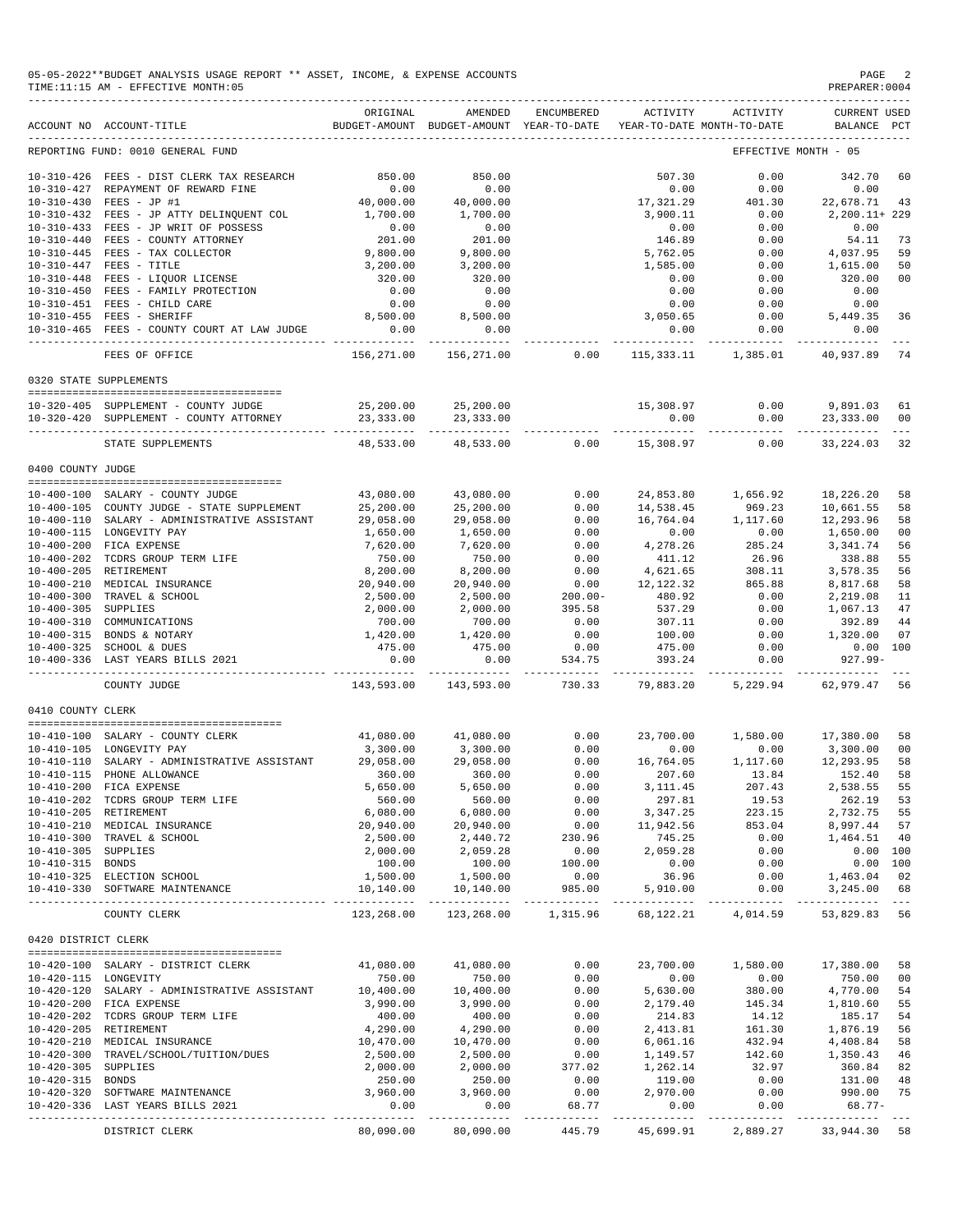|                      | 05-05-2022**BUDGET ANALYSIS USAGE REPORT ** ASSET, INCOME, & EXPENSE ACCOUNTS<br>TIME:11:15 AM - EFFECTIVE MONTH:05 |                             |                                                                                |                       |                                       |                   | PAGE<br>PREPARER: 0004             | 3                       |
|----------------------|---------------------------------------------------------------------------------------------------------------------|-----------------------------|--------------------------------------------------------------------------------|-----------------------|---------------------------------------|-------------------|------------------------------------|-------------------------|
|                      | ACCOUNT NO ACCOUNT-TITLE                                                                                            | ORIGINAL                    | AMENDED<br>BUDGET-AMOUNT BUDGET-AMOUNT YEAR-TO-DATE YEAR-TO-DATE MONTH-TO-DATE | ENCUMBERED            |                                       | ACTIVITY ACTIVITY | <b>CURRENT USED</b><br>BALANCE PCT |                         |
|                      | REPORTING FUND: 0010 GENERAL FUND                                                                                   |                             |                                                                                |                       |                                       |                   | EFFECTIVE MONTH - 05               |                         |
|                      | 0430 JUSTICE OF THE PEACE #1                                                                                        |                             |                                                                                |                       |                                       |                   |                                    |                         |
|                      | 10-430-100 SALARY - JUSTICE OF THE PEACE #1                                                                         | 41,080.00                   | 41,080.00                                                                      | 0.00                  | 23,700.00                             | 1,580.00          | 17,380.00                          | 58                      |
|                      | 10-430-105 LONGEVITY PAY                                                                                            | 750.00                      | 750.00                                                                         | 0.00                  | 0.00                                  | 0.00              | 750.00                             | 0 <sub>0</sub>          |
|                      | 10-430-109 SALARY - TRAVEL EXPENSE                                                                                  | 3,000.00                    | 3,000.00                                                                       | 0.00                  | 1,730.70                              | 115.38            | 1,269.30                           | 58                      |
|                      | 10-430-110 SALARY - ADMINISTRATIVE ASSISTANT 29,058.00                                                              |                             | 29,058.00                                                                      | 0.00                  | 16,764.04                             | 1, 117.61         | 12,293.96                          | 58                      |
|                      | 10-430-200 FICA EXPENSE                                                                                             | 5,660.00                    | 5,660.00                                                                       | 0.00                  | 3,199.57                              | 213.17            | 2,460.43                           | 57                      |
|                      | 10-430-202 TCDRS GROUP TERM LIFE                                                                                    | 560.00                      | 560.00                                                                         | 0.00                  | 308.94                                | 20.26             | 251.06                             | 55                      |
|                      | 10-430-205 RETIREMENT<br>10-430-210 MEDICAL INSURANCE                                                               | 6,090.00                    | 6,090.00                                                                       | 0.00                  | 3,472.65                              | 231.51            | 2,617.35                           | 57                      |
|                      | 10-430-300 TRAVEL/SCHOOL/TUITION/DUES                                                                               | 20,940.00<br>2,500.00       | 20,940.00<br>2,500.00                                                          | 0.00<br>0.00          | 12,122.32<br>1,260.00                 | 865.88<br>0.00    | 8,817.68<br>1,240.00               | 58<br>50                |
| 10-430-305 SUPPLIES  |                                                                                                                     | 2,000.00                    | 2,000.00                                                                       | 568.99                | 713.48                                | 448.29            | 717.53                             | 64                      |
|                      | 10-430-310 COMMUNICATIONS                                                                                           | 700.00                      | 700.00                                                                         | 44.00                 | 307.11                                | 0.00              | 348.89                             | 50                      |
| 10-430-315 BONDS     |                                                                                                                     | 200.00                      | 200.00                                                                         | 0.00                  | 0.00                                  | 0.00              | 200.00                             | 0 <sub>0</sub>          |
|                      | 10-430-320 VIDEO MAGISTRATE OR LAW BOOKS                                                                            | 4,000.00                    | 4,000.00                                                                       | 0.00                  | 228.80                                | 0.00              | 3,771.20                           | 06                      |
|                      | 10-430-330 SOFTWARE MAINTENANCE                                                                                     | 5,100.00                    | 5,100.00                                                                       | 0.00                  | 1,750.00                              | 0.00              | 3,350.00                           | 34                      |
|                      | 10-430-336 LAST YEARS BILLS 2021                                                                                    | 0.00                        | 0.00                                                                           | 0.00                  | 2,054.92                              | 0.00              | $2,054.92-$                        |                         |
| $10 - 430 - 350$     | OUT OF COUNTY SHERIFF CITATIONS<br>------------------------------                                                   | 200.00<br>------------      | 200.00                                                                         | 0.00<br>_____________ | 0.00                                  | 0.00              | 200.00                             | 0 <sub>0</sub>          |
|                      | JUSTICE OF THE PEACE #1                                                                                             | 121,838.00                  | 121,838.00                                                                     | 612.99                | 67,612.53                             | 4,592.10          | 53,612.48                          | 56                      |
|                      | 0450 DISTRICT ATTORNEY                                                                                              |                             |                                                                                |                       |                                       |                   |                                    |                         |
|                      | 10-450-105 SALARY - DISTRICT ATTORNEY                                                                               |                             | 2,628.00 2,628.00                                                              | 0.00                  |                                       | 1,515.60 101.04   | 1,112.40                           | 58                      |
|                      | 10-450-110 SALARY - ASSISTANT D.A.                                                                                  | 20,163.00                   | 20,163.00                                                                      | 0.00                  | 4,385.25                              | 292.35            | 15,777.75                          | 22                      |
|                      | 10-450-130 SALARY - D.A. SECRETARY                                                                                  | 6,066.00                    | 6,066.00                                                                       | 0.00                  | 3,499.20                              | 233.28            | 2,566.80                           | 58                      |
|                      | 10-450-132 SALARY - ASST D.A. SECRETARY                                                                             | 6,066.00                    | 6,066.00                                                                       | 0.00                  | 3,499.20                              | 233.28            | 2,566.80                           | 58                      |
|                      | 10-450-134 SALARY - D.A. INVESTIGATOR                                                                               | 7,264.00                    | 7,264.00                                                                       | 0.00                  | 4,190.70                              | 279.38            | 3,073.30                           | 58                      |
|                      | 10-450-200 FICA EXPENSE                                                                                             | 2,938.00                    | 2,938.00                                                                       | 0.00                  | 1,307.25                              | 87.15             | 1,630.75                           | 44                      |
|                      | 10-450-202 TCDRS GROUP TERM LIFE<br>10-450-205 RETIREMENT                                                           | 284.00<br>3,159.00          | 284.00<br>3,159.00                                                             | 0.00<br>0.00          | 125.10<br>1,406.55                    | 8.20<br>93.77     | 158.90<br>1,752.45                 | 44<br>45                |
|                      | 10-450-210 MEDICAL INSURANCE                                                                                        | 9,000.00                    | 9,000.00                                                                       | 0.00                  | 5,570.00                              | 0.00              | 3,430.00                           | 62                      |
| 10-450-300 TRAVEL    |                                                                                                                     | 1,200.00                    | 1,200.00                                                                       | 0.00                  | 451.30                                | 0.00              | 748.70                             | 38                      |
| 10-450-305 SUPPLIES  |                                                                                                                     | 1,128.00                    | 1,128.00                                                                       | 0.00                  | 635.04                                | 0.00              | 492.96                             | 56                      |
|                      | 10-450-365 CRIME VICTIMS EXPENSE                                                                                    | 1,400.00                    | 1,400.00                                                                       | 0.00                  | 0.00                                  | 0.00              | 1,400.00                           | 0 <sub>0</sub>          |
|                      | 10-450-538 LEGAL STATEMENTS OF FACT                                                                                 | 7,500.00<br>- ------------- | 7,500.00<br>-------------                                                      | 0.00<br>------------  | 0.00<br>------------                  | 0.00              | 7,500.00                           | 0 <sub>0</sub><br>$---$ |
|                      | DISTRICT ATTORNEY                                                                                                   | 68,796.00                   | 68,796.00                                                                      | 0.00                  | 26,585.19                             | 1,328.45          | 42,210.81                          | 39                      |
| 0460 COUNTY ATTORNEY |                                                                                                                     |                             |                                                                                |                       |                                       |                   |                                    |                         |
|                      | 10-460-100 SALARY - COUNTY ATTORNEY                                                                                 | 41,080.00                   | 41,080.00                                                                      | 0.00                  | 23,700.00                             | 1,580.00          | 17,380.00                          | 58                      |
|                      | 10-460-105 COUNTY ATTY - STATE SUPPLEMENT                                                                           | 23,333.00                   | 23,333.00                                                                      | 0.00                  | 13,461.30                             | 897.42            | 9,871.70                           | 58                      |
|                      | 10-460-110 SALARY - ADMINISTRATIVE ASSISTANT                                                                        | 10,000.00                   | 10,000.00                                                                      | 0.00                  | 6,015.00                              | 480.00            | 3,985.00                           | 60                      |
|                      | 10-460-115 LONGEVITY PAY                                                                                            | 600.00                      | 600.00                                                                         | 0.00                  | 0.00                                  | 0.00              | 600.00                             | 0 <sub>0</sub>          |
|                      | 10-460-200 FICA EXPENSE                                                                                             | 5,740.00                    | 5,740.00                                                                       | 0.00                  | 3,267.13                              | 223.68            | 2,472.87                           | 57                      |
|                      | 10-460-202 TCDRS GROUP TERM LIFE                                                                                    | 565.00                      | 565.00                                                                         | 0.00                  | 316.07                                | 21.30             | 248.93                             | 56                      |
|                      | 10-460-205 RETIREMENT<br>10-460-210 MEDICAL INSURANCE                                                               | 6,180.00<br>10,470.00       | 6,180.00<br>10,470.00                                                          | 0.00<br>0.00          | 3,553.38<br>6,061.16                  | 243.39<br>432.94  | 2,626.62                           | -57                     |
|                      | 10-460-300 TRAVEL/SCHOOL/TUITION                                                                                    | 2,500.00                    | 2,500.00                                                                       | 0.00                  | 536.45                                | 0.00              | 4,408.84<br>1,963.55               | 58<br>21                |
| $10 - 460 - 305$     | SUPPLIES                                                                                                            | 2,000.00                    | 2,000.00                                                                       | 104.56                | 167.86                                | 37.50             | 1,727.58                           | 14                      |
| $10 - 460 - 310$     | COMMUNICATIONS                                                                                                      | 700.00                      | 700.00                                                                         | 0.00                  | 307.11                                | 0.00              | 392.89                             | 44                      |
| 10-460-315 BONDS     |                                                                                                                     | 250.00                      | 250.00                                                                         | 0.00                  | 0.00                                  | 0.00              | 250.00                             | 0 <sub>0</sub>          |
|                      | 10-460-336 LAST YEARS BILLS 2021                                                                                    | 0.00                        | 0.00                                                                           | 86.65                 | 0.00                                  | 0.00              | $86.65-$                           |                         |
|                      | 10-460-370 ELECTRONIC FORMS/ LEGAL RESEARCH                                                                         | 2,000.00<br>__________      | 2,000.00<br>------------                                                       | 173.25<br>---------   | 1,212.75<br>___________               | 0.00<br>--------- | 614.00<br>---------                | 69                      |
|                      | COUNTY ATTORNEY                                                                                                     | 105,418.00                  | 105,418.00                                                                     | 364.46                | 58,598.21                             | 3,916.23          | 46, 455. 33 56                     |                         |
|                      | 0470 MAINTENANCE - BUILDING & GROUNDS                                                                               |                             |                                                                                |                       |                                       |                   |                                    |                         |
| 10-470-305 SUPPLIES  |                                                                                                                     | 6.000.00                    | 6,000.00                                                                       | 339.43                | 1,662.31                              | 42.40             | 3,998.26                           | 33                      |
|                      | 10-470-336 LAST YEARS BILL 2021                                                                                     | 0.00                        | 0.00                                                                           | 0.00                  | 411.28                                | 0.00              | $411.28 -$                         |                         |
|                      | 10-470-375 COURTHOUSE MAINTENANCE                                                                                   | 20,000.00                   | 20,000.00                                                                      | 2,500.00              | 5,973.83                              | 0.00              | 11,526.17                          | 42                      |
|                      | 10-470-376 EXTERMINATOR SERVICES                                                                                    | 5,000.00                    | 5,000.00                                                                       | 350.00                | 2,100.00                              | 0.00              | 2,550.00                           | 49                      |
| 10-470-380 UTILITIES |                                                                                                                     | 35,000.00                   | 35,000.00                                                                      | 764.04                | 16,869.56                             | 0.00              | 17,366.40                          | 50                      |
|                      | 10-470-385 REPAIRS - BUILDINGS<br>10-470-387 REPAIRS - AC AND HEATING                                               | 10,000.00<br>15,000.00      | 10,000.00<br>15,000.00                                                         | 0.00<br>968.26        | 409.37<br>0.00                        | 0.00<br>0.00      | 9,590.63<br>14,031.74              | 04<br>06                |
|                      | 10-470-390 REPAIRS - FC LAW ENFORCEMENT CENTER                                                                      | 2,000.00                    | 2,000.00                                                                       | 0.00                  | 2,000.00                              | 0.00              | 0.00 100                           |                         |
|                      | 10-470-392 REPAIRS - EXTENSION SERVICES                                                                             | 1,000.00                    | 1,000.00                                                                       | 0.00                  | 0.00                                  | 0.00              | 1,000.00                           | 0 <sub>0</sub>          |
|                      | 10-470-395 REPAIRS - YARD SERVICES                                                                                  | 8,400.00                    | 8,400.00                                                                       | 200.00                | 3,900.00                              | 0.00              | 4,300.00                           | 49                      |
|                      | 10-470-397 REPAIRS - HISTORICAL SOCIETY                                                                             | 2,000.00<br>----------      | 4,000.00<br>. _ _ _ _ _ _ _ _ _ _                                              | 0.00<br>---------     | 1,000.00<br>$- - - - - - - - - - - -$ | 0.00<br>-----     | 3,000.00<br>-------------          | 25                      |
|                      | MAINTENANCE - BUILDING & GROUNDS                                                                                    | 104,400.00                  | 106,400.00                                                                     | 5,121.73              | 34, 326. 35                           | 42.40             | 66,951.92 37                       |                         |
| 0480 COUNTY AUDITOR  |                                                                                                                     |                             |                                                                                |                       |                                       |                   |                                    |                         |
|                      | 10-480-100 SALARY - COUNTY AUDITOR                                                                                  | 45,864.00                   | 45,864.00                                                                      | 0.00                  | 26,460.00                             | 1,764.00          | 19,404.00                          | 58                      |
|                      |                                                                                                                     |                             |                                                                                |                       |                                       |                   |                                    |                         |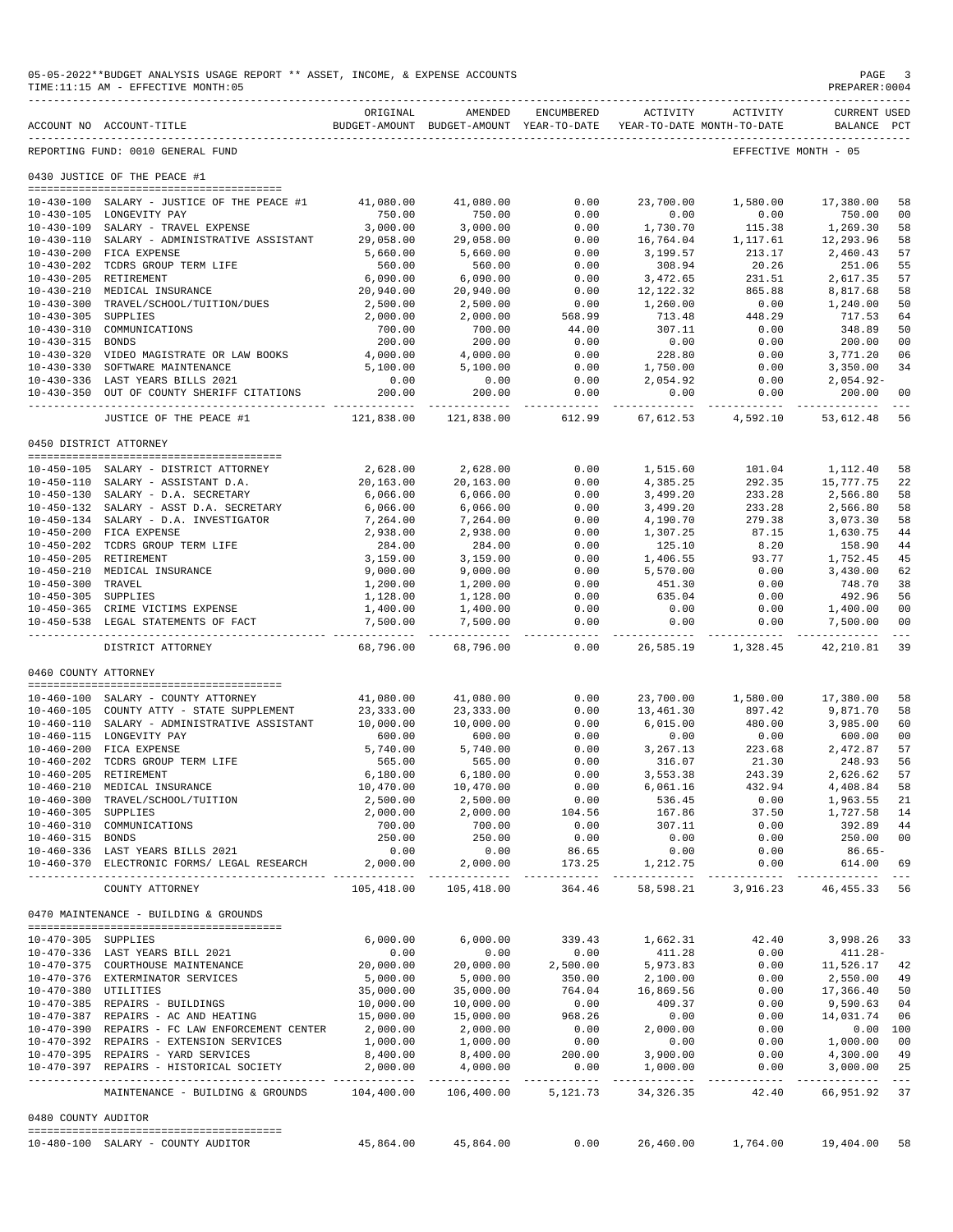|                                      | 05-05-2022**BUDGET ANALYSIS USAGE REPORT ** ASSET, INCOME, & EXPENSE ACCOUNTS<br>TIME:11:15 AM - EFFECTIVE MONTH:05 |                                                                          |                                                     |                     |                       |                                        | PAGE<br>PREPARER: 0004             |                      |
|--------------------------------------|---------------------------------------------------------------------------------------------------------------------|--------------------------------------------------------------------------|-----------------------------------------------------|---------------------|-----------------------|----------------------------------------|------------------------------------|----------------------|
|                                      | ACCOUNT NO ACCOUNT-TITLE                                                                                            | ORIGINAL                                                                 | AMENDED<br>BUDGET-AMOUNT BUDGET-AMOUNT YEAR-TO-DATE | ENCUMBERED          | ACTIVITY              | ACTIVITY<br>YEAR-TO-DATE MONTH-TO-DATE | <b>CURRENT USED</b><br>BALANCE PCT |                      |
|                                      | REPORTING FUND: 0010 GENERAL FUND                                                                                   |                                                                          |                                                     |                     |                       |                                        | EFFECTIVE MONTH - 05               |                      |
|                                      | 10-480-105 PHONE ALLOWANCE                                                                                          | 360.00                                                                   | 360.00                                              | 0.00                | 193.76                | 0.00                                   | 166.24                             | 54                   |
| $10 - 480 - 110$                     | SALARY - ASSISTANT AUDITOR                                                                                          | 29,647.00                                                                | 29,647.00                                           | 0.00                | 19,416.62             | 0.00                                   | 10,230.38                          | 65                   |
|                                      | 10-480-115 LONGEVITY PAY                                                                                            | 1,350.00                                                                 | 1,350.00                                            | 0.00                | 0.00                  | 0.00                                   | 1,350.00                           | 00                   |
| 10-480-120                           | SALARY - ADMINSTRATIVE ASSISTANT                                                                                    | 29,058.00                                                                | 29,058.00                                           | 0.00                | 444.00                | 444.00                                 | 28,614.00                          | 02                   |
|                                      | 10-480-200 FICA EXPENSE                                                                                             | 8,103.00                                                                 | 8,103.00                                            | 0.00                | 3,525.13              | 168.92                                 | 4,577.87                           | 44                   |
|                                      | 10-480-202 TCDRS GROUP TERM LIFE                                                                                    | 795.00                                                                   | 795.00                                              | 0.00                | 340.12                | 15.90                                  | 454.88                             | 43                   |
|                                      | 10-480-205 RETIREMENT<br>10-480-210 MEDICAL INSURANCE                                                               | 8,718.00<br>31,380.00                                                    | 8,718.00<br>31,380.00                               | 0.00<br>0.00        | 3,828.13<br>11,689.38 | 181.72<br>432.94                       | 4,889.87<br>19,690.62              | 44<br>37             |
| $10 - 480 - 300$                     | TRAVEL/TUITION/DUES                                                                                                 | 3,000.00                                                                 | 3,000.00                                            | 758.76              | 1,760.22              | 0.00                                   | 481.02                             | 84                   |
| 10-480-305 SUPPLIES                  |                                                                                                                     | 2,000.00                                                                 | 2,000.00                                            | 87.28               | 1,205.36              | 0.00                                   | 707.36                             | 65                   |
|                                      | 10-480-310 COMMUNICATIONS - IPAD EXPENSE                                                                            | 1,000.00                                                                 | 1,000.00                                            | 0.00                | 573.04                | 0.00                                   | 426.96                             | 57                   |
|                                      | 10-480-315 BONDS & NOTARY                                                                                           | 150.00                                                                   | 150.00                                              | 0.00                | 100.00                | 0.00                                   | 50.00                              | 67                   |
|                                      | 10-480-400 NEW EQUIPMENT                                                                                            | 640.00<br>--------------                                                 | 640.00<br>------------                              | 0.00<br>----------  | 0.00<br>------------  | 0.00<br>------------                   | 640.00<br>.                        | 00<br>$- - -$        |
|                                      | COUNTY AUDITOR                                                                                                      | 162,065.00                                                               | 162,065.00                                          | 846.04              | 69,535.76             | 3,007.48                               | 91,683.20                          | 43                   |
| 0490 COUNTY TREASURER                |                                                                                                                     |                                                                          |                                                     |                     |                       |                                        |                                    |                      |
|                                      | 10-490-100 SALARY - COUNTY TREASURER                                                                                | 41,080.00                                                                | 41,080.00                                           | 0.00                | 23,700.00             | 1,580.00                               | 17,380.00                          | 58                   |
|                                      | 10-490-105 LONGEVITY PAY                                                                                            | 0.00                                                                     | 0.00                                                | 0.00                | 0.00                  | 0.00                                   | 0.00                               |                      |
|                                      | 10-490-110 SALARY - ADMINISTRATIVE ASSISTANT                                                                        | 29,058.00                                                                | 29,058.00                                           | 0.00                | 16,764.05             | 1,117.60                               | 12,293.95                          | 58                   |
|                                      | 10-490-200 FICA EXPENSE                                                                                             | 5,740.00                                                                 | 5,740.00                                            | 0.00                | 3,095.55              | 206.37                                 | 2,644.45                           | 54                   |
|                                      | 10-490-202 TCDRS GROUP TERM LIFE                                                                                    | 570.00                                                                   | 570.00                                              | 0.00                | 296.25                | 19.43                                  | 273.75                             | 52                   |
|                                      | 10-490-205 RETIREMENT                                                                                               | 6,170.00                                                                 | 6, 170.00                                           | 0.00                | 3,330.15              | 222.01                                 | 2,839.85                           | 54                   |
|                                      | 10-490-210 MEDICAL INSURANCE                                                                                        | 20,940.00                                                                | 20,940.00                                           | 0.00                | 10,823.50             | 865.88                                 | 10,116.50                          | 52                   |
| 10-490-305 SUPPLIES                  | 10-490-300 TRAVEL/SCHOOL/TUITIONS/DUES                                                                              | 2,500.00                                                                 | 2,500.00                                            | 0.00<br>0.00        | 215.00<br>394.13      | 0.00                                   | 2,285.00                           | 09                   |
| 10-490-315 BONDS                     |                                                                                                                     | 2,000.00<br>200.00                                                       | 2,000.00<br>200.00                                  | 0.00                | 0.00                  | 0.00<br>0.00                           | 1,605.87<br>200.00                 | 20<br>00             |
|                                      | 10-490-334 LAST YEARS BILLS 2020                                                                                    | 0.00                                                                     | 0.00                                                | 0.00                | 0.00                  | 0.00                                   | 0.00                               |                      |
|                                      | 10-490-400 NEW EQUIPMENT                                                                                            | 1,000.00                                                                 | 1,000.00                                            | 0.00                | 0.00                  | 0.00                                   | 1,000.00                           | 00                   |
|                                      | COUNTY TREASURER                                                                                                    | 109,258.00                                                               | 109,258.00                                          | $- - - - -$<br>0.00 | 58,618.63             | 4,011.29                               | 50,639.37                          | 54                   |
|                                      | 0500 TAX ASSESSOR/COLLECTOR                                                                                         |                                                                          |                                                     |                     |                       |                                        |                                    |                      |
|                                      |                                                                                                                     |                                                                          |                                                     |                     |                       |                                        |                                    |                      |
|                                      | 10-500-100 SALARY - TAX COLLECTOR                                                                                   | 41,080.00                                                                | 41,080.00                                           | 0.00                | 23,700.00             | 1,580.00                               | 17,380.00                          | 58                   |
|                                      | 10-500-105 LONGEVITY PAY<br>10-500-110 SALARY - ADMINISTRATIVE ASSISTANT                                            | 4,800.00                                                                 | 4,800.00                                            | 0.00                | 0.00                  | 0.00                                   | 4,800.00                           | 0 <sub>0</sub>       |
|                                      | 10-500-115 VOTER REGISTRAR                                                                                          | 29,058.00<br>350.00                                                      | 29,058.00<br>350.00                                 | 0.00<br>0.00        | 16,764.03<br>0.00     | 1,117.60<br>0.00                       | 12,293.97<br>350.00                | 58<br>0 <sub>0</sub> |
|                                      | 10-500-200 FICA EXPENSE                                                                                             | 5,740.00                                                                 | 5,740.00                                            | 0.00                | 3,095.55              | 206.37                                 | 2,644.45                           | 54                   |
|                                      | 10-500-202 TCDRS GROUP TERM LIFE                                                                                    | 570.00                                                                   | 570.00                                              | 0.00                | 296.25                | 19.43                                  | 273.75                             | 52                   |
|                                      | 10-500-205 RETIREMENT                                                                                               | 6, 170.00                                                                | 6,170.00                                            | 0.00                | 3,330.15              | 222.01                                 | 2,839.85                           | 54                   |
|                                      | 10-500-210 MEDICAL INSURANCE                                                                                        | 20,940.00                                                                | 20,940.00                                           | 0.00                | 12, 122.32            | 865.88                                 | 8,817.68                           | 58                   |
| $10 - 500 - 300$                     | TRAVEL                                                                                                              | 2,500.00                                                                 | 2,500.00                                            | 125.00              | 250.00                | 0.00                                   | 2,125.00                           | 15                   |
| $10 - 500 - 305$                     | SUPPLIES                                                                                                            | 1,500.00                                                                 | 1,500.00                                            | 242.34              | 85.96                 | 0.00                                   | 1,171.70                           | 22                   |
| $10 - 500 - 315$<br>$10 - 500 - 335$ | <b>BONDS</b><br>SUBCONTRACTOR                                                                                       | 450.00<br>1,000.00                                                       | 450.00<br>1,000.00                                  | 0.00<br>0.00        | 50.00<br>0.00         | 0.00<br>0.00                           | 400.00<br>1,000.00                 | 11<br>0 <sub>0</sub> |
|                                      | 10-500-336 LAST YEARS BILLS 2021                                                                                    | 0.00                                                                     | 0.00                                                | 343.83              | 0.00                  | 0.00                                   | $343.83 -$                         |                      |
|                                      | TAX ASSESSOR/COLLECTOR                                                                                              | $114,158.00$ $114,158.00$ $711.17$ $59,694.26$ $4,011.29$ $53,752.57$ 53 |                                                     |                     |                       |                                        |                                    |                      |
| 0530 NON DEPARTMENTAL                |                                                                                                                     |                                                                          |                                                     |                     |                       |                                        |                                    |                      |
|                                      |                                                                                                                     |                                                                          |                                                     |                     |                       |                                        |                                    |                      |
|                                      | 10-530-200 FICA EXPENSE                                                                                             | 500.00                                                                   | 500.00                                              | 0.00                | 0.00                  | 0.00                                   | 500.00                             | 00                   |
|                                      | 10-530-202 TCDRS GROUP TERM LIFE                                                                                    | 30.00                                                                    | 30.00                                               | 0.00                | 0.00                  | 0.00                                   | 30.00                              | 00                   |
|                                      | 10-530-205 RETIREMENT<br>10-530-210 MEDICAL INSURANCE                                                               | 300.00<br>64.00                                                          | 300.00<br>64.00                                     | 0.00<br>0.00        | 0.00<br>0.00          | 0.00<br>0.00                           | 300.00<br>64.00                    | 0 <sub>0</sub><br>00 |
| 10-530-305 SUPPLIES                  |                                                                                                                     | 2,500.00                                                                 | 2,500.00                                            | 0.00                | 1,148.12              | 103.66                                 | 1,351.88                           | 46                   |
|                                      | 10-530-310 COMMUNICATIONS                                                                                           | 35,000.00                                                                | 35,000.00                                           | 1,466.33            | 14,536.36             | 0.00                                   | 18,997.31                          | 46                   |
|                                      | 10-530-311 SOFTWARE FOR AUDITOR & TREASURER                                                                         | 40,000.00                                                                | 40,000.00                                           | 0.00                | 0.00                  | 0.00                                   | 40,000.00 00                       |                      |
|                                      | 10-530-335 FISHER COMMUNITY THINK TANK                                                                              | 0.00                                                                     | 10,000.00                                           | 0.00                | 120.51                | 0.00                                   | 9,879.49                           | 01                   |
|                                      | 10-530-336 LAST YEARS BILL 2021                                                                                     | 0.00                                                                     | 0.00                                                | $1,545.00 -$        | 4,331.78              | 0.00                                   | 2,786.78-                          |                      |
|                                      | 10-530-415 MISCELLANEOUS REIMBURSEMENTS                                                                             | 300.00                                                                   | 300.00                                              | 0.00                | 15.00                 | 0.00                                   | 285.00                             | 05                   |
|                                      | 10-530-418 MISCELLANEOUS EXPENSE                                                                                    | 25,506.00                                                                | 15,506.00                                           | 1,021.78            | 49.91                 | 7.95                                   | 14,434.31                          | 07                   |
|                                      | 10-530-426 COUNTY RESTITUTION EXPENSE<br>10-530-427 TAX COLLECTOR REG FEE REFUND                                    | 89.00<br>56.00                                                           | 89.00<br>56.00                                      | 0.00<br>0.00        | 0.00<br>0.00          | 0.00<br>0.00                           | 89.00<br>56.00                     | 00<br>00             |
|                                      | 10-530-430 BANK CHARGES                                                                                             | 100.00                                                                   | 100.00                                              | 0.00                | 187.70                | 0.00                                   | $87.70 - 188$                      |                      |
|                                      | 10-530-436 REDISTRICTING CENUS                                                                                      | 10,000.00                                                                | 10,000.00                                           | 0.00                | 5,000.00              | 0.00                                   | 5,000.00                           | 50                   |
|                                      | 10-530-445 PAPER & POSTAGE                                                                                          | 10,000.00                                                                | 10,000.00                                           | 359.80              | 4,660.11              | 0.00                                   | 4,980.09                           | 50                   |
|                                      | 10-530-450 ANIMAL CONTROL                                                                                           | 250.00                                                                   | 250.00                                              | 0.00                | 0.00                  | 0.00                                   | 250.00                             | 0 <sub>0</sub>       |
|                                      | 10-530-455 LEGAL FEES                                                                                               | 4,500.00                                                                 | 4,500.00                                            | 0.00                | 0.00                  | 0.00                                   | 4,500.00                           | 00                   |
|                                      | 10-530-458 GAME WARDEN TRAINING                                                                                     | 500.00                                                                   | 500.00                                              | 0.00                | 0.00                  | 0.00                                   | 500.00                             | 00                   |
| $10 - 530 - 460$                     | EMERGENCY MANAGEMENT COORDINATOR 6,000.00                                                                           |                                                                          | 6,000.00                                            | 0.00                | 0.00                  | 0.00                                   | 6,000.00                           | 00                   |
| $10 - 530 - 467$                     | 10-530-462 NSF EXPENSE<br>SUPPLEMENTAL DEATH BENEFITS                                                               | 150.00<br>10,000.00                                                      | 150.00<br>10,000.00                                 | 0.00<br>0.00        | 0.00<br>0.00          | 0.00<br>0.00                           | 150.00<br>10,000.00                | 0 <sub>0</sub><br>00 |
|                                      | 10-530-470 WORKERS COMP INSURANCE                                                                                   | 25,000.00                                                                | 25,000.00                                           | 0.00                | 18,459.00             | 0.00                                   | 6,541.00                           | 74                   |
|                                      | 10-530-472 UNEMPLOYMENT INSURANCE                                                                                   | 15,000.00                                                                | 15,000.00                                           | 0.00                | 5,673.36              | 0.00                                   | 9,326.64                           | 38                   |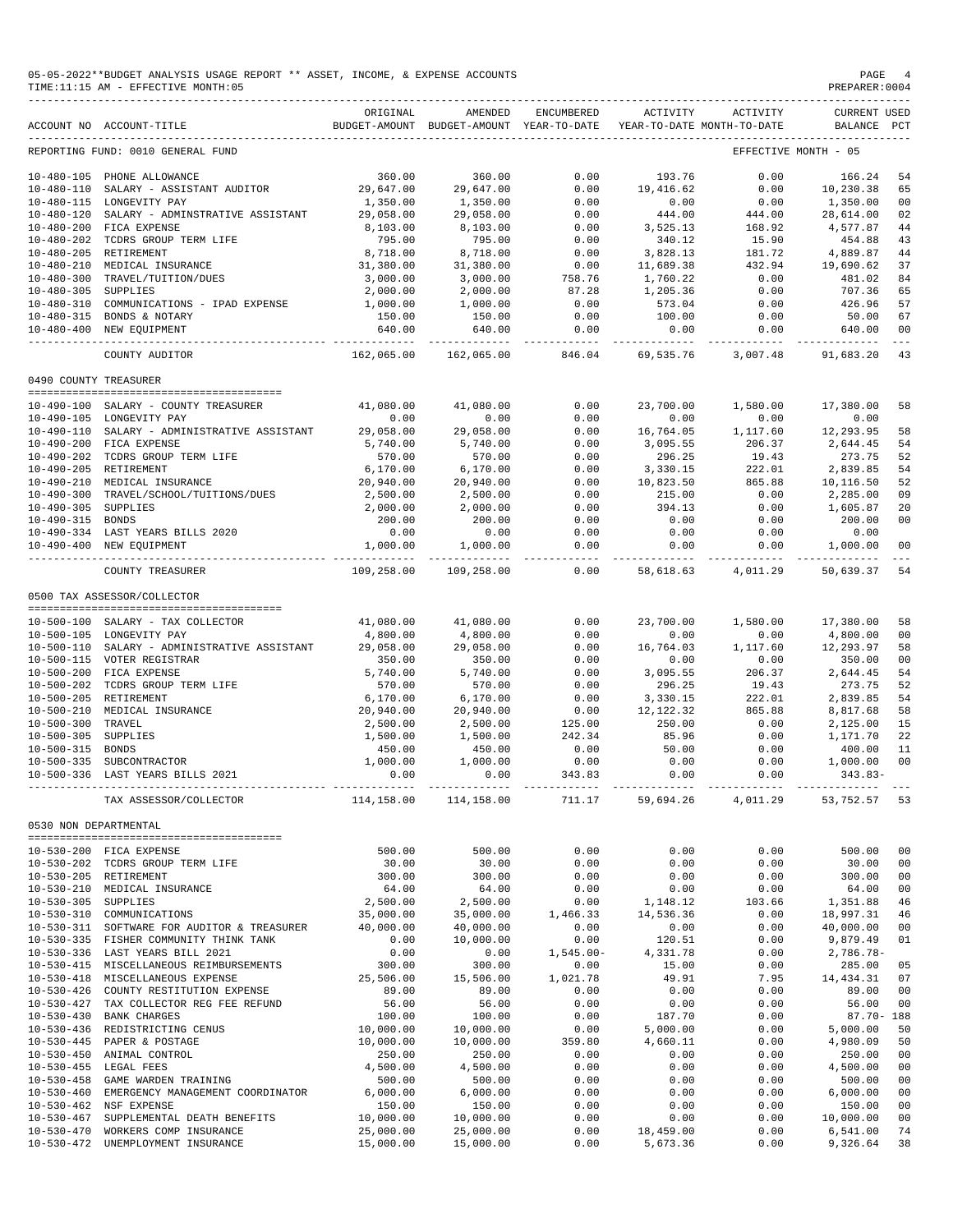|                       | 05-05-2022**BUDGET ANALYSIS USAGE REPORT ** ASSET, INCOME, & EXPENSE ACCOUNTS<br>PAGE<br>PREPARER: 0004<br>TIME:11:15 AM - EFFECTIVE MONTH:05 |                            |                                                                                |                 |                      |                        |                                    |                                  |  |  |  |  |
|-----------------------|-----------------------------------------------------------------------------------------------------------------------------------------------|----------------------------|--------------------------------------------------------------------------------|-----------------|----------------------|------------------------|------------------------------------|----------------------------------|--|--|--|--|
|                       | ACCOUNT NO ACCOUNT-TITLE                                                                                                                      | ORIGINAL                   | AMENDED<br>BUDGET-AMOUNT BUDGET-AMOUNT YEAR-TO-DATE YEAR-TO-DATE MONTH-TO-DATE | ENCUMBERED      |                      | ACTIVITY ACTIVITY      | <b>CURRENT USED</b><br>BALANCE PCT |                                  |  |  |  |  |
|                       | REPORTING FUND: 0010 GENERAL FUND                                                                                                             |                            |                                                                                |                 |                      |                        | EFFECTIVE MONTH - 05               |                                  |  |  |  |  |
|                       | 10-530-477 OUTSIDE AUDITOR                                                                                                                    | 28,000.00                  | 28,000.00                                                                      | 0.00            | 0.00                 | 0.00                   | 28,000.00 00                       |                                  |  |  |  |  |
|                       | 10-530-480 DUES & FEES - COG MATCH                                                                                                            | 3,000.00                   | 3,000.00                                                                       | 0.00            | 1,475.00             | 0.00                   | 1,525.00                           | 49                               |  |  |  |  |
|                       | 10-530-482 LIABILITY INSURANCE                                                                                                                | 60,000.00                  | 60,000.00                                                                      | 0.00            | 31,223.00            | 0.00                   | 28,777.00                          | 52                               |  |  |  |  |
| 10-530-485 LEGAL ADS  | 10-530-486 RURAL FIRE DEPT FUEL EXPENSE                                                                                                       | 2,700.00<br>10,500.00      | 2,700.00<br>10,500.00                                                          | 0.00<br>313.28  | 3,845.25<br>2,672.63 | 0.00<br>0.00           | 1,145.25-142<br>7,514.09           | 28                               |  |  |  |  |
|                       | 10-530-487 RURAL FIRE EQUIPMENT                                                                                                               | 13,000.00                  | 13,000.00                                                                      | 0.00            | 5,740.76             | 0.00                   | 7,259.24 44                        |                                  |  |  |  |  |
|                       | 10-530-488 RURAL FIRE SCHOOL                                                                                                                  | 2,500.00                   | 2,500.00                                                                       | 0.00            | 0.00                 | 0.00                   | 2,500.00 00                        |                                  |  |  |  |  |
|                       | 10-530-489 RURAL FIRE INSURANCE TRUCKS                                                                                                        | 5,000.00                   | 5,000.00                                                                       | 0.00            | 3,719.00             | 0.00                   | 1,281.00                           | 74                               |  |  |  |  |
|                       | 10-530-490 COUNTY LIBRARIES                                                                                                                   | 5,000.00                   | 5,000.00                                                                       | 0.00            | 5,000.00             | 0.00                   | $0.00$ 100                         |                                  |  |  |  |  |
|                       | 10-530-492 INTERLOCAL AGREEMENTS-LUBBOCK<br>10-530-495 D.A. LEGAL STATEMENT OF FACTS                                                          | 1,000.00<br>5,000.00       | 1,000.00<br>5,000.00                                                           | 0.00<br>0.00    | 1,000.00<br>0.00     | 0.00<br>0.00           | 0.00 100<br>5,000.00 00            |                                  |  |  |  |  |
|                       | 10-530-497 CASH MATCH SENIOR CITIZENS                                                                                                         | 10,000.00                  | 10,000.00                                                                      | 0.00            | 4,783.07             | 0.00                   | 5,216.93 48                        |                                  |  |  |  |  |
|                       | 10-530-500 DRUG & ALCOHOL TESTING                                                                                                             | 2,000.00                   | 2,000.00                                                                       | 0.00            | 0.00                 | 0.00                   | 2,000.00 00                        |                                  |  |  |  |  |
|                       | NON DEPARTMENTAL                                                                                                                              | 333,545.00                 | 333,545.00                                                                     | 1,616.19        | 113,640.56           | 111.61                 | 218,288.25                         | 35                               |  |  |  |  |
|                       |                                                                                                                                               |                            |                                                                                |                 |                      |                        |                                    |                                  |  |  |  |  |
|                       | 0540 COUNTY & DISTRICT COURT<br>--------------------------------------                                                                        |                            |                                                                                |                 |                      |                        |                                    |                                  |  |  |  |  |
|                       | 10-540-502 AD LITEM TAX SUITS - T REES                                                                                                        | 1,000.00                   | 1,000.00                                                                       | 0.00            | 0.00                 | 0.00                   | 1,000.00                           | 00                               |  |  |  |  |
|                       | 10-540-504 ADULT PROBATION SUPPLIES<br>10-540-506 JUVENILE OFFICER EXPENSES 19,460.00                                                         | 200.00                     | 200.00                                                                         | 0.00            | 0.00<br>7,891.59     | 0.00                   | 200.00<br>11,568.41                | 00                               |  |  |  |  |
|                       | 10-540-508 GRAND JURY                                                                                                                         | 3,200.00                   | 19,460.00<br>3,200.00                                                          | 0.00<br>0.00    | 2,760.00             | 0.00<br>0.00           | 440.00                             | 41<br>86                         |  |  |  |  |
|                       | 10-540-510 PETIT JURY                                                                                                                         | 3,000.00                   | 3,000.00                                                                       | 0.00            | 0.00                 | 0.00                   | 3,000.00                           | 00                               |  |  |  |  |
| 10-540-512 J.P. JURY  |                                                                                                                                               | 100.00                     | 100.00                                                                         | 0.00            | 0.00                 | 0.00                   | 100.00                             | 00                               |  |  |  |  |
|                       | 10-540-513 J.P. ATTORNEY COLLECTIONS                                                                                                          | 2,300.00                   | 2,300.00                                                                       | 0.00            | 4,149.34             | 0.00                   | 1,849.34- 180                      |                                  |  |  |  |  |
|                       | 10-540-514 JURY LODGING & MEALS                                                                                                               | 600.00                     | 600.00                                                                         | 0.00            | 0.00                 | 0.00                   | 600.00                             | 00                               |  |  |  |  |
|                       | 10-540-516 JURY COMMISSION<br>10-540-517 COUNTY COURT VISTING COURT REPORTER                                                                  | 200.00                     | 200.00                                                                         | 0.00            | 0.00                 | 0.00                   | 200.00                             | 00                               |  |  |  |  |
|                       | 10-540-518 COURT APPOINTED ATTORNEY                                                                                                           | 1,000.00<br>26,000.00      | 1,000.00<br>26,000.00                                                          | 0.00<br>200.00  | 0.00<br>32,967.75    | 0.00<br>0.00           | 1,000.00<br>7,167.75- 128          | 00                               |  |  |  |  |
|                       | 10-540-520 INTERPRETOR                                                                                                                        | 2,000.00                   | 2,000.00                                                                       | 0.00            | 856.75               | 0.00                   | 1,143.25                           | 43                               |  |  |  |  |
|                       | 10-540-522 PSYCHIATRIC EVALUATION                                                                                                             | 3,500.00                   | 3,500.00                                                                       | 1,016.00        | 2,428.00             | 0.00                   | 56.00                              | 98                               |  |  |  |  |
|                       |                                                                                                                                               | 5,000.00                   | 5,000.00                                                                       | 0.00            | 0.00                 | 0.00                   | 5,000.00                           | 0 <sub>0</sub>                   |  |  |  |  |
|                       | 10-540-524 JUVENILE DELENIIONS<br>10-540-525 OUT OF COUNTY CITATIONS                                                                          | 180.00<br>5,000.00         | 180.00<br>5,000.00                                                             | 0.00            | 0.00                 | 0.00                   | 180.00 00                          |                                  |  |  |  |  |
|                       |                                                                                                                                               |                            |                                                                                | 0.00            | 0.00                 | 0.00                   | 5,000.00 00                        | $\sim$ $ \sim$                   |  |  |  |  |
|                       | COUNTY & DISTRICT COURT                                                                                                                       | 72,740.00                  | 72,740.00                                                                      |                 | 1,216.00 51,053.43   | 0.00                   | 20,470.57                          | 72                               |  |  |  |  |
| 0550 32ND JUDICIAL    |                                                                                                                                               |                            |                                                                                |                 |                      |                        |                                    |                                  |  |  |  |  |
|                       | 10-550-100 SALARY - DIST COURT ADMIN                                                                                                          | 8,553.00                   | 8,553.00                                                                       | 0.00            | 4,933.95             | 328.93                 | 3,619.05                           | 58                               |  |  |  |  |
|                       | 10-550-105 SALARY - DISTRICT JUDGE                                                                                                            | 2,628.00                   | 2,628.00                                                                       | 0.00            | 1,515.60             | 101.04                 | 1,112.40                           | 58                               |  |  |  |  |
|                       | 10-550-117 SALARY - COURT REPORTER                                                                                                            | 13,761.00                  | 13,761.00                                                                      | 0.00            | 7,938.90             | 529.26                 | 5,822.10                           | 58                               |  |  |  |  |
|                       | 10-550-200 FICA EXPENSE                                                                                                                       | 1,909.00                   | 1,909.00                                                                       | 0.00            | 1,100.55             | 73.37                  | 808.45                             | 58                               |  |  |  |  |
|                       | 10-550-202 TCDRS GROUP TERM LIFE                                                                                                              | 188.00                     | 188.00<br>2,053.00                                                             | 0.00<br>0.00    | 105.39<br>1,184.25   | 6.91                   | 82.61                              | 56<br>58                         |  |  |  |  |
|                       | 10-550-205 RETIREMENT<br>10-550-210 MEDICAL INSURANCE                                                                                         | 2,053.00<br>2,100.00       | 2,100.00                                                                       | 0.00            | 1,278.00             | 78.95<br>0.00          | 868.75<br>822.00                   | 61                               |  |  |  |  |
| 10-550-300 TRAVEL     |                                                                                                                                               | 1,000.00                   | 1,000.00                                                                       | 0.00            | 73.62                | 0.00                   | 926.38 07                          |                                  |  |  |  |  |
| 10-550-305 SUPPLIES   |                                                                                                                                               | 1,127.00                   | 1,127.00                                                                       | 0.00            | 962.00               | 0.00                   | 165.00 85                          |                                  |  |  |  |  |
|                       | 10-550-530 7TH ADM REGION ASSESSMENT                                                                                                          | 378.00                     | 378.00                                                                         | 0.00            | 377.09               | 0.00                   | $0.91$ 100                         |                                  |  |  |  |  |
|                       | 10-550-532 COURT REPORTER INSURANCE                                                                                                           | 1,300.00                   | 1,300.00                                                                       | 0.00            | 0.00                 | 0.00                   | 1,300.00 00                        |                                  |  |  |  |  |
|                       | 10-550-534 LUNACY COMMITMENT<br>10-550-536 VISITING JUDGE/COURT REPORTER                                                                      | 3,500.00<br>2,000.00       | 3,500.00<br>2,000.00                                                           | 0.00<br>0.00    | 0.00<br>700.00       | 0.00<br>0.00           | 3,500.00 00<br>1,300.00            | 35                               |  |  |  |  |
|                       | 10-550-538 D.J. LEGAL STATEMENT OF FACTS                                                                                                      | 7,900.00                   | 7,900.00                                                                       | 0.00            | 0.00                 | 0.00                   | 7,900.00 00                        |                                  |  |  |  |  |
|                       | 10-550-539 INVESTIGATOR                                                                                                                       | 2,000.00<br>-----------    | 2,000.00<br>______________                                                     | 0.00<br>------- | 0.00                 | 0.00                   | 2,000.00                           | 0 <sub>0</sub>                   |  |  |  |  |
|                       | 32ND JUDICIAL                                                                                                                                 | 50,397.00                  | 50,397.00                                                                      | 0.00            |                      | 20, 169. 35 1, 118. 46 | 30, 227.65 40                      |                                  |  |  |  |  |
| 0560 INDIGENT WELFARE |                                                                                                                                               |                            |                                                                                |                 |                      |                        |                                    |                                  |  |  |  |  |
|                       |                                                                                                                                               |                            |                                                                                |                 |                      |                        |                                    |                                  |  |  |  |  |
|                       | 10-560-560 CHILD CARE<br>10-560-562 DOCTOR'S SERVICES                                                                                         | 500.00<br>5,000.00         | 500.00<br>5,000.00                                                             | 0.00<br>0.00    | 0.00<br>2,047.26     | 0.00<br>0.00           | 500.00<br>2,952.74                 | 00<br>41                         |  |  |  |  |
|                       | 10-560-563 OUT OF COUNTY COURT COST                                                                                                           | 400.00                     | 400.00                                                                         | 0.00            | 0.00                 | 0.00                   | 400.00                             | 00                               |  |  |  |  |
| 10-560-564 BURIALS    |                                                                                                                                               | 5,000.00                   | 5,000.00                                                                       | 1,000.00        | 3,000.00             | 0.00                   | 1,000.00                           | 80                               |  |  |  |  |
|                       | 10-560-566 EMERGENCY AID                                                                                                                      | 100.00                     | 100.00                                                                         | 0.00            | 0.00                 | 0.00                   | 100.00                             | 0 <sub>0</sub>                   |  |  |  |  |
| 10-560-568 CLOTHING   |                                                                                                                                               | 100.00                     | 100.00                                                                         | 0.00            | 0.00                 | 0.00                   | 100.00                             | 00                               |  |  |  |  |
| 10-560-572 HOSPITAL   | 10-560-570 MEALS, ROOM, CARE                                                                                                                  | 100.00<br>100.00           | 100.00<br>100.00                                                               | 0.00<br>0.00    | 0.00<br>0.00         | 0.00<br>0.00           | 100.00<br>100.00                   | 0 <sub>0</sub><br>0 <sub>0</sub> |  |  |  |  |
|                       | 10-560-574 MEDICAL BILLS                                                                                                                      | 100.00                     | 100.00                                                                         | 0.00            | 0.00                 | 0.00                   | 100.00                             | 0 <sub>0</sub>                   |  |  |  |  |
|                       | 10-560-576 MEDICAL SUPPLIES                                                                                                                   | 100.00                     | 100.00                                                                         | 0.00            | 0.00                 | 0.00                   | 100.00                             | 0 <sub>0</sub>                   |  |  |  |  |
|                       | 10-560-579 AUTOPSY EXPENSE                                                                                                                    | 7,500.00<br>-------------- | 7,500.00                                                                       | 0.00            | 3,984.00<br>.        | 0.00                   | 3,516.00                           | 53                               |  |  |  |  |
|                       | INDIGENT WELFARE                                                                                                                              | 19,000.00                  | 19,000.00                                                                      | 1,000.00        | 9,031.26             | 0.00                   | 8,968.74 53                        |                                  |  |  |  |  |
| 0580 COUNTY SHERIFF   |                                                                                                                                               |                            |                                                                                |                 |                      |                        |                                    |                                  |  |  |  |  |
|                       | 10-580-100 SALARY - SHERIFF                                                                                                                   | 48,486.00                  | 48,486.00                                                                      | 0.00            | 27,972.15            | 1,864.81               | 20,513.85                          | 58                               |  |  |  |  |
|                       | 10-580-105 LONGEVITY PAY                                                                                                                      | 0.00                       | 0.00                                                                           | 0.00            | 0.00                 | 0.00                   | 0.00                               |                                  |  |  |  |  |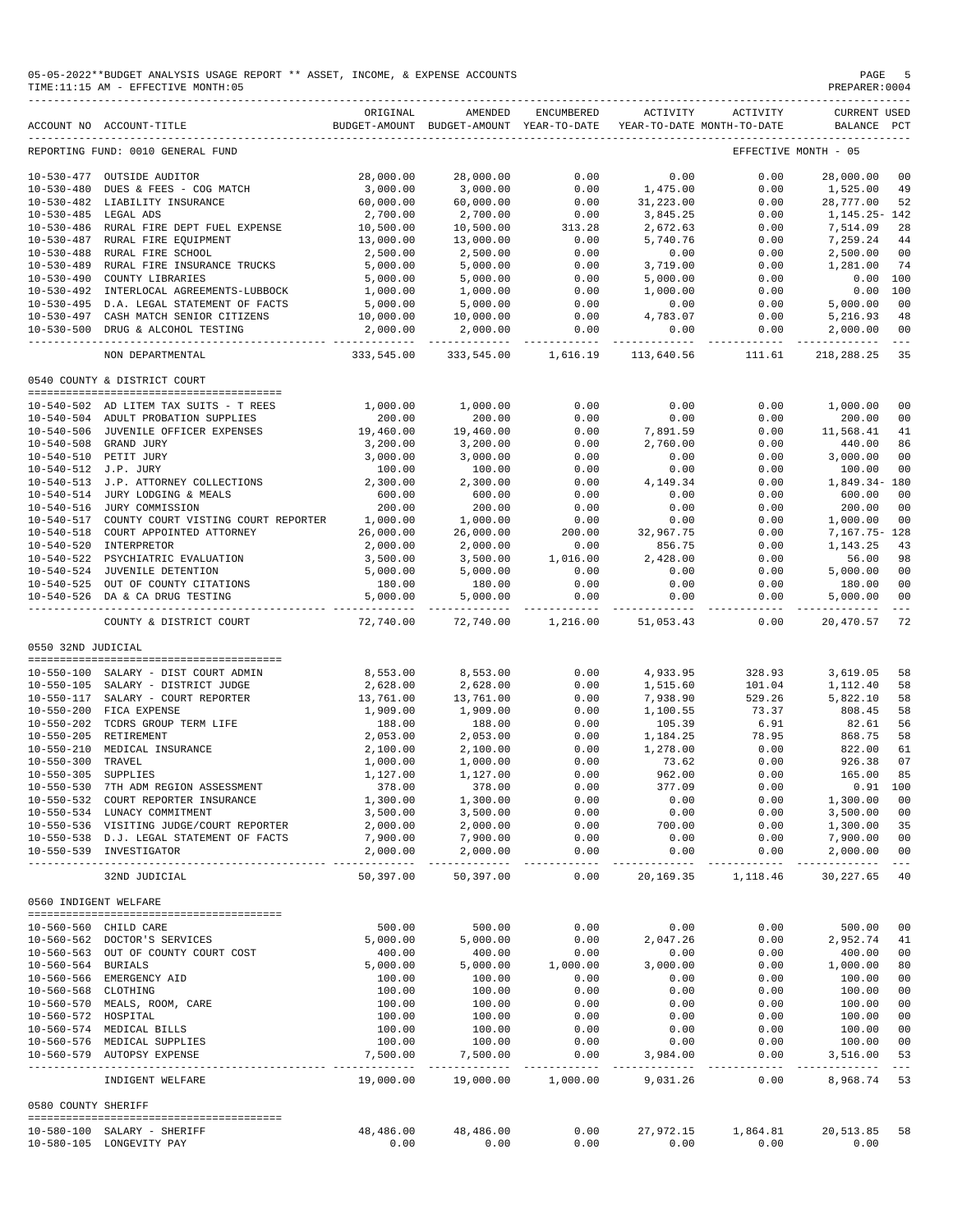### 05-05-2022\*\*BUDGET ANALYSIS USAGE REPORT \*\* ASSET, INCOME, & EXPENSE ACCOUNTS PAGE 6 PREPARER:0004<br>PREPARER:0004 PERECTIVE MONTH:05  $TIME: 11:15 AM - EFFECTIVE MOMTH:05$

|                      | BUDGET-AMOUNT BUDGET-AMOUNT YEAR-TO-DATE YEAR-TO-DATE MONTH-TO-DATE<br>ACCOUNT NO ACCOUNT-TITLE | ORIGINAL   | AMENDED                    | ENCUMBERED           | ACTIVITY              | ACTIVITY                     | <b>CURRENT USED</b><br>BALANCE PCT   |                                        |
|----------------------|-------------------------------------------------------------------------------------------------|------------|----------------------------|----------------------|-----------------------|------------------------------|--------------------------------------|----------------------------------------|
|                      | REPORTING FUND: 0010 GENERAL FUND                                                               |            |                            |                      |                       |                              | EFFECTIVE MONTH - 05                 |                                        |
|                      | 10-580-108 SALARY - CHIEF DEPUTY                                                                | 45,950.00  | 45,950.00                  | 0.00                 | 26, 427.30            | 1,767.30                     | 19,522.70                            | 58                                     |
| $10 - 580 - 109$     | SALARY - PATROL SERGEANT                                                                        | 44,460.00  | 44,460.00                  | 0.00                 | 17,038.53             | 1,708.82                     | 27, 421.47                           | 38                                     |
| $10 - 580 - 110$     | SALARY - FULL TIME DEPUTIES 128,260.00                                                          |            | 128,260.00                 | 0.00                 | 57,407.80             | 3,288.64                     | 70,852.20                            | 45                                     |
| $10 - 580 - 111$     | SALARY - DEPUTIES TXDOT STEP PROG                                                               | 0.00       | 0.00                       | 0.00                 | 1,216.55              | 0.00                         | 1,216.55-                            |                                        |
| 10-580-115           | PHONE ALLOWANCE                                                                                 | 1,670.00   | 1,670.00                   | 0.00                 | 830.40                | 55.36                        | 839.60                               | 50                                     |
| $10 - 580 - 120$     | SALARY - PART TIME DEPUTIES                                                                     | 5,000.00   | 5,000.00                   | 0.00                 | 1,242.80              | 0.00                         | 3,757.20                             | 25                                     |
| $10 - 580 - 145$     | SALARY - OVERTIME CHIEF DEPUTY                                                                  | 3,210.00   | 3,210.00                   | 0.00                 | 1,256.28              | 61.65                        | 1,953.72                             | 39                                     |
| $10 - 580 - 146$     | SALARY - OVERTIME DEPUTIES FT                                                                   | 8,950.00   | 8,950.00                   | 0.00                 | 5,922.42              | 35.85                        | 3,027.58                             | 66                                     |
| $10 - 580 - 147$     | SALARY - OVERTIME PATROL SERGEANT                                                               | 3,110.00   | 3,110.00                   | 0.00                 | 953.86                | 208.64                       | 2,156.14                             | 31                                     |
|                      | 10-580-160 SALARY - HOLIDAYS CHIEF DEPUTY                                                       | 2,590.00   | 2,590.00                   | 0.00                 | 1,849.50              | 0.00                         | 740.50                               | 71                                     |
| $10 - 580 - 161$     | SALARY - HOLIDAYS DEPUTIES FT                                                                   | 9,640.00   | 9,640.00                   | 0.00                 | 5,047.68              | 0.00                         | 4,592.32                             | 52                                     |
| 10-580-162           | SALARY - HOLIDAYS PATROL SERGEANT                                                               | 3,340.00   | 3,340.00                   | 0.00                 | 1,371.03              | 0.00                         | 1,968.97                             | 41                                     |
| $10 - 580 - 200$     | FICA EXPENSE                                                                                    | 22,930.00  | 22,930.00                  | 0.00                 | 11, 115.71            | 670.14                       | 11,814.29                            | 48                                     |
| $10 - 580 - 202$     | TCDRS GROUP TERM LIFE                                                                           | 2,250.00   | 2,250.00                   | 0.00                 | 1,087.44              | 64.75                        | 1,162.56                             | 48                                     |
| $10 - 580 - 205$     | RETIREMENT                                                                                      | 24,670.00  | 24,670.00                  | 0.00                 | 12,224.52             | 739.97                       | 12,445.48                            | 50                                     |
| $10 - 580 - 210$     | MEDICAL INSURANCE                                                                               | 62,810.00  | 62,810.00                  | 0.00                 | 29,872.86             | 2,164.70                     | 32,937.14                            | 48                                     |
| $10 - 580 - 300$     | TRAVEL                                                                                          | 2,500.00   | 2,500.00                   | 25.20                | 2,118.66              | 547.30                       | 356.14                               | 86                                     |
| $10 - 580 - 305$     | SUPPLIES & EQUIPMENT                                                                            | 2,000.00   | 17,000.00                  | 1,693.37             | 9,401.87              | 513.57                       | 5,904.76                             | 65                                     |
| $10 - 580 - 310$     | COMMUNICATIONS                                                                                  | 1,200.00   | 1,200.00                   | 0.00                 | 307.11                | 0.00                         | 892.89                               | 26                                     |
|                      | 10-580-315 BONDS & NOTARY                                                                       | 200.00     | 200.00                     | 0.00                 | 100.00                | 0.00                         | 100.00                               | 50                                     |
|                      | 10-580-336 LAST YEARS BILLS 2021                                                                | 0.00       | 0.00                       | 734.86               | 712.75                | 0.00                         | $1,447.61-$                          |                                        |
| $10 - 580 - 608$     | VEHICLE EXPENSE                                                                                 | 10,000.00  | 10,000.00                  | 2,252.68             | 3,116.42              | 0.00                         | 4,630.90                             | 54                                     |
|                      | 10-580-609 NEW VEHICLES                                                                         | 54,881.00  | 54,881.00                  | 28,917.71            | 34,750.57             | 0.00                         | 8,787.28- 116                        |                                        |
|                      | 10-580-616 VEHICLE GAS                                                                          | 30,000.00  | 30,000.00                  | 1,638.47             | 25, 397.46            | 0.00                         | 2,964.07                             | 90                                     |
|                      | 10-580-618 VEHICLE TIRES                                                                        | 0.00       | 0.00                       | 0.00                 | 0.00                  | 0.00                         | 0.00                                 |                                        |
|                      |                                                                                                 | ---------- | ----------                 |                      |                       | -------------- ------------- |                                      |                                        |
|                      | COUNTY SHERIFF                                                                                  | 518,107.00 |                            | 533,107.00 35,262.29 |                       |                              | 278, 741.67  13, 691.50  219, 103.04 | 59                                     |
|                      | 0585 FC LAW ENFORCEMENT CENTER                                                                  |            |                            |                      |                       |                              |                                      |                                        |
|                      | 10-585-105 LONGEVITY PAY                                                                        | 600.00     | 600.00                     | 0.00                 | 0.00                  | 0.00                         | 600.00                               | 00                                     |
|                      | 10-585-110 SALARY - JAIL ADMINISTRATOR                                                          | 32,080.00  | 32,080.00                  | 0.00                 | 18,025.98             | 1,233.60                     | 14,054.02                            | 56                                     |
|                      | 10-585-111 SALARY - LEC COOK                                                                    | 0.00       | 0.00                       | 0.00                 | 11,061.90             | 737.46                       | $11,061.90 -$                        |                                        |
|                      | 10-585-112 SALARY - JAIL SERGEANT FT                                                            | 31,140.00  | 31,140.00                  | 0.00                 | 16,556.82             | 1,197.60                     | 14,583.18                            | 53                                     |
|                      | 10-585-113 SALARY - DISPATCH SERGEANT FT                                                        | 31,140.00  | 31,140.00                  | 0.00                 | 16,392.15             | 1,197.60                     | 14,747.85                            | 53                                     |
|                      | 10-585-115 PHONE ALLOWANCE                                                                      | 340.00     | 340.00                     | 0.00                 | 207.60                | 13.84                        | 132.40                               | 61                                     |
|                      | 10-585-142 SALARY - FULL TIME JAILERS                                                           | 270,700.00 | 270,700.00                 | 0.00                 | 141,295.90            | 10,035.24                    | 129,404.10                           | 52                                     |
|                      | 10-585-144 SALARY - PART TIME JAILERS                                                           | 15,551.00  | 15,551.00                  | 0.00                 | 0.00                  | 0.00                         | 15,551.00                            | 0 <sub>0</sub>                         |
| $10 - 585 - 145$     | SALARY - OVERTIME JAIL ADMIN                                                                    | 4,820.00   | 4,820.00                   | 0.00                 | 2,093.27              | 0.00                         | 2,726.73                             | 43                                     |
| $10 - 585 - 146$     | SALARY - OVER TIME JAILER/DISPATCH                                                              | 40,610.00  | 40,610.00                  | 0.00                 | 24, 249.44            | 2,125.62                     | 16,360.56                            | 60                                     |
| $10 - 585 - 148$     | SALARY - OVERTIME JAIL SERGEANT                                                                 | 4,680.00   | 4,680.00                   | 0.00                 | 3,188.70              | 112.28                       | 1,491.30                             | 68                                     |
| 10-585-149           | SALARY - OVERTIME DISPATCH SERGEANT                                                             | 4,680.00   | 4,680.00                   | 0.00                 | 3,615.57              | 224.55                       | 1,064.43                             | 77                                     |
|                      | 10-585-160 SALARY - HOLIDAY PAY JAIL ADMIN                                                      | 1,950.00   | 1,950.00                   | 0.00                 | 1,434.06              | 0.00                         | 515.94                               | 74                                     |
| 10-585-161           | SALARY - HOLIDAY PAY FT JAILERS                                                                 | 21,870.00  | 21,870.00                  | 0.00                 | 13,881.60             | 0.00                         | 7,988.40                             | 63                                     |
| 10-585-162           | SALARY - HOLIDAY PAY JAIL SERGEANT                                                              | 2,520.00   | 2,520.00                   | 0.00                 | 1,751.49              | 0.00                         | 768.51                               | 70                                     |
| $10 - 585 - 163$     | SALARY - HOLIDAY PAY DISPATCH SERG                                                              | 2,520.00   | 2,520.00                   | 0.00                 | 1,811.37              | 0.00                         | 708.63                               | 72                                     |
| $10 - 585 - 200$     | FICA EXPENSE                                                                                    | 34,400.00  | 34,400.00                  | 0.00                 | 18,970.97             | 1,253.62                     | 15,429.03                            | 55                                     |
| $10 - 585 - 202$     | TCDRS GROUP TERM LIFE                                                                           | 3,380.00   | 3,380.00                   | 0.00                 | 1,869.14              | 121.52                       | 1,510.86                             | 55                                     |
|                      | 10-585-205 RETIREMENT                                                                           | 37,010.00  | 37,010.00                  | 0.00                 | 21,033.28             | 1,389.05                     | 15,976.72                            | 57                                     |
|                      | 10-585-210 MEDICAL INSURANCE                                                                    | 125,610.00 | 125,610.00                 | 0.00                 | 54, 297.26            | 4,342.24                     | 71,312.74                            | 43                                     |
| 10-585-300 TRAVEL    |                                                                                                 | 3,000.00   | 3,000.00                   | 1,656.00             | 2,898.57              | 1,290.27                     | 1,554.57- 152                        |                                        |
| 10-585-305 SUPPLIES  |                                                                                                 | 5,500.00   | 5,500.00                   | 855.47               | 4,543.87              | 34.73                        | 100.66                               | 98                                     |
|                      | 10-585-310 COMMUNICATIONS                                                                       | 16,000.00  | 16,000.00                  | 0.00                 | 4,792.36              | 0.00                         | 11,207.64                            | 30                                     |
|                      | 10-585-313 INSPECTIONS & MAINTENCE                                                              | 1,500.00   | 1,500.00                   | 721.00               | 944.04                | 0.00                         | 165.04- 111                          |                                        |
|                      | 10-585-315 BONDS FOR EMPLOYEES                                                                  | 500.00     |                            | 0.00                 |                       |                              | 500.00                               | 0 <sup>0</sup>                         |
|                      |                                                                                                 |            | 500.00                     |                      | 0.00                  | 0.00                         |                                      |                                        |
|                      | 10-585-320 COMPUTER SOFTWARE & MAINTENCE                                                        | 2,000.00   | 2,000.00                   | 0.00                 | 7,500.00              | 0.00                         | $5,500.00 - 375$                     |                                        |
|                      | 10-585-325 CERT TRAINING FOR JAIL STAFF                                                         | 2,000.00   | 2,000.00                   | $165.00 -$           | 2,114.60              | 840.00                       | 50.40                                | 97                                     |
|                      | 10-585-336 LAST YEARS BILLS 2021                                                                | 0.00       | 0.00                       | 126.09               | 17,310.67             | 0.00                         | 17,436.76-                           |                                        |
|                      | 10-585-380 UTILITIES FOR LAW CENTER                                                             | 27,000.00  | 27,000.00                  | 593.38               | 20,154.57             | 0.00                         | 6,252.05                             | 77                                     |
|                      | 10-585-385 LAW CENTER REPAIRS                                                                   | 5,000.00   | 8,600.00                   | 1,812.53             | 2,810.68              | 0.00                         | 3,976.79                             | 54                                     |
|                      | 10-585-475 COPY EXPENSE FOR LAW CENTER                                                          | 3,600.00   | 0.00                       | 0.00                 | 0.00                  | 0.00                         | 0.00                                 |                                        |
|                      | 10-585-604 NEW HIRE PSYCHIATRIC TESTING                                                         | 4,200.00   | 4,200.00                   | 0.00                 | 1,484.20              | 0.00                         | 2,715.80                             | 35                                     |
|                      | 10-585-605 OUT OF COUNTY HOUSING                                                                | 10,000.00  | 10,000.00                  | 0.00                 | 1,240.00              | 0.00                         | 8,760.00                             | 12                                     |
|                      | 10-585-612 INMATE EXPENSE                                                                       | 25,000.00  | 25,000.00                  | 6,543.98             | 15,416.54             | 0.00                         | 3,039.48                             | 88                                     |
|                      | 10-585-614 INMATE MEDICAL                                                                       | 15,000.00  | 15,000.00                  | 575.33               | 3,327.04              | 0.00                         | 11,097.63                            | 26                                     |
|                      | 10-585-625 LAW CENTER BUILDING INSURANCE                                                        | 20,000.00  | 20,000.00<br>------------- | 0.00<br>------------ | 0.00<br>------------- | 0.00<br>-----------          | 20,000.00<br>-------------           | 0 <sub>0</sub><br>$\sim$ $\sim$ $\sim$ |
|                      | FC LAW ENFORCEMENT CENTER                                                                       | 805,901.00 | 805,901.00                 | 12,718.78            | 436, 273.64           | 26, 149. 22                  | 356,908.58                           | 56                                     |
| 0590 EXTENSION AGENT |                                                                                                 |            |                            |                      |                       |                              |                                      |                                        |
|                      |                                                                                                 |            |                            |                      |                       |                              |                                      |                                        |
|                      | 10-590-100 SALARY - CEA-AG                                                                      | 16,224.00  | 16,224.00                  | 0.00                 | 9,360.00              | 624.00                       | 6,864.00                             | 58                                     |
|                      | 10-590-109 SALARY - TRAVEL EXPENSE                                                              | 6,000.00   | 6,000.00                   | 0.00                 | 3,511.55              | 230.77                       | 2,488.45                             | 59                                     |
|                      | 10-590-110 SALARY - ADMINISTRATIVE ASSISTANT                                                    | 10,000.00  | 10,000.00                  | 0.00                 | 4,835.00              | 400.00                       | 5,165.00                             | 48                                     |
|                      | 10-590-200 FICA EXPENSE                                                                         | 2,470.00   | 2,470.00                   | 0.00                 | 1,350.74              | 95.99                        | 1,119.26                             | 55                                     |
|                      | 10-590-202 TCDRS GROUP TERM LIFE                                                                | 250.00     | 250.00                     | 0.00                 | 35.37                 | 2.88                         | 214.63                               | 14                                     |
|                      | 10-590-205 RETIREMENT                                                                           | 2,660.00   | 2,660.00                   | 0.00                 | 397.92                | 32.92                        | 2,262.08                             | 15                                     |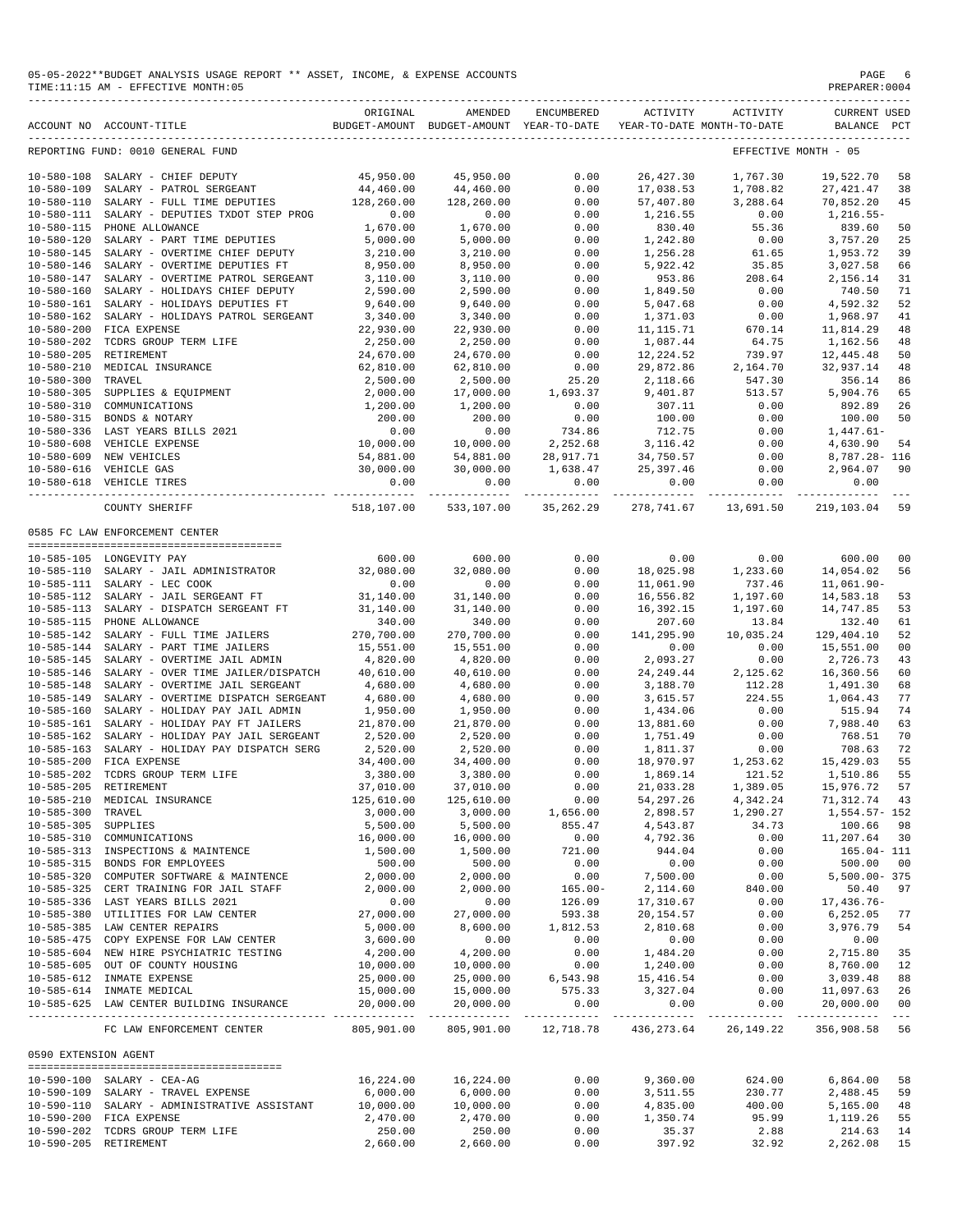| PREPARER: 0004                                                                               |
|----------------------------------------------------------------------------------------------|
| ACTIVITY<br><b>CURRENT USED</b><br>YEAR-TO-DATE MONTH-TO-DATE<br>BALANCE PCT                 |
| EFFECTIVE MONTH - 05                                                                         |
| $0.00$ 570.14 0.00 2,179.86<br>-21<br>4, 199.58 1, 443.09<br>1,800.42<br>70                  |
| 2,829.65<br>22,093.70<br>52                                                                  |
|                                                                                              |
| 108,866.76 40<br>0.00<br>0.00<br>0.00                                                        |
| 108,866.76<br>0.00<br>40                                                                     |
|                                                                                              |
| 0.00<br>11,000.00<br>00                                                                      |
| 11,000.00<br>0.00<br>00                                                                      |
| 3,391,509.00 3,391,509.00 3,923,375.76 8,259.59 531,866.76+ 116<br>76,943.48 1,551,986.57 51 |
|                                                                                              |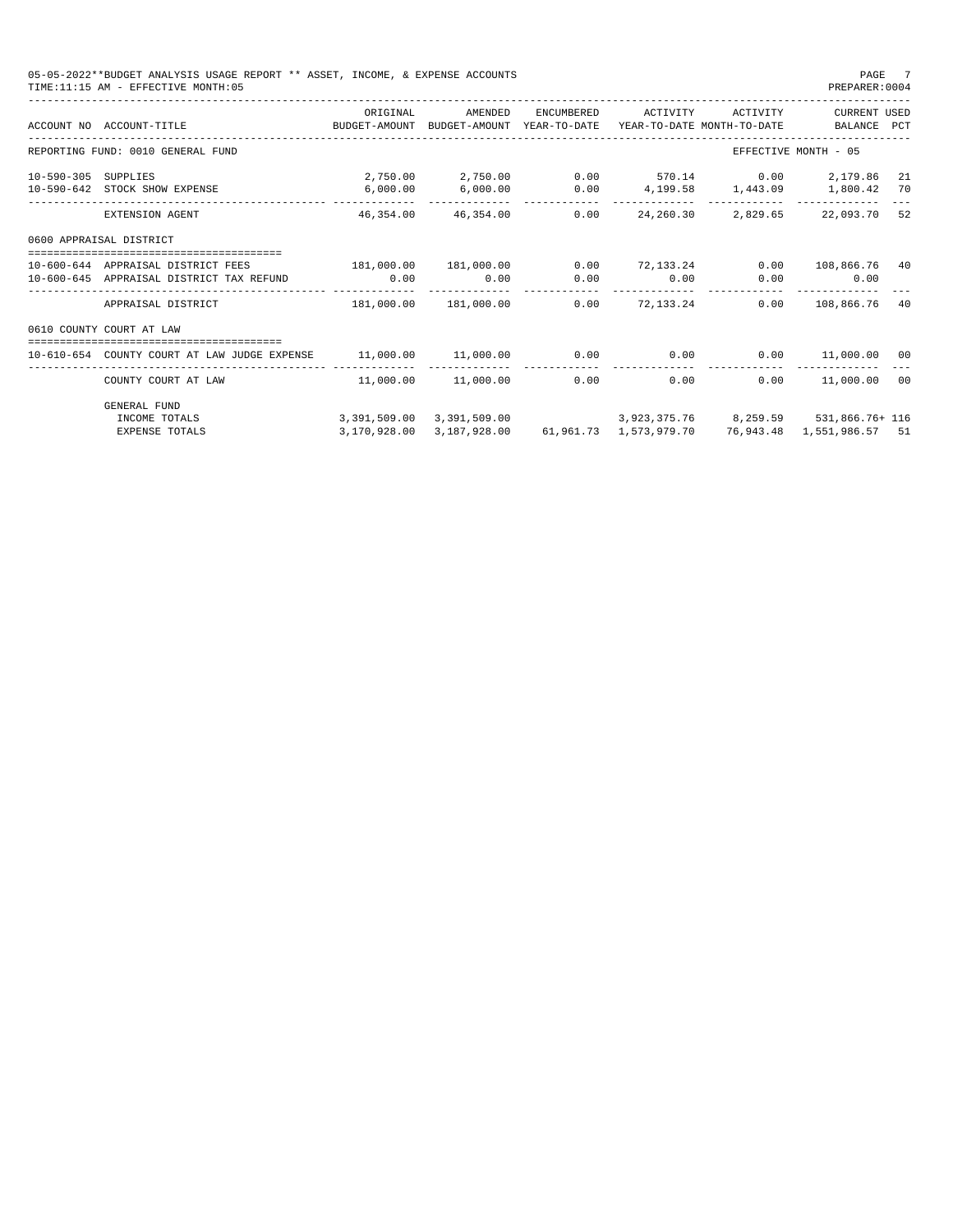|                     | 05-05-2022**BUDGET ANALYSIS USAGE REPORT ** ASSET, INCOME, & EXPENSE ACCOUNTS<br>TIME:11:15 AM - EFFECTIVE MONTH:05                                                                                                                          |                                                                                 |                            |                      |                                                     |                                                            | PAGE<br>PREPARER: 0004                                   | - 8            |
|---------------------|----------------------------------------------------------------------------------------------------------------------------------------------------------------------------------------------------------------------------------------------|---------------------------------------------------------------------------------|----------------------------|----------------------|-----------------------------------------------------|------------------------------------------------------------|----------------------------------------------------------|----------------|
|                     | ACCOUNT NO ACCOUNT-TITLE                                                                                                                                                                                                                     | ORIGINAL<br>BUDGET-AMOUNT BUDGET-AMOUNT YEAR-TO-DATE YEAR-TO-DATE MONTH-TO-DATE | AMENDED                    | ENCUMBERED           | <b>ACTIVITY</b>                                     | ACTIVITY                                                   | <b>CURRENT USED</b><br>BALANCE PCT                       |                |
|                     | REPORTING FUND: 0011 ROAD & BRIDGE PRECINCT 1                                                                                                                                                                                                |                                                                                 |                            |                      |                                                     |                                                            | EFFECTIVE MONTH - 05                                     |                |
| 0100 CASH ACCOUNTS  |                                                                                                                                                                                                                                              |                                                                                 |                            |                      |                                                     |                                                            |                                                          |                |
|                     | 11-100-100 CFC: ROAD & BRIDGE PRECINCT 1<br>11-100-185 DUE FROM I&S FUND<br>11-100-197 DUE FROM GENERAL FUND<br>11-100-280 DELINQUENT TAXES RECEIVABLE<br>11-100-285 ALLOWANCE-UNCOLLECTABLE TAXES<br>11-100-290 DUE FROM APPRAISAL DISTRICT |                                                                                 |                            |                      | 136,054.27-<br>0.00<br>0.00<br>0.00<br>0.00<br>0.00 | 2,766.98-<br>0.00<br>0.00<br>0.00<br>0.00<br>0.00          | 1,551.02-<br>0.00<br>0.00<br>3,115.91<br>679.80-<br>0.00 |                |
|                     | CASH ACCOUNTS                                                                                                                                                                                                                                |                                                                                 |                            |                      | ----------------                                    | ------------<br>136,054.27-2,766.98-                       | 885.09                                                   |                |
|                     | 0311 REVENUE ACCOUNTS                                                                                                                                                                                                                        |                                                                                 |                            |                      |                                                     |                                                            |                                                          |                |
|                     |                                                                                                                                                                                                                                              |                                                                                 |                            |                      |                                                     |                                                            |                                                          |                |
|                     | 11-311-100 ADVALOREM TAXES                                                                                                                                                                                                                   | 170,000.00                                                                      | 170,000.00                 |                      | 0.00                                                | 0.00                                                       | 170,000.00                                               | 0 <sub>0</sub> |
|                     | 11-311-105 ROAD & BRIDGE                                                                                                                                                                                                                     | 26,786.00                                                                       | 26,786.00                  |                      | 25,989.58                                           | 57.94                                                      | 796.42                                                   | 97             |
|                     | 11-311-110 MOTOR VEHICLE REGISTRATION                                                                                                                                                                                                        | 48,000.00                                                                       | 48,000.00                  |                      | 32,364.59                                           | 0.00                                                       | 15,635.41                                                | 67             |
|                     | 11-311-120 GROSS WEIGHT AND AXLE FEES                                                                                                                                                                                                        | 14,000.00                                                                       | 14,000.00                  |                      | 6,990.41                                            | 0.00                                                       | 7,009.59                                                 | 50             |
|                     | 11-311-125 I&S REVENUE FOR COMM DEB                                                                                                                                                                                                          | 19,343.00                                                                       | 19,343.00                  |                      | 0.00                                                | 0.00                                                       | 19,343.00                                                | 0 <sub>0</sub> |
|                     | 11-311-130 LONG TERM FINANCING INCOME                                                                                                                                                                                                        | 0.00                                                                            | 0.00                       |                      | 44,252.20                                           | 0.00                                                       | 44, 252. 20+                                             |                |
|                     | 11-311-140 BRIDGE REPAIR INSURANCE                                                                                                                                                                                                           | 0.00                                                                            | 0.00                       |                      | 0.00                                                | 0.00                                                       | 0.00                                                     |                |
|                     | 11-311-145 RESERVE FEMA FUNDS                                                                                                                                                                                                                | 0.00                                                                            | 0.00                       |                      | 0.00                                                | 0.00                                                       | 0.00                                                     |                |
|                     | 11-311-150 OTHER INCOME                                                                                                                                                                                                                      | 0.00                                                                            | 0.00                       |                      | 0.00                                                | 0.00                                                       | 0.00                                                     |                |
|                     | 11-311-155 RESERVE FUNDS                                                                                                                                                                                                                     | 26,382.00                                                                       | 26,382.00                  |                      | 0.00                                                | 0.00                                                       | 26,382.00                                                | 0 <sub>0</sub> |
|                     | 11-311-160 SALE OF FIXED ASSETS                                                                                                                                                                                                              | 0.00                                                                            | 0.00                       |                      | 0.00                                                | 0.00                                                       | 0.00                                                     |                |
|                     | 11-311-165 RESERVE CERTZ FUNDS                                                                                                                                                                                                               | 0.00                                                                            | 0.00                       |                      | 0.00                                                | 0.00                                                       | 0.00                                                     |                |
|                     | 11-311-170 INSURANCE PROCEEDS                                                                                                                                                                                                                | 0.00                                                                            | 0.00                       |                      | 0.00                                                | 0.00                                                       | 0.00                                                     |                |
|                     | 11-311-180 INTEREST EARNED                                                                                                                                                                                                                   | 0.00                                                                            | 0.00                       |                      | 0.00                                                | 0.00                                                       | 0.00                                                     |                |
|                     | 11-311-185 PIPELINE INCOME                                                                                                                                                                                                                   | 0.00                                                                            | 0.00                       |                      | 13,900.00                                           | 0.00                                                       | $13,900.00+$                                             |                |
|                     | REVENUE ACCOUNTS                                                                                                                                                                                                                             | 304,511.00                                                                      | 304,511.00                 | 0.00                 | 123,496.78                                          | 57.94                                                      | 181,014.22                                               | 41             |
|                     | 0611 EXPENSE ACCOUNTS                                                                                                                                                                                                                        |                                                                                 |                            |                      |                                                     |                                                            |                                                          |                |
|                     | 11-611-100 SALARY - COMMISSIONER PCT 1                                                                                                                                                                                                       | 37,415.00                                                                       | 37,415.00                  | 0.00                 |                                                     | 21,594.30 1,439.62 15,820.70                               |                                                          | 58             |
|                     | 11-611-105 LONGEVITY PAY                                                                                                                                                                                                                     | 4,050.00                                                                        | 4,050.00                   | 0.00                 | 0.00                                                | 0.00                                                       | 4,050.00                                                 | 0 <sub>0</sub> |
|                     | 11-611-110 SALARY - ROAD FOREMAN                                                                                                                                                                                                             | 37,220.00                                                                       | 37,220.00                  | 0.00                 | 19,018.12                                           | 1,073.51                                                   | 18,201.88                                                | 51             |
|                     | 11-611-112 SALARY - ROAD HAND                                                                                                                                                                                                                | 31,230.00                                                                       | 31,230.00                  | 0.00                 | 14,709.80                                           | 0.00                                                       | 16,520.20                                                | 47             |
|                     | 11-611-115 PHONE ALLOWANCE                                                                                                                                                                                                                   | 720.00                                                                          | 720.00                     | 0.00                 | 401.36                                              | 13.84                                                      | 318.64                                                   | 56             |
|                     | 11-611-120 SALARY - OVERTIME & PART TIME                                                                                                                                                                                                     | 22,620.00                                                                       | 22,620.00                  | 0.00                 | 5,491.18                                            | 300.00                                                     | 17,128.82                                                | 24             |
|                     | 11-611-200 FICA EXPENSE                                                                                                                                                                                                                      | 10,200.00                                                                       | 10,200.00                  | 0.00                 | 4,662.66                                            | 214.83                                                     | 5,537.34                                                 | 46             |
|                     | 11-611-202 TCDRS GROUP TERM LIFE                                                                                                                                                                                                             | 1,000.00                                                                        | 1,000.00                   | 0.00                 | 448.20                                              | 20.36                                                      | 551.80                                                   | 45             |
|                     | 11-611-205 RETIREMENT                                                                                                                                                                                                                        | 10,970.00                                                                       | 10,970.00                  | 0.00                 | 5,037.93                                            | 232.67                                                     | 5,932.07                                                 | 46             |
|                     | 11-611-210 MEDICAL INSURANCE                                                                                                                                                                                                                 | 31,410.00                                                                       | 31,410.00                  | 0.00                 | 15,261.13                                           | 757.63                                                     | 16,148.87                                                | 49             |
|                     | 11-611-300 TRAVEL & SCHOOL                                                                                                                                                                                                                   | 2,500.00                                                                        | 2,500.00                   |                      | 110.00                                              | 0.00                                                       | 2,390.00                                                 | 04             |
| 11-611-305 SUPPLIES |                                                                                                                                                                                                                                              | 8,600.00                                                                        | 8,600.00                   | $0.00$<br>1,140.89   | 1,616.11                                            | 0.00                                                       | 5,843.00                                                 | 32             |
|                     | 11-611-310 COMMUNICATIONS                                                                                                                                                                                                                    | 500.00                                                                          | 500.00                     | 0.00                 | 265.93                                              | 0.00                                                       | 234.07                                                   | 53             |
| 11-611-315 BONDS    |                                                                                                                                                                                                                                              | 200.00                                                                          | 200.00                     | 0.00                 | 0.00                                                | 0.00                                                       | 200.00                                                   | 0 <sub>0</sub> |
|                     | 11-611-320 REPAIRS & MAINTENANCE                                                                                                                                                                                                             | 30,000.00                                                                       | 30,000.00                  | 5,184.40             | 20,432.16                                           | 0.00                                                       | 4,383.44 85                                              |                |
|                     | 11-611-336 LAST YEARS BILLS 2021                                                                                                                                                                                                             | 0.00                                                                            | 0.00                       | 0.00                 | 6,511.99                                            | 0.00                                                       | 6,511.99-                                                |                |
|                     | 11-611-380 UTILITIES                                                                                                                                                                                                                         | 2,100.00                                                                        | 2,100.00                   | 48.41                | 1,291.71                                            | 0.00                                                       | 759.88 64                                                |                |
|                     | 11-611-620 CAPITAL OUTLAY UNIT COST                                                                                                                                                                                                          | 0.00                                                                            | 0.00                       | 0.00                 | 0.00                                                | 0.00                                                       | 0.00                                                     |                |
|                     | 11-611-622 DEBT SERVICE - EQUIPMENT PRINCIPAL 16,590.00                                                                                                                                                                                      |                                                                                 | 18,386.35                  | 0.00                 | 18,386.35                                           | 0.00                                                       | $0.00$ 100                                               |                |
|                     | 11-611-624 DEBT SERVICE - EQUIPMENT INTEREST                                                                                                                                                                                                 | 2,753.00                                                                        | 956.65                     | 0.00                 | 957.35                                              | 0.00                                                       | $0.70 - 100$                                             |                |
|                     | 11-611-625 NEW EQUIPMENT                                                                                                                                                                                                                     | 0.00                                                                            | 0.00                       | 0.00                 | 84,252.20                                           | 0.00                                                       | 84,252.20-                                               |                |
|                     | 11-611-700 DIESEL, OIL, AND GASOLINE                                                                                                                                                                                                         | 25,000.00                                                                       | 25,000.00 5,282.89         |                      | 24,850.80                                           | 0.00                                                       | 5,133.69- 121                                            |                |
|                     | 11-611-705 ROAD MATERIAL & CONSTRUCTION                                                                                                                                                                                                      | 13,000.00                                                                       | 13,000.00                  | 0.00                 | 4,738.00                                            | 0.00                                                       | 8,262.00 36                                              |                |
|                     | 11-611-725 TIRES & TUBES                                                                                                                                                                                                                     | 8,000.00<br>-------------                                                       | 8,000.00<br>______________ | 897.44               | 6,262.20                                            | 0.00                                                       | 840.36 89                                                |                |
|                     | EXPENSE ACCOUNTS                                                                                                                                                                                                                             | 296,078.00                                                                      |                            | 296,078.00 12,554.03 | 256,299.48                                          | 4,052.46                                                   | 27, 224.49 91                                            |                |
|                     | ROAD & BRIDGE PRECINCT 1                                                                                                                                                                                                                     |                                                                                 |                            |                      |                                                     |                                                            |                                                          |                |
|                     | INCOME TOTALS                                                                                                                                                                                                                                | 304,511.00                                                                      | 304,511.00                 |                      | 123,496.78                                          |                                                            | 57.94 181,014.22 41                                      |                |
|                     | EXPENSE TOTALS                                                                                                                                                                                                                               | 296,078.00                                                                      |                            |                      |                                                     | 296,078.00  12,554.03  256,299.48  4,052.46  27,224.49  91 |                                                          |                |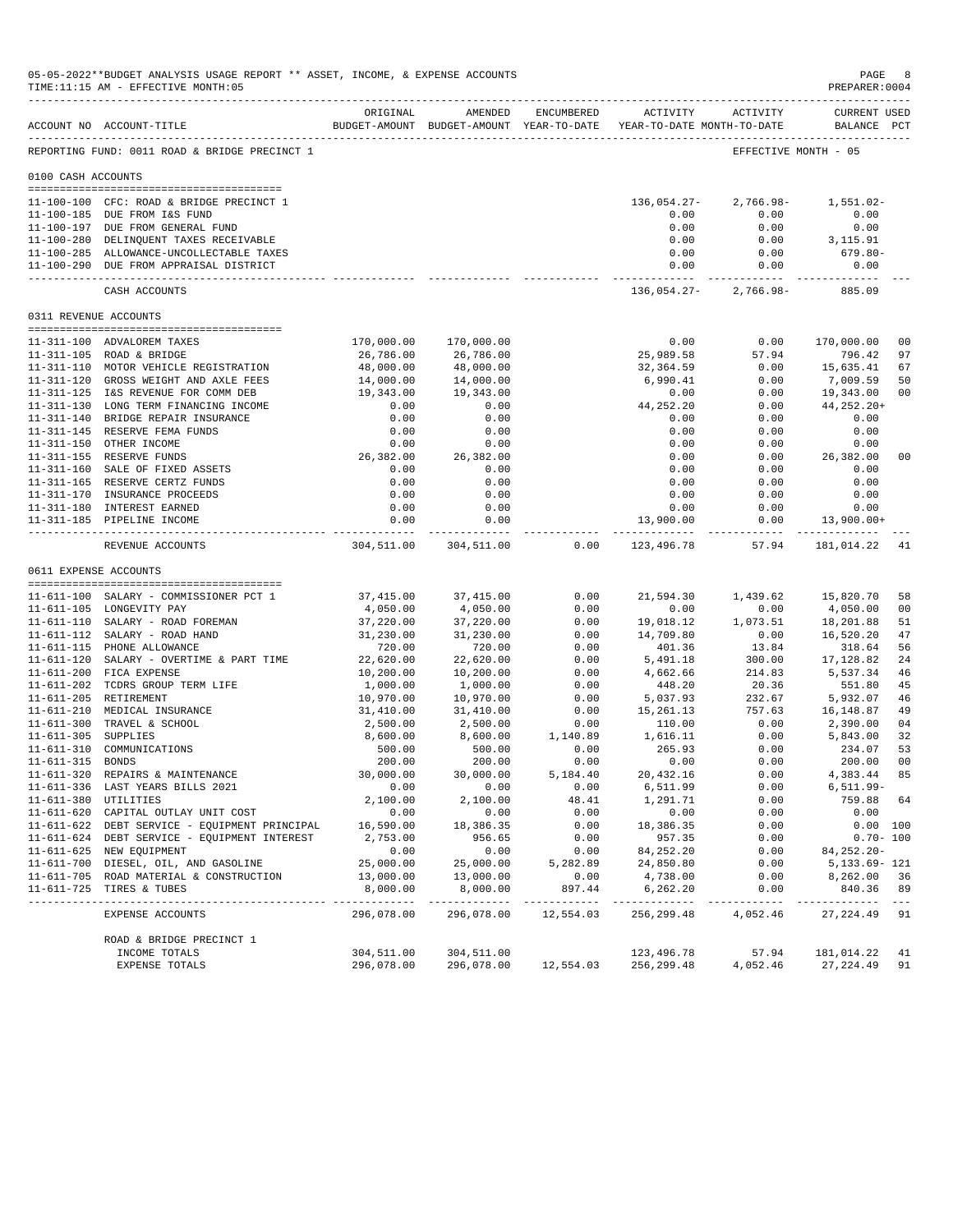|                    | 05-05-2022**BUDGET ANALYSIS USAGE REPORT ** ASSET, INCOME, & EXPENSE ACCOUNTS<br>TIME:11:15 AM - EFFECTIVE MONTH:05 |                       |                                                                                |                     |                             |                                   | $\mathop{\mathtt{PAGE}}$<br>PREPARER: 0004 | - 9                                                                                                                                                                                                                                                                                                                                                                                          |
|--------------------|---------------------------------------------------------------------------------------------------------------------|-----------------------|--------------------------------------------------------------------------------|---------------------|-----------------------------|-----------------------------------|--------------------------------------------|----------------------------------------------------------------------------------------------------------------------------------------------------------------------------------------------------------------------------------------------------------------------------------------------------------------------------------------------------------------------------------------------|
|                    | ACCOUNT NO ACCOUNT-TITLE                                                                                            | ORIGINAL              | AMENDED<br>BUDGET-AMOUNT BUDGET-AMOUNT YEAR-TO-DATE YEAR-TO-DATE MONTH-TO-DATE | ENCUMBERED          | ACTIVITY                    | ACTIVITY                          | <b>CURRENT USED</b><br>BALANCE PCT         |                                                                                                                                                                                                                                                                                                                                                                                              |
|                    | REPORTING FUND: 0012 ROAD & BRIDGE PRECINCT 2                                                                       |                       |                                                                                |                     |                             | EFFECTIVE MONTH - 05              |                                            |                                                                                                                                                                                                                                                                                                                                                                                              |
| 0100 CASH ACCOUNTS |                                                                                                                     |                       |                                                                                |                     |                             |                                   |                                            |                                                                                                                                                                                                                                                                                                                                                                                              |
|                    | 12-100-100 CFC: ROAD & BRIDGE PRECINCT 2                                                                            |                       |                                                                                |                     | 164,601.44-                 | 4,426.12-                         | 13,100.31                                  |                                                                                                                                                                                                                                                                                                                                                                                              |
|                    | 12-100-185 DUE FROM I&S FUND                                                                                        |                       |                                                                                |                     | 0.00                        | 0.00                              | 0.00                                       |                                                                                                                                                                                                                                                                                                                                                                                              |
|                    | 12-100-186 DUE FROM GENERAL FUND                                                                                    |                       |                                                                                |                     | 0.00                        | 0.00                              | 0.00                                       |                                                                                                                                                                                                                                                                                                                                                                                              |
|                    | 12-100-280 DELINQUENT TAXES RECEIVABLE                                                                              |                       |                                                                                |                     | 0.00                        | 0.00                              | 3,115.91                                   |                                                                                                                                                                                                                                                                                                                                                                                              |
|                    | 12-100-285 ALLOWANCE-UNCOLLECTABLE TAXES                                                                            |                       |                                                                                |                     | 0.00                        | 0.00                              | 679.81-                                    |                                                                                                                                                                                                                                                                                                                                                                                              |
|                    | 12-100-290 DUE FROM APPRAISAL DISTRICT                                                                              |                       |                                                                                |                     | 0.00<br>------------- .     | 0.00<br>------------              | 0.00<br>______________                     |                                                                                                                                                                                                                                                                                                                                                                                              |
|                    | CASH ACCOUNTS                                                                                                       |                       |                                                                                |                     |                             | 164,601.44- 4,426.12- 15,536.41   |                                            |                                                                                                                                                                                                                                                                                                                                                                                              |
|                    | 0312 REVENUE ACCOUNTS                                                                                               |                       |                                                                                |                     |                             |                                   |                                            |                                                                                                                                                                                                                                                                                                                                                                                              |
|                    | 12-312-100 ADVALOREM TAXES                                                                                          | 170,000.00            | 170,000.00                                                                     |                     | 0.00                        | 0.00                              | 170,000.00                                 | 0 <sub>0</sub>                                                                                                                                                                                                                                                                                                                                                                               |
|                    | 12-312-105 ROAD & BRIDGE                                                                                            | 26,786.00             | 26,786.00                                                                      |                     | 25,989.57                   | 57.94                             | 796.43                                     | 97                                                                                                                                                                                                                                                                                                                                                                                           |
|                    | 12-312-110 MOTOR VEHICLE REGISTRATION                                                                               | 48,000.00             | 48,000.00                                                                      |                     | 32,364.62                   | 0.00                              | 15,635.38                                  | 67                                                                                                                                                                                                                                                                                                                                                                                           |
|                    | 12-312-120 GROSS WEIGHT AND AXLE FEES                                                                               | 14,000.00             | 14,000.00                                                                      |                     | 6,990.41                    | 0.00                              | 7,009.59                                   | 50                                                                                                                                                                                                                                                                                                                                                                                           |
|                    | 12-312-125 I&S REVENUE FOR COMM DEB                                                                                 | 58,867.00             | 58,867.00                                                                      |                     | 0.00                        | 0.00                              | 58,867.00                                  | 0 <sub>0</sub>                                                                                                                                                                                                                                                                                                                                                                               |
|                    | 12-312-130 LONG TERM FINANCING INCOME                                                                               | 0.00                  | 0.00                                                                           |                     | 0.00                        | 0.00                              | 0.00                                       |                                                                                                                                                                                                                                                                                                                                                                                              |
|                    | 12-312-140 BRIDGE REPAIR INSURANCE                                                                                  | 0.00                  | 0.00                                                                           |                     | 0.00                        | 0.00                              | 0.00                                       |                                                                                                                                                                                                                                                                                                                                                                                              |
|                    | 12-312-145 RESERVE FEMA FUNDS                                                                                       | 24,710.66             | 24,710.66                                                                      |                     | 0.00                        | 0.00                              | 24,710.66                                  | 0 <sub>0</sub>                                                                                                                                                                                                                                                                                                                                                                               |
|                    | 12-312-150 OTHER INCOME                                                                                             | 0.00<br>26,382.00     | 0.00                                                                           |                     | 63.43<br>0.00               | 0.00<br>0.00                      | $63.43+$<br>26,382.00                      | 0 <sub>0</sub>                                                                                                                                                                                                                                                                                                                                                                               |
|                    | 12-312-155 RESERVE FUNDS<br>12-312-160 SALE OF FIXED ASSETS                                                         | 0.00                  | 26,382.00<br>0.00                                                              |                     | 0.00                        | 0.00                              | 0.00                                       |                                                                                                                                                                                                                                                                                                                                                                                              |
|                    | 12-312-165 RESERVE CERTZ FUNDS                                                                                      | 0.00                  | 0.00                                                                           |                     | 0.00                        | 0.00                              | 0.00                                       |                                                                                                                                                                                                                                                                                                                                                                                              |
|                    | 12-312-170 INSURANCE PROCEEDS                                                                                       | 0.00                  | 0.00                                                                           |                     | 0.00                        | 0.00                              | 0.00                                       |                                                                                                                                                                                                                                                                                                                                                                                              |
|                    | 12-312-180 INTEREST EARNED                                                                                          | 0.00                  | 0.00                                                                           |                     | 0.00                        | 0.00                              | 0.00                                       |                                                                                                                                                                                                                                                                                                                                                                                              |
|                    | 12-312-185 PIPELINE INCOME                                                                                          |                       |                                                                                |                     | $9,125.00 -$                | 0.00<br>----------- ------------- | $9,125.00 -$<br>--------------             |                                                                                                                                                                                                                                                                                                                                                                                              |
|                    | REVENUE ACCOUNTS                                                                                                    |                       |                                                                                |                     | 56,283.03                   | 57.94                             | $312,462.63 - 15$                          |                                                                                                                                                                                                                                                                                                                                                                                              |
|                    | 0612 EXPENSE ACCOUNTS<br>-------------------------------------                                                      |                       |                                                                                |                     |                             |                                   |                                            |                                                                                                                                                                                                                                                                                                                                                                                              |
|                    | 12-612-100 SALARY - COMMISSIONER PCT 2                                                                              | 37,415.00             | 37,415.00                                                                      | 0.00                | 21,594.30                   | 1,439.62                          | 15,820.70                                  | 58                                                                                                                                                                                                                                                                                                                                                                                           |
|                    | 12-612-105 LONGEVITY PAY                                                                                            | 0.00                  | 0.00                                                                           | 0.00                | 0.00                        | 0.00                              | 0.00                                       |                                                                                                                                                                                                                                                                                                                                                                                              |
|                    | 12-612-110 SALARY - ROAD FOREMAN                                                                                    | 37,220.00             | 37,220.00                                                                      | 0.00                | 18,732.80                   | 1,431.35                          | 18,487.20                                  | 50                                                                                                                                                                                                                                                                                                                                                                                           |
|                    | 12-612-112 SALARY - ROAD HAND                                                                                       | 31,230.00             | 31,230.00                                                                      | 0.00                | 12,878.58                   | 1,200.80                          | 18,351.42                                  | 41                                                                                                                                                                                                                                                                                                                                                                                           |
|                    | 12-612-115 PHONE ALLOWANCE                                                                                          | 720.00                | 720.00                                                                         | 0.00                | 387.52                      | 27.68                             | 332.48                                     | 54                                                                                                                                                                                                                                                                                                                                                                                           |
|                    | 12-612-120 SALARY - OVERTIME & PART TIME                                                                            | 22,620.00             | 22,620.00                                                                      | 0.00                | 9,285.00                    | 300.00                            | 13,335.00                                  | 41                                                                                                                                                                                                                                                                                                                                                                                           |
|                    | 12-612-200 FICA EXPENSE                                                                                             | 10,200.00             | 10,200.00                                                                      | 0.00                | 4,810.23                    | 336.56                            | 5,389.77                                   | 47<br>46                                                                                                                                                                                                                                                                                                                                                                                     |
|                    | 12-612-202 TCDRS GROUP TERM LIFE<br>12-612-205 RETIREMENT                                                           | 1,000.00<br>10,970.00 | 1,000.00<br>10,970.00                                                          | 0.00<br>0.00        | 460.68<br>5,174.92          | 31.69<br>362.07                   | 539.32<br>5,795.08                         | 47                                                                                                                                                                                                                                                                                                                                                                                           |
|                    | 12-612-210 MEDICAL INSURANCE                                                                                        | 31,410.00             | 31,410.00                                                                      | 0.00                | 16,040.21                   | 1,298.82                          | 15,369.79                                  | 51                                                                                                                                                                                                                                                                                                                                                                                           |
|                    | 12-612-212 CHILD SUPPORT                                                                                            | 0.00                  | 0.00                                                                           | 0.00                | 0.00                        | 0.00                              | 0.00                                       |                                                                                                                                                                                                                                                                                                                                                                                              |
|                    | 12-612-300 TRAVEL & SCHOOL                                                                                          | 2,500.00              | 2,500.00                                                                       | 0.00                | 110.00                      | 0.00                              | 2,390.00                                   | 04                                                                                                                                                                                                                                                                                                                                                                                           |
| 12-612-305         | SUPPLIES                                                                                                            | 8,600.00              | 8,600.00                                                                       | 708.07              | 3,519.67                    | 56.00                             | 4,372.26                                   | 49                                                                                                                                                                                                                                                                                                                                                                                           |
| 12-612-310         | COMMUNICATIONS                                                                                                      | 500.00                | 500.00                                                                         | 0.00                | 265.93                      | 0.00                              | 234.07                                     | 53                                                                                                                                                                                                                                                                                                                                                                                           |
| 12-612-315 BONDS   |                                                                                                                     | 200.00                | 200.00                                                                         | 0.00                | 0.00                        | 0.00                              | 200.00 00                                  |                                                                                                                                                                                                                                                                                                                                                                                              |
|                    | 12-612-320 REPAIRS & MAINTENANCE                                                                                    | 30,000.00             | 30,000.00                                                                      | 2,936.38            | 26,986.10                   | 0.00                              | 77.52 100                                  |                                                                                                                                                                                                                                                                                                                                                                                              |
|                    | 12-612-336 LAST YEARS BILLS 2021<br>12-612-380 UTILITIES                                                            | 0.00<br>2,550.00      | 0.00<br>2,550.00                                                               | $448.15 -$<br>30.00 | 530.89<br>1,366.03          | 0.00<br>0.00                      | $82.74-$                                   | 55                                                                                                                                                                                                                                                                                                                                                                                           |
|                    | 12-612-620 CAPITAL OUTLAY UNIT COST                                                                                 | 0.00                  | 0.00                                                                           | 0.00                | 0.00                        | 0.00                              | 1,153.97<br>0.00                           |                                                                                                                                                                                                                                                                                                                                                                                              |
|                    | 12-612-622 DEBT SERVICE - EQUIPMENT PRINICPAL                                                                       | 54,672.00             | 54, 183.80                                                                     | 0.00                | 53,740.44                   | 0.00                              | 443.36                                     | 99                                                                                                                                                                                                                                                                                                                                                                                           |
|                    | 12-612-624 DEBT SERVICE - EQUIPMENT INTEREST                                                                        | 4,195.00              | 4,683.20                                                                       | 0.00                | 4,683.20                    | 0.00                              | 0.00 100                                   |                                                                                                                                                                                                                                                                                                                                                                                              |
|                    | 12-612-625 NEW EQUIPMENT                                                                                            | 0.00                  | 0.00                                                                           | 0.00                | 0.00                        | 0.00                              | 0.00                                       |                                                                                                                                                                                                                                                                                                                                                                                              |
|                    | 12-612-700 DIESEL, OIL, AND GASOLINE                                                                                | 25,000.00             | 31,000.00                                                                      | 0.00                | 29,792.88                   | 0.00                              | 1,207.12                                   | 96                                                                                                                                                                                                                                                                                                                                                                                           |
|                    | 12-612-705 ROAD MATERIAL & CONSTRUCTION                                                                             | 12,000.00             | 6,000.00                                                                       | 0.00                | 638.00                      | 0.00                              | 5,362.00                                   | 11                                                                                                                                                                                                                                                                                                                                                                                           |
|                    | 12-612-725 TIRES & TUBES                                                                                            | 8,000.00              | 8,000.00                                                                       | 1,039.95            | 4,565.49                    | 0.00                              | 2,394.56                                   | 70                                                                                                                                                                                                                                                                                                                                                                                           |
|                    | 12-612-740 FEMA RESERVE                                                                                             | 24,710.66             | 24,710.66                                                                      | 0.00<br>---------   | 24,710.66<br>-------------- | 0.00<br>------------              | 0.00 100<br>----------                     | $\frac{1}{2} \frac{1}{2} \frac{1}{2} \frac{1}{2} \frac{1}{2} \frac{1}{2} \frac{1}{2} \frac{1}{2} \frac{1}{2} \frac{1}{2} \frac{1}{2} \frac{1}{2} \frac{1}{2} \frac{1}{2} \frac{1}{2} \frac{1}{2} \frac{1}{2} \frac{1}{2} \frac{1}{2} \frac{1}{2} \frac{1}{2} \frac{1}{2} \frac{1}{2} \frac{1}{2} \frac{1}{2} \frac{1}{2} \frac{1}{2} \frac{1}{2} \frac{1}{2} \frac{1}{2} \frac{1}{2} \frac{$ |
|                    | EXPENSE ACCOUNTS                                                                                                    | 355,712.66            | 355,712.66                                                                     | 4,266.25            | 240, 273.53                 | 6,484.59                          | 111, 172.88 69                             |                                                                                                                                                                                                                                                                                                                                                                                              |
|                    | ROAD & BRIDGE PRECINCT 2                                                                                            |                       |                                                                                |                     |                             |                                   |                                            |                                                                                                                                                                                                                                                                                                                                                                                              |
|                    | INCOME TOTALS                                                                                                       | 368,745.66            | 368,745.66<br>355,712.66                                                       |                     | 65,408.03<br>240, 273.53    | 57.94                             | 303,337.63<br>111,172.88                   | 18<br>69                                                                                                                                                                                                                                                                                                                                                                                     |
|                    | EXPENSE TOTALS                                                                                                      | 355,712.66            |                                                                                | 4,266.25            |                             | 6,484.59                          |                                            |                                                                                                                                                                                                                                                                                                                                                                                              |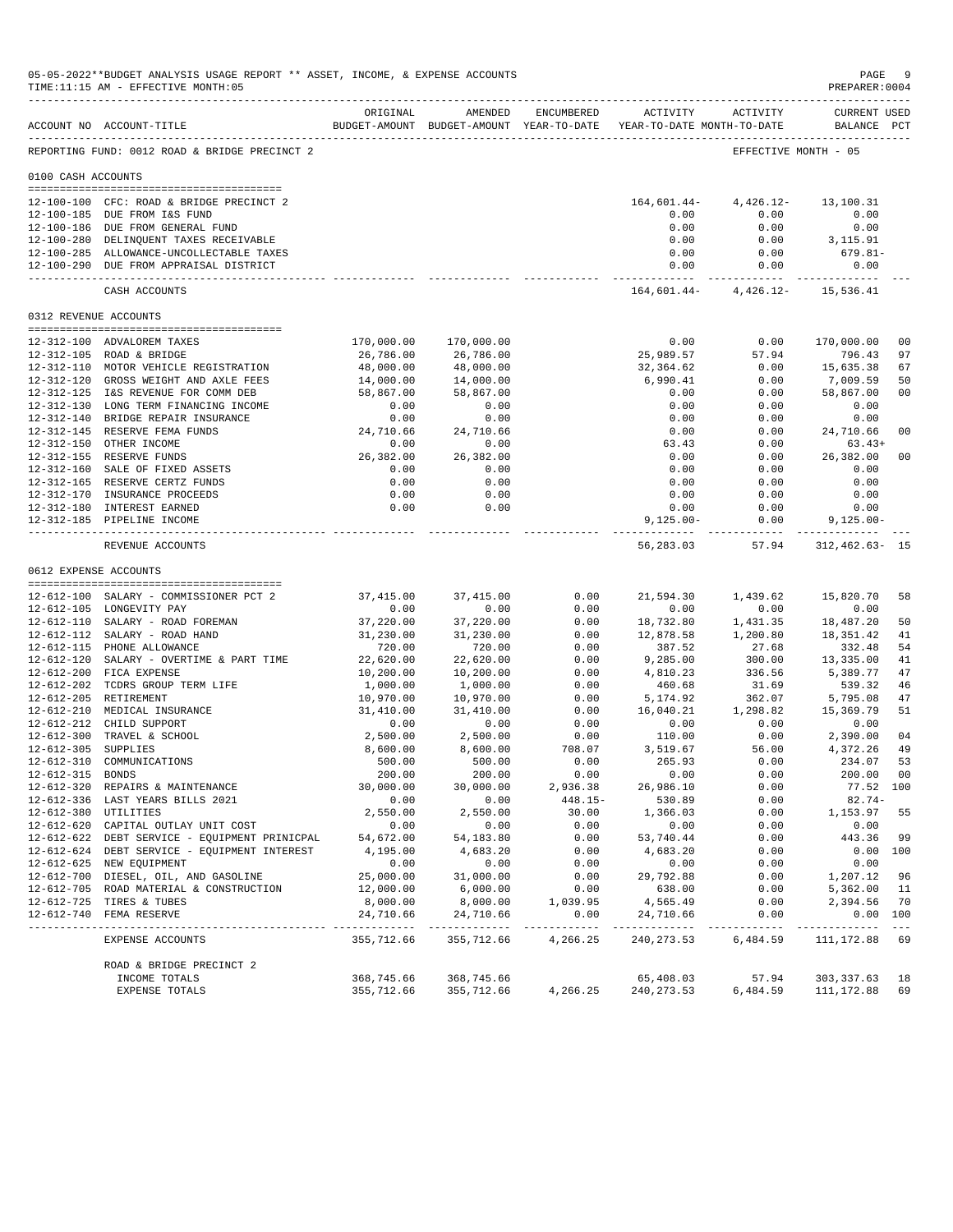|                     | 05-05-2022**BUDGET ANALYSIS USAGE REPORT ** ASSET, INCOME, & EXPENSE ACCOUNTS<br>TIME:11:15 AM - EFFECTIVE MONTH:05 |                       |                                                                                |                          |                               |                                        | PREPARER: 0004                     | PAGE 10        |
|---------------------|---------------------------------------------------------------------------------------------------------------------|-----------------------|--------------------------------------------------------------------------------|--------------------------|-------------------------------|----------------------------------------|------------------------------------|----------------|
|                     | ACCOUNT NO ACCOUNT-TITLE                                                                                            | ORIGINAL              | AMENDED<br>BUDGET-AMOUNT BUDGET-AMOUNT YEAR-TO-DATE YEAR-TO-DATE MONTH-TO-DATE | ENCUMBERED               |                               | ACTIVITY ACTIVITY                      | <b>CURRENT USED</b><br>BALANCE PCT |                |
|                     | REPORTING FUND: 0013 ROAD & BRIDGE PRECINCT 3                                                                       |                       |                                                                                |                          |                               |                                        | EFFECTIVE MONTH - 05               |                |
| 0100 CASH ACCOUNTS  |                                                                                                                     |                       |                                                                                |                          |                               |                                        |                                    |                |
|                     | 13-100-100 CFC: ROAD & BRIDGE PRECINCT 3                                                                            |                       |                                                                                |                          | 98,219.16-                    | 4,038.55-                              | 87,692.16                          |                |
|                     | 13-100-185 DUE FROM I&S FUND                                                                                        |                       |                                                                                |                          | 0.00                          | 0.00                                   | 0.00                               |                |
|                     | 13-100-186 DUE TO GENERAL FUND                                                                                      |                       |                                                                                |                          | 0.00                          | 0.00                                   | 0.00                               |                |
|                     | 13-100-280 DELINQUENT TAXES RECEIVABLE                                                                              |                       |                                                                                |                          | 0.00                          | 0.00                                   | 3,115.91                           |                |
|                     | 13-100-285 ALLOWANCE-UNCOLLECTABLE TAXES                                                                            |                       |                                                                                |                          | 0.00                          | 0.00                                   | 679.81-                            |                |
|                     | 13-100-290 DUE FROM APPRAISAL DISTRICT                                                                              |                       |                                                                                |                          | ------------ -                | 0.00<br>0.00<br>-----------            | 0.00                               |                |
|                     | CASH ACCOUNTS                                                                                                       |                       |                                                                                |                          |                               | 98, 219.16 - 4, 038.55 -               | 90,128.26                          |                |
|                     | 0313 REVENUE ACCOUNTS                                                                                               |                       |                                                                                |                          |                               |                                        |                                    |                |
|                     | 13-313-100 ADVALOREM TAXES                                                                                          | 170,000.00            | 170,000.00                                                                     |                          | 0.00                          | 0.00                                   | 170,000.00                         | 0 <sub>0</sub> |
|                     | 13-313-105 ROAD & BRIDGE                                                                                            | 26,786.00             | 26,786.00                                                                      |                          | 25,989.57                     | 57.95                                  | 796.43                             | 97             |
|                     | 13-313-110 MOTOR VEHICLE REGISTRATION                                                                               | 48,000.00             | 48,000.00                                                                      |                          | 32,364.61                     | 0.00                                   | 15,635.39                          | 67             |
|                     | 13-313-120 GROSS WEIGHT AND AXLE FEES                                                                               | 14,000.00             | 14,000.00                                                                      |                          | 6,990.41                      | 0.00                                   | 7,009.59                           | 50             |
|                     | 13-313-125 I&S REVENUE FOR COMM DEB                                                                                 | 54,484.00             | 54,484.00                                                                      |                          | 0.00                          | 0.00                                   | 54,484.00                          | 0 <sub>0</sub> |
|                     | 13-313-130 LONG TERM FINANCING INCOME                                                                               | 0.00                  | 0.00                                                                           |                          | 0.00                          | 0.00                                   | 0.00                               |                |
|                     | 13-313-140 BRIDGE REPAIR INSURANCE                                                                                  | 0.00                  | 0.00                                                                           |                          | 0.00                          | 0.00                                   | 0.00                               |                |
|                     | 13-313-145 RESERVE FEMA FUNDS<br>13-313-150 OTHER INCOME                                                            | 0.00<br>0.00          | 0.00<br>0.00                                                                   |                          | 0.00<br>0.00                  | 0.00<br>0.00                           | 0.00<br>0.00                       |                |
|                     | 13-313-155 RESERVE FUNDS                                                                                            | 26,382.00             | 26,382.00                                                                      |                          | 0.00                          | 0.00                                   | 26,382.00                          | 0 <sub>0</sub> |
|                     | 13-313-160 SALE OF FIXED ASSETS                                                                                     | 0.00                  | 0.00                                                                           |                          | 0.00                          | 0.00                                   | 0.00                               |                |
|                     | 13-313-165 RESERVE CERTZ FUNDS                                                                                      | 0.00                  | 0.00                                                                           |                          | 0.00                          | 0.00                                   | 0.00                               |                |
|                     | 13-313-170 INSURANCE PROCEEDS                                                                                       | 0.00                  | 0.00                                                                           |                          | 0.00                          | 0.00                                   | 0.00                               |                |
|                     | 13-313-180 INTEREST EARNED                                                                                          | 0.00                  | 0.00                                                                           |                          | 0.00                          | 0.00                                   | 0.00                               |                |
|                     | 13-313-185 PIPELINE INCOME                                                                                          | 0.00<br>------------  | 0.00                                                                           |                          | 35,375.00<br>---------------- | 0.00<br>----------                     | $35, 375.00+$<br>.                 |                |
|                     | REVENUE ACCOUNTS                                                                                                    | 339,652.00            | 339,652.00                                                                     | 0.00                     | 100,719.59                    | 57.95                                  | 238,932.41                         | 30             |
|                     | 0613 EXPENSE ACCOUNTS                                                                                               |                       |                                                                                |                          |                               |                                        |                                    |                |
|                     |                                                                                                                     |                       |                                                                                | 0.00                     |                               |                                        |                                    | 58             |
|                     | 13-613-100 SALARY - COMMISSIONER PCT 3<br>13-613-105 LONGEVITY PAY                                                  | 37,415.00<br>3,600.00 | 37,415.00<br>3,600.00                                                          | 0.00                     | 21,594.30<br>0.00             | 1,439.62<br>0.00                       | 15,820.70<br>3,600.00              | 0 <sub>0</sub> |
|                     | 13-613-110 SALARY - ROAD FOREMAN                                                                                    | 37,220.00             | 37,220.00                                                                      | 0.00                     | 21,470.25                     | 1,431.35                               | 15,749.75                          | 58             |
|                     | 13-613-112 SALARY - ROAD HAND                                                                                       | 31,230.00             | 31,230.00                                                                      | 0.00                     | 17,455.90                     | 1,200.80                               | 13,774.10                          | 56             |
|                     | 13-613-115 PHONE ALLOWANCE                                                                                          | 720.00                | 720.00                                                                         | 0.00                     | 415.20                        | 27.68                                  | 304.80                             | 58             |
|                     | 13-613-120 SALARY - OVERTIME & PART TIME                                                                            | 22,620.00             | 22,620.00                                                                      | 0.00                     | 4,980.80                      | 0.00                                   | 17,639.20                          | 22             |
|                     | 13-613-200 FICA EXPENSE                                                                                             | 10,200.00             | 10,200.00                                                                      | 0.00                     | 5,013.28                      | 311.51                                 | 5,186.72                           | 49             |
|                     | 13-613-202 TCDRS GROUP TERM LIFE                                                                                    | 1,000.00              | 1,000.00                                                                       | 0.00                     | 483.42                        | 29.53                                  | 516.58                             | 48             |
|                     | 13-613-205 RETIREMENT                                                                                               | 10,970.00             | 10,970.00                                                                      | 0.00                     | 5,424.80                      | 337.38                                 | 5,545.20                           | 49             |
|                     | 13-613-210 MEDICAL INSURANCE<br>13-613-300 TRAVEL & SCHOOL                                                          | 31,410.00<br>2,500.00 | 31,410.00<br>2,500.00                                                          | 0.00<br>250.00           | 110.00                        | 16,835.96 1,289.08<br>0.00             | 14,574.04<br>2,140.00              | 54<br>14       |
| 13-613-305 SUPPLIES |                                                                                                                     | 15,600.00             | 15,600.00                                                                      | 49.73                    | 6, 242.81                     | 0.00                                   | 9,307.46                           | 40             |
|                     | 13-613-310 COMMUNICATIONS                                                                                           | 500.00                | 500.00                                                                         | 0.00                     | 265.93                        | 0.00                                   | 234.07                             | 53             |
| 13-613-315 BONDS    |                                                                                                                     | 200.00                | 200.00                                                                         | 0.00                     | 0.00                          | 0.00                                   | 200.00                             | 0 <sub>0</sub> |
|                     | 13-613-320 REPAIRS & MAINTENANCE                                                                                    | 30,000.00             | 30,000.00                                                                      | 1,807.01                 | 10,888.41                     | 0.00                                   | 17,304.58 42                       |                |
|                     | 13-613-336 LAST YEARS BILLS 2021                                                                                    | 0.00                  | 0.00                                                                           | 0.00                     | 350.34                        | 0.00                                   | $350.34 -$                         |                |
|                     | 13-613-380 UTILITIES                                                                                                | 1,500.00              | 1,500.00                                                                       | 32.00                    | 566.63                        | 0.00                                   | 901.37 40                          |                |
|                     | 13-613-620 CAPITAL OUTLAY UNIT COST                                                                                 | 0.00                  | 0.00                                                                           | 0.00                     | 0.00                          | 0.00                                   | 0.00                               |                |
|                     | 13-613-622 DEBT SERVICE - EQUIPMENT PRINICIPAL                                                                      | 48,691.00             | 48,606.61                                                                      | 0.00                     | 48, 413.38                    | 0.00                                   | 193.23 100                         |                |
|                     | 13-613-624 DEBT SERVICE - EQUIPMENT INTEREST<br>13-613-625 NEW EQUIPMENT                                            | 5,800.00<br>0.00      | 5,884.39<br>0.00                                                               | 0.00<br>0.00             | 5,884.39<br>0.00              | 0.00<br>0.00                           | 0.00                               | 0.00 100       |
|                     | 13-613-700 DIESEL, OIL, AND GASOLINE                                                                                | 25,000.00             | 25,000.00                                                                      | 4,687.58                 | 12,623.27                     | 0.00                                   | 7,689.15                           | 69             |
|                     | 13-613-705 ROAD MATERIAL & CONSTRUCTION                                                                             | 12,000.00             | 12,000.00                                                                      | 0.00                     | 11,710.25                     | 0.00                                   | 289.75                             | 98             |
|                     | 13-613-725 TIRES & TUBES                                                                                            | 8,000.00              | 8,000.00                                                                       | 0.00                     | 7,265.26                      | 0.00                                   | 734.74                             | 91             |
|                     | EXPENSE ACCOUNTS                                                                                                    | 336,176.00            | ________________<br>336,176.00                                                 | . <b>.</b> .<br>6,826.32 | 197,994.58                    | ------------ -------------<br>6,066.95 | .<br>131,355.10                    | 61             |
|                     | ROAD & BRIDGE PRECINCT 3                                                                                            |                       |                                                                                |                          |                               |                                        |                                    |                |
|                     | INCOME TOTALS                                                                                                       | 339,652.00            | 339,652.00                                                                     |                          | 100,719.59                    | 57.95                                  | 238,932.41                         | 30             |
|                     | EXPENSE TOTALS                                                                                                      | 336,176.00            | 336,176.00                                                                     |                          | 6,826.32 197,994.58           |                                        | 6,066.95 131,355.10                | 61             |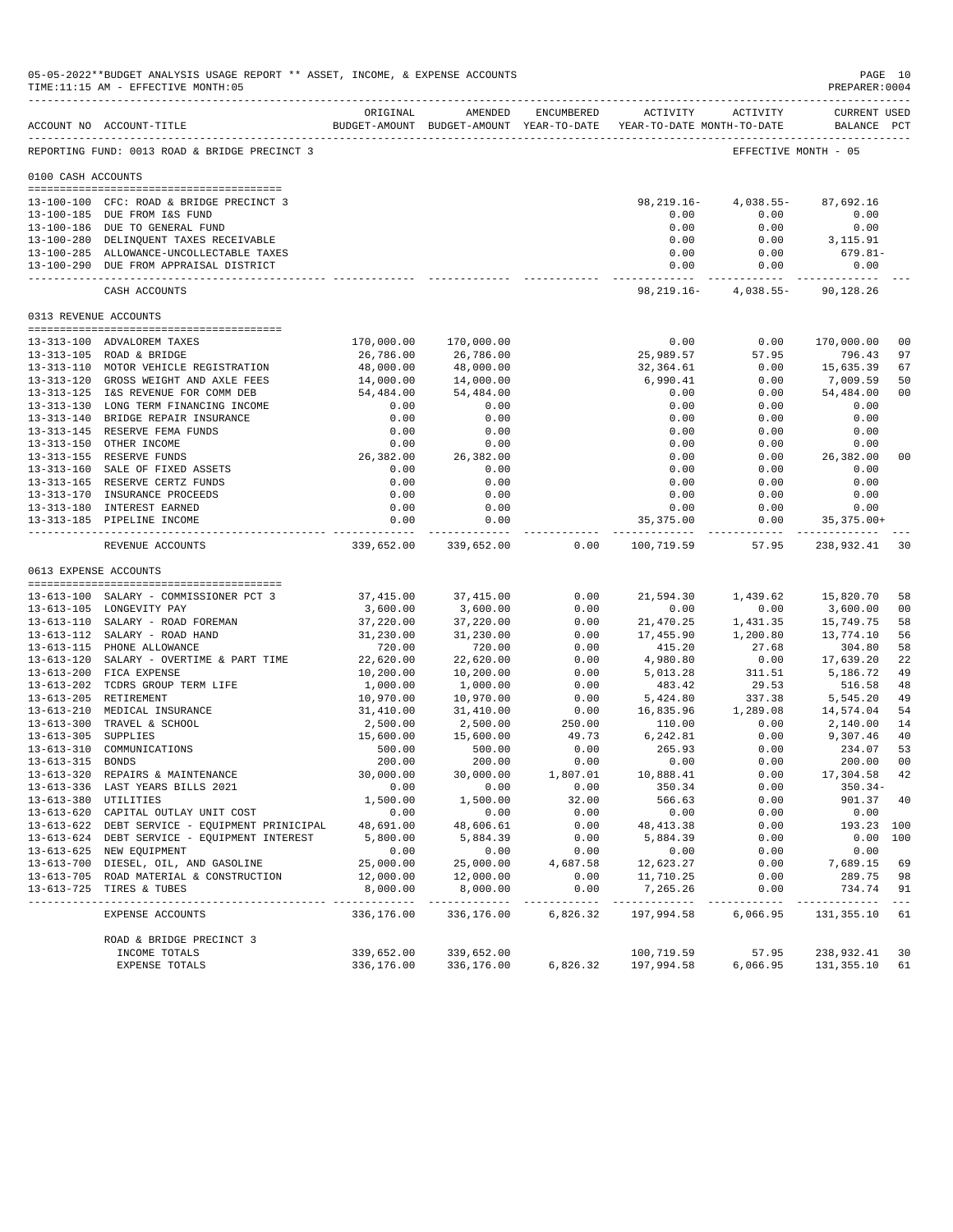|                     | 05-05-2022**BUDGET ANALYSIS USAGE REPORT ** ASSET, INCOME, & EXPENSE ACCOUNTS<br>TIME:11:15 AM - EFFECTIVE MONTH:05<br>_____________________________________ |                           |                            |                       |                                                                     |                              | PAGE 11<br>PREPARER: 0004          |                |
|---------------------|--------------------------------------------------------------------------------------------------------------------------------------------------------------|---------------------------|----------------------------|-----------------------|---------------------------------------------------------------------|------------------------------|------------------------------------|----------------|
|                     | ACCOUNT NO ACCOUNT-TITLE                                                                                                                                     | ORIGINAL                  | AMENDED                    | ENCUMBERED            | BUDGET-AMOUNT BUDGET-AMOUNT YEAR-TO-DATE YEAR-TO-DATE MONTH-TO-DATE | ACTIVITY ACTIVITY            | <b>CURRENT USED</b><br>BALANCE PCT |                |
|                     | REPORTING FUND: 0014 ROAD & BRIDGE PRECINCT 4                                                                                                                |                           |                            |                       |                                                                     | EFFECTIVE MONTH - 05         |                                    |                |
| 0100 CASH ACCOUNTS  |                                                                                                                                                              |                           |                            |                       |                                                                     |                              |                                    |                |
|                     | 14-100-100 CFC: ROAD & BRIDGE PRECINCT 4                                                                                                                     |                           |                            |                       | 114,194.89-                                                         | 3,826.48-                    | $29,092.46-$                       |                |
|                     | 14-100-185 DUE FROM I&S FUND                                                                                                                                 |                           |                            |                       | 0.00                                                                | 0.00                         | 0.00                               |                |
|                     | 14-100-186 DUE FROM GENERAL FUND                                                                                                                             |                           |                            |                       | 0.00                                                                | 0.00                         | 0.00                               |                |
|                     | 14-100-280 DELINQUENT TAXES RECEIVABLE                                                                                                                       |                           |                            |                       | 0.00                                                                | 0.00                         | 3,115.91                           |                |
|                     | 14-100-285 ALLOWANCE-UNCOLLECTABLE TAXES                                                                                                                     |                           |                            |                       | 0.00                                                                | 0.00                         | 679.81-                            |                |
|                     | 14-100-290 DUE FROM APPRAISAL DISTRICT                                                                                                                       |                           |                            |                       | 0.00<br>------------- ------------                                  | 0.00                         | 0.00<br>.                          |                |
|                     | CASH ACCOUNTS                                                                                                                                                |                           |                            |                       |                                                                     | $114, 194.89 - 3, 826.48 -$  | $26,656.36-$                       |                |
|                     | 0314 REVENUE ACCOUNTS                                                                                                                                        |                           |                            |                       |                                                                     |                              |                                    |                |
|                     | 14-314-100 ADVALOREM TAXES                                                                                                                                   | 170,000.00                | 170,000.00                 |                       | 0.00                                                                | 0.00                         | 170,000.00                         | 0 <sub>0</sub> |
|                     | 14-314-105 ROAD & BRIDGE                                                                                                                                     | 26,786.00                 | 26,786.00                  |                       | 25,989.60                                                           | 57.95                        | 796.40                             | 97             |
|                     | 14-314-110 MOTOR VEHICLE REGISTRATION                                                                                                                        | 48,000.00                 | 48,000.00                  |                       | 32,364.59                                                           | 0.00                         | 15,635.41                          | 67             |
|                     | 14-314-120 GROSS WEIGHT AND AXLE FEES                                                                                                                        | 14,000.00                 | 14,000.00                  |                       | 6,990.40                                                            | 0.00                         | 7,009.60                           | 50             |
|                     | 14-314-125 I&S REVENUE FOR COMM DEB                                                                                                                          | 43,151.00                 | 43,151.00                  |                       | 0.00                                                                | 0.00                         | 43,151.00                          | 0 <sub>0</sub> |
|                     | 14-314-130 LONG TERM FINANCING INCOME                                                                                                                        | 0.00                      | 0.00                       |                       | 0.00                                                                | 0.00                         | 0.00                               |                |
|                     | 14-314-140 BRIDGE REPAIR INSURANCE<br>14-314-145 RESERVE FEMA FUNDS                                                                                          | 0.00<br>33,984.49         | 0.00<br>33,984.49          |                       | 0.00<br>0.00                                                        | 0.00<br>0.00                 | 0.00<br>33,984.49                  | 0 <sub>0</sub> |
|                     | 14-314-150 OTHER INCOME                                                                                                                                      | 0.00                      | 0.00                       |                       | 0.00                                                                | 0.00                         | 0.00                               |                |
|                     | 14-314-155 RESERVE FUNDS                                                                                                                                     | 26,832.00                 | 26,832.00                  |                       | 0.00                                                                | 0.00                         | 26,832.00                          | 0 <sub>0</sub> |
|                     | 14-314-160 SALE OF FIXED ASSETS                                                                                                                              | 0.00                      | 0.00                       |                       | 0.00                                                                | 0.00                         | 0.00                               |                |
|                     | 14-314-165 RESERVE CERTZ FUNDS                                                                                                                               | 0.00                      | 0.00                       |                       | 0.00                                                                | 0.00                         | 0.00                               |                |
|                     | 14-314-170 INSURANCE PROCEEDS                                                                                                                                | 0.00                      | 0.00                       |                       | 0.00                                                                | 0.00                         | 0.00                               |                |
|                     | 14-314-180 INTEREST EARNED                                                                                                                                   | 0.00                      | 0.00                       |                       | 0.00                                                                | 0.00                         | 0.00                               |                |
|                     | 14-314-185 PIPELINE INCOME                                                                                                                                   | 0.00<br>------------      | 0.00                       |                       | 0.00<br>------------                                                | 0.00<br>---------            | 0.00                               |                |
|                     | REVENUE ACCOUNTS                                                                                                                                             | 362,753.49                | 362,753.49                 | 0.00                  | 65,344.59                                                           | 57.95                        | 297,408.90                         | 18             |
|                     | 0614 EXPENSE ACCOUNTS                                                                                                                                        |                           |                            |                       |                                                                     |                              |                                    |                |
|                     | 14-614-100 SALARY - COMMISSIONER PCT 4                                                                                                                       | 37,415.00                 | 37, 415.00                 | 0.00                  |                                                                     | 21,594.30 1,439.62 15,820.70 |                                    | 58             |
|                     | 14-614-105 LONGEVITY PAY                                                                                                                                     | 750.00                    | 750.00                     | 0.00                  | 0.00                                                                | 0.00                         | 750.00                             | 0 <sub>0</sub> |
|                     | 14-614-110 SALARY - ROAD FOREMAN                                                                                                                             | 37,220.00                 | 37,220.00                  | 0.00                  | 21,180.19                                                           | 1,383.28                     | 16,039.81                          | 57             |
|                     | 14-614-112 SALARY - ROAD HAND                                                                                                                                | 31,230.00                 | 31,230.00                  | 0.00                  | 16,604.11                                                           | 648.48                       | 14,625.89                          | 53             |
|                     | 14-614-115 PHONE ALLOWANCE                                                                                                                                   | 720.00                    | 720.00                     | 0.00                  | 408.28                                                              | 20.76                        | 311.72                             | 57             |
|                     | 14-614-120 SALARY - OVERTIME & PART TIME                                                                                                                     | 22,620.00                 | 22,620.00                  | 0.00<br>0.00          | 3,767.80                                                            | 367.20                       | 18,852.20<br>5,338.01              | 17<br>48       |
|                     | 14-614-200 FICA EXPENSE<br>14-614-202 TCDRS GROUP TERM LIFE                                                                                                  | 10,200.00<br>1,000.00     | 10,200.00<br>1,000.00      | 0.00                  | 4,861.99<br>465.64                                                  | 295.24<br>27.80              | 534.36                             | 47             |
|                     | 14-614-205 RETIREMENT                                                                                                                                        | 10,970.00                 | 10,970.00                  | 0.00                  | 5,230.52                                                            | 317.63                       | 5,739.48                           | 48             |
|                     | 14-614-210 MEDICAL INSURANCE                                                                                                                                 | 31,410.00                 | 31,410.00                  | 0.00                  | 11,256.44                                                           | 865.88                       | 20, 153.56                         | 36             |
|                     | 14-614-212 CHILD SUPPORT                                                                                                                                     | 0.00                      | 0.00                       | 0.00                  | 0.00                                                                | 0.00                         | 0.00                               |                |
|                     | 14-614-300 TRAVEL & SCHOOL                                                                                                                                   | 2,500.00                  | 2,500.00                   | 0.00                  | 110.00                                                              | 0.00                         | 2,390.00                           | 04             |
| 14-614-305 SUPPLIES |                                                                                                                                                              | 15,600.00                 | 15,600.00                  | 424.52                | 3,905.49                                                            | 0.00                         | 11,269.99                          | 28             |
| 14-614-315 BONDS    | 14-614-310 COMMUNICATIONS                                                                                                                                    | 500.00<br>200.00          | 500.00                     | 0.00                  | 265.93                                                              | 0.00<br>0.00                 | 234.07                             | 53<br>-00      |
|                     | 14-614-320 REPAIRS & MAINTENANCE                                                                                                                             | 30,000.00                 | 200.00<br>30,000.00        | 0.00<br>1,990.65      | 0.00<br>15,810.63                                                   | 0.00                         | 200.00<br>12,198.72                | 59             |
|                     | 14-614-336 LAST YEARS BILLS 2021                                                                                                                             | 0.00                      | 0.00                       | 95.20                 | 8,850.73                                                            | 0.00                         | $8,945.93-$                        |                |
|                     | 14-614-380 UTILITIES                                                                                                                                         | 1,500.00                  | 1,500.00                   | 0.00                  | 825.22                                                              | 0.00                         | 674.78                             | 55             |
|                     | 14-614-620 CAPITAL OUTLAY UNIT COST                                                                                                                          | 0.00                      | 0.00                       | 0.00                  | 0.00                                                                | 0.00                         | 0.00                               |                |
|                     | 14-614-622 DEBT SERVICE - EQUIPMENT PRINICIPAL                                                                                                               | 41,981.00                 | 41,981.00                  | 0.00                  | 41,980.98                                                           | 0.00                         |                                    | 0.02 100       |
|                     | 14-614-624 DEBT SERVICE - EQUIPMENT INTEREST                                                                                                                 | 1,170.00                  | 1,170.00                   | 0.00                  | 1,169.17                                                            | 0.00                         |                                    | $0.83$ 100     |
|                     | 14-614-625 NEW EQUIPMENT<br>14-614-700 DIESEL, OIL, AND GASOLINE                                                                                             | 0.00<br>25,000.00         | 0.00<br>25,000.00          | 0.00<br>3,798.29      | 0.00<br>17,806.25                                                   | 0.00<br>0.00                 | 0.00<br>3,395.46                   | 86             |
|                     | 14-614-705 ROAD MATERIAL & CONSTRUCTION                                                                                                                      | 12,000.00                 | 12,000.00                  | 3,000.00              | 240.00                                                              | 0.00                         | 8,760.00                           | 27             |
|                     | 14-614-725 TIRES & TUBES                                                                                                                                     | 8,000.00                  | 8,000.00                   | 50.00                 | 1,928.00                                                            | 0.00                         | 6,022.00                           | 25             |
|                     | 14-614-740 FEMA RESERVE                                                                                                                                      | 33,984.49                 | 33,984.49<br>_____________ | 0.00                  | 0.00                                                                | 0.00                         | 33,984.49                          | 0 <sub>0</sub> |
|                     | -------------------------------<br>EXPENSE ACCOUNTS                                                                                                          | ___________<br>355,970.49 | 355,970.49                 | ---------<br>9,358.66 | --------<br>178,261.67                                              | ---------<br>5,365.89        | ______________<br>168,350.16       | $- - -$<br>53  |
|                     | ROAD & BRIDGE PRECINCT 4                                                                                                                                     |                           |                            |                       |                                                                     |                              |                                    |                |
|                     | INCOME TOTALS                                                                                                                                                | 362,753.49                | 362,753.49                 |                       | 65, 344.59                                                          | 57.95                        | 297,408.90                         | 18             |
|                     | EXPENSE TOTALS                                                                                                                                               | 355,970.49                | 355,970.49                 | 9,358.66              | 178,261.67                                                          | 5,365.89                     | 168,350.16                         | 53             |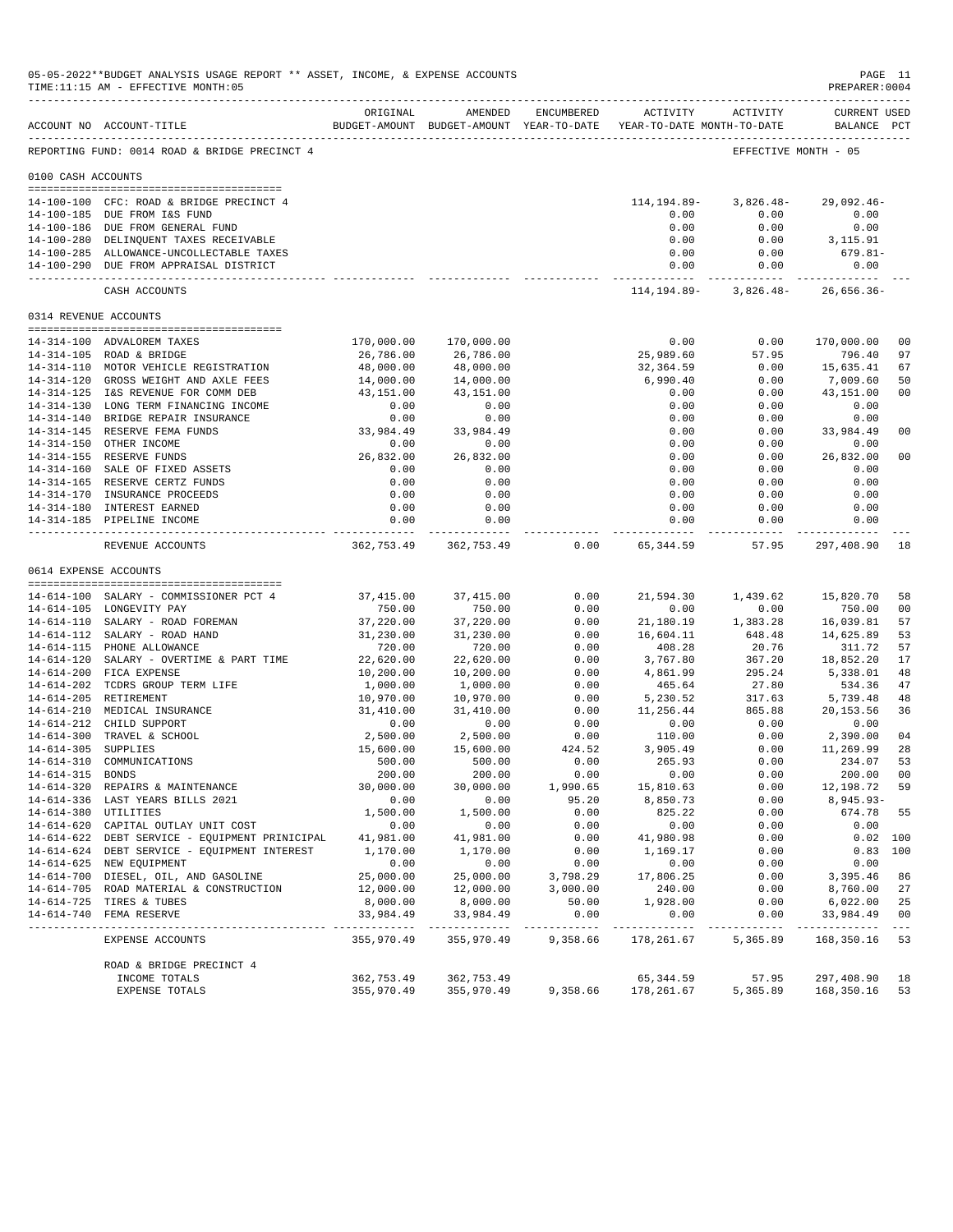|                       | 05-05-2022**BUDGET ANALYSIS USAGE REPORT ** ASSET, INCOME, & EXPENSE ACCOUNTS<br>TIME: 11:15 AM - EFFECTIVE MONTH: 05 |                        |                                                     |                   |                                       |                                                          | PAGE 12<br>PREPARER: 0004   |  |
|-----------------------|-----------------------------------------------------------------------------------------------------------------------|------------------------|-----------------------------------------------------|-------------------|---------------------------------------|----------------------------------------------------------|-----------------------------|--|
|                       | ACCOUNT NO ACCOUNT-TITLE                                                                                              | ORIGINAL               | AMENDED<br>BUDGET-AMOUNT BUDGET-AMOUNT YEAR-TO-DATE | ENCUMBERED        | ACTIVITY                              | ACTIVITY<br>YEAR-TO-DATE MONTH-TO-DATE                   | CURRENT USED<br>BALANCE PCT |  |
|                       | REPORTING FUND: 0020 JAIL BOND I&S                                                                                    |                        |                                                     |                   |                                       |                                                          | EFFECTIVE MONTH - 05        |  |
| 0100 CASH ACCOUNT     |                                                                                                                       |                        |                                                     |                   |                                       |                                                          |                             |  |
|                       |                                                                                                                       |                        |                                                     |                   |                                       |                                                          |                             |  |
|                       | 20-100-190 I&S ACCOUNT JAIL BOND<br>20-100-280 DELINQUENT TAXES RECEIVABLE                                            |                        |                                                     |                   | 0.00                                  | 223, 150.40   1, 374.55   557, 489.66<br>0.00            | 23,641.70                   |  |
|                       | 20-100-285 ALLOWANCE-UNCOLLETABLE TAXES                                                                               |                        |                                                     |                   | 0.00                                  | 0.00                                                     | $5,159.21-$                 |  |
|                       | 20-100-290 DUE FROM APPRAISAL DISTRICT                                                                                |                        |                                                     |                   | 0.00                                  |                                                          | $0.00$ 0.00                 |  |
|                       | 20-100-295 DUE FROM GENERAL FUND                                                                                      |                        |                                                     |                   | 0.00                                  | 0.00                                                     | 0.00                        |  |
|                       | CASH ACCOUNT                                                                                                          |                        |                                                     |                   |                                       | 223, 150.40   1, 374.55   575, 972.15                    |                             |  |
|                       | 0315 JAIL BOND I&S REVENUE                                                                                            |                        |                                                     |                   |                                       |                                                          |                             |  |
|                       | 20-315-100 BOND TAXES                                                                                                 |                        |                                                     |                   |                                       | 462,419.00 462,419.00 618,057.34 1,374.55 155,638.34+134 |                             |  |
|                       | 20-315-180 BOND TAXES INTEREST                                                                                        | 2,500.00               | 2,500.00                                            |                   | 602.44                                |                                                          | $0.00$ 1,897.56 24          |  |
|                       | JAIL BOND I&S REVENUE 464.919.00 464.919.00 0.00 618.659.78 1.374.55 153.740.78+133                                   |                        |                                                     |                   |                                       |                                                          |                             |  |
| 0615 EXPENSE ACCOUNTS |                                                                                                                       |                        |                                                     |                   |                                       |                                                          |                             |  |
|                       |                                                                                                                       |                        |                                                     |                   |                                       |                                                          |                             |  |
|                       | 20-615-622 BOND PAYMENT PRINCIPAL                                                                                     |                        | 325,000.00 325,000.00                               |                   | 0.00 325,000.00                       | 0.00                                                     | $0.00$ 100                  |  |
|                       | 20-615-624 BOND PAYMENT INTEREST                                                                                      | 137,419.00             | 137,419.00                                          | 0.00              | 70,334.38                             |                                                          | $0.00$ 67,084.62 51         |  |
| $20 - 615 - 625$      | BOND WIRE TRANSFER CHARGE                                                                                             | 400.00<br>------------ | 400.00                                              | 0.00              | 175.00<br>___________________________ | 0.00                                                     | 225.00 44                   |  |
|                       | <b>EXPENSE ACCOUNTS</b>                                                                                               |                        | 462,819.00 462,819.00                               |                   | $0.00$ 395,509.38                     | 0.00                                                     | 67,309.62 85                |  |
|                       | JAIL BOND I&S                                                                                                         |                        |                                                     |                   |                                       |                                                          |                             |  |
|                       | INCOME TOTALS                                                                                                         | 464,919.00 464,919.00  |                                                     |                   |                                       | $618,659.78$ 1,374.55 153.740.78+ 133                    |                             |  |
|                       | <b>EXPENSE TOTALS</b>                                                                                                 | 462,819.00             | 462,819.00                                          | $0.00$ 395,509.38 |                                       |                                                          | $0.00$ 67.309.62 85         |  |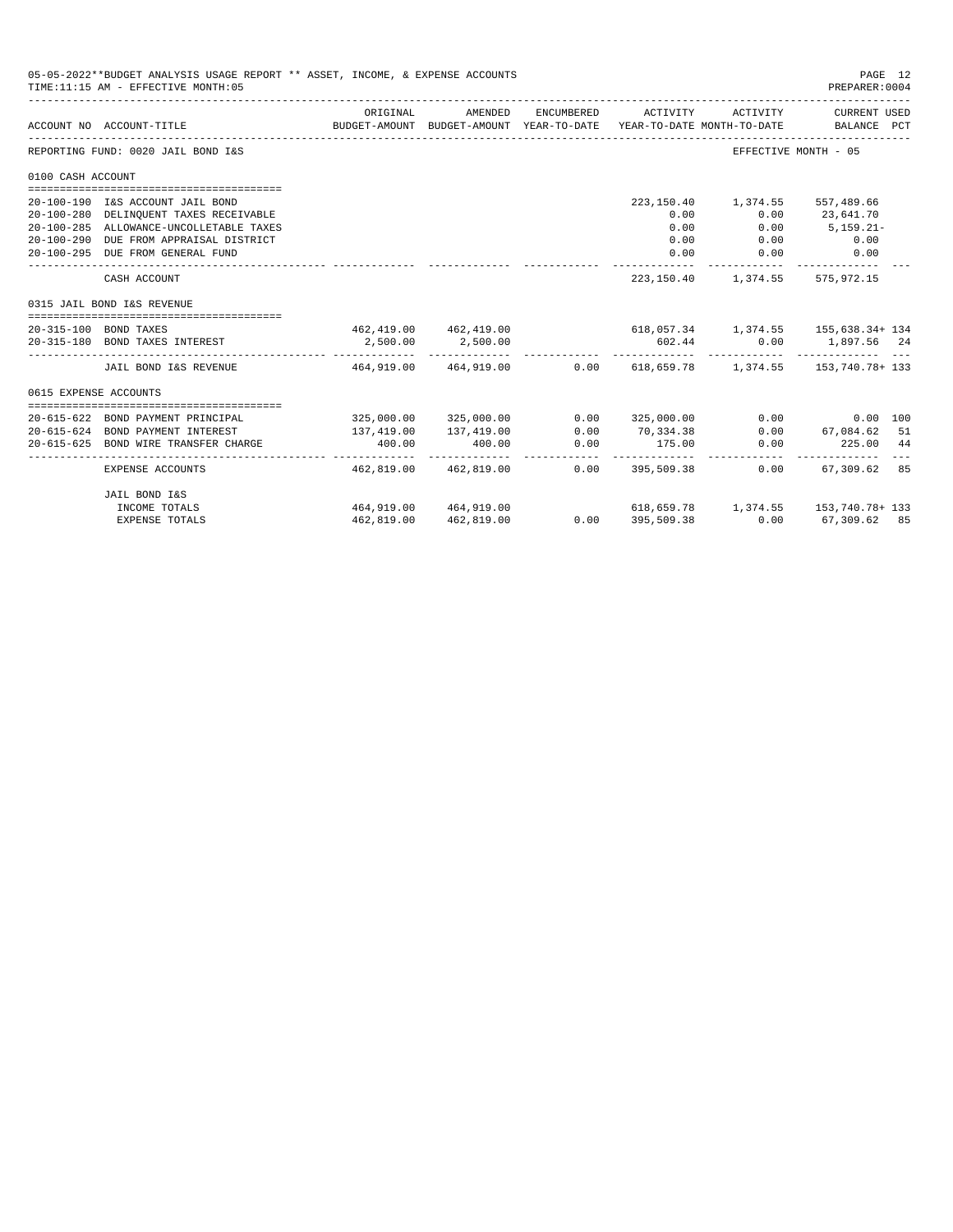|                       | 05-05-2022**BUDGET ANALYSIS USAGE REPORT ** ASSET, INCOME, & EXPENSE ACCOUNTS<br>TIME:11:15 AM - EFFECTIVE MONTH:05                           |          |                                 |                 |          |                                   | PREPARER: 0004          | PAGE 13 |
|-----------------------|-----------------------------------------------------------------------------------------------------------------------------------------------|----------|---------------------------------|-----------------|----------|-----------------------------------|-------------------------|---------|
|                       | ACCOUNT NO ACCOUNT-TITLE COMPUTE SUDGET-AMOUNT BUDGET-AMOUNT YEAR-TO-DATE YEAR-TO-DATE MONTH-TO-DATE BALANCE PCT                              | ORIGINAL | AMENDED                         |                 |          | ENCUMBERED ACTIVITY ACTIVITY      | CURRENT USED            |         |
|                       | REPORTING FUND: 0021 LATERAL ROAD PRECINCT 1                                                                                                  |          |                                 |                 |          |                                   | EFFECTIVE MONTH - 05    |         |
|                       | 0100 LATERAL CASH ACCOUNTS                                                                                                                    |          |                                 |                 |          |                                   |                         |         |
|                       | 21-100-100 CFC: LATERAL ROAD PRECINCT 1                                                                                                       |          |                                 |                 |          | 2,541.74 0.00 3,831.21            |                         |         |
|                       | LATERAL CASH ACCOUNTS                                                                                                                         |          |                                 |                 |          | 2,541.74 0.00 3,831.21            |                         |         |
| 0321 REVENUE ACCOUNTS |                                                                                                                                               |          |                                 |                 |          |                                   |                         |         |
|                       | 21-321-190 STATE ROAD FUND                                                                                                                    |          | 5, 133.00 5, 133.00             |                 |          |                                   | 5,107.74 0.00 25.26 100 |         |
|                       | REVENUE ACCOUNTS                                                                                                                              |          | 5,133.00 5,133.00 0.00 5,107.74 |                 |          |                                   | 25.26 100<br>0.00       |         |
| 0621 EXPENSE ACCOUNTS |                                                                                                                                               |          |                                 |                 |          |                                   |                         |         |
|                       | 21-621-700 DIESEL, OIL, AND GASOLINE $2,567.00$ $2,567.00$ $0.00$ 0.00 0.00 $2,567.00$ 00<br>21-621-705 ROAD MATERIAL & CONSTRUCTION 2.566.00 |          | 2,566.00 0.00 2,566.00          |                 |          |                                   | $0.00$ 0.00 100         |         |
|                       | EXPENSE ACCOUNTS                                                                                                                              |          | 5,133,00 5,133,00               | 0.00            | 2,566,00 | ------------- -----------<br>0.00 | 2,567.00 50             |         |
|                       | LATERAL ROAD PRECINCT 1                                                                                                                       |          |                                 |                 |          |                                   |                         |         |
|                       | INCOME TOTALS                                                                                                                                 |          | 5,133.00 5,133.00               |                 | 5,107,74 |                                   | 0.00 25.26 100          |         |
|                       | <b>EXPENSE TOTALS</b>                                                                                                                         | 5,133.00 | 5,133.00                        | $0.00$ 2,566.00 |          | 0.00                              | 2,567.00 50             |         |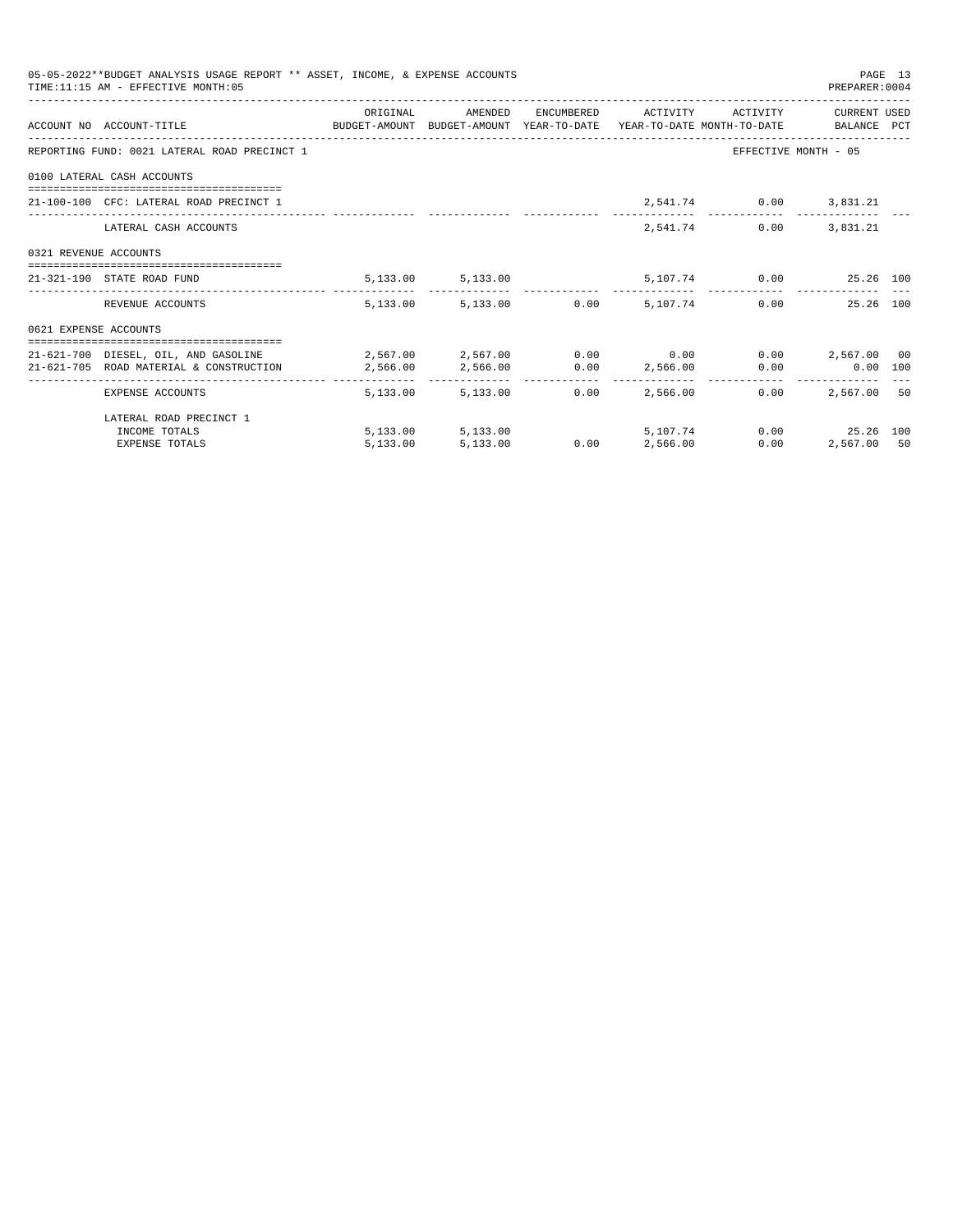|                       | 05-05-2022**BUDGET ANALYSIS USAGE REPORT ** ASSET, INCOME, & EXPENSE ACCOUNTS<br>TIME: 11:15 AM - EFFECTIVE MONTH: 05 |          |                            |                                                   |                      | PAGE 14<br>PREPARER:0004 |  |
|-----------------------|-----------------------------------------------------------------------------------------------------------------------|----------|----------------------------|---------------------------------------------------|----------------------|--------------------------|--|
|                       | ACCOUNT NO ACCOUNT-TITLE COMPUTE SUDGET-AMOUNT BUDGET-AMOUNT YEAR-TO-DATE YEAR-TO-DATE MONTH-TO-DATE BALANCE PCT      | ORIGINAL |                            | AMENDED ENCUMBERED ACTIVITY ACTIVITY CURRENT_USED |                      |                          |  |
|                       | REPORTING FUND: 0022 LATERAL ROAD PRECINCT 2                                                                          |          |                            |                                                   |                      | EFFECTIVE MONTH - 05     |  |
|                       | 0100 LATERAL CASH ACCOUNTS                                                                                            |          |                            |                                                   |                      |                          |  |
|                       | 22-100-100 CFC: LATERAL ROAD PRECINCT 2                                                                               |          |                            |                                                   | 25.27- 0.00 1,831.55 |                          |  |
|                       | LATERAL CASH ACCOUNTS                                                                                                 |          |                            | $25.27 -$                                         |                      | $0.00$ 1,831.55          |  |
| 0322 REVENUE ACCOUNTS |                                                                                                                       |          |                            |                                                   |                      |                          |  |
|                       | 22-322-190 STATE ROAD FUND                                                                                            |          |                            | 5,133.00 5,133.00 5,107.73 0.00 25.27 100         |                      |                          |  |
|                       | REVENUE ACCOUNTS                                                                                                      |          |                            | 5,133.00 5,133.00 0.00 5,107.73                   |                      | $0.00$ 25.27 100         |  |
| 0622 EXPENSE ACCOUNTS |                                                                                                                       |          |                            |                                                   |                      |                          |  |
|                       | 22-622-700 DIESEL, OIL, AND GASOLINE $2,567.00$ $2,567.00$ $0.00$ $2,567.00$ $0.00$ $0.00$ $0.00$ $0.00$              |          |                            |                                                   |                      |                          |  |
|                       | 22-622-705 ROAD MATERIAL & CONSTRUCTION 2,566.00 2,566.00 2,880.00 2,880.00 2,566.00 0.00 2,880.00-212                |          |                            |                                                   |                      |                          |  |
|                       | EXPENSE ACCOUNTS                                                                                                      |          | 5,133.00 5,133.00 2,880.00 | 5,133.00                                          | $0.00 -$             | 2,880.00- 156            |  |
|                       | LATERAL ROAD PRECINCT 2                                                                                               |          |                            |                                                   |                      |                          |  |
|                       | INCOME TOTALS                                                                                                         |          |                            | 5,133.00 5,133.00 5,107.73                        |                      | $0.00$ 25.27 100         |  |
|                       | <b>EXPENSE TOTALS</b>                                                                                                 | 5,133.00 |                            | 5,133.00 2,880.00 5,133.00                        | 0.00                 | 2,880.00- 156            |  |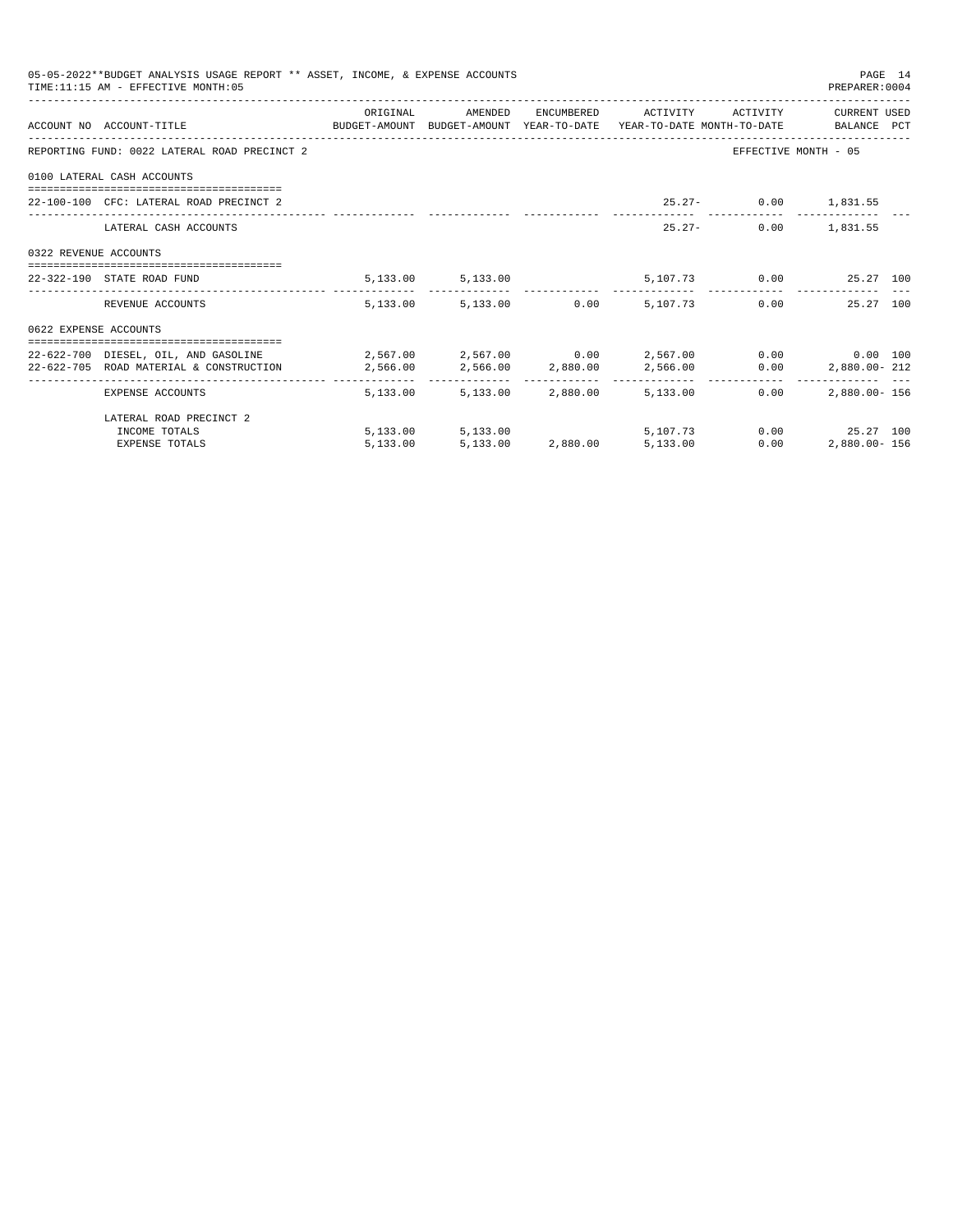|                       | 05-05-2022**BUDGET ANALYSIS USAGE REPORT ** ASSET, INCOME, & EXPENSE ACCOUNTS<br>TIME:11:15 AM - EFFECTIVE MONTH:05 |          |                     |      |                                 |      | PAGE 15<br>PREPARER: 0004     |  |
|-----------------------|---------------------------------------------------------------------------------------------------------------------|----------|---------------------|------|---------------------------------|------|-------------------------------|--|
|                       |                                                                                                                     | ORIGINAL | AMENDED             |      | ENCUMBERED ACTIVITY ACTIVITY    |      | CURRENT USED                  |  |
|                       | ACCOUNT NO ACCOUNT-TITLE CONTROL SUDGET-AMOUNT BUDGET-AMOUNT YEAR-TO-DATE YEAR-TO-DATE MONTH-TO-DATE BALANCE PCT    |          |                     |      |                                 |      |                               |  |
|                       | REPORTING FUND: 0023 LATERAL ROAD PRECINCT 3                                                                        |          |                     |      |                                 |      | EFFECTIVE MONTH - 05          |  |
|                       | 0100 LATERAL CASH ACCOUNTS                                                                                          |          |                     |      |                                 |      |                               |  |
|                       | 23-100-100 CFC: LATERAL ROAD PRECINCT 3                                                                             |          |                     |      |                                 |      | $25.26 - 0.00$ 68.77-         |  |
|                       | LATERAL CASH ACCOUNTS                                                                                               |          |                     |      | $25.26 -$                       |      | 68.77-<br>0.00                |  |
| 0323 REVENUE ACCOUNTS |                                                                                                                     |          |                     |      |                                 |      |                               |  |
|                       | 23-323-190 STATE ROAD FUND                                                                                          |          | 5, 133.00 5, 133.00 |      |                                 |      | 5,107.74 0.00 25.26 100       |  |
|                       | REVENUE ACCOUNTS                                                                                                    |          |                     |      | 5,133.00 5,133.00 0.00 5,107.74 |      | 0.00<br>25.26 100             |  |
| 0623 EXPENSE ACCOUNTS |                                                                                                                     |          |                     |      |                                 |      |                               |  |
|                       | 23-623-700 DIESEL, OIL, AND GASOLINE $2.567.00$ $2.567.00$ $0.00$ $2.567.00$                                        |          |                     |      |                                 |      | 0.00 100                      |  |
|                       | 23-623-705 ROAD MATERIAL & CONSTRUCTION 2,566.00                                                                    |          | 2,566.00 0.00       |      | 2,566.00                        |      | $0.00$ and $0.00$<br>0.00 100 |  |
|                       | ______________________________________<br>EXPENSE ACCOUNTS                                                          |          | 5,133,00 5,133,00   | 0.00 | 5,133,00                        |      | 0.00<br>0.00 100              |  |
|                       | LATERAL ROAD PRECINCT 3                                                                                             |          |                     |      |                                 |      |                               |  |
|                       | INCOME TOTALS                                                                                                       |          | 5,133.00 5,133.00   |      | 5,107,74                        |      | 0.00<br>25.26 100             |  |
|                       | <b>EXPENSE TOTALS</b>                                                                                               | 5.133.00 | 5,133.00            | 0.00 | 5,133.00                        | 0.00 | $0.00$ 100                    |  |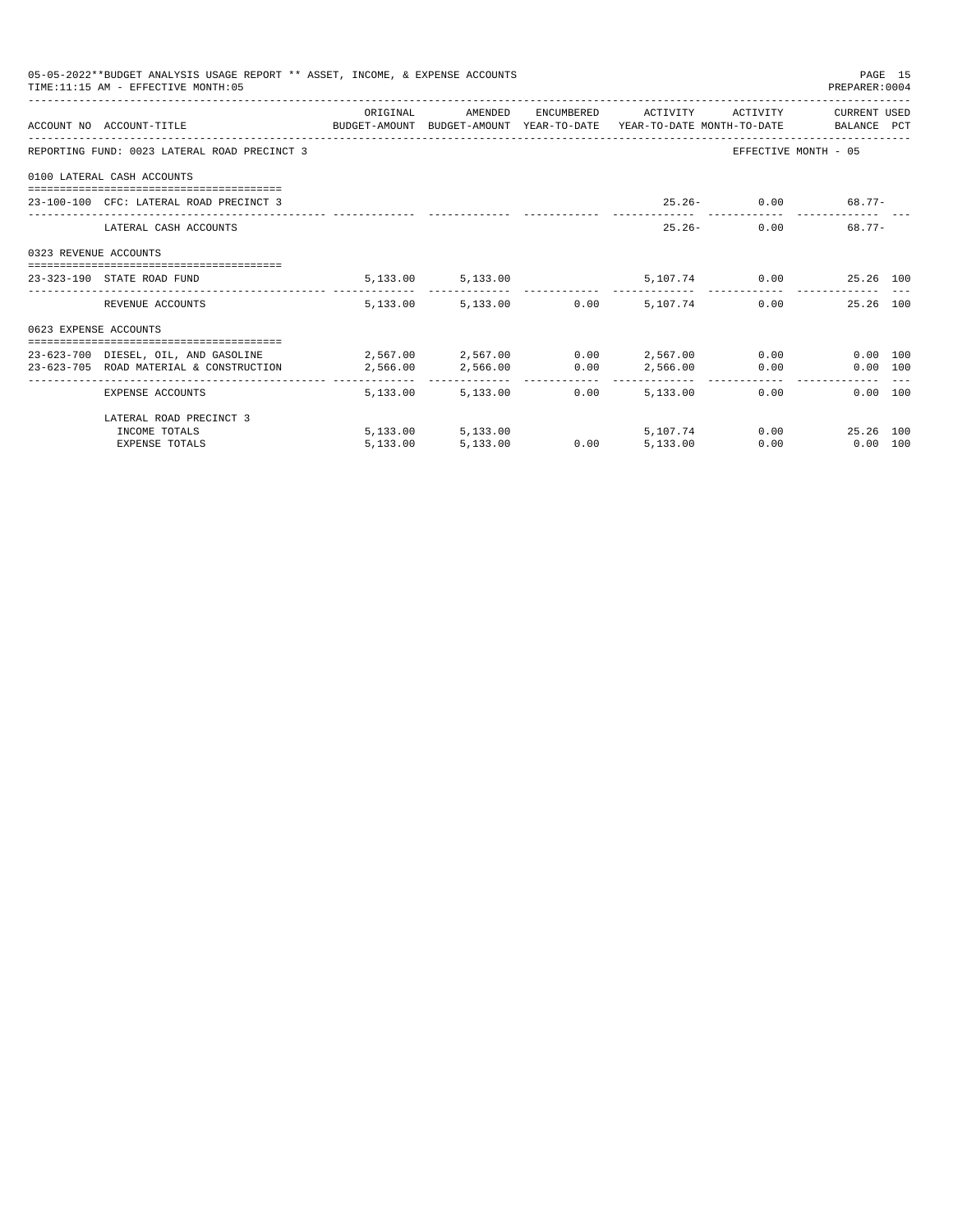|                       | 05-05-2022**BUDGET ANALYSIS USAGE REPORT ** ASSET, INCOME, & EXPENSE ACCOUNTS<br>TIME: 11:15 AM - EFFECTIVE MONTH: 05 |          |                                     |                        |                     |                      | PAGE 16<br>PREPARER: 0004          |    |
|-----------------------|-----------------------------------------------------------------------------------------------------------------------|----------|-------------------------------------|------------------------|---------------------|----------------------|------------------------------------|----|
|                       | ACCOUNT NO ACCOUNT-TITLE CONTROL POLICET-AMOUNT BUDGET-AMOUNT YEAR-TO-DATE YEAR-TO-DATE MONTH-TO-DATE BALANCE PCT     | ORIGINAL | AMENDED                             |                        | ENCUMBERED ACTIVITY |                      | ACTIVITY CURRENT USED              |    |
|                       | REPORTING FUND: 0024 LATERAL ROAD PRECINCT 4                                                                          |          |                                     |                        |                     |                      | EFFECTIVE MONTH - 05               |    |
|                       | 0100 LATERAL CASH ACCOUNTS                                                                                            |          |                                     |                        |                     |                      |                                    |    |
|                       | 24-100-100 CFC: LATERAL ROAD PRECINCT 4                                                                               |          |                                     |                        |                     | 507.53 0.00 3,650.36 |                                    |    |
|                       | LATERAL CASH ACCOUNTS                                                                                                 |          |                                     |                        |                     | 507.53               | $0.00$ 3,650.36                    |    |
| 0324 REVENUE ACCOUNTS |                                                                                                                       |          |                                     |                        |                     |                      |                                    |    |
|                       | ==================================<br>24-324-190 STATE ROAD FUND                                                      |          | 5,133.00 5,133.00                   |                        |                     |                      | 5,107.74 0.00 25.26 100            |    |
|                       | REVENUE ACCOUNTS                                                                                                      |          | 5,133.00 5,133.00 0.00 5,107.74     |                        |                     |                      | -------------<br>25.26 100<br>0.00 |    |
| 0624 EXPENSE ACCOUNTS |                                                                                                                       |          |                                     |                        |                     |                      |                                    |    |
|                       | 24-624-700 DIESEL, OIL, AND GASOLINE 2,567.00 2,567.00 0.00 2,034.21                                                  |          |                                     |                        |                     |                      | 0.00 532.79 79                     |    |
|                       | 24-624-705 ROAD MATERIAL & CONSTRUCTION                                                                               | 2,566.00 | 2,566.00 0.00                       |                        | 2,566.00            | 0.00                 | $0.00$ 100                         |    |
|                       | EXPENSE ACCOUNTS                                                                                                      | -------- | ------------ -<br>5,133,00 5,133,00 | ------------ -<br>0.00 | 4,600.21            |                      | 0.00<br>532.79                     | 90 |
|                       | LATERAL ROAD PRECINCT 4                                                                                               |          |                                     |                        |                     |                      |                                    |    |
|                       | INCOME TOTALS                                                                                                         |          | 5,133.00 5,133.00                   |                        | 5,107.74            |                      | $0.00$ 25.26 100                   |    |
|                       | <b>EXPENSE TOTALS</b>                                                                                                 | 5,133.00 | 5,133.00                            | 0.00                   | 4,600.21            | 0.00                 | 532.79 90                          |    |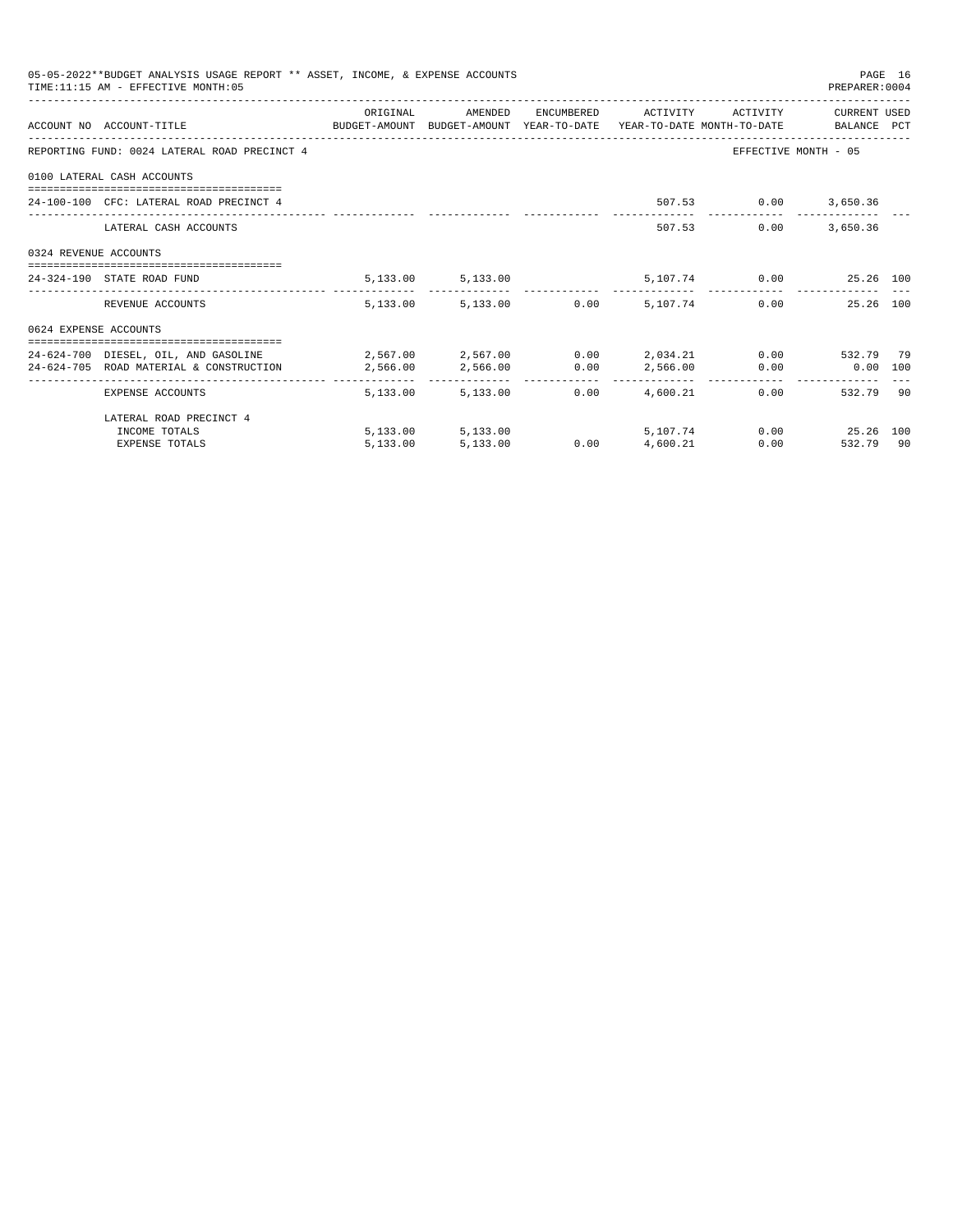|                  | 05-05-2022**BUDGET ANALYSIS USAGE REPORT ** ASSET, INCOME, & EXPENSE ACCOUNTS<br>TIME:11:15 AM - EFFECTIVE MONTH:05 |                     |                                                     |                   |                                        |                      | PAGE 17<br>PREPARER: 0004   |                |
|------------------|---------------------------------------------------------------------------------------------------------------------|---------------------|-----------------------------------------------------|-------------------|----------------------------------------|----------------------|-----------------------------|----------------|
|                  | ACCOUNT NO ACCOUNT-TITLE                                                                                            | ORIGINAL            | AMENDED<br>BUDGET-AMOUNT BUDGET-AMOUNT YEAR-TO-DATE | ENCUMBERED        | ACTIVITY<br>YEAR-TO-DATE MONTH-TO-DATE | ACTIVITY             | CURRENT USED<br>BALANCE PCT |                |
|                  | REPORTING FUND: 0026 IT YEARLY SERVICES                                                                             |                     |                                                     |                   |                                        | EFFECTIVE MONTH - 05 |                             |                |
|                  | 0100 IT YEARLY SERVICES CASH                                                                                        |                     |                                                     |                   |                                        |                      |                             |                |
|                  | 26-100-100 IT YEARLY SERVICES CASH ACCOUNT                                                                          |                     |                                                     |                   |                                        | $86,444.08 - 0.00$   | $305,568.38 -$              |                |
|                  | IT YEARLY SERVICES CASH                                                                                             |                     |                                                     |                   | 86,444.08-                             | 0.00                 | $305,568.38-$               |                |
|                  | 0200 LIABILITY ACCOUNT                                                                                              |                     |                                                     |                   |                                        |                      |                             |                |
|                  | 26-200-999 FUND BALANCE ACCOUNT                                                                                     | 0.00<br>$- - - - -$ | 0.00<br>- - - - - - -                               | 0.00<br>$- - - -$ | 0.00                                   | 0.00                 | 0.00                        |                |
|                  | LIABILITY ACCOUNT                                                                                                   | 0.00                | 0.00                                                | 0.00              | 0.00                                   | 0.00                 | 0.00                        |                |
|                  | 0330 IT YEARLY SERVICES REVENUE                                                                                     |                     |                                                     |                   |                                        |                      |                             |                |
|                  | 26-330-185 IT YEARLY REVENUE                                                                                        | 0.00                | 0.00                                                |                   | 0.00                                   | 0.00                 | 0.00                        |                |
|                  | IT YEARLY SERVICES REVENUE                                                                                          | 0.00                | 0.00                                                | 0.00              | 0.00                                   | 0.00                 | 0.00                        |                |
|                  | 0660 IT YEARLY SERVICES EXPENSE                                                                                     |                     |                                                     |                   |                                        |                      |                             |                |
|                  | 26-660-600 COPIERS & PRINTERS                                                                                       | 25,200.00           | 25,200.00                                           | 3,045.20          | 16,618.54                              | 0.00                 | 5,536.26                    | 78             |
|                  | 26-660-601 BACKUP & DISASTER                                                                                        | 21,780.00           | 21,780.00                                           | 1,815.00          | 12,705.00                              | 0.00                 | 7,260.00                    | 67             |
|                  | 26-660-602 CORE FIREWALL                                                                                            | 4,176.00            | 4,176.00                                            | 348.00            | 2,436.00                               | 0.00                 | 1,392.00                    | 67             |
|                  | 26-660-603 LEC NETWORK                                                                                              | 0.00                | 0.00                                                | 0.00              | 0.00                                   | 0.00                 | 0.00                        |                |
|                  | 26-660-604 CH NETWORK                                                                                               | 7,200.00            | 7,200.00                                            | 600.00            | 4,200.00                               | 0.00                 | 2,400.00                    | 67             |
|                  | 26-660-605 LEC SECURITY SOFTWARE                                                                                    | 14,616.00           | 14,616.00                                           | 1,081.20          | 7,568.40                               | 0.00                 | 5,966.40                    | 59             |
|                  | 26-660-606 CH SECURITY SOFTWARE                                                                                     | 0.00                | 0.00                                                | 0.00              | 0.00                                   | 0.00                 | 0.00                        |                |
|                  | 26-660-607 NEW SECURE EMAIL                                                                                         | 8,400.00            | 8,400.00                                            | 630.00            | 4,410.00                               | 0.00                 | 3,360.00                    | 60             |
|                  | 26-660-608 EXISTING HOST TAC WEBSITE                                                                                | 1,550.00            | 1,550.00                                            | 0.00              | 1,550.00                               | 0.00                 | 0.00                        | 100            |
| $26 - 660 - 609$ | OFFICE 365                                                                                                          | 4,500.00            | 4,500.00                                            | 375.00            | 2,550.00                               | 0.00                 | 1,575.00                    | 65             |
|                  | 26-660-610 ADOBE PDF SOFTWARE                                                                                       | 2,106.00            | 2,106.00                                            | 0.00              | 1,336.03                               | 0.00                 | 769.97                      | 63             |
|                  | 26-660-611 LEC MONITOR GENERATOR                                                                                    | 1,680.00            | 1,680.00                                            | 0.00              | 0.00                                   | 0.00                 | 1,680.00                    | 0 <sub>0</sub> |
| 26-660-612       | EST BACKUP INTERNET                                                                                                 | 0.00                | 0.00                                                | 0.00              | 0.00                                   | 0.00                 | 0.00                        |                |
|                  | 26-660-613 INTERNET FOR PATROL CARS                                                                                 | 0.00                | 0.00                                                | 0.00              | 0.00                                   | 0.00                 | 0.00                        |                |
|                  | 26-660-614 INTERNET FOR SENIOR CITIZENS                                                                             | 0.00                | 0.00                                                | 0.00              | 0.00                                   | 0.00                 | 0.00                        |                |
|                  | 26-660-615 INTERNET SERVICE PROVIDER                                                                                | 18,600.00           | 18,600.00                                           | 910.00            | 7,899.78                               | 0.00                 | 9,790.22                    | 47             |
|                  | 26-660-616 PHONE LINE COST                                                                                          | 0.00                | 0.00                                                | 0.00              | 0.00                                   | 0.00                 | 0.00                        |                |
|                  | 26-660-617 SPARE SUPPLIES KEPT ON SITE                                                                              | 3,500.00            | 3,500.00                                            | 575.56            | 2,770.33                               | 0.00                 | 154.11                      | 96             |
|                  | 26-660-618 SUPPORT FOR IT SYSTEMS                                                                                   | 38,400.00           | 38,400.00                                           | 3,200.00          | 22,400.00                              | 0.00                 | 12,800.00                   | 67             |
|                  | IT YEARLY SERVICES EXPENSE                                                                                          | 151,708.00          | 151,708.00                                          | 12,579.96         | 86,444.08                              | 0.00                 | 52,683.96                   | 65             |
|                  | IT YEARLY SERVICES                                                                                                  |                     |                                                     |                   |                                        |                      |                             |                |
|                  | INCOME TOTALS                                                                                                       | 0.00                | 0.00                                                |                   | 0.00                                   | 0.00                 | 0.00                        |                |
|                  | EXPENSE TOTALS                                                                                                      | 151,708.00          | 151,708.00                                          | 12,579.96         | 86, 444.08                             | 0.00                 | 52,683.96                   | 65             |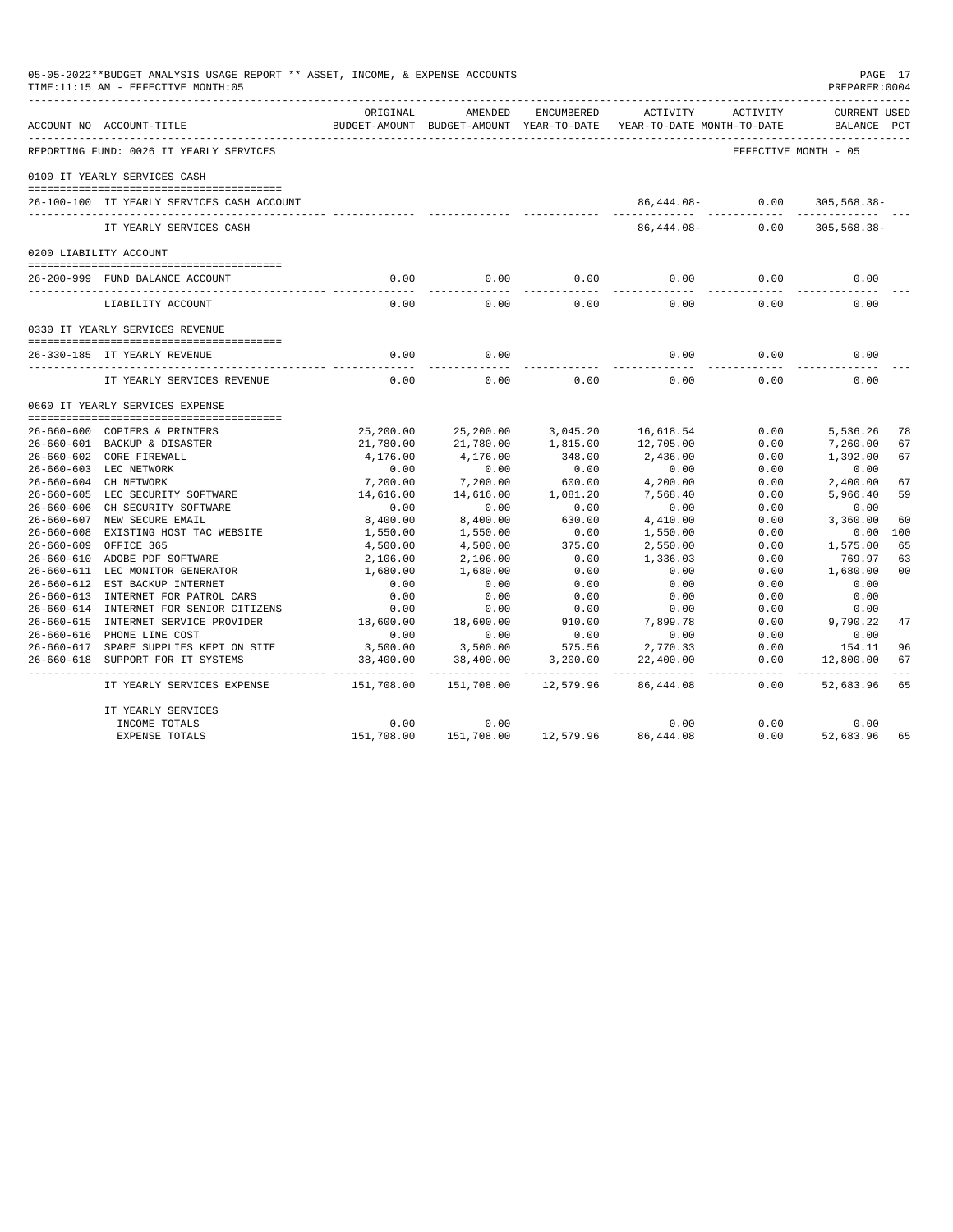| 05-05-2022**BUDGET ANALYSIS USAGE REPORT ** ASSET, INCOME, & EXPENSE ACCOUNTS<br>PAGE 18<br>TIME:11:15 AM - EFFECTIVE MONTH:05<br>PREPARER: 0004<br>ORIGINAL<br>AMENDED<br>ENCUMBERED<br>ACTIVITY<br>ACTIVITY<br>CURRENT USED<br>ACCOUNT NO ACCOUNT-TITLE<br>BUDGET-AMOUNT BUDGET-AMOUNT YEAR-TO-DATE YEAR-TO-DATE MONTH-TO-DATE BALANCE PCT<br>REPORTING FUND: 0028 CONTINGENCY FUND<br>EFFECTIVE MONTH - 05<br>0100 CONTINGENCY CASH<br>0.00<br>28-100-100 CONTINGENCY FUND CHECKING<br>$0.00$ $8,402.13-$<br>$8,402.13-$<br>CONTINGENCY CASH<br>0.00<br>0.00<br>0200 LIABILITY ACCOUNTS<br>0.00<br>0.00<br>0.00<br>28-200-999 FUND BALANCE ACCOUNT<br>0.00<br>0.00<br>0.00<br>. _ _ _ _ _ _ _ _ _ _<br>-------<br>.<br>0.00<br>$0.00 -$<br>0.00<br>0.00<br>0.00<br>0.00<br>LIABILITY ACCOUNTS<br>0328 CONTIGENCY REVENUE<br>0.00<br>0.00<br>0.00<br>28-328-100 WIND TAX REVENUE<br>0.00<br>0.00<br>CONTIGENCY REVENUE<br>0.00<br>0.00<br>0.00<br>0.00<br>0.00<br>0.00<br>0628 CONTIGENCY EXPENSE<br>0.00<br>0.00<br>0.00<br>0.00<br>0.00<br>0.00<br>28-628-628 CONTIGENCY MISC EXPENSE<br>CONTIGENCY EXPENSE<br>0.00<br>0.00<br>0.00<br>0.00<br>0.00<br>0.00<br>CONTINGENCY FUND |      |      |      |      |      |      |
|-------------------------------------------------------------------------------------------------------------------------------------------------------------------------------------------------------------------------------------------------------------------------------------------------------------------------------------------------------------------------------------------------------------------------------------------------------------------------------------------------------------------------------------------------------------------------------------------------------------------------------------------------------------------------------------------------------------------------------------------------------------------------------------------------------------------------------------------------------------------------------------------------------------------------------------------------------------------------------------------------------------------------------------------------------------------------------------------------------------------------------------------------------------------------------------|------|------|------|------|------|------|
|                                                                                                                                                                                                                                                                                                                                                                                                                                                                                                                                                                                                                                                                                                                                                                                                                                                                                                                                                                                                                                                                                                                                                                                     |      |      |      |      |      |      |
|                                                                                                                                                                                                                                                                                                                                                                                                                                                                                                                                                                                                                                                                                                                                                                                                                                                                                                                                                                                                                                                                                                                                                                                     |      |      |      |      |      |      |
|                                                                                                                                                                                                                                                                                                                                                                                                                                                                                                                                                                                                                                                                                                                                                                                                                                                                                                                                                                                                                                                                                                                                                                                     |      |      |      |      |      |      |
|                                                                                                                                                                                                                                                                                                                                                                                                                                                                                                                                                                                                                                                                                                                                                                                                                                                                                                                                                                                                                                                                                                                                                                                     |      |      |      |      |      |      |
|                                                                                                                                                                                                                                                                                                                                                                                                                                                                                                                                                                                                                                                                                                                                                                                                                                                                                                                                                                                                                                                                                                                                                                                     |      |      |      |      |      |      |
|                                                                                                                                                                                                                                                                                                                                                                                                                                                                                                                                                                                                                                                                                                                                                                                                                                                                                                                                                                                                                                                                                                                                                                                     |      |      |      |      |      |      |
|                                                                                                                                                                                                                                                                                                                                                                                                                                                                                                                                                                                                                                                                                                                                                                                                                                                                                                                                                                                                                                                                                                                                                                                     |      |      |      |      |      |      |
|                                                                                                                                                                                                                                                                                                                                                                                                                                                                                                                                                                                                                                                                                                                                                                                                                                                                                                                                                                                                                                                                                                                                                                                     |      |      |      |      |      |      |
|                                                                                                                                                                                                                                                                                                                                                                                                                                                                                                                                                                                                                                                                                                                                                                                                                                                                                                                                                                                                                                                                                                                                                                                     |      |      |      |      |      |      |
|                                                                                                                                                                                                                                                                                                                                                                                                                                                                                                                                                                                                                                                                                                                                                                                                                                                                                                                                                                                                                                                                                                                                                                                     |      |      |      |      |      |      |
|                                                                                                                                                                                                                                                                                                                                                                                                                                                                                                                                                                                                                                                                                                                                                                                                                                                                                                                                                                                                                                                                                                                                                                                     |      |      |      |      |      |      |
|                                                                                                                                                                                                                                                                                                                                                                                                                                                                                                                                                                                                                                                                                                                                                                                                                                                                                                                                                                                                                                                                                                                                                                                     |      |      |      |      |      |      |
|                                                                                                                                                                                                                                                                                                                                                                                                                                                                                                                                                                                                                                                                                                                                                                                                                                                                                                                                                                                                                                                                                                                                                                                     |      |      |      |      |      |      |
|                                                                                                                                                                                                                                                                                                                                                                                                                                                                                                                                                                                                                                                                                                                                                                                                                                                                                                                                                                                                                                                                                                                                                                                     |      |      |      |      |      |      |
|                                                                                                                                                                                                                                                                                                                                                                                                                                                                                                                                                                                                                                                                                                                                                                                                                                                                                                                                                                                                                                                                                                                                                                                     |      |      |      |      |      |      |
|                                                                                                                                                                                                                                                                                                                                                                                                                                                                                                                                                                                                                                                                                                                                                                                                                                                                                                                                                                                                                                                                                                                                                                                     |      |      |      |      |      |      |
|                                                                                                                                                                                                                                                                                                                                                                                                                                                                                                                                                                                                                                                                                                                                                                                                                                                                                                                                                                                                                                                                                                                                                                                     |      |      |      |      |      |      |
|                                                                                                                                                                                                                                                                                                                                                                                                                                                                                                                                                                                                                                                                                                                                                                                                                                                                                                                                                                                                                                                                                                                                                                                     |      |      |      |      |      |      |
|                                                                                                                                                                                                                                                                                                                                                                                                                                                                                                                                                                                                                                                                                                                                                                                                                                                                                                                                                                                                                                                                                                                                                                                     |      |      |      |      |      |      |
| INCOME TOTALS                                                                                                                                                                                                                                                                                                                                                                                                                                                                                                                                                                                                                                                                                                                                                                                                                                                                                                                                                                                                                                                                                                                                                                       | 0.00 | 0.00 |      | 0.00 | 0.00 | 0.00 |
| <b>EXPENSE TOTALS</b>                                                                                                                                                                                                                                                                                                                                                                                                                                                                                                                                                                                                                                                                                                                                                                                                                                                                                                                                                                                                                                                                                                                                                               | 0.00 | 0.00 | 0.00 | 0.00 | 0.00 | 0.00 |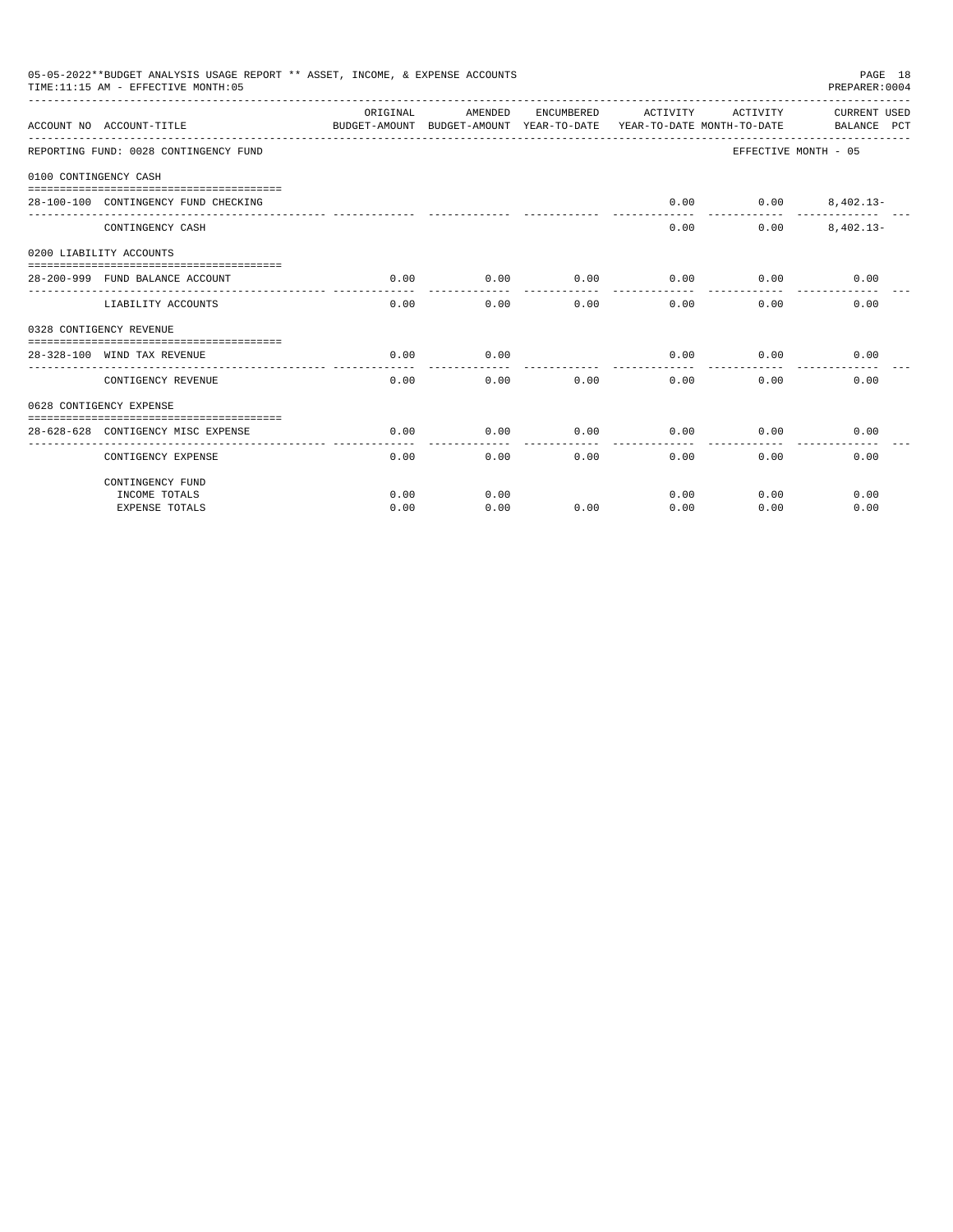| 05-05-2022**BUDGET ANALYSIS USAGE REPORT ** ASSET, INCOME, & EXPENSE ACCOUNTS<br>PAGE 19<br>TIME: 11:15 AM - EFFECTIVE MONTH: 05<br>PREPARER: 0004<br>ORIGINAL<br>AMENDED<br>ENCUMBERED<br>ACTIVITY<br>ACTIVITY<br>ACCOUNT NO ACCOUNT-TITLE<br>BUDGET-AMOUNT BUDGET-AMOUNT YEAR-TO-DATE YEAR-TO-DATE MONTH-TO-DATE<br>BALANCE<br>REPORTING FUND: 0029 COUNTY COURT REPORTER FUND<br>EFFECTIVE MONTH - 05<br>0100 COUNTY COURT REPORTER FUND CASH ACC<br>272.04<br>$0.00$ 320.95<br>29-100-100 COUNTY COURT REPORTER<br>0.00<br>150.00<br>29-100-230 DISTRICT CLERK CC<br>150.00<br>25.00<br>29-100-231 COUNTY CLERK CC<br>0.00<br>25.00<br>495.95<br>COUNTY COURT REPORTER FUND CASH ACC<br>447.04<br>0.00<br>0200 LIABILITY ACCOUNTS<br>0.00<br>0.00<br>0.00<br>29-200-999 FUND BALANCE ACCOUNT<br>0.00<br>0.00<br>0.00<br>LIABILITY ACCOUNTS<br>0.00<br>0.00<br>0.00<br>0.00<br>$0.00 -$<br>0.00<br>0390 REVENUE ACCOUNTS<br>25.00<br>447.04 0.00 422.04 + 788<br>29-390-390 DIST & COUNTY CLERK COURT REPORTER 25.00<br>-----------<br>$0.00$ $422.04 + 788$<br>REVENUE ACCOUNTS<br>25.00<br>25.00<br>0.00<br>447.04<br>0690 EXPENSE ACCOUNTS<br>0.00<br>0.00<br>0.00<br>0.00<br>0.00<br>0.00<br>29-690-395 COURT REPORTER EXPENSE<br>0.00<br>0.00<br>0.00<br>0.00<br>0.00<br>0.00<br>EXPENSE ACCOUNTS |                                        |               |               |  |             |                |                               |
|-----------------------------------------------------------------------------------------------------------------------------------------------------------------------------------------------------------------------------------------------------------------------------------------------------------------------------------------------------------------------------------------------------------------------------------------------------------------------------------------------------------------------------------------------------------------------------------------------------------------------------------------------------------------------------------------------------------------------------------------------------------------------------------------------------------------------------------------------------------------------------------------------------------------------------------------------------------------------------------------------------------------------------------------------------------------------------------------------------------------------------------------------------------------------------------------------------------------------------------------------------------------------------------------------------------|----------------------------------------|---------------|---------------|--|-------------|----------------|-------------------------------|
|                                                                                                                                                                                                                                                                                                                                                                                                                                                                                                                                                                                                                                                                                                                                                                                                                                                                                                                                                                                                                                                                                                                                                                                                                                                                                                           |                                        |               |               |  |             |                | CURRENT USED<br>PCT           |
|                                                                                                                                                                                                                                                                                                                                                                                                                                                                                                                                                                                                                                                                                                                                                                                                                                                                                                                                                                                                                                                                                                                                                                                                                                                                                                           |                                        |               |               |  |             |                |                               |
|                                                                                                                                                                                                                                                                                                                                                                                                                                                                                                                                                                                                                                                                                                                                                                                                                                                                                                                                                                                                                                                                                                                                                                                                                                                                                                           |                                        |               |               |  |             |                |                               |
|                                                                                                                                                                                                                                                                                                                                                                                                                                                                                                                                                                                                                                                                                                                                                                                                                                                                                                                                                                                                                                                                                                                                                                                                                                                                                                           |                                        |               |               |  |             |                |                               |
|                                                                                                                                                                                                                                                                                                                                                                                                                                                                                                                                                                                                                                                                                                                                                                                                                                                                                                                                                                                                                                                                                                                                                                                                                                                                                                           |                                        |               |               |  |             |                |                               |
|                                                                                                                                                                                                                                                                                                                                                                                                                                                                                                                                                                                                                                                                                                                                                                                                                                                                                                                                                                                                                                                                                                                                                                                                                                                                                                           |                                        |               |               |  |             |                |                               |
|                                                                                                                                                                                                                                                                                                                                                                                                                                                                                                                                                                                                                                                                                                                                                                                                                                                                                                                                                                                                                                                                                                                                                                                                                                                                                                           |                                        |               |               |  |             |                |                               |
|                                                                                                                                                                                                                                                                                                                                                                                                                                                                                                                                                                                                                                                                                                                                                                                                                                                                                                                                                                                                                                                                                                                                                                                                                                                                                                           |                                        |               |               |  |             |                |                               |
|                                                                                                                                                                                                                                                                                                                                                                                                                                                                                                                                                                                                                                                                                                                                                                                                                                                                                                                                                                                                                                                                                                                                                                                                                                                                                                           |                                        |               |               |  |             |                |                               |
|                                                                                                                                                                                                                                                                                                                                                                                                                                                                                                                                                                                                                                                                                                                                                                                                                                                                                                                                                                                                                                                                                                                                                                                                                                                                                                           |                                        |               |               |  |             |                |                               |
|                                                                                                                                                                                                                                                                                                                                                                                                                                                                                                                                                                                                                                                                                                                                                                                                                                                                                                                                                                                                                                                                                                                                                                                                                                                                                                           |                                        |               |               |  |             |                |                               |
|                                                                                                                                                                                                                                                                                                                                                                                                                                                                                                                                                                                                                                                                                                                                                                                                                                                                                                                                                                                                                                                                                                                                                                                                                                                                                                           |                                        |               |               |  |             |                |                               |
|                                                                                                                                                                                                                                                                                                                                                                                                                                                                                                                                                                                                                                                                                                                                                                                                                                                                                                                                                                                                                                                                                                                                                                                                                                                                                                           |                                        |               |               |  |             |                |                               |
|                                                                                                                                                                                                                                                                                                                                                                                                                                                                                                                                                                                                                                                                                                                                                                                                                                                                                                                                                                                                                                                                                                                                                                                                                                                                                                           |                                        |               |               |  |             |                |                               |
|                                                                                                                                                                                                                                                                                                                                                                                                                                                                                                                                                                                                                                                                                                                                                                                                                                                                                                                                                                                                                                                                                                                                                                                                                                                                                                           | COUNTY COURT REPORTER FUND             |               |               |  |             |                |                               |
|                                                                                                                                                                                                                                                                                                                                                                                                                                                                                                                                                                                                                                                                                                                                                                                                                                                                                                                                                                                                                                                                                                                                                                                                                                                                                                           | INCOME TOTALS<br><b>EXPENSE TOTALS</b> | 25.00<br>0.00 | 25.00<br>0.00 |  | $0.00$ 0.00 | 447.04<br>0.00 | $0.00$ $422.04 + 788$<br>0.00 |
|                                                                                                                                                                                                                                                                                                                                                                                                                                                                                                                                                                                                                                                                                                                                                                                                                                                                                                                                                                                                                                                                                                                                                                                                                                                                                                           |                                        |               |               |  |             |                |                               |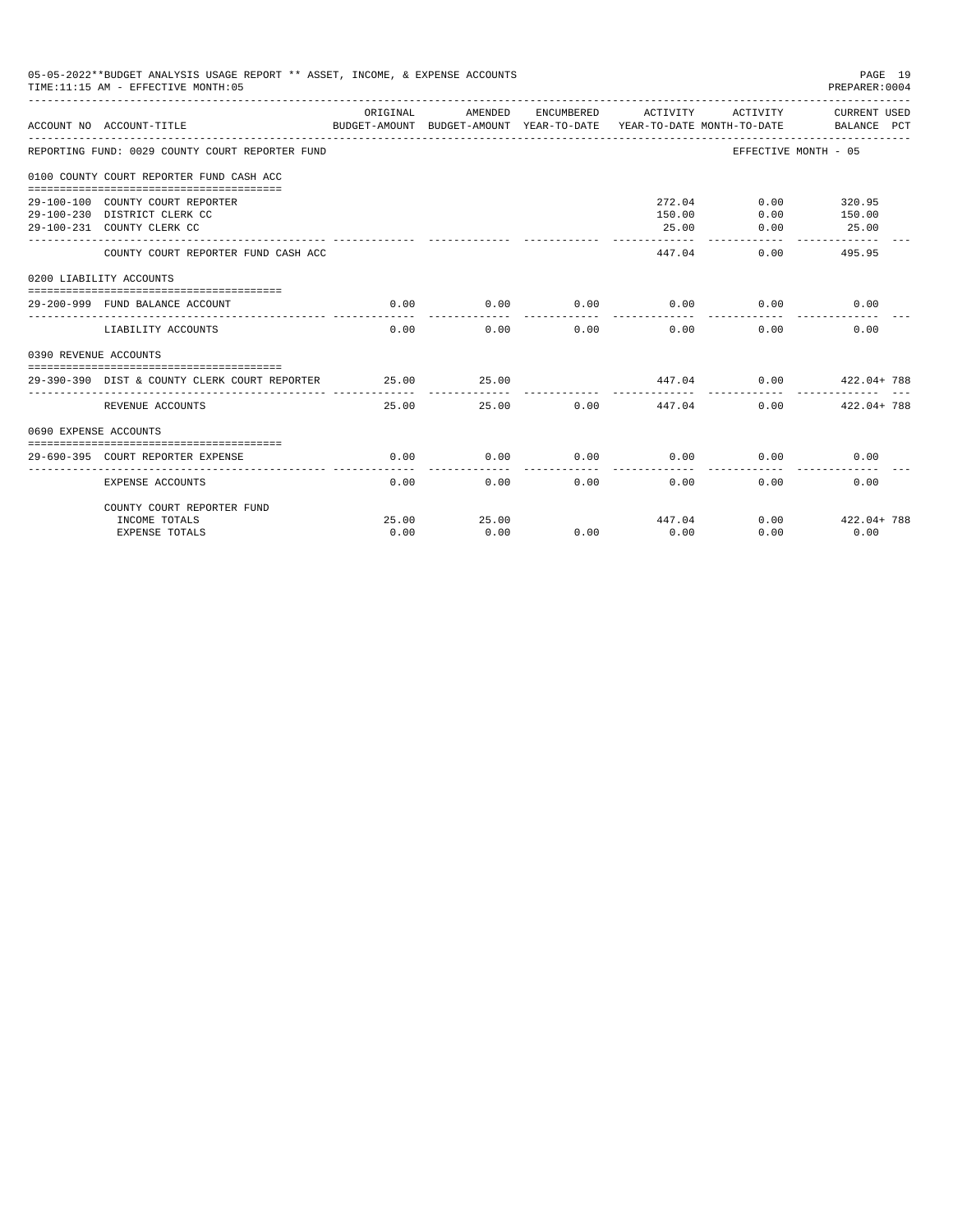|                       | 05-05-2022**BUDGET ANALYSIS USAGE REPORT ** ASSET, INCOME, & EXPENSE ACCOUNTS<br>TIME: 11:15 AM - EFFECTIVE MONTH: 05 |                |                |                |                                  |                                           | PAGE 20<br>PREPARER: 0004        |    |
|-----------------------|-----------------------------------------------------------------------------------------------------------------------|----------------|----------------|----------------|----------------------------------|-------------------------------------------|----------------------------------|----|
|                       | ACCOUNT NO ACCOUNT-TITLE COMPUTE SUDGET-AMOUNT BUDGET-AMOUNT YEAR-TO-DATE YEAR-TO-DATE MONTH-TO-DATE BALANCE PCT      | ORIGINAL       | AMENDED        |                | ENCUMBERED ACTIVITY              |                                           | ACTIVITY CURRENT USED            |    |
|                       | REPORTING FUND: 0030 COURT RECORDS PRESERVATION FUND                                                                  |                |                |                |                                  | EFFECTIVE MONTH - 05                      |                                  |    |
|                       | 0100 COURT RECORDS PRESERVATION CASH                                                                                  |                |                |                |                                  |                                           |                                  |    |
|                       | 30-100-100 CFC: COURT RECORDS PRES FUND<br>30-100-230 DISTRICT CLERK CC ACCOUNT<br>30-100-231 COUNTY CLERK CC ACCOUNT |                |                |                | 240.00<br>$10.00 -$<br>$10.00 -$ | 0.00<br>0.00                              | $0.00$ 6,282.67<br>40.00<br>0.00 |    |
|                       | COURT RECORDS PRESERVATION CASH                                                                                       |                |                |                | 220.00                           | _________________________________<br>0.00 | 6,322.67                         |    |
| 0330 REVENUE ACCOUNTS |                                                                                                                       |                |                |                |                                  |                                           |                                  |    |
|                       | 30-330-180 INTEREST EARNED<br>30-330-730 C&D RECORDS PRESERVATION FEES                                                | 0.00<br>500.00 | 0.00<br>500.00 |                | 0.00<br>220.00                   | 0.00                                      | $0.00$ 0.00<br>280.00 44         |    |
|                       | REVENUE ACCOUNTS                                                                                                      | 500.00         |                | 0.00<br>500.00 | -----------<br>220.00            | 0.00                                      | 280.00                           | 44 |
| 0730 EXPENSE ACCOUNTS |                                                                                                                       |                |                |                |                                  |                                           |                                  |    |
|                       | 30-730-730 RECORDS PRES EXPENSES                                                                                      | 0.00           | 0.00           | 0.00           | 0.00                             | 0.00                                      | 0.00                             |    |
|                       | <b>EXPENSE ACCOUNTS</b>                                                                                               | 0.00           | 0.00           | 0.00           | 0.00                             | 0.00                                      | 0.00                             |    |
|                       | COURT RECORDS PRESERVATION FUND                                                                                       |                |                |                |                                  |                                           |                                  |    |
|                       | INCOME TOTALS                                                                                                         | 500.00         | 500.00         |                | 220.00                           |                                           | $0.00$ 280.00                    | 44 |
|                       | <b>EXPENSE TOTALS</b>                                                                                                 | 0.00           | 0.00           | 0.00           | 0.00                             | 0.00                                      | 0.00                             |    |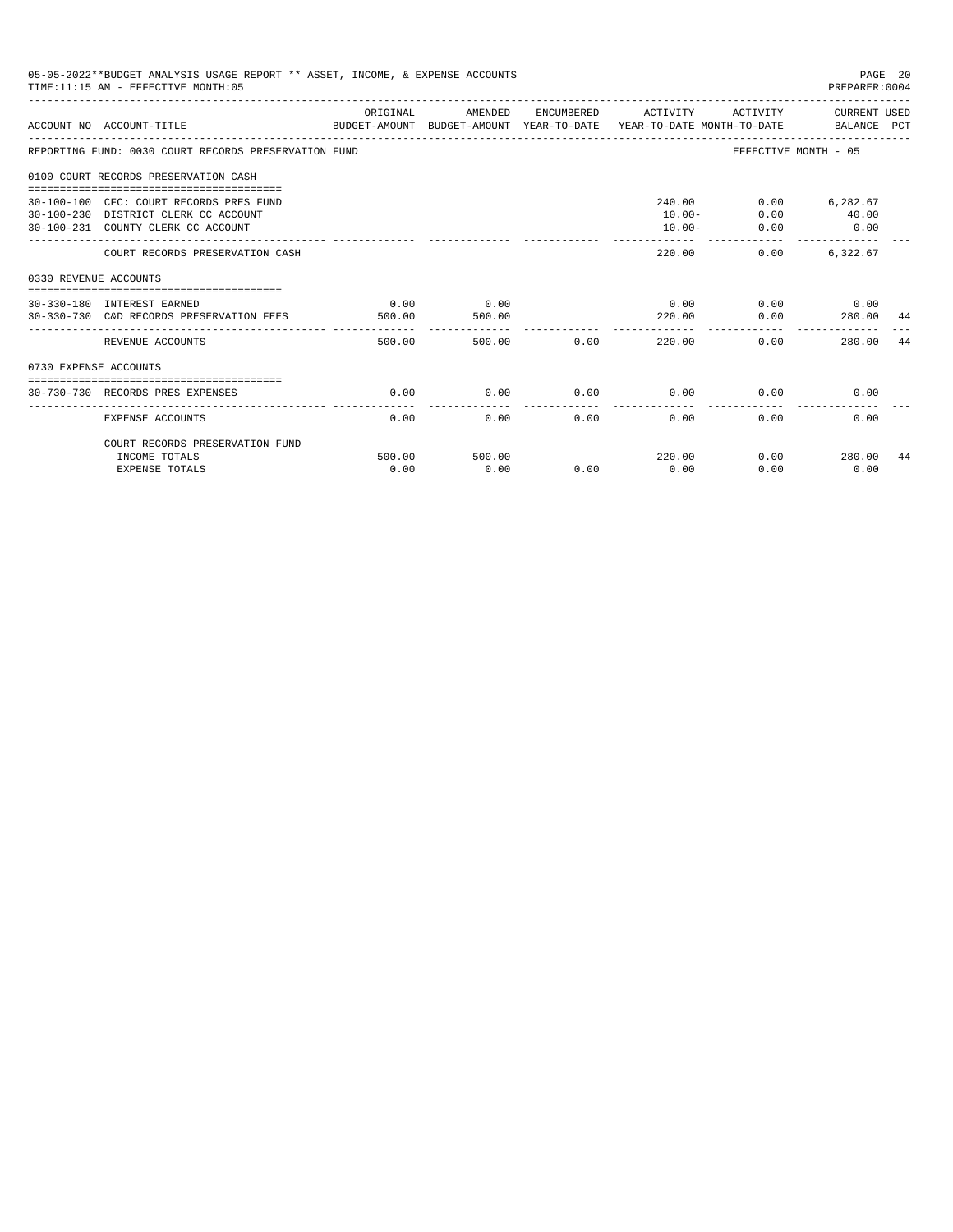| 05-05-2022**BUDGET ANALYSIS USAGE REPORT ** ASSET, INCOME, & EXPENSE ACCOUNTS<br>TIME:11:15 AM - EFFECTIVE MONTH:05 |                                         |                                                                                 | PAGE 21<br>PREPARER:0004 |            |                             |                      |                                      |
|---------------------------------------------------------------------------------------------------------------------|-----------------------------------------|---------------------------------------------------------------------------------|--------------------------|------------|-----------------------------|----------------------|--------------------------------------|
|                                                                                                                     | ACCOUNT NO ACCOUNT-TITLE                | ORIGINAL<br>BUDGET-AMOUNT BUDGET-AMOUNT YEAR-TO-DATE YEAR-TO-DATE MONTH-TO-DATE | AMENDED                  | ENCUMBERED | ACTIVITY                    | ACTIVITY             | CURRENT USED<br>BALANCE PCT          |
|                                                                                                                     | REPORTING FUND: 0031 COUNTY JURY FUND   |                                                                                 |                          |            |                             | EFFECTIVE MONTH - 05 |                                      |
|                                                                                                                     | 0100 COUNTY JURY FUND CASH ACCOUNTS     |                                                                                 |                          |            |                             |                      |                                      |
|                                                                                                                     |                                         |                                                                                 |                          |            |                             |                      |                                      |
|                                                                                                                     | 31-100-100 COUNTY JURY FUND             |                                                                                 |                          |            | 112.05                      |                      | $0.00$ 132.58                        |
|                                                                                                                     | 31-100-230 DISTRICT CLERK CC            |                                                                                 |                          |            | 60.00                       | 0.00                 | 60.00<br>10.00                       |
|                                                                                                                     | 31-100-231 COUNTY CLERK CC              |                                                                                 |                          |            | 10.00                       | 0.00                 |                                      |
|                                                                                                                     | COUNTY JURY FUND CASH ACCOUNTS          |                                                                                 |                          |            | 182.05                      | 0.00                 | 202.58                               |
|                                                                                                                     | 0200 LIABILITY ACCOUNTS                 |                                                                                 |                          |            |                             |                      |                                      |
|                                                                                                                     |                                         |                                                                                 |                          |            |                             |                      |                                      |
|                                                                                                                     | 31-200-999 FUND BALANCE ACCOUNT         | 0.00                                                                            | 0.00<br>--------         | 0.00       | 0.00<br>-----------         | 0.00                 | 0.00                                 |
|                                                                                                                     | LIABILITY ACCOUNTS                      | 0.00                                                                            | 0.00                     | 0.00       | 0.00                        | 0.00                 | 0.00                                 |
| 0380 REVENUE ACCOUNTS                                                                                               |                                         |                                                                                 |                          |            |                             |                      |                                      |
|                                                                                                                     |                                         |                                                                                 |                          |            |                             |                      |                                      |
|                                                                                                                     | 31-380-380 COUNTY CLERK JURY FEES 10.00 |                                                                                 | 10.00                    |            |                             |                      | $47.34$ 0.00 $37.34 + 473$           |
|                                                                                                                     | 31-380-385 DISTRICT CLERK JURY FEES     | 0.00                                                                            | 0.00<br>-----------      |            | 134.71                      | 0.00                 | $134.71+$<br><u>------------ ---</u> |
|                                                                                                                     | REVENUE ACCOUNTS                        | 10.00                                                                           | 10.00                    |            | $0.00$ 182.05               |                      | $0.00$ 172.05+821                    |
| 0680 EXPENSE ACCOUNTS                                                                                               |                                         |                                                                                 |                          |            |                             |                      |                                      |
|                                                                                                                     | 31-680-680 COUNTY PETIT JURY            | 0.00                                                                            | 0.00                     |            | $0.00$ $0.00$ $0.00$ $0.00$ |                      | 0.00                                 |
|                                                                                                                     | EXPENSE ACCOUNTS                        | 0.00                                                                            | 0.00                     | 0.00       | 0.00                        | 0.00                 | 0.00                                 |
|                                                                                                                     | COUNTY JURY FUND                        |                                                                                 |                          |            |                             |                      |                                      |
|                                                                                                                     | INCOME TOTALS                           | 10.00                                                                           | 10.00                    |            | 182.05                      |                      | $0.00$ 172.05+821                    |
|                                                                                                                     | <b>EXPENSE TOTALS</b>                   | 0.00                                                                            | 0.00                     | 0.00       | 0.00                        | 0.00                 | 0.00                                 |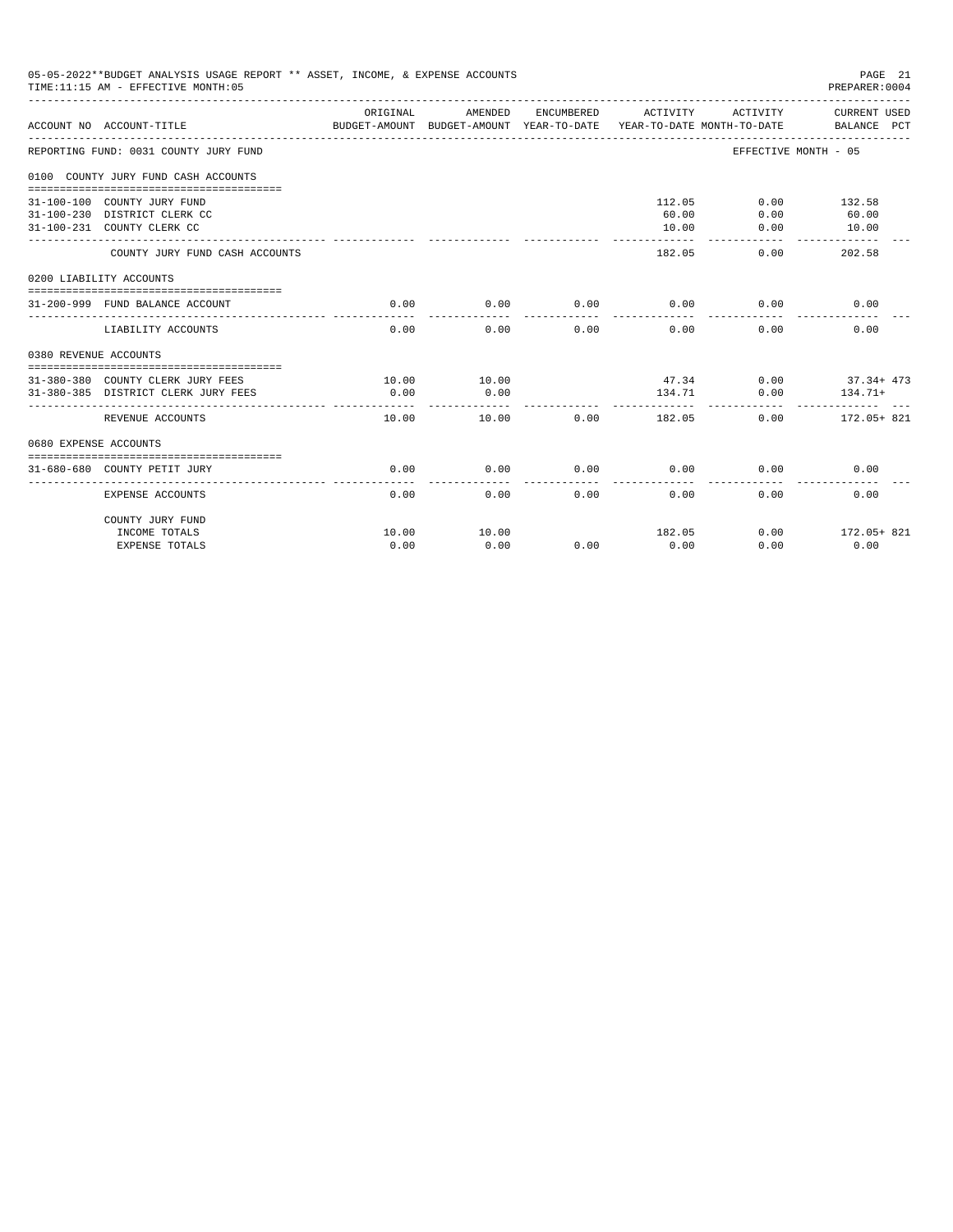|                       | 05-05-2022**BUDGET ANALYSIS USAGE REPORT ** ASSET, INCOME, & EXPENSE ACCOUNTS<br>TIME: 11:15 AM - EFFECTIVE MONTH: 05   |                |                |               |                             |                           | PAGE 22<br>PREPARER:0004                           |
|-----------------------|-------------------------------------------------------------------------------------------------------------------------|----------------|----------------|---------------|-----------------------------|---------------------------|----------------------------------------------------|
|                       | ACCOUNT NO ACCOUNT-TITLE COMPUTE THE SUDGET-AMOUNT BUDGET-AMOUNT VEAR-TO-DATE YEAR-TO-DATE MONTH-TO-DATE BALANCE PCT    | ORIGINAL       | AMENDED        |               | ENCUMBERED ACTIVITY         |                           | ACTIVITY CURRENT USED                              |
|                       | REPORTING FUND: 0033 C&D COURT TECHNOLOGY FUND                                                                          |                |                |               |                             |                           | EFFECTIVE MONTH - 05                               |
|                       | 0100 C&D COURT TECHNOLOGY CASH ACCOUNTS                                                                                 |                |                |               |                             |                           |                                                    |
|                       | 33-100-100 CFC: C&D COURT TECHNOLOGY FUND<br>33-100-230 DISTRICT CLERK CC ACCOUNT<br>33-100-231 COUNTY CLERK CC ACCOUNT |                |                |               | 50.24<br>0.00<br>0.00       | 0.00<br>0.00              | $0.00$ 710.05<br>0.00<br>0.00                      |
|                       | C&D COURT TECHNOLOGY CASH ACCOUNTS                                                                                      |                |                |               | 50.24                       |                           | 0.00<br>710.05                                     |
|                       | 0333 C&D COURT TECHNOLOGY REVENUE ACCOU                                                                                 |                |                |               |                             |                           |                                                    |
|                       | 33-333-180 INTEREST EARNED<br>33-333-733 C&D COURT TECH FEES                                                            | 0.00<br>50.00  | 0.00<br>50.00  |               | ______________              | $0.00$ 0.00<br>50.24 0.00 | 0.00<br>$0.24 + 100$                               |
|                       | C&D COURT TECHNOLOGY REVENUE ACCOU                                                                                      | 50.00          |                | 50.00 0.00    | 50.24                       |                           | $0.24 + 100$<br>0.00                               |
| 0733 EXPENSE ACCOUNTS |                                                                                                                         |                |                |               |                             |                           |                                                    |
|                       | 33-733-733 C&D COURT TECH EXPENSES                                                                                      | 50.00          | 50.00          |               | $0.00$ $0.00$ $0.00$ $0.00$ |                           | 50.00 00                                           |
|                       | EXPENSE ACCOUNTS                                                                                                        | 50.00          |                | 0.00<br>50.00 | 0.00                        |                           | ------------- -------------<br>0.00<br>00<br>50.00 |
|                       | C&D COURT TECHNOLOGY FUND                                                                                               |                |                |               |                             |                           |                                                    |
|                       | INCOME TOTALS<br><b>EXPENSE TOTALS</b>                                                                                  | 50.00<br>50.00 | 50.00<br>50.00 | 0.00          | 50.24<br>0.00               |                           | $0.00$ $0.24 + 100$<br>0.00<br>50.00 00            |
|                       |                                                                                                                         |                |                |               |                             |                           |                                                    |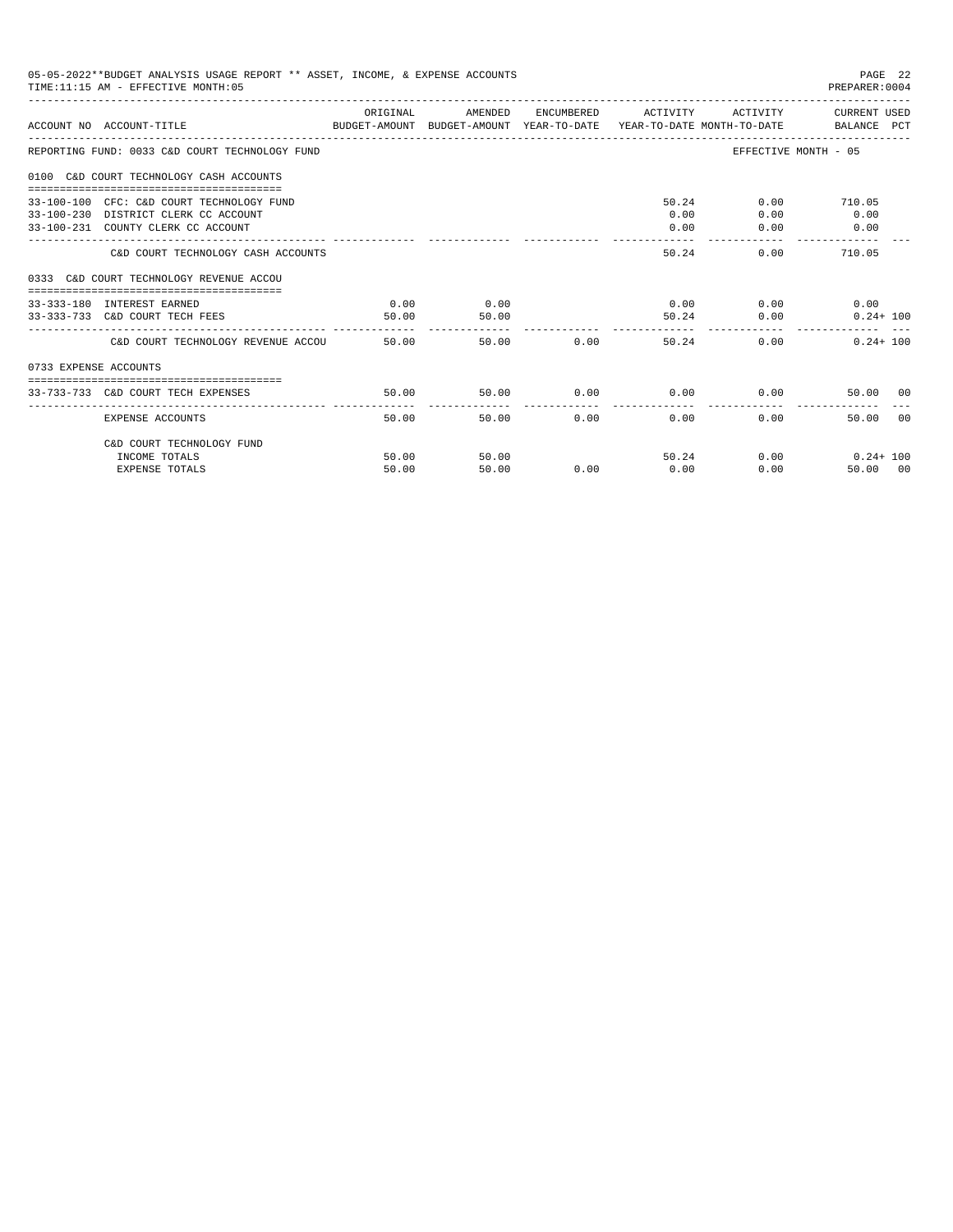|                       | 05-05-2022**BUDGET ANALYSIS USAGE REPORT ** ASSET, INCOME, & EXPENSE ACCOUNTS<br>TIME:11:15 AM - EFFECTIVE MONTH:05 |                            |                                                     |                     |                     |                                        | PREPARER: 0004              | PAGE 23        |
|-----------------------|---------------------------------------------------------------------------------------------------------------------|----------------------------|-----------------------------------------------------|---------------------|---------------------|----------------------------------------|-----------------------------|----------------|
|                       | ACCOUNT NO ACCOUNT-TITLE                                                                                            | ORIGINAL                   | AMENDED<br>BUDGET-AMOUNT BUDGET-AMOUNT YEAR-TO-DATE | ENCUMBERED          | ACTIVITY            | ACTIVITY<br>YEAR-TO-DATE MONTH-TO-DATE | CURRENT USED<br>BALANCE PCT |                |
|                       | REPORTING FUND: 0035 TIF GRANT FUND                                                                                 |                            |                                                     |                     |                     | EFFECTIVE MONTH - 05                   |                             |                |
|                       | 0100 TIF GRANT FUND CASH ACCOUNTS                                                                                   |                            |                                                     |                     |                     |                                        |                             |                |
|                       | 35-100-100 TIF GRANT - CASH                                                                                         |                            |                                                     |                     | 34,571.96           | 964.07-                                | 125,449.29                  |                |
|                       |                                                                                                                     |                            |                                                     |                     |                     |                                        |                             |                |
|                       | TIF GRANT FUND CASH ACCOUNTS                                                                                        |                            |                                                     |                     | 34,571.96           | $964.07 -$                             | 125,449.29                  |                |
|                       | 0300 TIF GRANT FUND REVENUE ACCOUNTS                                                                                |                            |                                                     |                     |                     |                                        |                             |                |
|                       | 35-300-110 TIF GRANT REVENUE - PCT #1                                                                               | 0.00                       | 0.00                                                |                     | 0.00                | 0.00                                   | 0.00                        |                |
|                       | 35-300-120 TIF GRANT REVENUE - PCT #2                                                                               | 0.00                       | 0.00                                                |                     | 80,161.21           | 0.00                                   | $80, 161.21+$               |                |
|                       | 35-300-130 TIF GRANT REVENUE - PCT #3                                                                               | 54,950.45                  | 54,950.45                                           |                     | 0.00                | 0.00                                   | 54,950.45                   | 00             |
| $35 - 300 - 180$      | 35-300-140 TIF GRANT REVENUE - PCT #4<br><b>BANK INTEREST</b>                                                       | 46,174.12<br>0.00          | 46,174.12<br>0.00                                   |                     | 0.00<br>0.00        | 0.00<br>0.00                           | 46,174.12<br>0.00           | 00             |
|                       |                                                                                                                     | $- - - - - - -$            | -------                                             |                     | --------            | $\frac{1}{2}$                          | . <u>.</u> .                |                |
|                       | TIF GRANT FUND REVENUE ACCOUNTS                                                                                     | 101,124.57                 | 101,124.57                                          | 0.00                | 80,161.21           | 0.00                                   | 20,963.36                   | 79             |
| 0600 EXPENSE ACCOUNTS |                                                                                                                     |                            |                                                     |                     |                     |                                        |                             |                |
|                       | 35-600-110 TIF GRANT EXPENSE - PCT #1                                                                               | 0.00                       | 0.00                                                | 0.00                | 5,456.00            | 0.00                                   | $5,456.00 -$                |                |
|                       | 35-600-120 TIF GRANT EXPENSE - PCT #2                                                                               | 0.00                       | 0.00                                                | 0.00                | 16,038.00           | 0.00                                   | $16,038.00-$                |                |
|                       | 35-600-130 TIF GRANT EXPENSE - PCT #3                                                                               | 54,950.45                  | 54,950.45                                           | 0.00                | 0.00                | 0.00                                   | 54,950.45                   | 00             |
|                       | 35-600-140 TIF GRANT EXPENSE - PCT #4                                                                               | 46, 174. 12<br>----------- | 46, 174. 12                                         | 0.00<br>$- - - - -$ | 0.00<br>.           | 0.00<br>$- - - - - -$                  | 46,174.12<br>.              | 0 <sub>0</sub> |
|                       | EXPENSE ACCOUNTS                                                                                                    | 101,124.57                 | 101,124.57                                          | 0.00                | 21,494.00           | 0.00                                   | 79,630.57                   | 21             |
|                       | 0601 PAYROLL EXPENSE PCT#1                                                                                          |                            |                                                     |                     |                     |                                        |                             |                |
|                       | 35-601-113 SALARY - TIF GRANT PART TIME-PCT#1                                                                       | 0.00                       | 0.00                                                | 0.00                | 4,140.00            | 600.00                                 | $4,140.00-$                 |                |
|                       | 35-601-114 SALARY - TIF GRANT FULL TIME-PCT#1                                                                       | 0.00                       | 0.00                                                | 0.00                | 2,868.72            | 357.84                                 | $2,868.72-$                 |                |
|                       | 35-601-200 TIF GRANT FICA EXPENSE                                                                                   | 0.00                       | 0.00                                                | 0.00                | 536.20              | 73.28                                  | $536.20 -$                  |                |
|                       | 35-601-202 TIF GRANT TCDRS EXPENSE                                                                                  | 0.00                       | 0.00                                                | 0.00                | 50.44               | 6.90                                   | $50.44-$                    |                |
|                       | 35-601-205 TIF GRANT RETIREMENT EXPENSE<br>35-601-210 TIF GRANT MEDICAL INS EXPENSE                                 | 0.00<br>0.00               | 0.00<br>0.00                                        | 0.00<br>0.00        | 576.85<br>757.65    | 78.83<br>108.25                        | $576.85-$<br>$757.65-$      |                |
|                       |                                                                                                                     | $- - - - -$                | $- - - - -$                                         | $- - - - -$         | ---------           |                                        |                             |                |
|                       | PAYROLL EXPENSE PCT#1                                                                                               | 0.00                       | 0.00                                                | 0.00                | 8,929.86            | 1,225.10                               | $8,929.86-$                 |                |
|                       | 0602 PAYROLL EXPENSE PCT#2                                                                                          |                            |                                                     |                     |                     |                                        |                             |                |
|                       | 35-602-113 SALARY - TIF GRANT PART TIME-PCT#2                                                                       | 0.00                       | 0.00                                                | 0.00                | 6,705.35            | 0.00                                   | $6,705.35-$                 |                |
|                       | 35-602-114 SALARY - TIF GRANT FULL TIME-PCT#2                                                                       | 0.00                       | 0.00                                                | 0.00                | 5,469.29            | 0.00                                   | $5,469.29 -$                |                |
| $35 - 602 - 200$      | TIF GRANT FICA EXPENSE                                                                                              | 0.00                       | 0.00                                                | 0.00                | 931.38              | 0.00                                   | 931.38-                     |                |
|                       | 35-602-202 TIF GRANT TDCRS EXPENSE                                                                                  | 0.00                       | 0.00                                                | 0.00                | 89.50               | 0.00                                   | $89.50 -$                   |                |
| $35 - 602 - 205$      | TIF GRANT RETIREMENT EXPENSE                                                                                        | 0.00                       | 0.00                                                | 0.00                | 1,001.98            | 0.00                                   | 1,001.98-                   |                |
| 35-602-210            | TIF GRANT MEDICAL INS EXPENSE                                                                                       | 0.00<br>$- - - -$          | 0.00<br>$- - - -$                                   | 0.00<br>$- - - -$   | 2,380.09            | 0.00<br>------                         | $2,380.09 -$                |                |
|                       | PAYROLL EXPENSE PCT#2                                                                                               | 0.00                       | 0.00                                                | 0.00                | 16,577.59           | 0.00                                   | $16,577.59-$                |                |
|                       | 0603 PAYROLL EXPENSE PCT#3                                                                                          |                            |                                                     |                     |                     |                                        |                             |                |
|                       | 35-603-113 SALARY - TIF GRANT PART TIME-PCT#3                                                                       | 0.00                       | 0.00                                                | 0.00                | 0.00                | 0.00                                   | 0.00                        |                |
|                       | 35-603-114 SALARY - TIF GRANT FULL TIME-PCT#3                                                                       | 0.00                       | 0.00                                                | 0.00                | 0.00                | 0.00                                   | 0.00                        |                |
|                       | 35-603-200 TIF GRANT FICA EXPENSE                                                                                   | 0.00                       | 0.00                                                | 0.00                | 0.00                | 0.00                                   | 0.00                        |                |
|                       | 35-603-202 TIF GRANT TDCRS EXPENSE                                                                                  | 0.00                       | 0.00                                                | 0.00                | 0.00                | 0.00                                   | 0.00                        |                |
|                       | 35-603-205 TIF GRANT RETIRMENT EXPENSE<br>35-603-210 TIF GRANT MEDICAL INS EXPENSE                                  | 0.00<br>0.00               | 0.00<br>0.00                                        | 0.00<br>0.00        | 0.00<br>0.00        | 0.00<br>0.00                           | 0.00<br>0.00                |                |
|                       |                                                                                                                     |                            | ------                                              | ------              | -----               | -------                                | $- - - - -$                 |                |
|                       | PAYROLL EXPENSE PCT#3                                                                                               | 0.00                       | 0.00                                                | 0.00                | 0.00                | 0.00                                   | 0.00                        |                |
|                       | 0604 PAYROLL EXPENSE PCT#4                                                                                          |                            |                                                     |                     |                     |                                        |                             |                |
|                       | 35-604-113 SALARY - TIF GRANT PART TIME-PCT#4                                                                       | 0.00                       | 0.00                                                | 0.00                | 0.00                | 0.00                                   | 0.00                        |                |
|                       | 35-604-114 SALARY - TIF GRANT FULL TIME-PCT#4                                                                       | 0.00                       | 0.00                                                | 0.00                | 0.00                | 0.00                                   | 0.00                        |                |
|                       | 35-604-200 TIF GRANT FICA EXPENSE                                                                                   | 0.00                       | 0.00                                                | 0.00                | 0.00                | 0.00                                   | 0.00                        |                |
|                       | 35-604-202 TIF GRANT TDCRS EXPENSE<br>35-604-205 TIF GRANT RETIREMENT EXPENSE                                       | 0.00<br>0.00               | 0.00<br>0.00                                        | 0.00<br>0.00        | 0.00<br>0.00        | 0.00<br>0.00                           | 0.00<br>0.00                |                |
|                       | 35-604-210 TIF GRANT MEDICAL INS EXPENSE                                                                            | 0.00                       | 0.00                                                | 0.00                | 0.00                | 0.00                                   | 0.00                        |                |
|                       | PAYROLL EXPENSE PCT#4                                                                                               | -------<br>0.00            | -----<br>0.00                                       | $- - - - -$<br>0.00 | $- - - - -$<br>0.00 | 0.00                                   | -----<br>0.00               |                |
|                       | TIF GRANT FUND                                                                                                      |                            |                                                     |                     |                     |                                        |                             |                |
|                       | INCOME TOTALS                                                                                                       | 101,124.57                 | 101,124.57                                          |                     | 80,161.21           | 0.00                                   | 20,963.36                   | 79             |
|                       | EXPENSE TOTALS                                                                                                      | 101,124.57                 | 101,124.57                                          | 0.00                | 47,001.45           | 1,225.10                               | 54,123.12                   | 46             |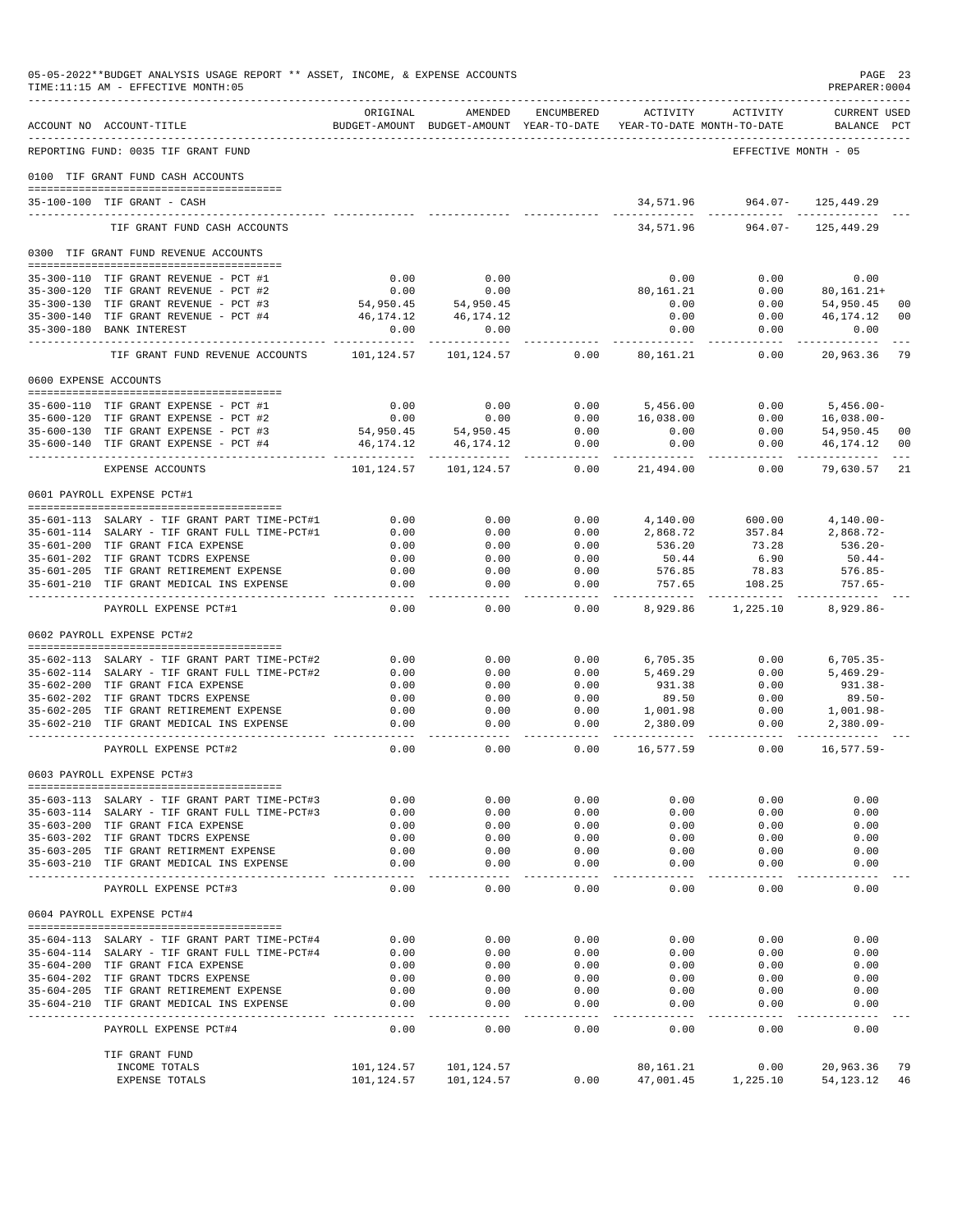|                       | 05-05-2022**BUDGET ANALYSIS USAGE REPORT ** ASSET, INCOME, & EXPENSE ACCOUNTS<br>TIME: 11:15 AM - EFFECTIVE MONTH: 05 |                              |                |                             |                      |                | PREPARER: 0004                               | PAGE 24 |
|-----------------------|-----------------------------------------------------------------------------------------------------------------------|------------------------------|----------------|-----------------------------|----------------------|----------------|----------------------------------------------|---------|
|                       | ACCOUNT NO ACCOUNT-TITLE CONTROL PROTOCOLLY BUDGET-AMOUNT BUDGET-AMOUNT YEAR-TO-DATE YEAR-TO-DATE MONTH-TO-DATE       | ORIGINAL                     | AMENDED        |                             |                      |                | ENCUMBERED ACTIVITY ACTIVITY CURRENT USED    |         |
|                       | REPORTING FUND: 0036 DISTRICT COURT RECORDS TECH FUND                                                                 |                              |                |                             |                      |                | EFFECTIVE MONTH - 05                         |         |
|                       | 0100 DIST COURT RECORDS TECH CASH ACCOU                                                                               |                              |                |                             |                      |                |                                              |         |
|                       | 36-100-100 CFC: DIST COURT RECORDS TECH FUND<br>36-100-230 DISTRICT CLERK CC ACCOUNT                                  |                              |                |                             |                      | $80.00 -$      | 220.00   0.00   5,551.71<br>$0.00$ 10.00     |         |
|                       | DIST COURT RECORDS TECH CASH ACCOU                                                                                    |                              |                |                             |                      | 140.00<br>0.00 | 5,561.71                                     |         |
|                       | 0336 DIST COURT RECORDS TECH REVENUE AC                                                                               |                              |                |                             |                      |                |                                              |         |
|                       | 36-336-180 INTEREST EARNED<br>36-336-736 DIST COURT REC TECH FEES                                                     | 0.00<br>400.00               | 0.00<br>400.00 |                             | 140.00               |                | $0.00$ $0.00$ $0.00$ $0.00$<br>$0.00$ 260.00 | 35      |
|                       | DIST COURT RECORDS TECH REVENUE AC 400.00                                                                             | ____________________________ |                | 400.00 0.00 140.00          | . <u>.</u>           |                | 260.00<br>0.00                               | 35      |
| 0736 EXPENSE ACCOUNTS |                                                                                                                       |                              |                |                             |                      |                |                                              |         |
|                       | 36-736-736 DIST COURT REC TECH EXPENSES                                                                               | 0.00                         | 0.00           | $0.00$ $0.00$ $0.00$ $0.00$ |                      |                | 0.00                                         |         |
|                       | EXPENSE ACCOUNTS                                                                                                      | 0.00                         | 0.00           | --------------<br>0.00      | ------------<br>0.00 | 0.00           | 0.00                                         |         |
|                       | DISTRICT COURT RECORDS TECH FUND                                                                                      |                              |                |                             |                      |                |                                              |         |
|                       | INCOME TOTALS<br><b>EXPENSE TOTALS</b>                                                                                | 400.00<br>0.00               | 400.00<br>0.00 | 0.00                        | 140.00<br>0.00       | 0.00           | $0.00$ 260.00<br>0.00                        | 35      |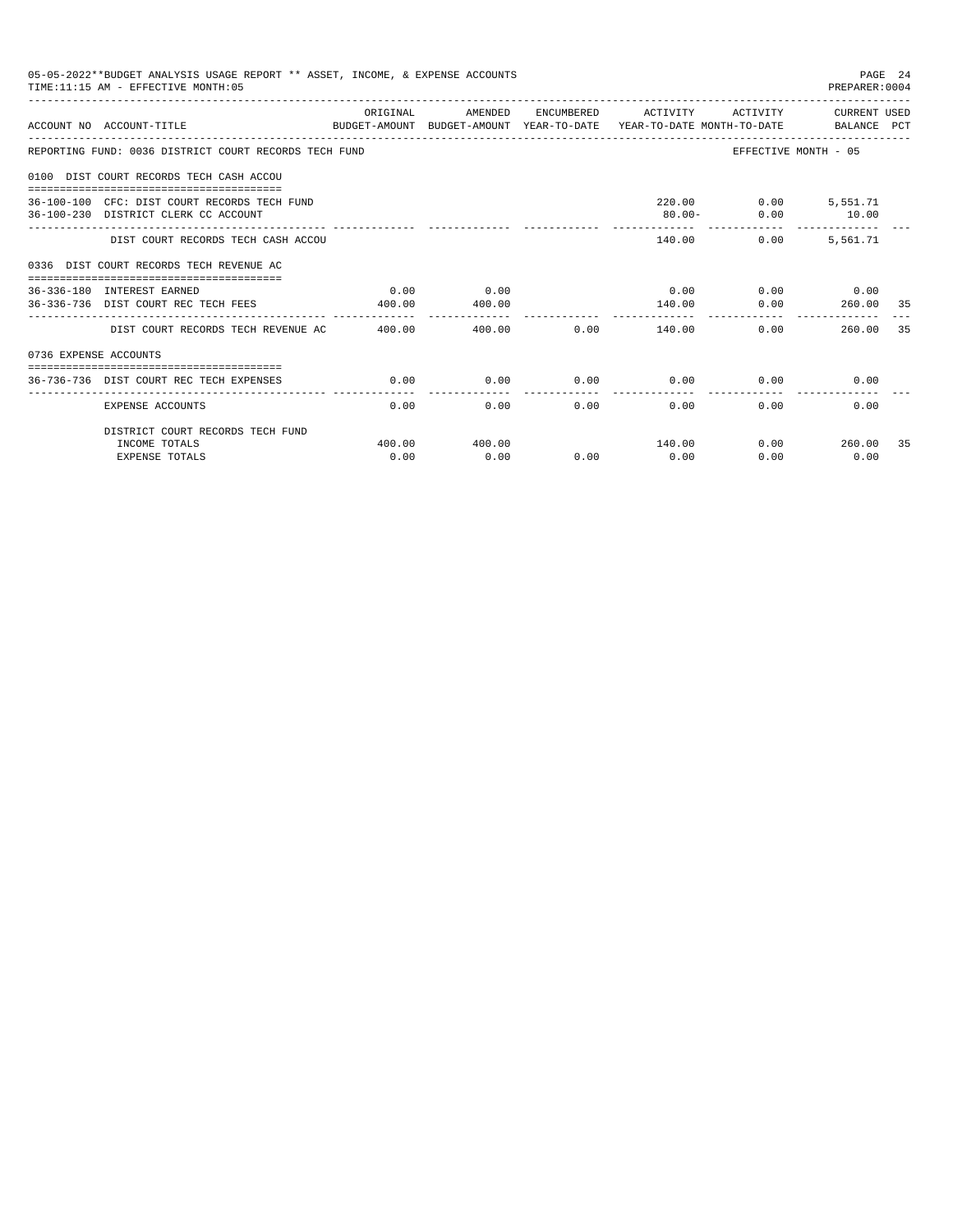|                    | 05-05-2022**BUDGET ANALYSIS USAGE REPORT ** ASSET, INCOME, & EXPENSE ACCOUNTS<br>TIME: 11:15 AM - EFFECTIVE MONTH: 05 |                |                        |             |                           |                                             | PAGE 25<br>PREPARER: 0004                     |
|--------------------|-----------------------------------------------------------------------------------------------------------------------|----------------|------------------------|-------------|---------------------------|---------------------------------------------|-----------------------------------------------|
|                    | ACCOUNT NO ACCOUNT-TITLE COMPUTE SUDGET-AMOUNT BUDGET-AMOUNT YEAR-TO-DATE YEAR-TO-DATE MONTH-TO-DATE BALANCE PCT      | ORIGINAL       | AMENDED                |             |                           |                                             | ENCUMBERED ACTIVITY ACTIVITY CURRENT USED     |
|                    | REPORTING FUND: 0039 COMMISSARY PROFIT ACCOUNT                                                                        |                |                        |             |                           |                                             | EFFECTIVE MONTH - 05                          |
|                    | 0100 COMMISSARY PROFIT CASH ACCOUNTS                                                                                  |                |                        |             |                           |                                             |                                               |
|                    | 39-100-100 COMMISSARY CHECKING XXXXXNOXXX<br>39-100-170 COMMISSARY CHECKING                                           |                |                        |             |                           | 374.86 0.00 374.86<br>2,419.93- 0.00 916.84 |                                               |
|                    | COMMISSARY PROFIT CASH ACCOUNTS                                                                                       |                |                        |             |                           | 2.045.07- 0.00 1.291.70                     |                                               |
|                    | 0300 COMMISSARY PROFIT REVENUE ACCOUNT                                                                                |                |                        |             |                           |                                             |                                               |
|                    | 39-300-110 REVENUE COMMISSARY<br>39-300-120 INTEREST EARNED                                                           | 22.00          | 700.00 700.00<br>22.00 |             |                           |                                             | 816.17 0.00 116.17+ 117<br>1.10 0.00 20.90 05 |
|                    | COMMISSARY PROFIT REVENUE ACCOUNT 722.00                                                                              |                |                        | 722.00 0.00 |                           | 817.27                                      | $0.00$ 95.27+ 113                             |
|                    | 0400 COMMISSARY EXPENSE                                                                                               |                |                        |             |                           |                                             |                                               |
| 39-400-110 EXPENSE |                                                                                                                       | 0.00           | 0.00                   |             |                           |                                             | $0.00$ $2,862.34$ $0.00$ $2,862.34$           |
|                    | COMMISSARY EXPENSE                                                                                                    | 0.00           | 0.00                   | 0.00        | 2,862.34                  | 0.00                                        | $2.862.34-$                                   |
|                    | COMMISSARY PROFIT ACCOUNT                                                                                             |                |                        |             |                           |                                             |                                               |
|                    | INCOME TOTALS<br><b>EXPENSE TOTALS</b>                                                                                | 722.00<br>0.00 | 722.00<br>0.00         |             | 817.27<br>$0.00$ 2,862.34 | 0.00                                        | $0.00$ 95.27+ 113<br>$2,862.34-$              |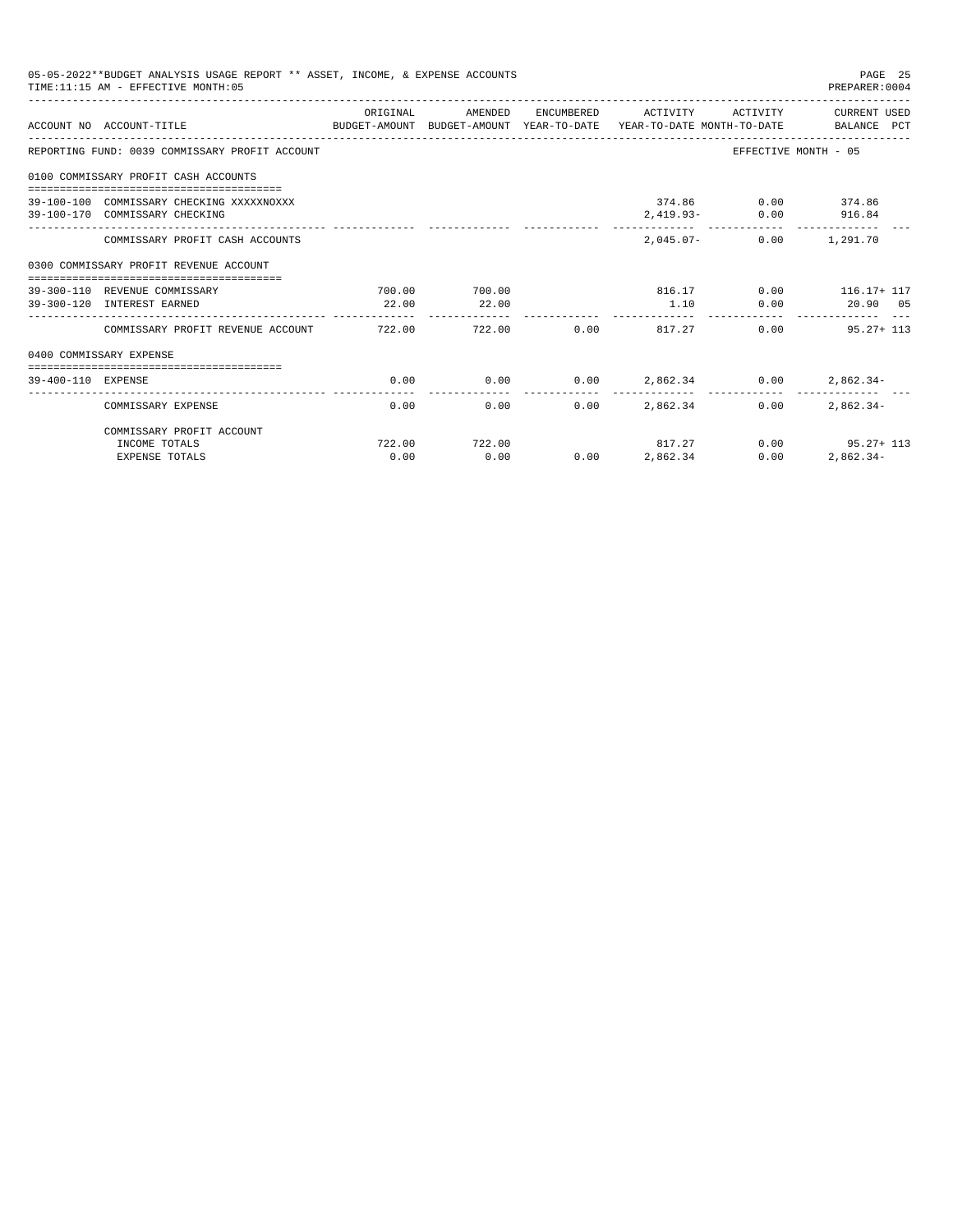|                       | 05-05-2022**BUDGET ANALYSIS USAGE REPORT ** ASSET, INCOME, & EXPENSE ACCOUNTS<br>TIME: 11:15 AM - EFFECTIVE MONTH: 05 |           |                                                   |             |                     |                           | PREPARER: 0004       | PAGE 26        |
|-----------------------|-----------------------------------------------------------------------------------------------------------------------|-----------|---------------------------------------------------|-------------|---------------------|---------------------------|----------------------|----------------|
|                       | ACCOUNT NO ACCOUNT-TITLE COMPUTE SUDGET-AMOUNT BUDGET-AMOUNT VEAR-TO-DATE YEAR-TO-DATE MONTH-TO-DATE BALANCE PCT      | OR TGTNAL | AMENDED                                           |             | ENCUMBERED ACTIVITY | <b>ACTIVITY</b>           | CURRENT USED         |                |
|                       | REPORTING FUND: 0040 ELECTION SERVICE CONTRACT FUND                                                                   |           |                                                   |             |                     |                           | EFFECTIVE MONTH - 05 |                |
|                       | 0100 ELECTION SERVICE CONTRACT CASH ACCO                                                                              |           |                                                   |             |                     |                           |                      |                |
|                       | 40-100-100 CFC: ELECTION SERVICES CONT FUND                                                                           |           |                                                   |             |                     | $0.00$ $0.00$ $1,873.13$  |                      |                |
|                       | ELECTION SERVICE CONTRACT CASH ACCO                                                                                   |           |                                                   |             |                     | 0.00                      | $0.00$ 1,873.13      |                |
|                       | 0340 ELECTION SERVICE CONTRACT REVENUE A                                                                              |           |                                                   |             |                     |                           |                      |                |
|                       | 40-340-180 INTEREST EARNED                                                                                            | 0.00      | 0.00                                              |             |                     | 0.00                      | $0.00$ 0.00          |                |
|                       | 40-340-740 ELECTION SERVICE REVENUES                                                                                  | 400.00    | 400.00                                            |             |                     | 0.00                      | $0.00$ 400.00 00     |                |
|                       | ELECTION SERVICE CONTRACT REVENUE A 400.00                                                                            |           |                                                   | 400.00 0.00 |                     | 0.00                      | 0.00<br>400.00       | - 0.0          |
| 0740 EXPENSE ACCOUNTS |                                                                                                                       |           |                                                   |             |                     |                           |                      |                |
|                       | -------------------------------------<br>40-740-740 ELECTION SERVICE EXPENSES                                         |           | $3.197.00$ $3.197.00$ $0.00$ $0.00$ $0.00$ $0.00$ |             |                     |                           | 3,197.00 00          |                |
|                       | EXPENSE ACCOUNTS                                                                                                      |           | 3,197.00 3,197.00                                 |             | $0.00$ and $0.00$   | $0.00$ and $0.00$<br>0.00 | 3,197.00 00          |                |
|                       | ELECTION SERVICE CONTRACT FUND                                                                                        |           |                                                   |             |                     |                           |                      |                |
|                       | INCOME TOTALS                                                                                                         |           | 400.00 400.00                                     |             |                     | 0.00                      | $0.00$ 400.00        | 0 <sub>0</sub> |
|                       | <b>EXPENSE TOTALS</b>                                                                                                 | 3,197.00  | 3,197.00                                          | 0.00        | 0.00                | 0.00                      | 3.197.00             | 00             |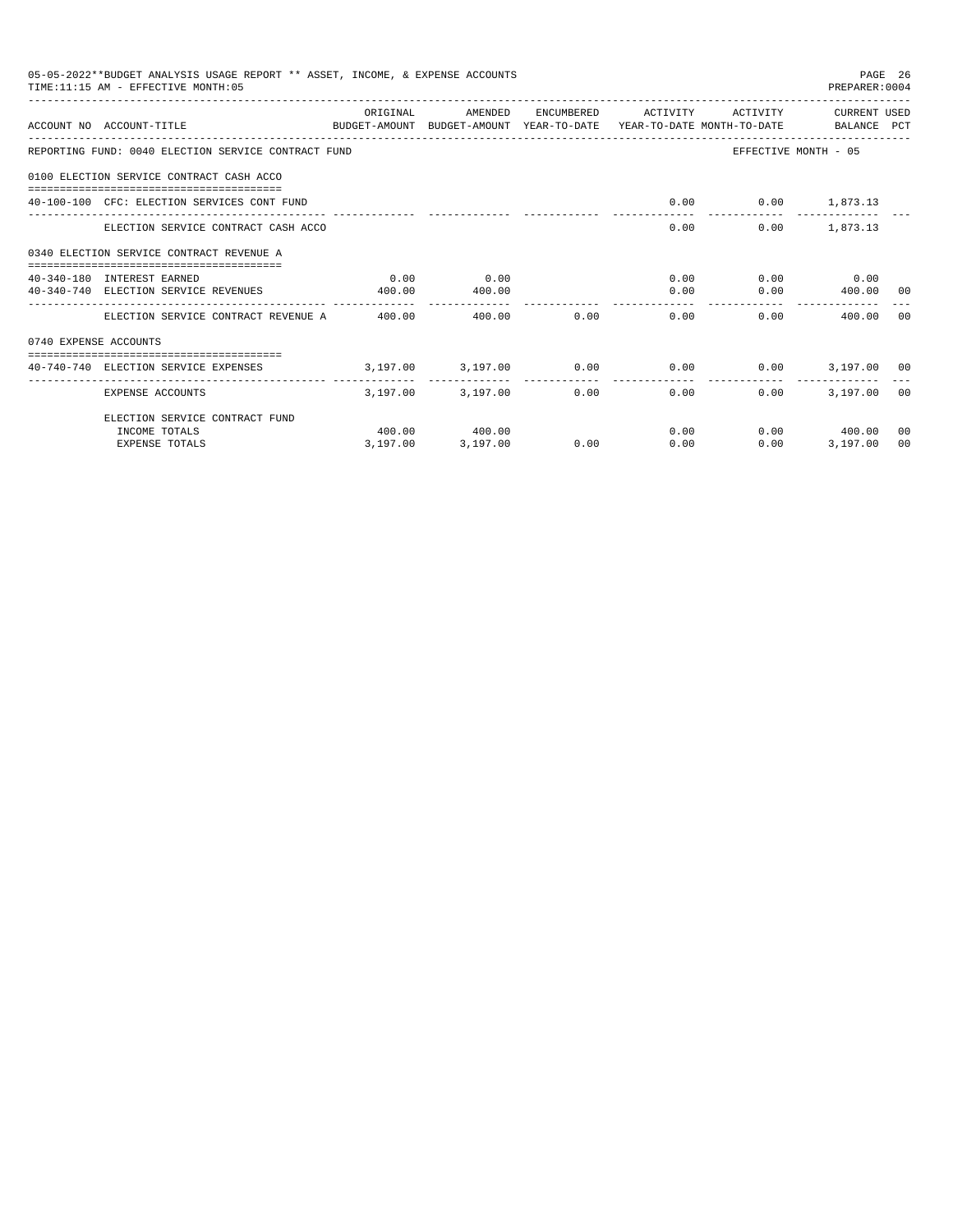|                       | 05-05-2022**BUDGET ANALYSIS USAGE REPORT ** ASSET, INCOME, & EXPENSE ACCOUNTS<br>TIME: 11:15 AM - EFFECTIVE MONTH: 05                         |                      |                                      |                            |                                                         |                                      | PAGE 27<br>PREPARER: 0004                 |
|-----------------------|-----------------------------------------------------------------------------------------------------------------------------------------------|----------------------|--------------------------------------|----------------------------|---------------------------------------------------------|--------------------------------------|-------------------------------------------|
|                       | BUDGET-AMOUNT BUDGET-AMOUNT YEAR-TO-DATE YEAR-TO-DATE MONTH-TO-DATE BALANCE PCT<br>ACCOUNT NO ACCOUNT-TITLE<br>______________________________ | ORIGINAL             | AMENDED                              | ENCUMBERED                 |                                                         |                                      | ACTIVITY ACTIVITY CURRENT USED            |
|                       | REPORTING FUND: 0042 ELECTIONS DEPT                                                                                                           |                      |                                      |                            |                                                         | EFFECTIVE MONTH - 05                 |                                           |
|                       | 0100 ELECTIONS DEPT CASH                                                                                                                      |                      |                                      |                            |                                                         |                                      |                                           |
|                       | 42-100-100 ELECTIONS CASH ACCOUNT                                                                                                             |                      |                                      |                            |                                                         | $33,856.95 - 1,124.88 - 33,856.95 -$ |                                           |
|                       | ELECTIONS DEPT CASH                                                                                                                           |                      |                                      |                            |                                                         | $33,856.95 - 1,124.88 - 33,856.95 -$ |                                           |
|                       | 0342 ELECTIONS DEPT REVENUE ACCOUNT                                                                                                           |                      |                                      |                            |                                                         |                                      |                                           |
|                       | 42-342-342 FEES FOR HOLDING ELECTIONS                                                                                                         |                      | 8,000.00 8,000.00                    |                            | $3,596.63$ 0.00 $4,403.37$ 45                           |                                      |                                           |
|                       | ELECTIONS DEPT REVENUE ACCOUNT 6,000.00 6,000.00 0.00 3,596.63 0.00 4,403.37 45                                                               |                      | ______________                       |                            | . <u>.</u>                                              |                                      |                                           |
| 0720 EXPENSE ACCOUNTS |                                                                                                                                               |                      |                                      |                            |                                                         |                                      |                                           |
|                       |                                                                                                                                               |                      |                                      |                            |                                                         |                                      |                                           |
|                       | 42-720-110 ELECTION CLERK                                                                                                                     | 2,000.00             | 2,000.00 0.00                        | 0.00                       | 1,293.32 85.50                                          |                                      | 16,905.50    1,117.61    14,905.50    845 |
|                       | 42-720-200 FICA EXPENSE                                                                                                                       | 2,070.00             | 2,070.00                             |                            | 123.75                                                  |                                      | 776.68 62                                 |
|                       | 42-720-202 TCDRS GROUP TERM LIFE<br>42-720-205 RETIRMENT EXPENSE                                                                              | 210.00<br>2,230.00   | 210.00<br>2,230.00                   | 0.00                       |                                                         | 8.05                                 | 86.25<br>59<br>1,391.34 91.98 838.66      |
|                       |                                                                                                                                               | 10,470.00            |                                      | 0.00                       | 4,762.34 432.94                                         |                                      | 62                                        |
| $42 - 720 - 305$      | 42-720-210 MEDICAL INSURANCE PAYABLE<br>SUPPLIES & BALLOTS                                                                                    |                      |                                      | 10,470.00 0.00<br>2,914.57 | 3,531.49 0.00                                           |                                      | 5,707.66<br>-45<br>3,946.06-258           |
|                       | 42-720-330 PROGRAMMING                                                                                                                        | 2,500.00             | 2,500.00                             |                            | $60.47$ $4,609.42$                                      | 0.00                                 |                                           |
| 42-720-345 CONTRACTS  |                                                                                                                                               | 5,000.00             | 5,000.00                             |                            |                                                         | 0.00                                 | 330.11 93                                 |
|                       | 42-720-345 CONTRACTS<br>42-720-435 JUDGES & CLERKS                                                                                            | 8,568.00<br>5,000.00 | $8,568.00$ 1,795.00<br>5,000.00 0.00 | 0.00                       | 877.50                                                  | $5,756.28$ 0.00                      | 5,895.50 31<br>756.28- 115                |
|                       | EXPENSE ACCOUNTS                                                                                                                              |                      |                                      |                            | 38.048.00 38.048.00 4.770.04 39.250.94 1.736.08         |                                      | ------------  ---<br>5,972.98- 116        |
|                       | ELECTIONS DEPT                                                                                                                                |                      |                                      |                            |                                                         |                                      |                                           |
|                       | INCOME TOTALS                                                                                                                                 |                      |                                      |                            | $8,000.00$ $8,000.00$ $4,770.04$ $39,250.94$ $1,736.08$ | 0.00                                 | 4,403.37 45                               |
|                       | <b>EXPENSE TOTALS</b>                                                                                                                         |                      |                                      |                            |                                                         |                                      | $5.972.98 - 116$                          |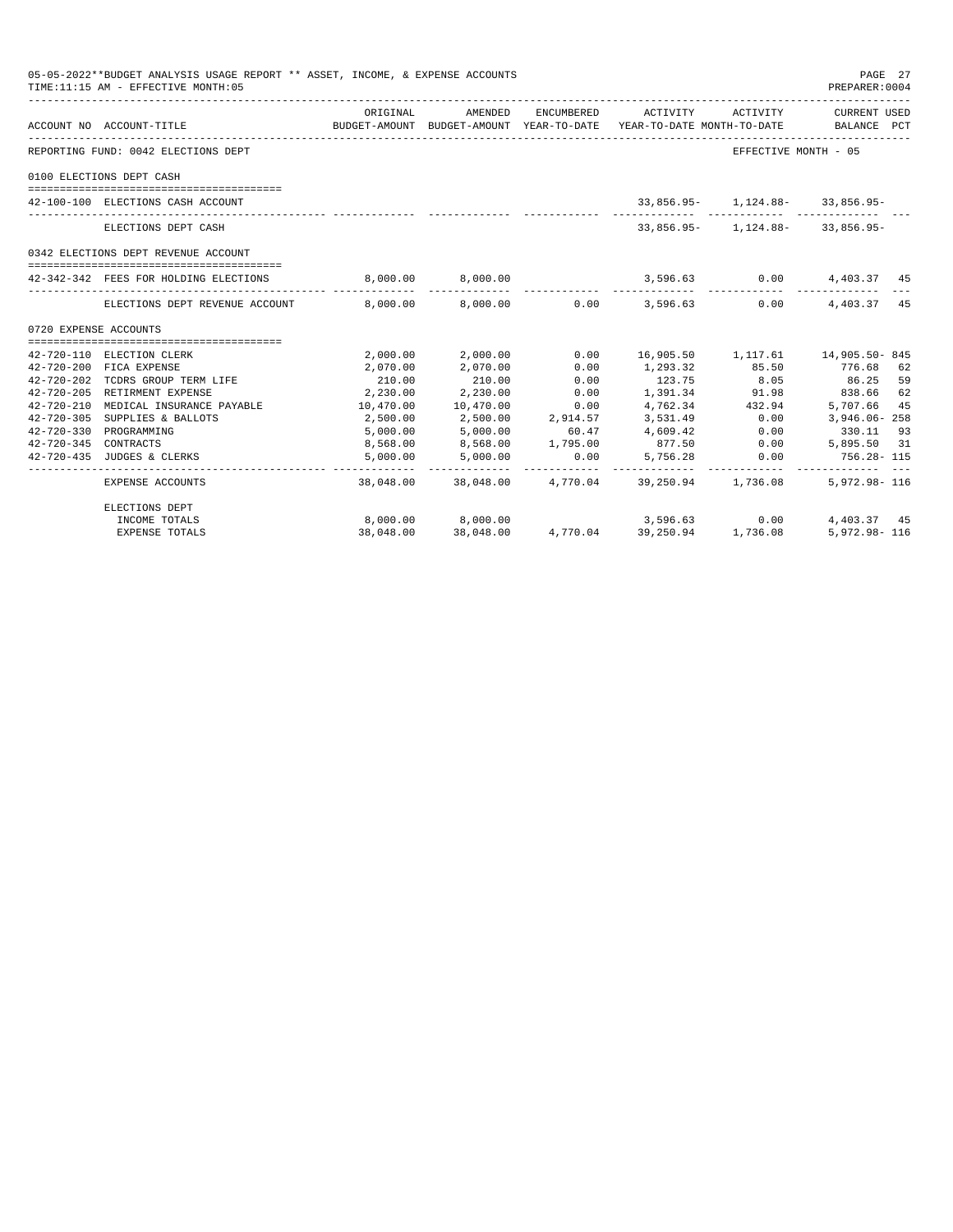|                       | 05-05-2022**BUDGET ANALYSIS USAGE REPORT ** ASSET, INCOME, & EXPENSE ACCOUNTS<br>TIME: 11:15 AM - EFFECTIVE MONTH: 05                            |          |         |      |                                   |                              | PAGE 28<br>PREPARER:0004          |
|-----------------------|--------------------------------------------------------------------------------------------------------------------------------------------------|----------|---------|------|-----------------------------------|------------------------------|-----------------------------------|
|                       | ACCOUNT NO ACCOUNT-TITLE<br>BUDGET-AMOUNT BUDGET-AMOUNT YEAR-TO-DATE  YEAR-TO-DATE MONTH-TO-DATE      BALANCE PCT                                | ORIGINAL | AMENDED |      | ENCUMBERED ACTIVITY               |                              | ACTIVITY CURRENT USED             |
|                       | REPORTING FUND: 0044 COURT FACILITY FEE FUND                                                                                                     |          |         |      |                                   |                              | EFFECTIVE MONTH - 05              |
|                       | 0100 COURT FACILITY CASH FUND                                                                                                                    |          |         |      |                                   |                              |                                   |
|                       | 44-100-100 COURT FACILITY CASH ACCOUNT<br>44-100-230 DISTRICT CLERK CC ACCOUNT<br>44-100-231 COUNTY CLERK CC ACCOUNT<br>44-100-232 JP CC ACCOUNT |          |         |      | 200.00<br>120.00<br>20.00<br>0.00 | 0.00<br>0.00<br>0.00<br>0.00 | 200.00<br>120.00<br>20.00<br>0.00 |
|                       | COURT FACILITY CASH FUND                                                                                                                         |          |         |      | 340.00                            | 0.00                         | 340.00                            |
|                       | 0344 COURT FACILITY REVENUE ACCOUNTS                                                                                                             |          |         |      |                                   |                              |                                   |
|                       | 44-344-744 COURT FACILITY INCOME                                                                                                                 | 0.00     | 0.00    |      | 340.00                            | 0.00                         | $340.00+$                         |
|                       | COURT FACILITY REVENUE ACCOUNTS                                                                                                                  | 0.00     | 0.00    | 0.00 | 340.00                            |                              | 0.00<br>$340.00+$                 |
| 0744 EXPENSE ACCOUNTS |                                                                                                                                                  |          |         |      |                                   |                              |                                   |
|                       | -----------------------------------<br>44-744-749 COURT FACILITY FEE                                                                             | 0.00     | 0.00    | 0.00 | 0.00                              | 0.00                         | 0.00                              |
|                       | EXPENSE ACCOUNTS                                                                                                                                 | 0.00     | 0.00    | 0.00 | -------------<br>0.00             | 0.00                         | 0.00                              |
|                       | COURT FACILITY FEE FUND                                                                                                                          |          |         |      |                                   |                              |                                   |
|                       | INCOME TOTALS                                                                                                                                    | 0.00     | 0.00    |      | 340.00                            |                              | $0.00$ 340.00+                    |
|                       | <b>EXPENSE TOTALS</b>                                                                                                                            | 0.00     | 0.00    | 0.00 | 0.00                              | 0.00                         | 0.00                              |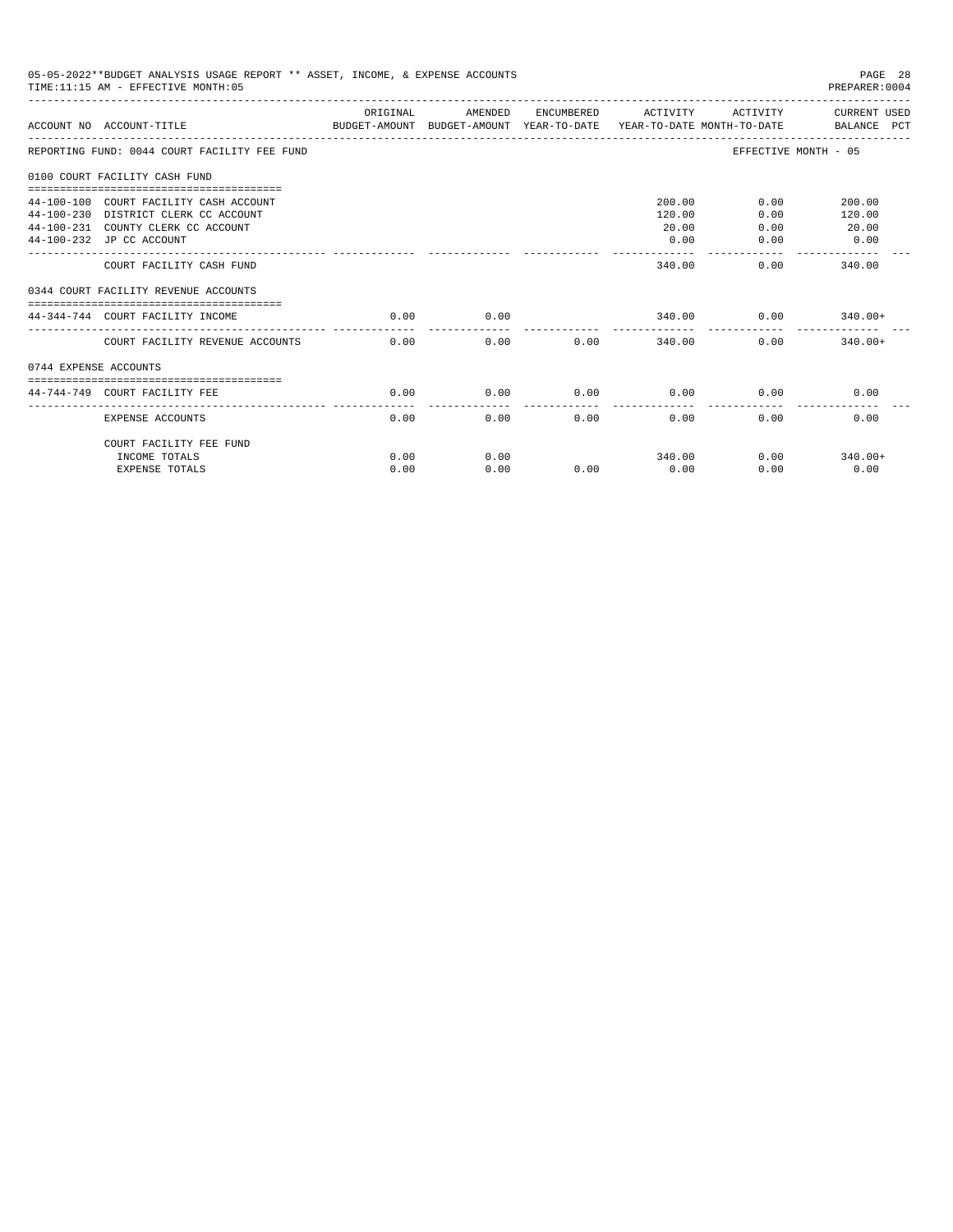|                       | 05-05-2022**BUDGET ANALYSIS USAGE REPORT ** ASSET, INCOME, & EXPENSE ACCOUNTS<br>TIME: 11:15 AM - EFFECTIVE MONTH: 05 |          |         |      |                         |              | PAGE 29<br>PREPARER: 0004 |
|-----------------------|-----------------------------------------------------------------------------------------------------------------------|----------|---------|------|-------------------------|--------------|---------------------------|
|                       | ACCOUNT NO ACCOUNT-TITLE<br>BUDGET-AMOUNT BUDGET-AMOUNT YEAR-TO-DATE  YEAR-TO-DATE MONTH-TO-DATE      BALANCE PCT     | ORIGINAL | AMENDED |      | ENCUMBERED ACTIVITY     | ACTIVITY     | CURRENT USED              |
|                       | REPORTING FUND: 0045 LANGUAGE ACCESS FUND                                                                             |          |         |      |                         |              | EFFECTIVE MONTH - 05      |
|                       | 0100 LANGUAGE ACCESS CASH ACCOUNT                                                                                     |          |         |      |                         |              |                           |
|                       | 45-100-100 LANGUAGE ACCESS CASH FUND<br>45-100-230 DISTRICT CLERK CC ACCOUNT                                          |          |         |      | 63.00<br>18.00          | 0.00         | 0.00<br>63.00<br>18.00    |
|                       | 45-100-231 COUNTY CLERK CC ACCOUNT<br>45-100-232 JP CC ACCOUNT                                                        |          |         |      | 3.00<br>0.00<br>------- | 0.00<br>0.00 | 3.00<br>0.00              |
|                       | LANGUAGE ACCESS CASH ACCOUNT                                                                                          |          |         |      | 84.00                   |              | 0.00<br>84.00             |
|                       | 0345 LANGUAGE ACCESS INCOME ACCOUNTS                                                                                  |          |         |      |                         |              |                           |
|                       | 45-345-745 LANGUAGE ACCESS FEE INCOME                                                                                 | 0.00     | 0.00    |      | 84.00                   | 0.00         | $84.00+$                  |
|                       | LANGUAGE ACCESS INCOME ACCOUNTS                                                                                       | 0.00     | 0.00    | 0.00 | 84.00                   |              | 0.00<br>$84.00+$          |
| 0745 EXPENSE ACCOUNTS |                                                                                                                       |          |         |      |                         |              |                           |
|                       | 45-745-750 LANGUAGE ACCESS FUND EXPENSE                                                                               | 0.00     | 0.00    | 0.00 | 0.00<br>--------------  | 0.00         | 0.00                      |
|                       | <b>EXPENSE ACCOUNTS</b>                                                                                               | 0.00     | 0.00    | 0.00 | 0.00                    | 0.00         | 0.00                      |
|                       | LANGUAGE ACCESS FUND                                                                                                  |          |         |      |                         |              |                           |
|                       | INCOME TOTALS                                                                                                         | 0.00     | 0.00    |      | 84.00                   |              | 0.00<br>$84.00+$          |
|                       | <b>EXPENSE TOTALS</b>                                                                                                 | 0.00     | 0.00    | 0.00 | 0.00                    | 0.00         | 0.00                      |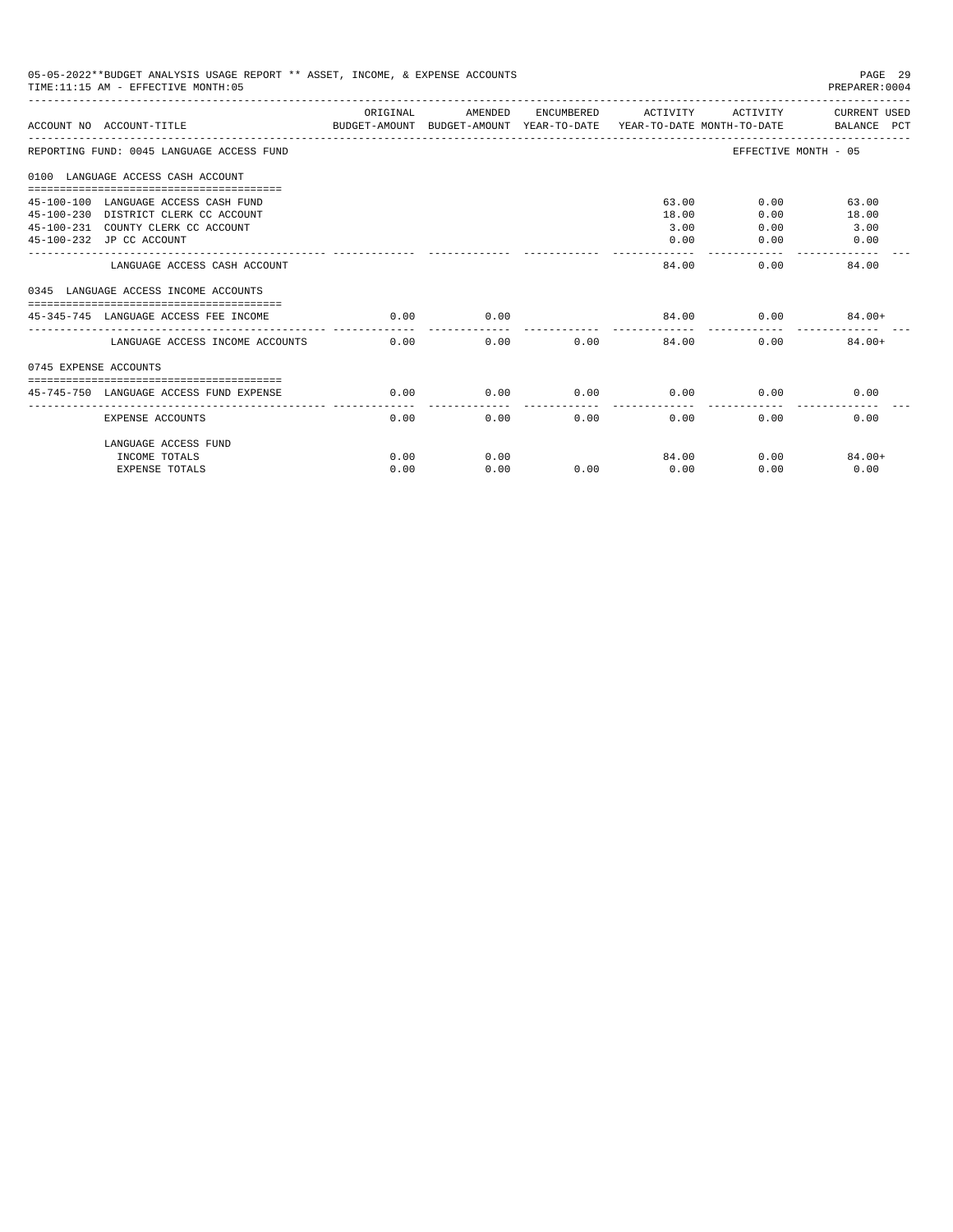|                       | 05-05-2022**BUDGET ANALYSIS USAGE REPORT ** ASSET, INCOME, & EXPENSE ACCOUNTS<br>TIME:11:15 AM - EFFECTIVE MONTH:05 |          |         |      |                     |                      | PAGE 30<br>PREPARER: 0004 |
|-----------------------|---------------------------------------------------------------------------------------------------------------------|----------|---------|------|---------------------|----------------------|---------------------------|
|                       | ACCOUNT NO ACCOUNT-TITLE CONTROL SUDGET-AMOUNT BUDGET-AMOUNT YEAR-TO-DATE YEAR-TO-DATE MONTH-TO-DATE BALANCE PCT    | ORIGINAL | AMENDED |      | ENCUMBERED ACTIVITY | ACTIVITY             | CURRENT USED              |
|                       | REPORTING FUND: 0046 COUNTY DISPUTE RESOLUTION FUND                                                                 |          |         |      |                     | EFFECTIVE MONTH - 05 |                           |
|                       | 0100 COUNTY DISPUTE RESOLUTION CASH ACC                                                                             |          |         |      |                     |                      |                           |
|                       | 46-100-100 COUNTY DISPUTE RESOLUTION FUND                                                                           |          |         |      | 205.00              | 0.00                 | 205.00                    |
|                       | 46-100-230 DISTRICK CLERK CC ACCOUNT                                                                                |          |         |      | 90.00               | 0.00                 | 90.00                     |
|                       | 46-100-231 COUNTY CLERK CC ACCOUNT                                                                                  |          |         |      | 15.00               | 0.00                 | 15.00                     |
|                       | 46-100-232 JP CC ACCOUNT                                                                                            |          |         |      | 0.00                | 0.00                 | 0.00                      |
|                       | COUNTY DISPUTE RESOLUTION CASH ACC                                                                                  |          |         |      | 310.00              | 0.00                 | -------------<br>310.00   |
|                       | 0346 COUNTY DISPUTE RESOLUTION INCOME                                                                               |          |         |      |                     |                      |                           |
|                       | 46-346-746 COUNTY DISPUTE FEE                                                                                       | 0.00     | 0.00    |      | 310.00              | 0.00                 | $310.00+$                 |
|                       | COUNTY DISPUTE RESOLUTION INCOME                                                                                    | 0.00     | 0.00    | 0.00 | 310.00              | 0.00                 | $310.00+$                 |
| 0746 EXPENSE ACCOUNTS |                                                                                                                     |          |         |      |                     |                      |                           |
|                       |                                                                                                                     |          |         |      |                     |                      |                           |
|                       | 46-746-756 COUNTY DISPUTE EXPENSE                                                                                   | 0.00     | 0.00    | 0.00 | 0.00                | 0.00                 | 0.00                      |
|                       | EXPENSE ACCOUNTS                                                                                                    | 0.00     | 0.00    | 0.00 | 0.00                | 0.00                 | 0.00                      |
|                       | COUNTY DISPUTE RESOLUTION FUND                                                                                      |          |         |      |                     |                      |                           |
|                       | INCOME TOTALS                                                                                                       | 0.00     | 0.00    |      | 310.00              |                      | $0.00$ 310.00+            |
|                       | <b>EXPENSE TOTALS</b>                                                                                               | 0.00     | 0.00    | 0.00 | 0.00                | 0.00                 | 0.00                      |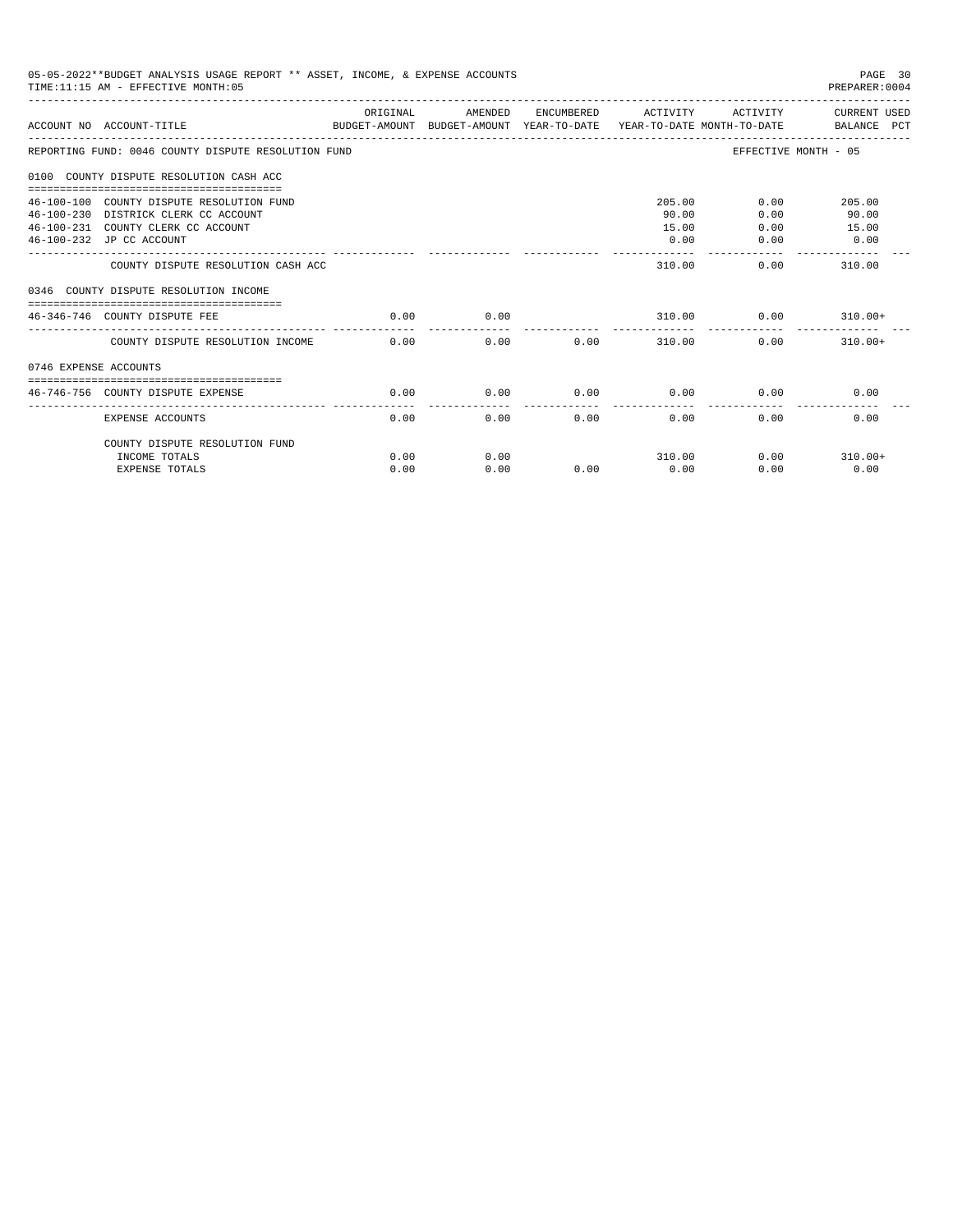|                       | 05-05-2022**BUDGET ANALYSIS USAGE REPORT ** ASSET, INCOME, & EXPENSE ACCOUNTS<br>TIME: 11:15 AM - EFFECTIVE MONTH: 05 |          |         |             |                             |                      | PAGE 31<br>PREPARER: 0004        |
|-----------------------|-----------------------------------------------------------------------------------------------------------------------|----------|---------|-------------|-----------------------------|----------------------|----------------------------------|
|                       | BUDGET-AMOUNT BUDGET-AMOUNT YEAR-TO-DATE YEAR-TO-DATE MONTH-TO-DATE BALANCE PCT<br>ACCOUNT NO ACCOUNT-TITLE           | ORIGINAL | AMENDED |             | ENCUMBERED ACTIVITY         |                      | ACTIVITY CURRENT USED            |
|                       | REPORTING FUND: 0048 COURT INITIATED GUARDIANSHIP                                                                     |          |         |             |                             | EFFECTIVE MONTH - 05 |                                  |
|                       | 0100 COURT INITIATED GUARDIAN CASH AC                                                                                 |          |         |             |                             |                      |                                  |
|                       | 48-100-100 COURT INITIATED GUARDIAN CASH<br>48-100-230 DISRICT CLERK CC ACCOUNT                                       |          |         |             | 4,390.00<br>0.00            | 0.00<br>0.00         | 4,390.00<br>0.00                 |
|                       | 48-100-231 COUNTY CLERK CC ACCOUNT<br>48-100-232 JP CC ACCOUNT                                                        |          |         |             | 130.00<br>0.00              | 0.00                 | $0.00$ 130.00<br>0.00            |
|                       | COURT INITIATED GUARDIAN CASH AC                                                                                      |          |         |             | _______________<br>4.520.00 |                      | -------------<br>$0.00$ 4,520.00 |
|                       | 0348 COURT INITIATED GUARDIANSHIP INCOME                                                                              |          |         |             |                             |                      |                                  |
|                       | 48-348-348 COURT-INITIATED GUARDIANSHIP FEE                                                                           | 0.00     | 200.00  |             |                             | 220.00 0.00          | $20.00 + 110$                    |
|                       | COURT INITIATED GUARDIANSHIP INCOME 0.00                                                                              |          |         | 200.00 0.00 | 220.00                      | 0.00                 | $20.00 + 110$                    |
| 0748 EXPENSE ACCOUNTS |                                                                                                                       |          |         |             |                             |                      |                                  |
|                       | 48-748-758 COURT INTITIATED GUARDIANSHIP                                                                              | 0.00     | 0.00    |             | $0.00$ 0.00                 | 0.00                 | 0.00                             |
|                       | <b>EXPENSE ACCOUNTS</b>                                                                                               | 0.00     | 0.00    | 0.00        | 0.00                        | 0.00                 | 0.00                             |
|                       | COURT INITIATED GUARDIANSHIP                                                                                          |          |         |             |                             |                      |                                  |
|                       | INCOME TOTALS                                                                                                         | 0.00     | 200.00  |             | 220.00                      | 0.00                 | $20.00 + 110$                    |
|                       | <b>EXPENSE TOTALS</b>                                                                                                 | 0.00     | 0.00    | 0.00        | 0.00                        | 0.00                 | 0.00                             |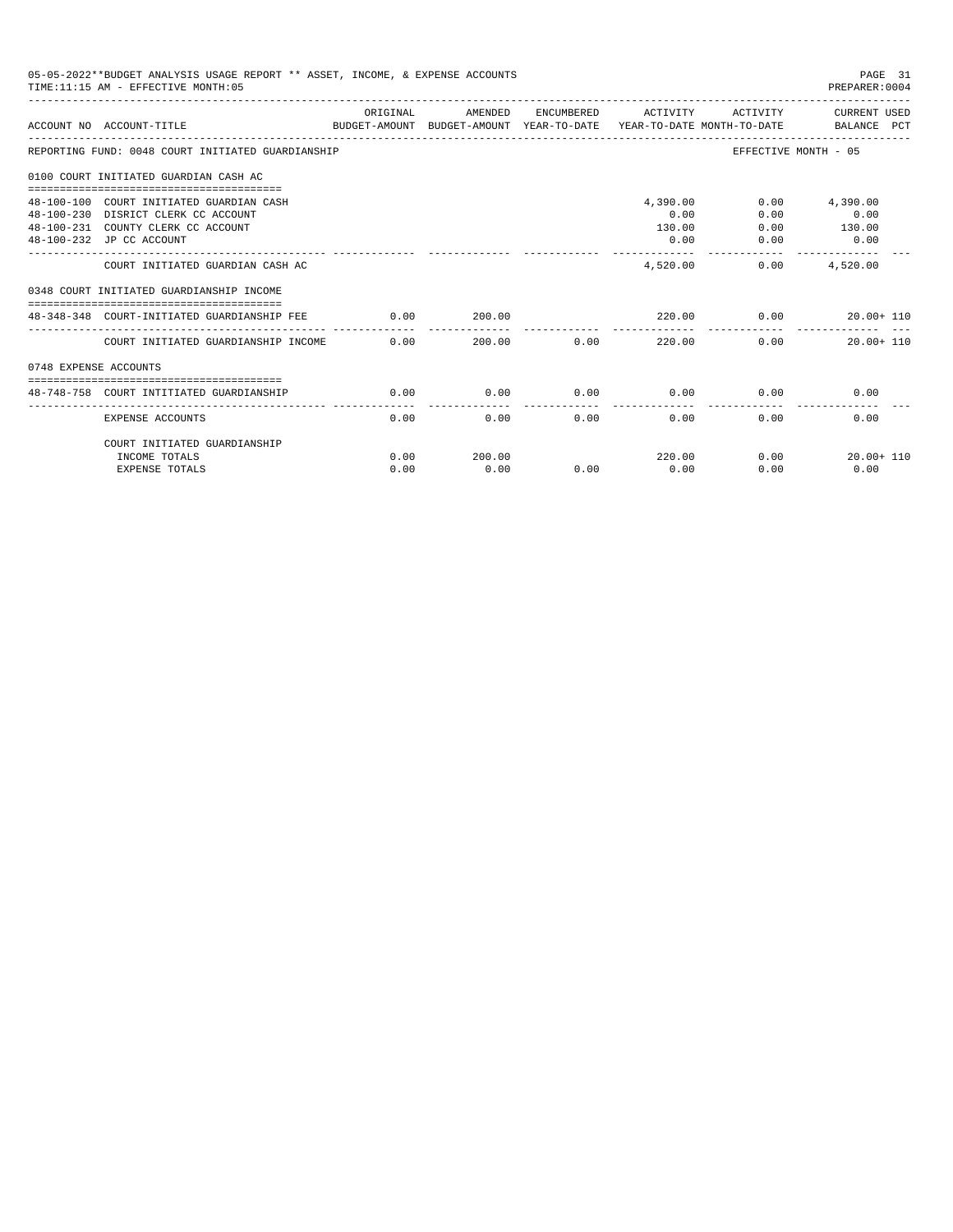|                       | 05-05-2022**BUDGET ANALYSIS USAGE REPORT ** ASSET, INCOME, & EXPENSE ACCOUNTS<br>TIME:11:15 AM - EFFECTIVE MONTH:05 |           |                          |      |                 |                                                                                                                              | PAGE 32<br>PREPARER:0004 |    |
|-----------------------|---------------------------------------------------------------------------------------------------------------------|-----------|--------------------------|------|-----------------|------------------------------------------------------------------------------------------------------------------------------|--------------------------|----|
|                       | ACCOUNT NO ACCOUNT-TITLE                                                                                            | ORIGINAL  | AMENDED                  |      |                 | ENCUMBERED ACTIVITY ACTIVITY CURRENT USED<br>BUDGET-AMOUNT BUDGET-AMOUNT YEAR-TO-DATE YEAR-TO-DATE MONTH-TO-DATE BALANCE PCT |                          |    |
|                       | REPORTING FUND: 0050 COUNTY CLERK ARCHIVES FUND                                                                     |           |                          |      |                 |                                                                                                                              | EFFECTIVE MONTH - 05     |    |
|                       | 0100 COUNTY CLERK ARCHIVES CASH ACCOUNTS                                                                            |           |                          |      |                 |                                                                                                                              |                          |    |
|                       |                                                                                                                     |           |                          |      |                 |                                                                                                                              |                          |    |
|                       | 50-100-100 CFC: COUNTY CLERK ARCHIVES FUND                                                                          |           |                          |      |                 | 19,298.50 370.00 107,771.51                                                                                                  |                          |    |
|                       | 50-100-231 COUNTY CLERK CC ACCOUNT                                                                                  |           |                          |      | 180.00          | 70.00 570.00                                                                                                                 |                          |    |
|                       | COUNTY CLERK ARCHIVES CASH ACCOUNTS                                                                                 |           |                          |      |                 | 19,478.50 440.00 108,341.51                                                                                                  |                          |    |
|                       | 0350 COUNTY CLERK ARCHIVES REVENUE ACCOU                                                                            |           |                          |      |                 |                                                                                                                              |                          |    |
|                       | 50-350-180 INTEREST EARNED                                                                                          |           | $0.00$ 0.00              |      |                 | $0.00$ $0.00$ $0.00$ $0.00$                                                                                                  |                          |    |
|                       | 50-350-750 COUNTY CLERK ARCHIVE FEES 35,000.00 35,000.00                                                            |           |                          |      |                 | 25,895.00  440.00  9,105.00  74                                                                                              |                          |    |
|                       | COUNTY CLERK ARCHIVES REVENUE ACCOU 35,000.00 35,000.00 0.00 25,895.00 440.00                                       |           |                          |      |                 |                                                                                                                              | 9,105.00                 | 74 |
| 0750 EXPENSE ACCOUNTS |                                                                                                                     |           |                          |      |                 |                                                                                                                              |                          |    |
|                       | 50-750-110 COUNTY CLERK ADMIN ASSISTANT                                                                             |           | $14,000.00$ $14,000.00$  |      | $0.00$ 2.172.50 |                                                                                                                              | $0.00$ 11,827.50         | 16 |
|                       | 50-750-200 FICA EXPENSE                                                                                             | 1,071.00  | 1,071.00                 | 0.00 | 166.20          | 0.00                                                                                                                         | 904.80                   | 16 |
| $50 - 750 - 202$      | TCDRS GROUP TERM LIFE                                                                                               | 105.00    | 105.00                   | 0.00 | 16.01           | 0.00                                                                                                                         | 88.99                    | 15 |
|                       | 50-750-205 RETIREMENT EXPENSE                                                                                       | 1,153.00  | 1,153.00                 | 0.00 | 178.79          | 0.00                                                                                                                         | 974.21                   | 16 |
|                       | 50-750-750 COUNTY CLERK ARCHIVE EXPENSES                                                                            | 5,000.00  | 5,000.00                 | 0.00 | 3,495.00        | 0.00                                                                                                                         | 1,505.00                 | 70 |
|                       | EXPENSE ACCOUNTS                                                                                                    |           | 21,329.00 21,329.00 0.00 |      | 6,028.50        | 0.00                                                                                                                         | 15,300.50                | 28 |
|                       | COUNTY CLERK ARCHIVES FUND                                                                                          |           |                          |      |                 |                                                                                                                              |                          |    |
|                       | INCOME TOTALS                                                                                                       |           | 35,000.00 35,000.00      |      |                 | $25,895.00$ $440.00$ $9,105.00$                                                                                              |                          | 74 |
|                       | <b>EXPENSE TOTALS</b>                                                                                               | 21,329.00 | 21,329.00                | 0.00 | 6,028.50        |                                                                                                                              | $0.00$ 15,300.50         | 28 |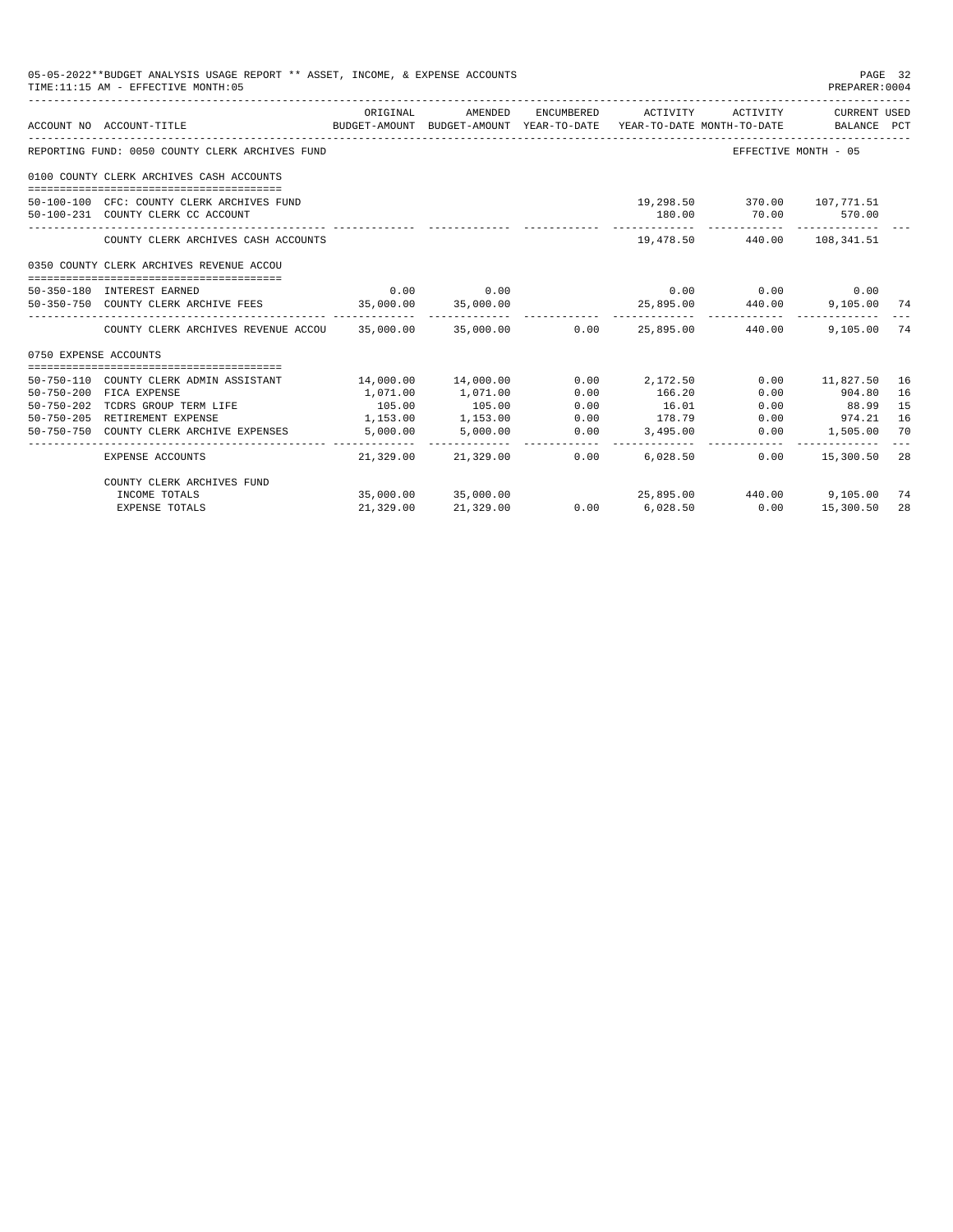|                       | 05-05-2022**BUDGET ANALYSIS USAGE REPORT ** ASSET, INCOME, & EXPENSE ACCOUNTS<br>TIME:11:15 AM - EFFECTIVE MONTH:05 |          |         |       |                                           |                         | PAGE 33<br>PREPARER: 0004 |                |
|-----------------------|---------------------------------------------------------------------------------------------------------------------|----------|---------|-------|-------------------------------------------|-------------------------|---------------------------|----------------|
|                       | ACCOUNT NO ACCOUNT-TITLE CONTROL SUDGET-AMOUNT BUDGET-AMOUNT YEAR-TO-DATE YEAR-TO-DATE MONTH-TO-DATE BALANCE PCT    | ORIGINAL | AMENDED |       | ENCUMBERED ACTIVITY ACTIVITY CURRENT USED |                         |                           |                |
|                       | REPORTING FUND: 0053 JUDICIAL TRAINING FUND                                                                         |          |         |       |                                           | EFFECTIVE MONTH - 05    |                           |                |
|                       | 0100 JUDICIAL TRAINING CASH ACCOUNTS                                                                                |          |         |       |                                           |                         |                           |                |
|                       | 53-100-100 JUDICIAL TRAINING FUND                                                                                   |          |         |       |                                           | 45.00   0.00   1,201.01 |                           |                |
|                       | 53-100-231 COUNTY CLERK CC ACCOUNT                                                                                  |          |         |       |                                           | $0.00$ $0.00$           | 5.00                      |                |
|                       | JUDICIAL TRAINING CASH ACCOUNTS                                                                                     |          |         |       | 45.00                                     |                         | $0.00$ 1,206.01           |                |
|                       | 0353 JUDICIAL TRAINING REVENUE ACCOUNTS                                                                             |          |         |       |                                           |                         |                           |                |
|                       | 53-353-180 INTEREST EARNED                                                                                          | 0.00     | 0.00    |       | $0.00$ 0.00 0.00 0.00                     |                         |                           |                |
|                       | 53-353-753 JUDICIAL TRAINING FEES                                                                                   | 55.00    | 55.00   |       | 45.00                                     |                         | $0.00$ $10.00$ 82         |                |
|                       | JUDICIAL TRAINING REVENUE ACCOUNTS 55.00                                                                            |          |         | 55.00 | 0.00<br>45.00                             | 0.00                    | 10.00                     | 82             |
| 0753 EXPENSE ACCOUNTS |                                                                                                                     |          |         |       |                                           |                         |                           |                |
|                       | 53-753-753 JUDICIAL TRAINING EXPENSES                                                                               | 55.00    |         |       | $55.00$ 0.00 0.00 0.00                    |                         | 55.00 00                  |                |
|                       |                                                                                                                     |          |         |       |                                           |                         |                           |                |
|                       | EXPENSE ACCOUNTS                                                                                                    | 55.00    |         | 55.00 | $0.00$ and $0.00$<br>0.00                 | 0.00                    | 55.00                     | 0 <sub>0</sub> |
|                       | JUDICIAL TRAINING FUND                                                                                              |          |         |       |                                           |                         |                           |                |
|                       | INCOME TOTALS                                                                                                       | 55.00    | 55.00   |       | 45.00                                     |                         | $0.00$ 10.00              | -82            |
|                       | <b>EXPENSE TOTALS</b>                                                                                               | 55.00    | 55.00   | 0.00  | 0.00                                      | 0.00                    | 55.00                     | 00             |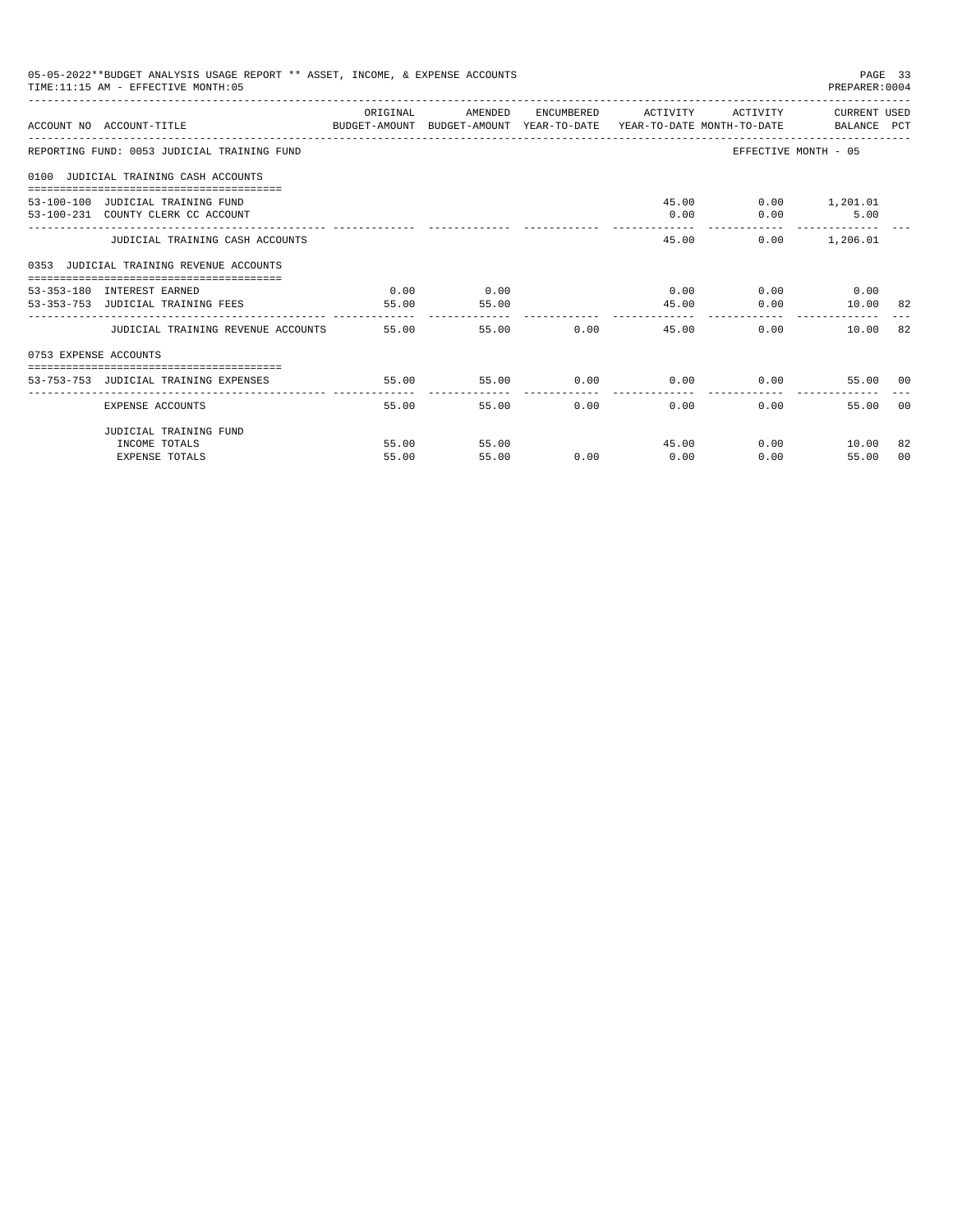|                       | 05-05-2022**BUDGET ANALYSIS USAGE REPORT ** ASSET, INCOME, & EXPENSE ACCOUNTS<br>TIME: 11:15 AM - EFFECTIVE MONTH: 05 |           |                                                                                |            |                         |                                                                                                                                         | PREPARER: 0004              | PAGE 34        |
|-----------------------|-----------------------------------------------------------------------------------------------------------------------|-----------|--------------------------------------------------------------------------------|------------|-------------------------|-----------------------------------------------------------------------------------------------------------------------------------------|-----------------------------|----------------|
|                       | ACCOUNT NO ACCOUNT-TITLE                                                                                              | ORIGINAL  | AMENDED<br>BUDGET-AMOUNT BUDGET-AMOUNT YEAR-TO-DATE YEAR-TO-DATE MONTH-TO-DATE | ENCUMBERED | ACTIVITY                | ACTIVITY                                                                                                                                | CURRENT USED<br>BALANCE PCT |                |
|                       | REPORTING FUND: 0056 COUNTY CLERK PRESERVATION FUND                                                                   |           |                                                                                |            |                         |                                                                                                                                         | EFFECTIVE MONTH - 05        |                |
|                       | 0100 COUNTY CLERK PRESERVATION CASH ACCT                                                                              |           |                                                                                |            |                         |                                                                                                                                         |                             |                |
|                       |                                                                                                                       |           |                                                                                |            |                         |                                                                                                                                         |                             |                |
|                       | 56-100-100 CFC: COUNTY CLERK PRESERVATION                                                                             |           |                                                                                |            |                         | 28,683.20 675.00 85,516.69                                                                                                              |                             |                |
|                       | 56-100-231 COUNTY CLERK CC ACCOUNT                                                                                    |           |                                                                                |            | 334.00<br>------------- | 73.00<br>-------------                                                                                                                  | 720.00<br>-------------     |                |
|                       | COUNTY CLERK PRESERVATION CASH ACCT                                                                                   |           |                                                                                |            |                         | 29,017.20 748.00 86,236.69                                                                                                              |                             |                |
|                       | 0356 COUNTY CLERK PRESERVATION REVENUE                                                                                |           |                                                                                |            |                         |                                                                                                                                         |                             |                |
|                       |                                                                                                                       |           |                                                                                |            |                         |                                                                                                                                         |                             |                |
|                       | 56-356-180 INTEREST EARNED<br>56-356-756 COUNTY CLERK PRESERVATION FEES 35,000.00 35,000.00                           | 0.00      | 0.00                                                                           |            |                         | $0.00$ 0.00                                                                                                                             | 0.00                        |                |
|                       |                                                                                                                       |           |                                                                                |            |                         | $31,026.41$ $744.00$ $3,973.59$<br>125.00 $4.00$ 97.00                                                                                  |                             | 89             |
|                       | 56-356-757 PRESERVATION VS HB 1744                                                                                    | 222.00    | 222.00                                                                         |            | -----------             | -------------                                                                                                                           |                             | 56             |
|                       | COUNTY CLERK PRESERVATION REVENUE 35,222.00 35,222.00 0.00 31,151.41 748.00 4,070.59 88                               |           |                                                                                |            |                         |                                                                                                                                         |                             |                |
| 0756 EXPENSE ACCOUNTS |                                                                                                                       |           |                                                                                |            |                         |                                                                                                                                         |                             |                |
|                       |                                                                                                                       |           |                                                                                |            |                         |                                                                                                                                         |                             |                |
|                       | 56-756-110 COUNTY CLERK ADMIN ASSISTANT                                                                               |           | 17,036.00 17,036.00                                                            | 0.00       | 0.00                    |                                                                                                                                         | $0.00$ 17,036.00            | 0 <sup>0</sup> |
|                       | 56-756-200 FICA EXPENSE                                                                                               | 0.00      | 0.00                                                                           | 0.00       | 0.00                    | 0.00                                                                                                                                    | 0.00                        |                |
|                       | 56-756-202 TCDRS GROUP TERM LIFE                                                                                      | 0.00      | 0.00                                                                           | 0.00       | 0.00                    | 0.00                                                                                                                                    | 0.00                        |                |
|                       | 56-756-205 RETIREMENT EXPENSE                                                                                         | 0.00      | 0.00                                                                           | 0.00       | 0.00                    | 0.00                                                                                                                                    | 0.00                        |                |
|                       | 56-756-756 COUNTY CLERK PRESERVATION EXPENSE 5,964.00 5,964.00 3,594.66 2,134.21                                      |           |                                                                                |            |                         | 0.00                                                                                                                                    | 235.13                      | 96             |
|                       | 56-756-757 PRESERVATION VS HB 1744                                                                                    | 0.00      | 0.00<br>--------------                                                         | 0.00       | 0.00                    | 0.00                                                                                                                                    | 0.00                        |                |
|                       | EXPENSE ACCOUNTS                                                                                                      |           | 23,000.00 23,000.00 3,594.66 2,134.21                                          |            |                         |                                                                                                                                         | $0.00$ 17, 271.13 25        |                |
|                       | COUNTY CLERK PRESERVATION FUND                                                                                        |           |                                                                                |            |                         |                                                                                                                                         |                             |                |
|                       | INCOME TOTALS                                                                                                         |           | 35, 222, 00 35, 222, 00                                                        |            |                         | $31,151.41 \qquad \qquad 748.00 \qquad \qquad 4,070.59$<br>$3.594.66 \qquad \qquad 2,134.21 \qquad \qquad 0.00 \qquad \qquad 17,271.13$ |                             | 88             |
|                       | <b>EXPENSE TOTALS</b>                                                                                                 | 23,000.00 | 23,000.00                                                                      | 3,594.66   | 2, 134. 21              |                                                                                                                                         |                             | 25             |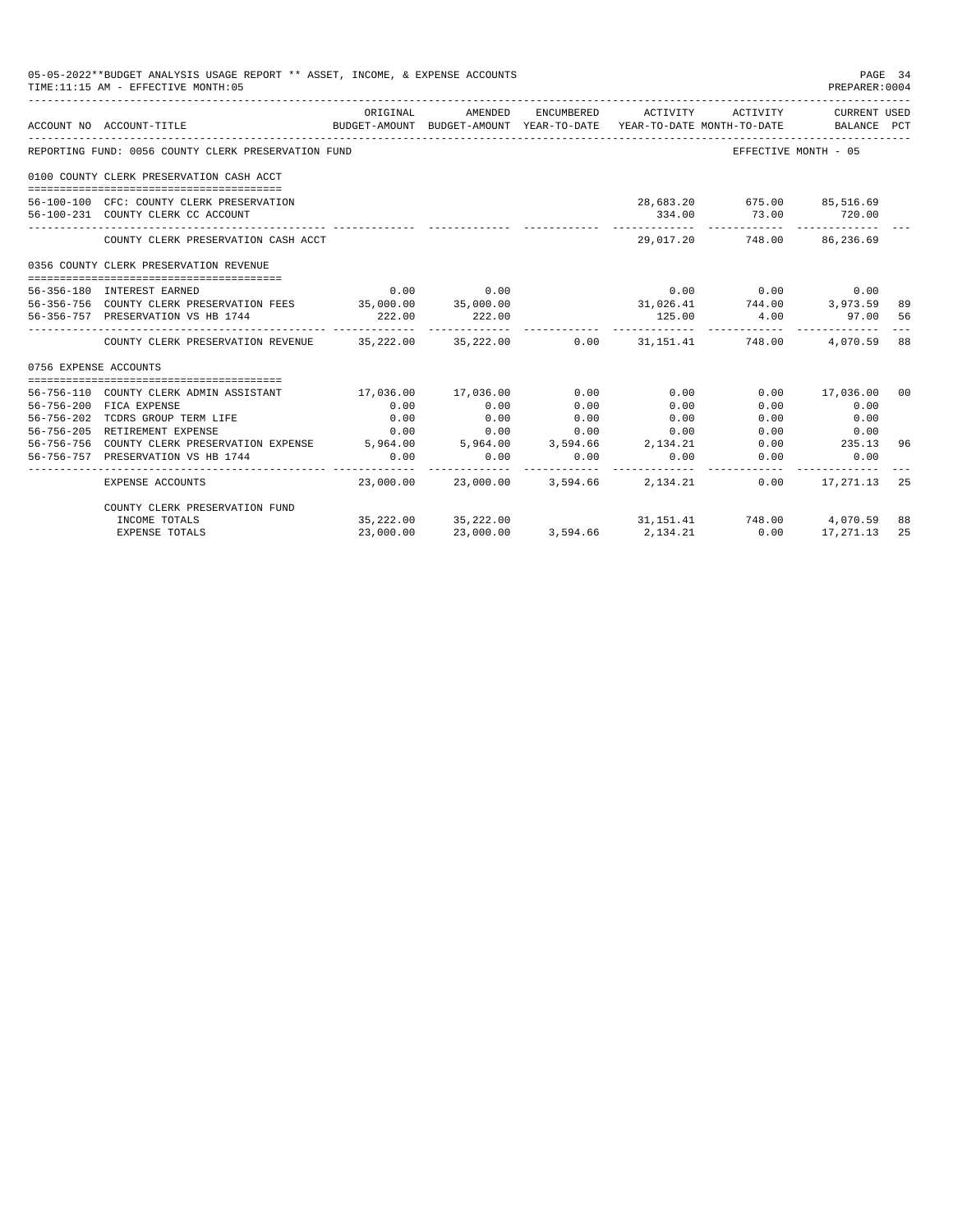|                       | 05-05-2022**BUDGET ANALYSIS USAGE REPORT ** ASSET, INCOME, & EXPENSE ACCOUNTS<br>TIME: 11:15 AM - EFFECTIVE MONTH: 05  |          |                         |             |                     |                             | PAGE 35<br>PREPARER:0004         |
|-----------------------|------------------------------------------------------------------------------------------------------------------------|----------|-------------------------|-------------|---------------------|-----------------------------|----------------------------------|
|                       | ACCOUNT NO ACCOUNT-TITLE COMPARENT AND BUDGET-AMOUNT BUDGET-AMOUNT YEAR-TO-DATE YEAR-TO-DATE MONTH-TO-DATE BALANCE PCT | ORIGINAL | AMENDED                 |             | ENCUMBERED ACTIVITY |                             | ACTIVITY CURRENT USED            |
|                       | REPORTING FUND: 0060 LAW LIBRARY FUND                                                                                  |          |                         |             |                     |                             | EFFECTIVE MONTH - 05             |
|                       | 0100 LAW LIBRARY CASH ACCOUNTS                                                                                         |          |                         |             |                     |                             |                                  |
|                       | 60-100-100 CFC: LAW LIBRARY                                                                                            |          |                         |             |                     | 910.00                      | $0.00$ 17,561.51                 |
|                       | 60-100-230 DISTRICT CLERK CC ACCOUNT                                                                                   |          |                         |             | 35.00               |                             | $0.00$ 210.00                    |
|                       | 60-100-231 COUNTY CLERK CC ACCOUNT                                                                                     |          |                         |             | 0.00                | 0.00                        | 35.00<br>-------------           |
|                       | LAW LIBRARY CASH ACCOUNTS                                                                                              |          |                         |             | 945.00              |                             | $0.00$ 17,806.51                 |
|                       | 0360 LAW LIBRARY REVENUE ACCOUNTS                                                                                      |          |                         |             |                     |                             |                                  |
|                       | 60-360-180 INTEREST EARNED                                                                                             | 0.00     | 0.00                    |             |                     | $0.00$ $0.00$ $0.00$ $0.00$ |                                  |
|                       | 60-360-760 LAW LIBRARY FEES                                                                                            | 900.00   | 900.00<br>------------- |             |                     | 945.00                      | 0.00<br>$45.00 + 105$            |
|                       | LAW LIBRARY REVENUE ACCOUNTS                                                                                           | 900.00   |                         | 900.00 0.00 |                     | 945.00                      | 0.00<br>$45.00 + 105$            |
| 0760 EXPENSE ACCOUNTS |                                                                                                                        |          |                         |             |                     |                             |                                  |
|                       | 60-760-760 LAW LIBRARY EXPENSES                                                                                        | 900.00   | 900.00                  |             | $0.00$ 0.00         |                             | 0.00<br>900.00 00                |
|                       | <b>EXPENSE ACCOUNTS</b>                                                                                                | 900.00   | -------------<br>900.00 | 0.00        | 0.00                |                             | 0.00<br>900.00<br>0 <sup>0</sup> |
|                       | LAW LIBRARY FUND                                                                                                       |          |                         |             |                     |                             |                                  |
|                       | INCOME TOTALS                                                                                                          | 900.00   | 900.00                  |             | 945.00              |                             | $0.00$ $45.00+105$               |
|                       | <b>EXPENSE TOTALS</b>                                                                                                  | 900.00   | 900.00                  | 0.00        | 0.00                |                             | 0.00<br>900.00 00                |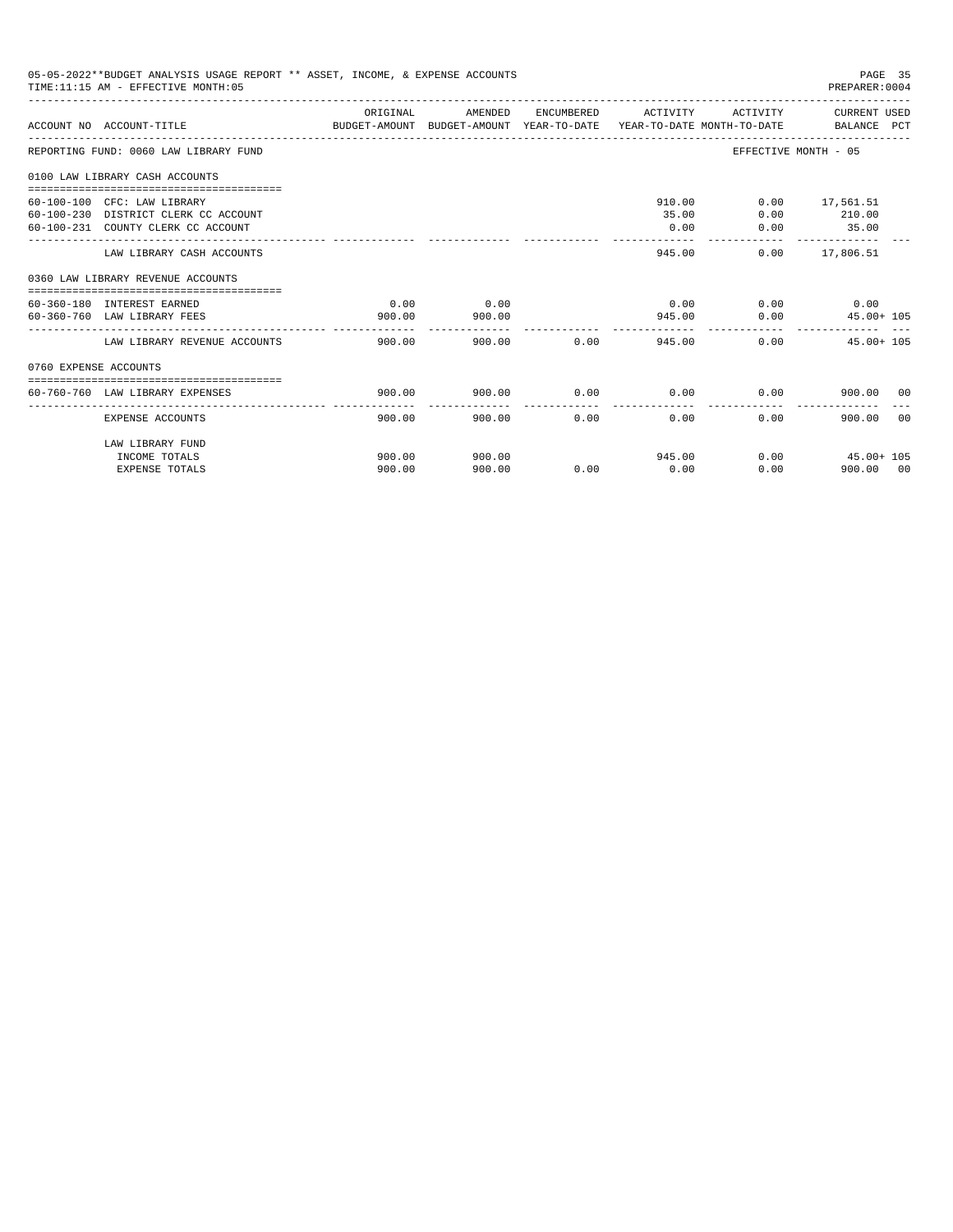|                       | 05-05-2022**BUDGET ANALYSIS USAGE REPORT ** ASSET, INCOME, & EXPENSE ACCOUNTS<br>TIME: 11:15 AM - EFFECTIVE MONTH: 05 |          |         |                                            |                               |                                 | PAGE 36<br>PREPARER: 0004 |
|-----------------------|-----------------------------------------------------------------------------------------------------------------------|----------|---------|--------------------------------------------|-------------------------------|---------------------------------|---------------------------|
|                       | BUDGET-AMOUNT BUDGET-AMOUNT YEAR-TO-DATE YEAR-TO-DATE MONTH-TO-DATE BALANCE PCT<br>ACCOUNT NO ACCOUNT-TITLE           | ORIGINAL | AMENDED |                                            | ENCUMBERED ACTIVITY           | ACTIVITY                        | CURRENT USED              |
|                       | REPORTING FUND: 0063 DISTRICT CLERK ARCHIVE FUND                                                                      |          |         |                                            |                               |                                 | EFFECTIVE MONTH - 05      |
|                       | 0100 DISTRICT CLERK ARCHIVE CASH ACCOUNT                                                                              |          |         |                                            |                               |                                 |                           |
|                       | 63-100-100 CFC: DISTRICT CLERK PRESERVATION                                                                           |          |         |                                            |                               | 419.11 0.00 2,514.66            |                           |
|                       | 63-100-230 DISTRICT CLERK CC ACCOUNT                                                                                  |          |         |                                            |                               | 160.00 0.00 185.00              |                           |
|                       | DISTRICT CLERK ARCHIVE CASH ACCOUNT                                                                                   |          |         |                                            |                               | -------------<br>579.11<br>0.00 | -------------<br>2,699.66 |
|                       | 0363 DISTRICT CLERK ARCHIVE REVENUE                                                                                   |          |         |                                            |                               |                                 |                           |
|                       | 63-363-180 INTEREST EARNED                                                                                            | 0.00     | 0.00    |                                            | 0.00                          |                                 | $0.00$ 0.00               |
|                       | 63-363-763 DIST CLERK PRESERVATION FEES 125.00                                                                        |          | 125.00  |                                            | 189.11                        |                                 | $0.00$ $64.11+151$        |
|                       | 63-363-764 COUNTY RECORDS MGMT FEE                                                                                    | 0.00     | 0.00    |                                            | 390.00                        | 0.00                            | $390.00+$                 |
|                       | DISTRICT CLERK ARCHIVE REVENUE 125.00                                                                                 |          | 125.00  | 0.00                                       | $- - - - - - -$               | 579.11                          | 0.00<br>$454.11+463$      |
| 0763 EXPENSE ACCOUNTS |                                                                                                                       |          |         |                                            |                               |                                 |                           |
|                       | 63-763-763 DIST CLERK PRESERVATION EXPENSE                                                                            | 0.00     | 0.00    | 0.00                                       | 0.00                          |                                 | 0.00<br>$0.00$ and $0.00$ |
|                       | 63-763-764 DIST CLERK CHILD SUPPORT                                                                                   | 0.00     | 0.00    | 0.00                                       | 0.00                          | 0.00                            | 0.00                      |
|                       | 63-763-765 UNALLOCATED COURT COSTS BEFORE 03 0.00                                                                     |          | 0.00    | 0.00                                       | 0.00                          | 0.00                            | 0.00                      |
|                       | <b>EXPENSE ACCOUNTS</b>                                                                                               | 0.00     |         | . _ _ _ _ _ _ _ _ _ _<br>$0.00$ and $0.00$ | . _ _ _ _ _ _ _ _ _ _<br>0.00 | $0.00$ and $0.00$               | 0.00<br>0.00              |
|                       | DISTRICT CLERK ARCHIVE FUND                                                                                           |          |         |                                            |                               |                                 |                           |
|                       | INCOME TOTALS                                                                                                         | 125.00   | 125.00  |                                            |                               | 579.11                          | $0.00$ $454.11+463$       |
|                       | <b>EXPENSE TOTALS</b>                                                                                                 | 0.00     | 0.00    | 0.00                                       | 0.00                          | 0.00                            | 0.00                      |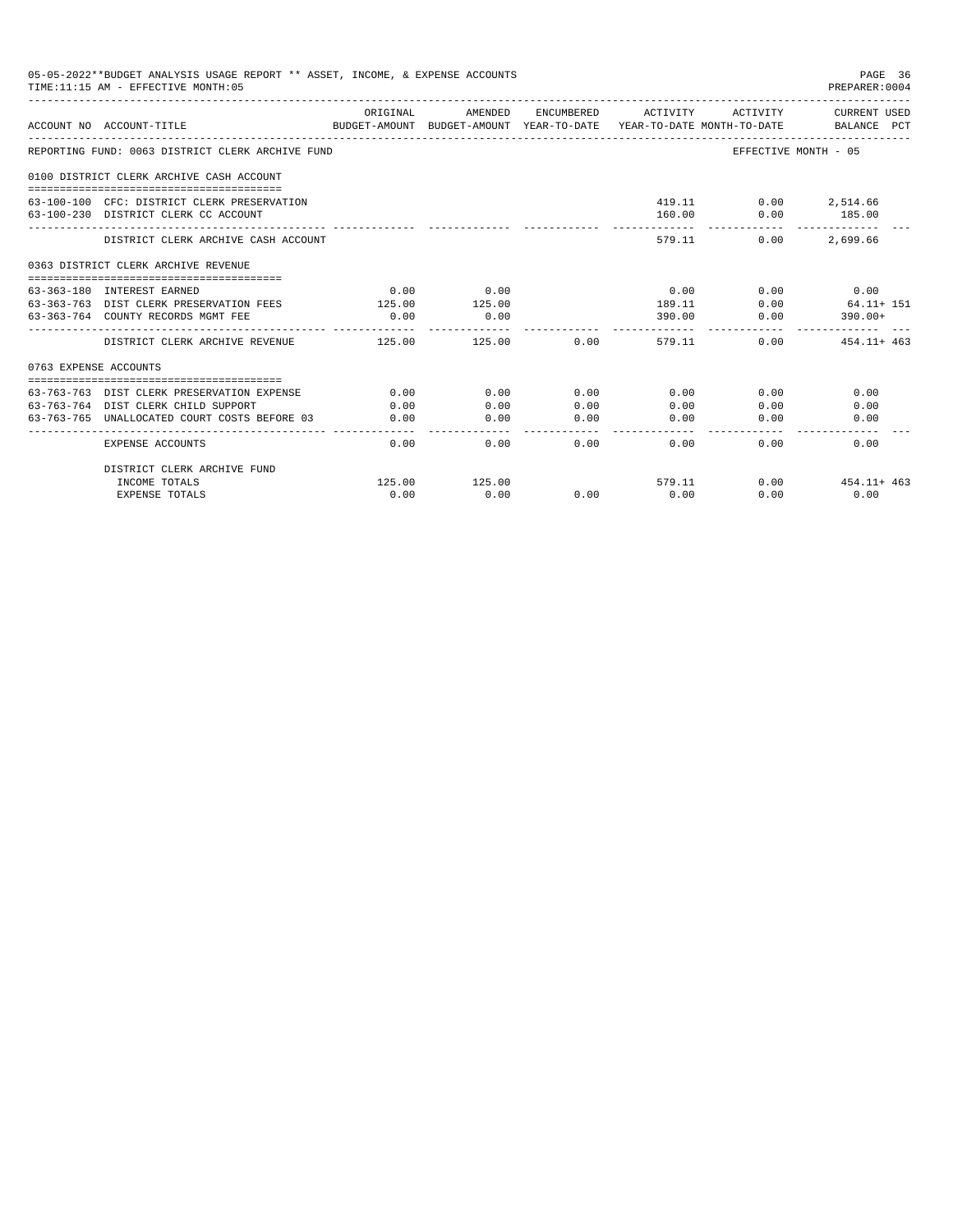|                       | 05-05-2022**BUDGET ANALYSIS USAGE REPORT ** ASSET, INCOME, & EXPENSE ACCOUNTS<br>TIME: 11:15 AM - EFFECTIVE MONTH: 05                         |                                              |                                  |            |                         |                                          | PAGE 37<br>PREPARER: 0004                  |
|-----------------------|-----------------------------------------------------------------------------------------------------------------------------------------------|----------------------------------------------|----------------------------------|------------|-------------------------|------------------------------------------|--------------------------------------------|
|                       | ACCOUNT NO ACCOUNT-TITLE<br>BUDGET-AMOUNT BUDGET-AMOUNT YEAR-TO-DATE YEAR-TO-DATE MONTH-TO-DATE BALANCE PCT                                   | ORIGINAL                                     | AMENDED                          | ENCUMBERED | ACTIVITY                | ACTIVITY                                 | CURRENT USED                               |
|                       | _____________________________________<br>REPORTING FUND: 0066 COURTHOUSE SECURITY FUND                                                        |                                              |                                  |            |                         |                                          | EFFECTIVE MONTH - 05                       |
|                       |                                                                                                                                               |                                              |                                  |            |                         |                                          |                                            |
|                       | 0100 COURTHOUSE SECURITY CASH ACCOUNTS                                                                                                        |                                              |                                  |            |                         |                                          |                                            |
|                       | 66-100-100 CFC: COURTHOUSE SECURITY<br>66-100-230 DISTRICT CLERK CC ACCOUNT<br>66-100-231 COUNTY CLERK CC ACCOUNT<br>66-100-232 JP CC ACCOUNT |                                              |                                  |            | 95.00<br>34.00<br>20.49 | 3,749.34 46.80 39,005.84<br>0.00<br>7.00 | 120.00<br>77.00<br>4.90 116.11             |
|                       | COURTHOUSE SECURITY CASH ACCOUNTS                                                                                                             |                                              |                                  |            | 3,898.83                | 58.70                                    | ------------- --------------<br>39, 318.95 |
|                       | 0366 COURTHOUSE SECURITY REVENUE ACCOUNT                                                                                                      |                                              |                                  |            |                         |                                          |                                            |
|                       | 66-366-180 INTEREST EARNED                                                                                                                    | 0.00                                         | 0.00                             |            |                         | $0.00$ $0.00$ $0.00$ $0.00$              |                                            |
|                       | 66-366-766 COURTHOUSE SECURITY FEES 3,000.00 3,000.00                                                                                         |                                              |                                  |            |                         |                                          | 3,898.83 58.70 898.83+130                  |
|                       | COURTHOUSE SECURITY REVENUE ACCOUNT $\qquad$ 3,000.00 $\qquad$ 3,000.00 0.00 $\qquad$ 3,898.83                                                |                                              |                                  |            |                         |                                          | 58.70 898.83+130                           |
| 0766 EXPENSE ACCOUNTS |                                                                                                                                               |                                              |                                  |            |                         |                                          |                                            |
|                       | 66-766-766 COURTHOUSE SECURITY EXPENSES                                                                                                       | $30,000.00$ $30,000.00$ $0.00$ $0.00$ $0.00$ |                                  |            |                         |                                          | $0.00$ 30,000.00 00                        |
|                       |                                                                                                                                               |                                              |                                  |            |                         |                                          |                                            |
|                       | EXPENSE ACCOUNTS                                                                                                                              |                                              | 30,000.00 30,000.00 0.00         |            | 0.00                    |                                          | $0.00$ 30,000.00 00                        |
|                       | COURTHOUSE SECURITY FUND                                                                                                                      |                                              |                                  |            |                         |                                          |                                            |
|                       | INCOME TOTALS                                                                                                                                 |                                              | $3,000.00$ $3,000.00$ $3,898.83$ |            |                         |                                          | 58.70 898.83+130                           |
|                       | <b>EXPENSE TOTALS</b>                                                                                                                         | 30,000.00                                    | 30,000.00                        | 0.00       | 0.00                    | 0.00                                     | 30,000.00 00                               |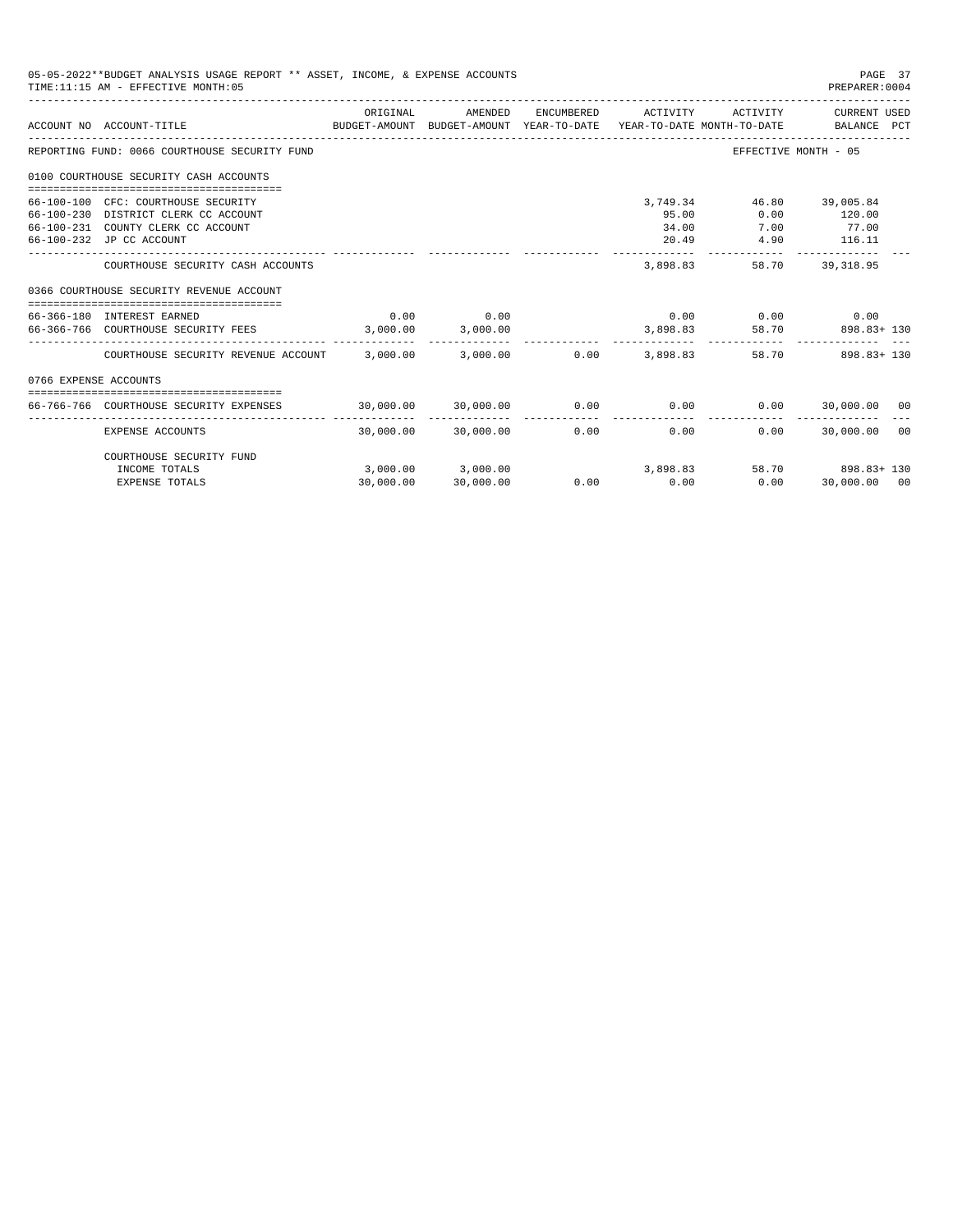|                       | 05-05-2022**BUDGET ANALYSIS USAGE REPORT ** ASSET, INCOME, & EXPENSE ACCOUNTS<br>TIME: 11:15 AM - EFFECTIVE MONTH: 05<br>PREPARER: 0004 |                |                |      |                                 |                             |                                                  |     |  |  |
|-----------------------|-----------------------------------------------------------------------------------------------------------------------------------------|----------------|----------------|------|---------------------------------|-----------------------------|--------------------------------------------------|-----|--|--|
|                       | BUDGET-AMOUNT BUDGET-AMOUNT YEAR-TO-DATE  YEAR-TO-DATE MONTH-TO-DATE     BALANCE PCT<br>ACCOUNT NO ACCOUNT-TITLE                        | ORIGINAL       | AMENDED        |      | ENCUMBERED ACTIVITY             |                             | ACTIVITY CURRENT USED                            |     |  |  |
|                       | REPORTING FUND: 0068 COUNTY PRESERVATION FUND                                                                                           |                |                |      |                                 | EFFECTIVE MONTH - 05        |                                                  |     |  |  |
|                       | 0100 COUNTY PRESERVATION CASH                                                                                                           |                |                |      |                                 |                             |                                                  |     |  |  |
|                       | 68-100-100 CFC: COUNTY PRESERVATION<br>68-100-230 DISTRICT CLERK CC ACCOUNT<br>68-100-231 COUNTY CLERK CC ACCOUNT                       |                |                |      | 131.33<br>$20.00 -$<br>$5.00 -$ | 0.00<br>0.00                | $0.00$ 4,537.97<br>5.00<br>0.00<br>------------- |     |  |  |
|                       | COUNTY PRESERVATION CASH                                                                                                                |                |                |      | 106.33                          |                             | $0.00$ 4,542.97                                  |     |  |  |
|                       | 0368 COUNTY PRESERVATION REVENUE                                                                                                        |                |                |      |                                 |                             |                                                  |     |  |  |
|                       | 68-368-180 INTEREST EARNED<br>68-368-768 COUNTY PRESERVATION FEES                                                                       | 0.00<br>300.00 | 0.00<br>300.00 |      | 106.33<br>------------          | $0.00$ $0.00$ $0.00$ $0.00$ | $0.00$ 193.67                                    | -35 |  |  |
|                       | COUNTY PRESERVATION REVENUE                                                                                                             | 300.00         |                |      | 300.00 0.00 106.33              | 0.00                        | 193.67                                           | 35  |  |  |
| 0768 EXPENSE ACCOUNTS |                                                                                                                                         |                |                |      |                                 |                             |                                                  |     |  |  |
|                       | 68-768-768 COUNTY PRESERVATION EXPENSES                                                                                                 | 0.00           | 0.00           |      | $0.00$ 0.00                     | 0.00                        | 0.00                                             |     |  |  |
|                       | EXPENSE ACCOUNTS                                                                                                                        | 0.00           | 0.00           | 0.00 | 0.00                            | 0.00                        | 0.00                                             |     |  |  |
|                       | COUNTY PRESERVATION FUND<br>INCOME TOTALS                                                                                               | 300.00         | 300.00         |      | 106.33                          |                             | $0.00$ 193.67                                    | 35  |  |  |
|                       | <b>EXPENSE TOTALS</b>                                                                                                                   | 0.00           | 0.00           | 0.00 | 0.00                            | 0.00                        | 0.00                                             |     |  |  |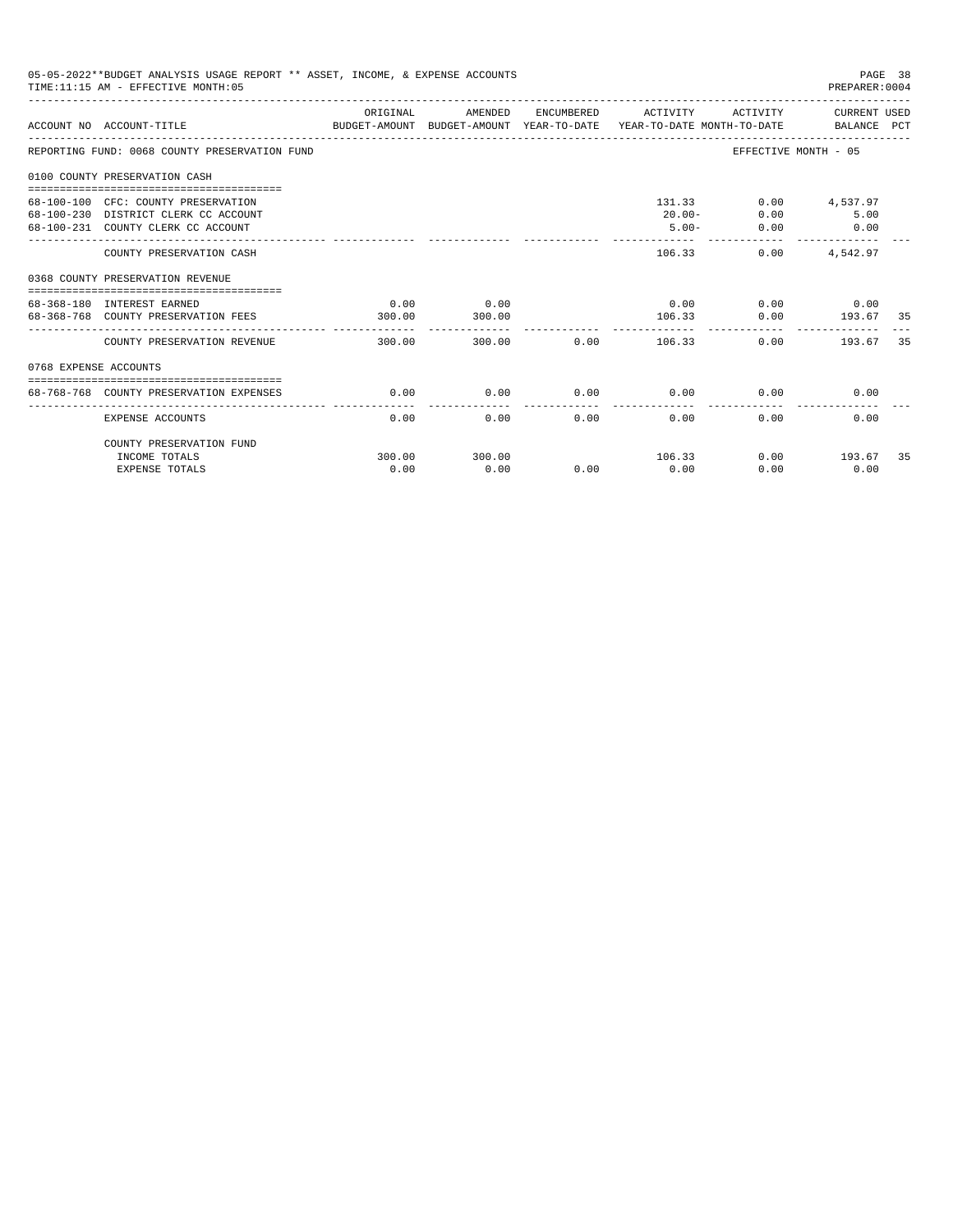|                       | 05-05-2022**BUDGET ANALYSIS USAGE REPORT ** ASSET, INCOME, & EXPENSE ACCOUNTS<br>TIME:11:15 AM - EFFECTIVE MONTH:05 |           |             |             |                                     |                             | PAGE 39<br>PREPARER: 0004 |     |
|-----------------------|---------------------------------------------------------------------------------------------------------------------|-----------|-------------|-------------|-------------------------------------|-----------------------------|---------------------------|-----|
|                       | ACCOUNT NO ACCOUNT-TITLE CONTROL BUDGET-AMOUNT BUDGET-AMOUNT YEAR-TO-DATE YEAR-TO-DATE MONTH-TO-DATE BALANCE PCT    | OR TGTNAL | AMENDED     |             | ENCUMBERED ACTIVITY                 |                             | ACTIVITY CURRENT USED     |     |
|                       | REPORTING FUND: 0070 INMATE PHONE FUND PROFIT ACCOUNT                                                               |           |             |             |                                     | EFFECTIVE MONTH - 05        |                           |     |
|                       | 0100 INMATE PHONE FUND PROFIT CASH ACCOU                                                                            |           |             |             |                                     |                             |                           |     |
|                       | 70-100-100 CFC: INMATE PHONE FUND                                                                                   |           |             |             |                                     | 1,063.10 0.00 9,077.93      |                           |     |
|                       | INMATE PHONE FUND PROFIT CASH ACCOU                                                                                 |           |             |             | 1,063.10                            |                             | $0.00$ 9.077.93           |     |
|                       | 0370 INMATE PHONE FUND PROFIT REVENUE AC                                                                            |           |             |             |                                     |                             |                           |     |
|                       | 70-370-180 INTEREST EARNED                                                                                          |           | $0.00$ 0.00 |             |                                     | $0.00$ $0.00$ $0.00$ $0.00$ |                           |     |
|                       | 70-370-770 INMATE PHONE REVENUES 1,200.00 1,200.00                                                                  |           |             |             | 1,063.10                            |                             | $0.00$ 136.90             | -89 |
|                       | INMATE PHONE FUND PROFIT REVENUE AC 1,200.00 1,200.00 0.00 1,063.10                                                 |           |             |             |                                     |                             | $0.00$ 136.90             | -89 |
| 0770 EXPENSE ACCOUNTS |                                                                                                                     |           |             |             |                                     |                             |                           |     |
|                       | 70-770-770 INMATE PHONE EXPENSES $1,200.00$ $1,200.00$ $304.68$ 0.00 0.00 $0.00$ 895.32 25                          |           |             |             |                                     |                             |                           |     |
|                       | EXPENSE ACCOUNTS                                                                                                    |           |             |             | $1,200.00$ $1,200.00$ $304.68$ 0.00 | 0.00                        | 895.32                    | 25  |
|                       | INMATE PHONE FUND PROFIT ACCOUNT                                                                                    |           |             |             |                                     |                             |                           |     |
|                       | INCOME TOTALS                                                                                                       |           |             |             | $1,200.00$ $1,200.00$ $1,063.10$    |                             | $0.00$ 136.90             | 89  |
|                       | <b>EXPENSE TOTALS</b>                                                                                               | 1,200.00  | 1,200.00    | 304.68 0.00 |                                     | 0.00                        | 895.32                    | 25  |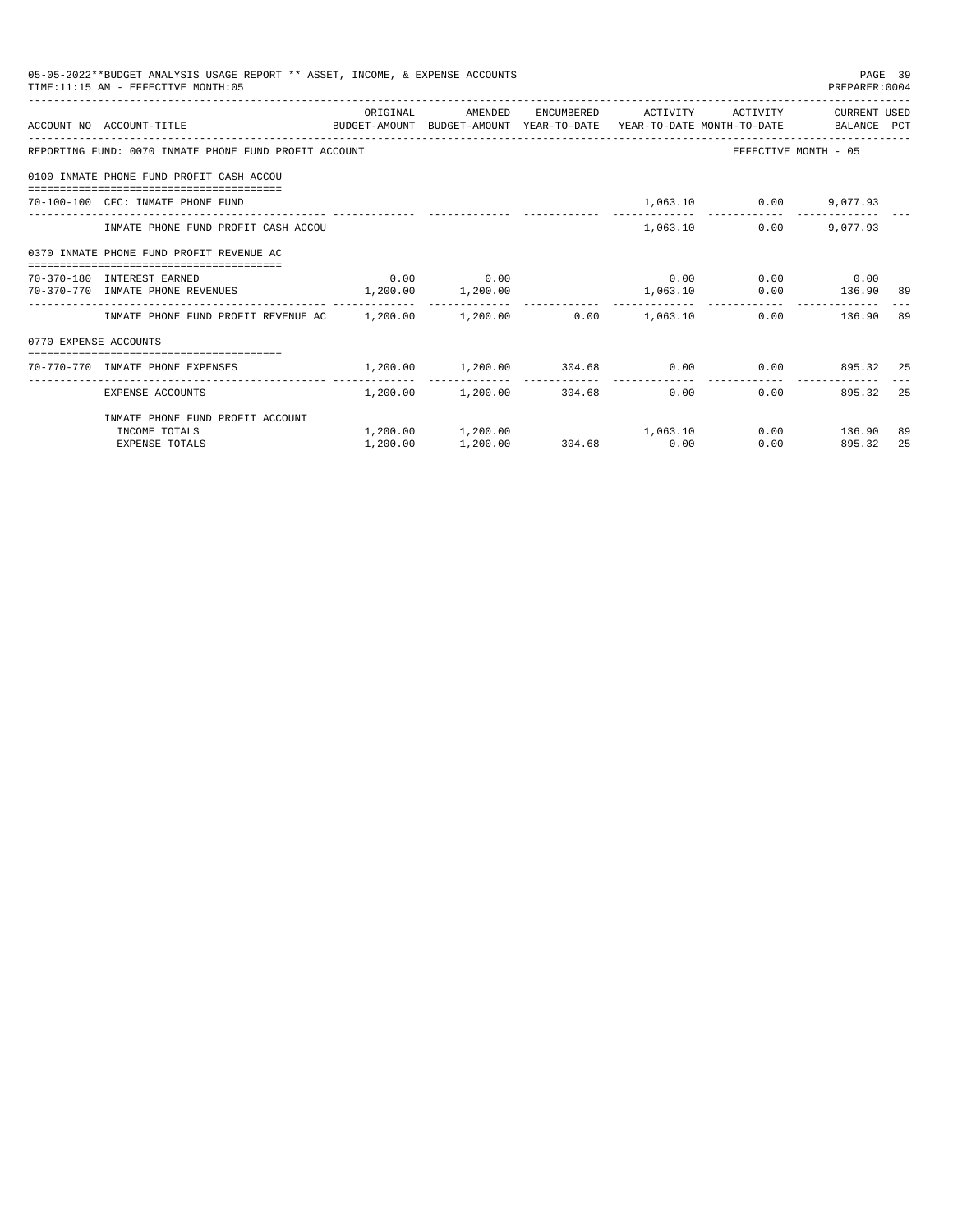|                       | 05-05-2022**BUDGET ANALYSIS USAGE REPORT ** ASSET, INCOME, & EXPENSE ACCOUNTS<br>TIME:11:15 AM - EFFECTIVE MONTH:05 |          |         |                   |                            |          | PAGE 40<br>PREPARER: 0004 |     |
|-----------------------|---------------------------------------------------------------------------------------------------------------------|----------|---------|-------------------|----------------------------|----------|---------------------------|-----|
|                       | ACCOUNT NO ACCOUNT-TITLE CONTROL SUDGET-AMOUNT BUDGET-AMOUNT YEAR-TO-DATE YEAR-TO-DATE MONTH-TO-DATE BALANCE PCT    | ORIGINAL | AMENDED |                   | ENCUMBERED ACTIVITY        | ACTIVITY | CURRENT USED              |     |
|                       | REPORTING FUND: 0072 HOT CHECK FUND                                                                                 |          |         |                   |                            |          | EFFECTIVE MONTH - 05      |     |
|                       | 0100 HOT CHECK FUND CASH ACCOUNTS                                                                                   |          |         |                   |                            |          |                           |     |
|                       | 72-100-100 CFC: HOT CHECK FUND                                                                                      |          |         |                   |                            |          | 165.74 0.00 3,326.81      |     |
|                       | HOT CHECK FUND CASH ACCOUNTS                                                                                        |          |         |                   | 165.74                     | 0.00     | 3,326.81                  |     |
|                       | 0372 HOT CHECK FUND REVENUE ACCOUNTS<br>-------------------------------------                                       |          |         |                   |                            |          |                           |     |
|                       | 72-372-180 INTEREST EARNED                                                                                          | 0.00     | 0.00    |                   | 0.00                       |          | $0.00$ 0.00               |     |
|                       | 72-372-772 HOT CHECK REVENUES                                                                                       | 600.00   | 600.00  |                   | 503.04                     | 0.00     | 96.96 84                  |     |
|                       | HOT CHECK FUND REVENUE ACCOUNTS                                                                                     | 600.00   |         | 600.00 0.00       | 503.04                     |          | 0.00<br>96.96             | 84  |
| 0772 EXPENSE ACCOUNTS |                                                                                                                     |          |         |                   |                            |          |                           |     |
|                       | ------------------------------------<br>72-772-772 HOT CHECK EXPENSES                                               | 540.00   | 540.00  |                   | $0.00$ 337.30 0.00         |          | 202.70 62                 |     |
|                       | EXPENSE ACCOUNTS                                                                                                    | 540.00   | 540.00  | $0.00$ and $0.00$ | ----------------<br>337.30 | $0.00 -$ | 202.70 62                 |     |
|                       | HOT CHECK FUND                                                                                                      |          |         |                   |                            |          |                           |     |
|                       | INCOME TOTALS                                                                                                       | 600.00   | 600.00  |                   | 503.04                     |          | $0.00$ 96.96              | -84 |
|                       | <b>EXPENSE TOTALS</b>                                                                                               | 540.00   | 540.00  | 0.00              | 337.30                     | 0.00     | 202.70                    | 62  |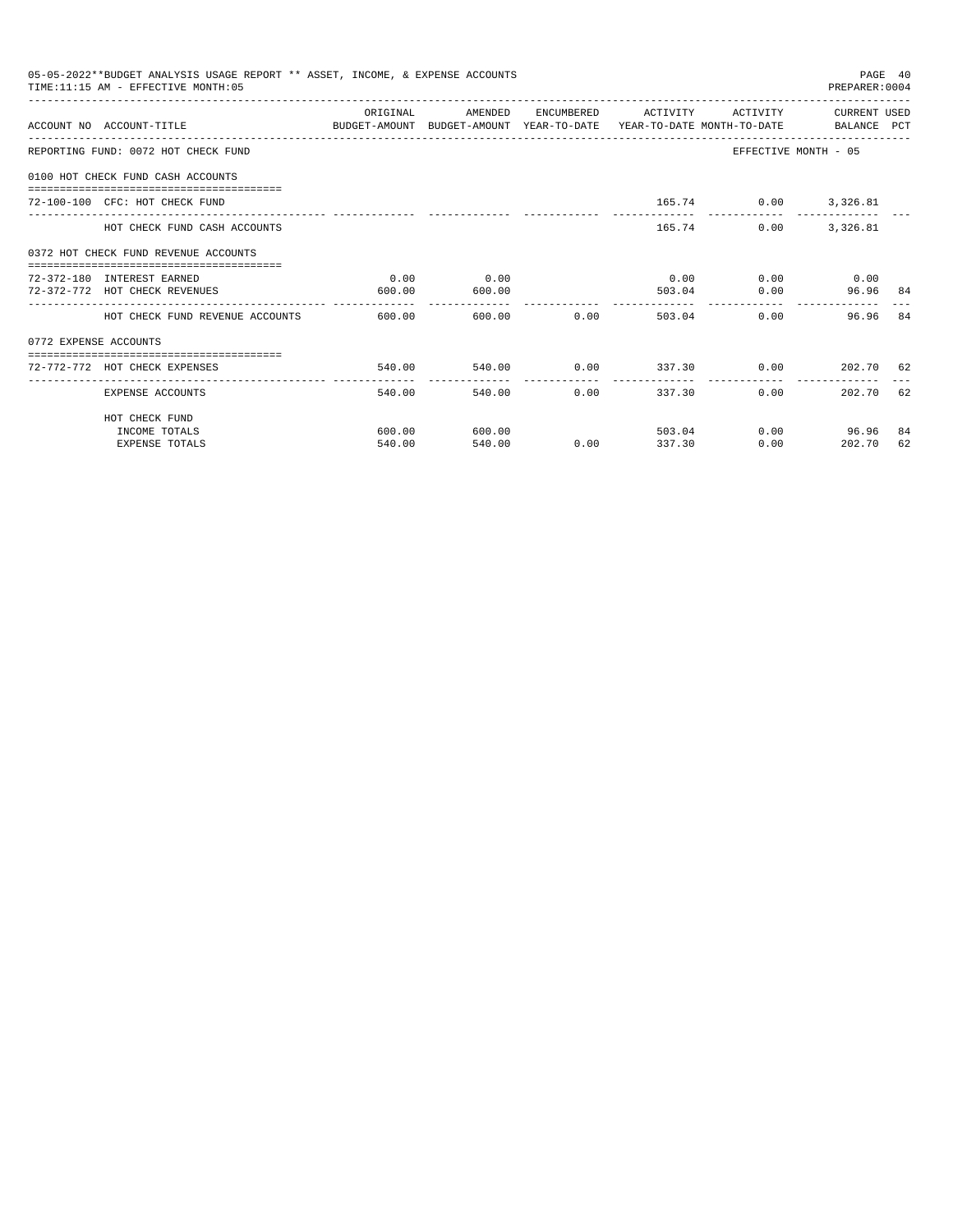|                       | 05-05-2022**BUDGET ANALYSIS USAGE REPORT ** ASSET, INCOME, & EXPENSE ACCOUNTS<br>TIME:11:15 AM - EFFECTIVE MONTH:05 |           |                       |                                               |                     |                              | PAGE 41<br>PREPARER: 0004                                                                       |
|-----------------------|---------------------------------------------------------------------------------------------------------------------|-----------|-----------------------|-----------------------------------------------|---------------------|------------------------------|-------------------------------------------------------------------------------------------------|
|                       | ACCOUNT NO ACCOUNT-TITLE                                                                                            | ORIGINAL  | AMENDED               | ENCUMBERED                                    | ACTIVITY            | ACTIVITY                     | CURRENT USED<br>BUDGET-AMOUNT BUDGET-AMOUNT YEAR-TO-DATE YEAR-TO-DATE MONTH-TO-DATE BALANCE PCT |
|                       | REPORTING FUND: 0074 BAIL BOND FUND                                                                                 |           |                       |                                               |                     |                              | EFFECTIVE MONTH - 05                                                                            |
|                       | 0100 BAIL BOND FUND CASH ACCOUNTS                                                                                   |           |                       |                                               |                     |                              |                                                                                                 |
|                       | 74-100-100 CFC: BAIL BOND FUND                                                                                      |           |                       |                                               |                     | 15,005.00   0.00   54,845.98 |                                                                                                 |
|                       | 74-100-232 JP CC ACCOUNT                                                                                            |           |                       |                                               | 0.00                | 0.00                         | 0.00                                                                                            |
|                       | BAIL BOND FUND CASH ACCOUNTS                                                                                        |           |                       |                                               | 15,005.00           |                              | $0.00$ $54,845.98$                                                                              |
|                       | 0374 BAIL BOND FUND REVENUE ACCOUNTS                                                                                |           |                       |                                               |                     |                              |                                                                                                 |
|                       |                                                                                                                     |           |                       |                                               |                     |                              |                                                                                                 |
|                       | 74-374-180 INTEREST EARNED                                                                                          | 0.00      | 0.00                  |                                               | 0.00                |                              | $0.00$ 0.00                                                                                     |
|                       | 74-374-774 BAIL BOND FEES                                                                                           | 300.00    | 300.00                |                                               | 660.00              | 0.00                         | 360.00+ 220                                                                                     |
|                       | 74-374-775 SALE OF ESTRAY                                                                                           | 0.00      | 0.00                  |                                               | 0.00                | 0.00                         | 0.00                                                                                            |
|                       | 74-374-776 CASH BOND'S                                                                                              | 6,000.00  | 6,000.00              |                                               | 25,560.00           |                              | $0.00$ 19,560.00+ 426                                                                           |
|                       | BAIL BOND FUND REVENUE ACCOUNTS 6.300.00 6.300.00 0.00                                                              |           |                       |                                               | 26,220,00           |                              | $0.00$ $19.920.00+416$                                                                          |
| 0774 EXPENSE ACCOUNTS |                                                                                                                     |           |                       |                                               |                     |                              |                                                                                                 |
|                       |                                                                                                                     |           |                       |                                               |                     |                              |                                                                                                 |
|                       | 74-774-774 BAIL BOND EXPENSES                                                                                       | 25.00     | 25.00                 | 0.00                                          | 0.00                |                              | 0.00<br>25.00 00                                                                                |
|                       | 74-774-775 SALE OF ESTRAY                                                                                           | 0.00      | 0.00                  | 0.00                                          | 0.00                |                              | $0.00$ 0.00                                                                                     |
|                       | 74-774-776 CASH BOND EXPENSES                                                                                       |           | $6.000.00$ $6.000.00$ | 0.00                                          | 11, 215.00          | 0.00                         | $5.215.00 - 187$                                                                                |
|                       | 74-774-777 BAIL BOND FEE EXPENSE                                                                                    | 0.00<br>. |                       | 0.00<br>0.00<br>_____________________________ | 0.00<br>----------- | -------------                | 0.00<br>0.00                                                                                    |
|                       | EXPENSE ACCOUNTS                                                                                                    |           | 6,025,00 6,025,00     |                                               | $0.00$ $11.215.00$  | 0.00                         | $5.190.00 - 186$                                                                                |
|                       | <b>BAIL BOND FUND</b>                                                                                               |           |                       |                                               |                     |                              |                                                                                                 |
|                       | INCOME TOTALS                                                                                                       |           | 6,300.00 6,300.00     |                                               | 26,220.00           |                              | $0.00$ 19,920.00+ 416                                                                           |
|                       | <b>EXPENSE TOTALS</b>                                                                                               | 6.025.00  | 6,025.00              | 0.00                                          | 11,215.00           | 0.00                         | 5,190.00-186                                                                                    |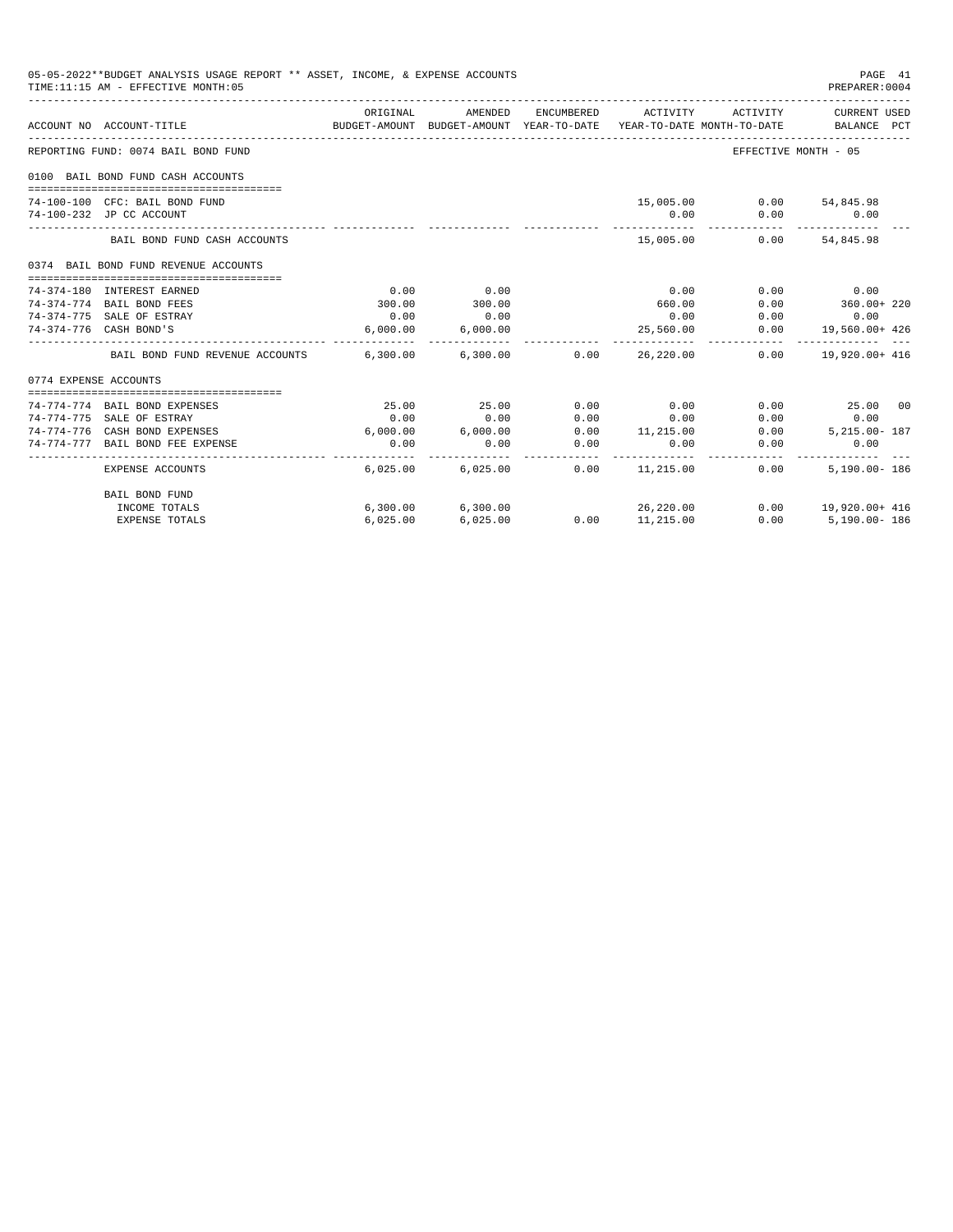|                       | 05-05-2022**BUDGET ANALYSIS USAGE REPORT ** ASSET, INCOME, & EXPENSE ACCOUNTS<br>TIME:11:15 AM - EFFECTIVE MONTH:05 |                           |                        |            |                                                                                 |                                                  | PAGE 42<br>PREPARER: 0004          |                |
|-----------------------|---------------------------------------------------------------------------------------------------------------------|---------------------------|------------------------|------------|---------------------------------------------------------------------------------|--------------------------------------------------|------------------------------------|----------------|
|                       | ACCOUNT NO ACCOUNT-TITLE                                                                                            | ORIGINAL                  | AMENDED                | ENCUMBERED | ACTIVITY<br>BUDGET-AMOUNT BUDGET-AMOUNT YEAR-TO-DATE YEAR-TO-DATE MONTH-TO-DATE | ACTIVITY                                         | <b>CURRENT USED</b><br>BALANCE PCT |                |
|                       | REPORTING FUND: 0076 STATE CRIMINAL & CIVIL FEES FUND                                                               |                           |                        |            |                                                                                 | EFFECTIVE MONTH - 05                             |                                    |                |
|                       |                                                                                                                     |                           |                        |            |                                                                                 |                                                  |                                    |                |
|                       | 0100 STATE CRIMINAL & CIVIL FEES CASH AC                                                                            |                           |                        |            |                                                                                 |                                                  |                                    |                |
|                       | 76-100-100 CFC: STATE CRIMINAL & CIVIL FEES                                                                         |                           |                        |            | 25,738.79- 190.80 97,348.20                                                     |                                                  |                                    |                |
|                       | 76-100-230 DISTRICT CLERK CC ACCOUNT                                                                                |                           |                        |            | $640.00 -$                                                                      | 0.00                                             | 120.00                             |                |
|                       | 76-100-231 COUNTY CLERK CC ACCOUNT                                                                                  |                           |                        |            |                                                                                 | $269.65 - 5.49$                                  | $80.45 -$                          |                |
|                       | 76-100-232 JP CC ACCOUNT                                                                                            |                           |                        |            |                                                                                 | 542.54 117.00 2,655.79                           |                                    |                |
|                       | STATE CRIMINAL & CIVIL FEES CASH AC                                                                                 |                           |                        |            |                                                                                 | -------------<br>26, 105.90 - 313.29 100, 043.54 | ---------                          |                |
|                       | 0376 STATE CRIMINAL & CIVIL FEES REVENUE                                                                            |                           |                        |            |                                                                                 |                                                  |                                    |                |
|                       | 76-376-180 INTEREST EARNED                                                                                          | 0.00                      | 0.00                   |            | 0.00                                                                            | 0.00                                             | 0.00                               |                |
|                       | 76-376-701 DELINOUENT CASES                                                                                         | 0.00                      | 0.00                   |            | 0.00                                                                            | 0.00                                             | 0.00                               |                |
|                       | 76-376-703 DC-CAR-BVS TO TX VITAL STATISTICS                                                                        | 6.00                      | 6.00                   |            | 0.00                                                                            | 0.00                                             | 6.00                               | 0 <sub>0</sub> |
|                       | 76-376-704 PARKS & WILDLIFE                                                                                         | $6.00$<br>500.00          | 500.00                 |            | 497.21                                                                          | 0.00                                             | 2.79                               | 99             |
|                       | 76-376-705 JP OMNI FEE                                                                                              | 300.00                    | 300.00                 |            | 416.06                                                                          | 0.00                                             | $116.06 + 139$                     |                |
|                       | 76-376-706 OLD DRUG COURT                                                                                           | 0.00                      | 0.00                   |            | 0.00                                                                            | 0.00                                             | 0.00                               |                |
|                       | 76-376-707 NEW SPECIALITY COURT 1-1-2020                                                                            | 0.00                      | 0.00                   |            |                                                                                 |                                                  | $146.91+$                          |                |
|                       | 76-376-708 SAFETY SEAT BELTS                                                                                        | 0.00                      | 0.00                   |            |                                                                                 | 146.91 0.00<br>158.92 0.00                       | 158.92+                            |                |
|                       | 76-376-776 STATE FEE CRIMINAL & CIVIL 49,000.00                                                                     |                           | 49,000.00              |            | 22,814.01 313.29 26,185.99                                                      |                                                  |                                    | 47             |
|                       | 76-376-777 STATE CONSOLIDATED CIVIL FEE                                                                             | 0.00                      | 0.00                   |            | 231.00                                                                          | 0.00                                             | $231.00+$                          |                |
|                       | STATE CRIMINAL & CIVIL FEES REVENUE                                                                                 | . <u>.</u> .<br>49,806.00 | 49,806.00              | 0.00       | ------------                                                                    | 24, 264. 11 313. 29                              | 25,541.89                          | -49            |
| 0776 EXPENSE ACCOUNTS |                                                                                                                     |                           |                        |            |                                                                                 |                                                  |                                    |                |
|                       | 76-776-701 DELINQUENT CASES                                                                                         |                           | 1,000.00 1,000.00      | 0.00       | 0.00                                                                            |                                                  | 0.00 1,000.00                      | 0 <sup>0</sup> |
|                       | 76-776-703 DC-CAR-BVS TO TX VITAL STATISTICS                                                                        | 120.00                    |                        | 0.00       | 86.01                                                                           | 0.00                                             | 33.99                              | 72             |
|                       | 76-776-704 PARKS & WILDLIFE                                                                                         | 1,500.00                  | $120.00$<br>$1,500.00$ | 0.00       | 897.60                                                                          | 0.00                                             | 602.40                             | 60             |
|                       | 76-776-705 JP OMNI EXPENSE                                                                                          | 90.00                     | 90.00                  | 0.00       | 228.00                                                                          | 0.00                                             | 138.00-253                         |                |
|                       | 76-776-706 OLD DRUG COURT                                                                                           | 0.00                      | 0.00                   | 0.00       | 18.57                                                                           | 0.00                                             | $18.57-$                           |                |
|                       | 76-776-707 NEW SPECIALTY COURT 1-1-2020                                                                             | 0.00                      | 0.00                   | 0.00       | 31.93                                                                           | 0.00                                             | $31.93-$                           |                |
|                       | 76-776-708 SAFETY SEAT BELTS                                                                                        | 0.00                      | 0.00                   | 0.00       | 0.00                                                                            | 0.00                                             | 0.00                               |                |
|                       | 76-776-776 STATE FEE CRIMINAL & CIVIL                                                                               | 47,000.00                 | 47,000.00              | 0.00       | 29,807.90                                                                       | 0.00                                             | 17,192.10                          | 63             |
|                       | 76-776-777 STATE CONSOLIDATED CIVIL FEE                                                                             | 0.00                      | 0.00                   | 0.00       | 0.00                                                                            | 0.00                                             | 0.00                               |                |
|                       | EXPENSE ACCOUNTS                                                                                                    | $- - - - - - -$           | 49,710.00 49,710.00    | .<br>0.00  | -----------<br>31,070.01                                                        | -----------                                      | -------------<br>$0.00$ 18,639.99  | 63             |
|                       | STATE CRIMINAL & CIVIL FEES FUND                                                                                    |                           |                        |            |                                                                                 |                                                  |                                    |                |
|                       | INCOME TOTALS                                                                                                       |                           | 49,806.00 49,806.00    |            | 24, 264.11 313.29 25, 541.89                                                    |                                                  |                                    | 49             |
|                       | <b>EXPENSE TOTALS</b>                                                                                               | 49,710.00                 | 49,710.00              | 0.00       |                                                                                 | 31,070.01 0.00                                   | 18,639.99                          | 63             |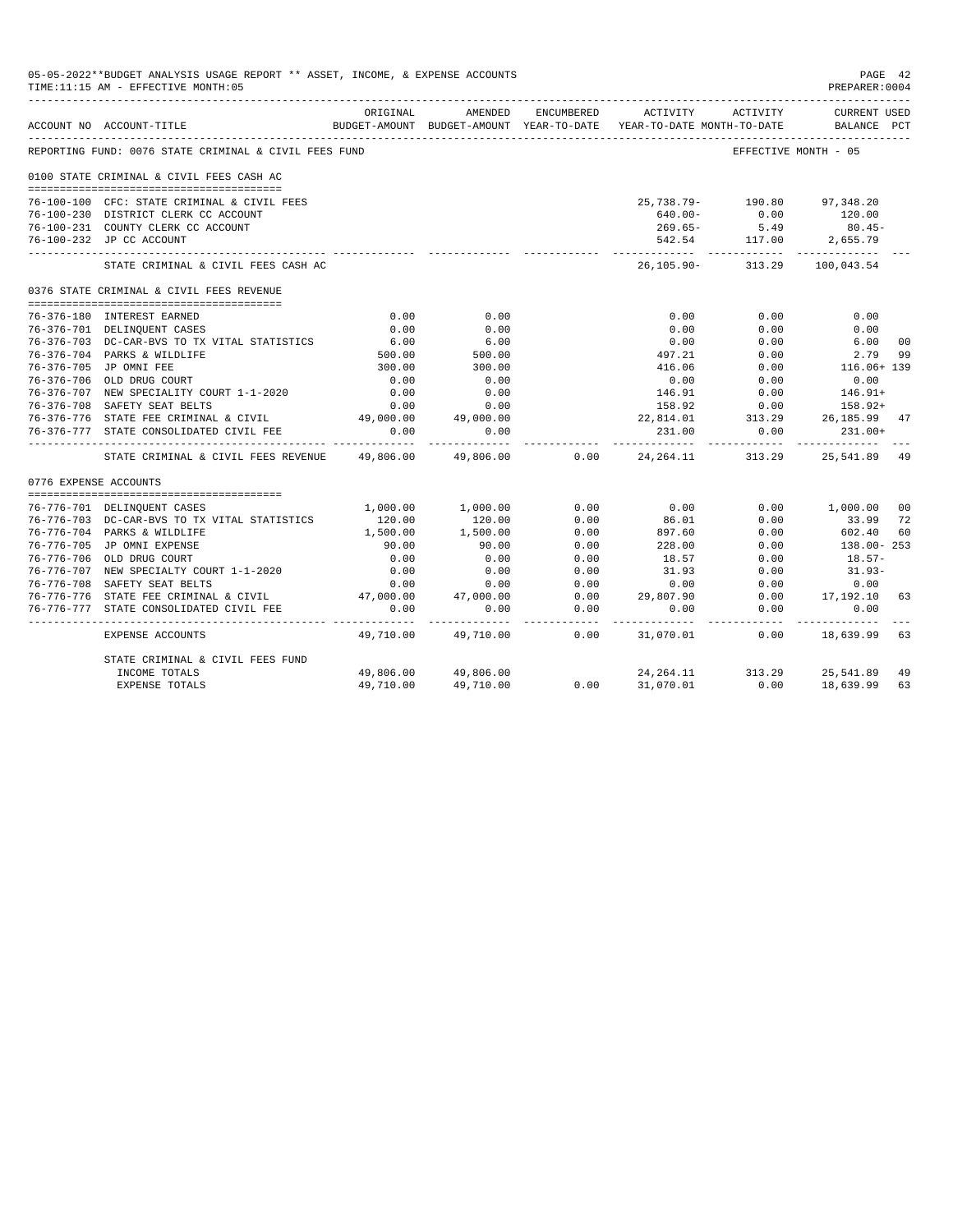|                     | 05-05-2022**BUDGET ANALYSIS USAGE REPORT ** ASSET, INCOME, & EXPENSE ACCOUNTS<br>TIME: 11:15 AM - EFFECTIVE MONTH: 05 |                    |                                                     |              |                                        |                         | PREPARER: 0004                     | PAGE 43        |
|---------------------|-----------------------------------------------------------------------------------------------------------------------|--------------------|-----------------------------------------------------|--------------|----------------------------------------|-------------------------|------------------------------------|----------------|
|                     | ACCOUNT NO ACCOUNT-TITLE                                                                                              | ORIGINAL           | AMENDED<br>BUDGET-AMOUNT BUDGET-AMOUNT YEAR-TO-DATE | ENCUMBERED   | ACTIVITY<br>YEAR-TO-DATE MONTH-TO-DATE | ACTIVITY                | <b>CURRENT USED</b><br>BALANCE PCT |                |
|                     | REPORTING FUND: 0078 SENIOR CITIZENS FUND                                                                             |                    |                                                     |              |                                        | EFFECTIVE MONTH - 05    |                                    |                |
|                     | 0100 SENIOR CITIZENS FUND CASH ACCOUNTS                                                                               |                    |                                                     |              |                                        |                         |                                    |                |
|                     |                                                                                                                       |                    |                                                     |              |                                        |                         |                                    |                |
|                     | 78-100-100 CFC: SENIOR CITIZENS                                                                                       |                    |                                                     |              | 33,534.66-                             | 2,427.50-               | $222,592.03-$                      |                |
|                     | SENIOR CITIZENS FUND CASH ACCOUNTS                                                                                    |                    |                                                     |              | 33,534.66-                             | $2,427.50-$             | $222,592.03-$                      |                |
|                     | 0200 LIABILITY ACCOUNTS                                                                                               |                    |                                                     |              |                                        |                         |                                    |                |
|                     |                                                                                                                       |                    |                                                     |              |                                        |                         |                                    |                |
|                     | 78-200-180 ACCOUNTS PAYABLE<br>----------------------------                                                           |                    |                                                     |              | 0.00                                   | 0.00                    | $1,333.51-$<br>---------           |                |
|                     | LIABILITY ACCOUNTS                                                                                                    |                    |                                                     |              | 0.00                                   | 0.00                    | $1,333.51-$                        |                |
|                     | 0378 SENIOR CITIZENS FUND REVENUE ACCOUN                                                                              |                    |                                                     |              |                                        |                         |                                    |                |
|                     | 78-378-160 SALE OF FIXED ASSETS                                                                                       | 0.00               | 0.00                                                |              | 0.00                                   | 0.00                    | 0.00                               |                |
|                     | 78-378-180 INTEREST EARNED                                                                                            | 0.00               | 0.00                                                |              | 0.00                                   | 0.00                    | 0.00                               |                |
|                     | 78-378-710 WCTCOG PROGRAM                                                                                             | 22,000.00          | 22,000.00                                           |              | 27,735.21                              | 0.00                    | $5,735.21+126$                     |                |
|                     | 78-378-711 DEPT OF HUMAN RESOURCES                                                                                    | 0.00               | 0.00                                                |              | 0.00                                   | 0.00                    | 0.00                               |                |
|                     | 78-378-712 NON ELIGIBLE FOOD DONATIONS                                                                                | 6,500.00           | 6,500.00                                            |              | 2,707.62                               | 0.00                    | 3,792.38                           | 42             |
|                     | 78-378-713 BUILDING RENT                                                                                              | 25.00              | 25.00                                               |              | 0.00                                   | 0.00                    | 25.00                              | 0 <sup>0</sup> |
|                     | 78-378-714 DEPT OF AGING & DISABILITY                                                                                 | 15,000.00          | 15,000.00                                           |              | 5,856.93                               | 0.00                    | 9,143.07                           | 39             |
|                     | 78-378-715 GIFT DONATIONS                                                                                             | 2,500.00           | 2,500.00                                            |              | 4,505.00                               | 0.00                    | 2,005.00+ 180                      |                |
|                     | 78-378-716 OTHER INCOME                                                                                               | 50.00              | 50.00                                               |              | 3.00                                   | 0.00                    | 47.00                              | 06             |
|                     | 78-378-717 COG PROGRAM INCOME AAA TITLE IIIC                                                                          | 0.00               | 0.00                                                |              | 113.75                                 | 0.00                    | 113.75+                            |                |
|                     | 78-378-815 INCOME FROM OTHER FUNDS                                                                                    | 0.00<br>-------    | 0.00<br>---------                                   |              | 0.00<br>--------                       | 0.00<br>$- - - - -$     | 0.00<br>--------                   |                |
|                     | SENIOR CITIZENS FUND REVENUE ACCOUN                                                                                   | 46,075.00          | 46,075.00                                           | 0.00         | 40,921.51                              | 0.00                    | 5,153.49                           | 89             |
|                     | 0778 EXPENSE ACCOUNTS                                                                                                 |                    |                                                     |              |                                        |                         |                                    |                |
|                     |                                                                                                                       |                    |                                                     |              |                                        |                         |                                    |                |
|                     | 78-778-100 SALARY - SR CITIZENS COORDINATOR                                                                           | 23,983.00          | 23,983.00                                           | 0.00         | 13,836.00                              | 922.40                  | 10,147.00                          | 58             |
|                     | 78-778-105 LONGEVITY PAY                                                                                              | 750.00             | 750.00                                              | 0.00         | 0.00                                   | 0.00                    | 750.00                             | 0 <sub>0</sub> |
|                     | 78-778-110 SALARY - FULL TIME & PART TIME<br>78-778-200 FICA EXPENSE                                                  | 33,813.00          | 33,813.00                                           | 0.00<br>0.00 | 20,073.50                              | 1,444.00<br>181.03      | 13,739.50<br>1,886.01              | 59<br>58       |
|                     | 78-778-202 TCDRS GROUP TERM LIFE                                                                                      | 4,480.00<br>440.00 | 4,480.00<br>440.00                                  | 0.00         | 2,593.99<br>248.30                     | 17.04                   | 191.70                             | 56             |
|                     | 78-778-205 RETIREMENT                                                                                                 | 4,820.00           | 4,820.00                                            | 0.00         | 2,790.62                               | 194.75                  | 2,029.38                           | 58             |
| 78-778-300 TRAVEL   |                                                                                                                       | 1,500.00           | 1,500.00                                            | 232.49       | 277.29                                 | 0.00                    | 990.22                             | 34             |
| 78-778-305 SUPPLIES |                                                                                                                       | 2,000.00           | 2,000.00                                            | 24.99        | 597.55                                 | 12.38                   | 1,377.46                           | 31             |
|                     | 78-778-310 COMMUNICATIONS                                                                                             | 1,300.00           | 1,300.00                                            | 88.81        | 509.16                                 | 0.00                    | 702.03                             | 46             |
|                     | 78-778-320 REPAIRS & MAINTENANCE                                                                                      | 2,000.00           | 2,000.00                                            | 457.83       | 8.37                                   | 0.00                    | 1,533.80                           | 23             |
|                     | 78-778-336 LAST YEARS BILLS 2021                                                                                      | 0.00               | 0.00                                                | 7.50         | 180.68                                 | 0.00                    | 188.18-                            |                |
|                     | 78-778-380 UTILITIES                                                                                                  | 6,500.00           | 6,500.00                                            | 0.00         | 4,280.28                               | 0.00                    | 2,219.72                           | 66             |
|                     | 78-778-400 NEW EQUIPMENT                                                                                              | 5,450.00           | 5,450.00                                            | 0.00         | 0.00                                   | 0.00                    | 5,450.00                           | 0 <sup>0</sup> |
|                     | 78-778-680 VAN EXPENSE                                                                                                | 4,500.00           | 4,500.00                                            | 658.87       | 2,913.37                               | 0.00                    | 927.76                             | 79             |
|                     | 78-778-690 EDIBLE GOODS                                                                                               | 25,000.00          | 25,000.00                                           | 2,767.47     | 19,314.14                              | 14.36                   | 2,918.39                           | 88             |
|                     | 78-778-692 PAPER GOODS                                                                                                | 7,900.00           | 7,900.00                                            | 684.20       | 5,148.66                               | 18.98                   | 2,067.14                           | 74             |
|                     | 78-778-693 GIFT EXPENSE                                                                                               | 300.00             | 300.00                                              | 0.00         | 1,802.89                               | 0.00                    | 1,502.89- 601                      |                |
|                     | EXPENSE ACCOUNTS                                                                                                      | 124,736.00         | 124,736.00                                          | 4,922.16     | 74,574.80                              | -----------<br>2,804.94 | 45, 239.04                         | 64             |
|                     | SENIOR CITIZENS FUND                                                                                                  |                    |                                                     |              |                                        |                         |                                    |                |
|                     | INCOME TOTALS                                                                                                         | 46,075.00          | 46,075.00                                           |              | 40,921.51                              | 0.00                    | 5, 153.49                          | 89             |
|                     | <b>EXPENSE TOTALS</b>                                                                                                 | 124,736.00         | 124,736.00                                          | 4,922.16     | 74,574.80                              | 2,804.94                | 45,239.04                          | 64             |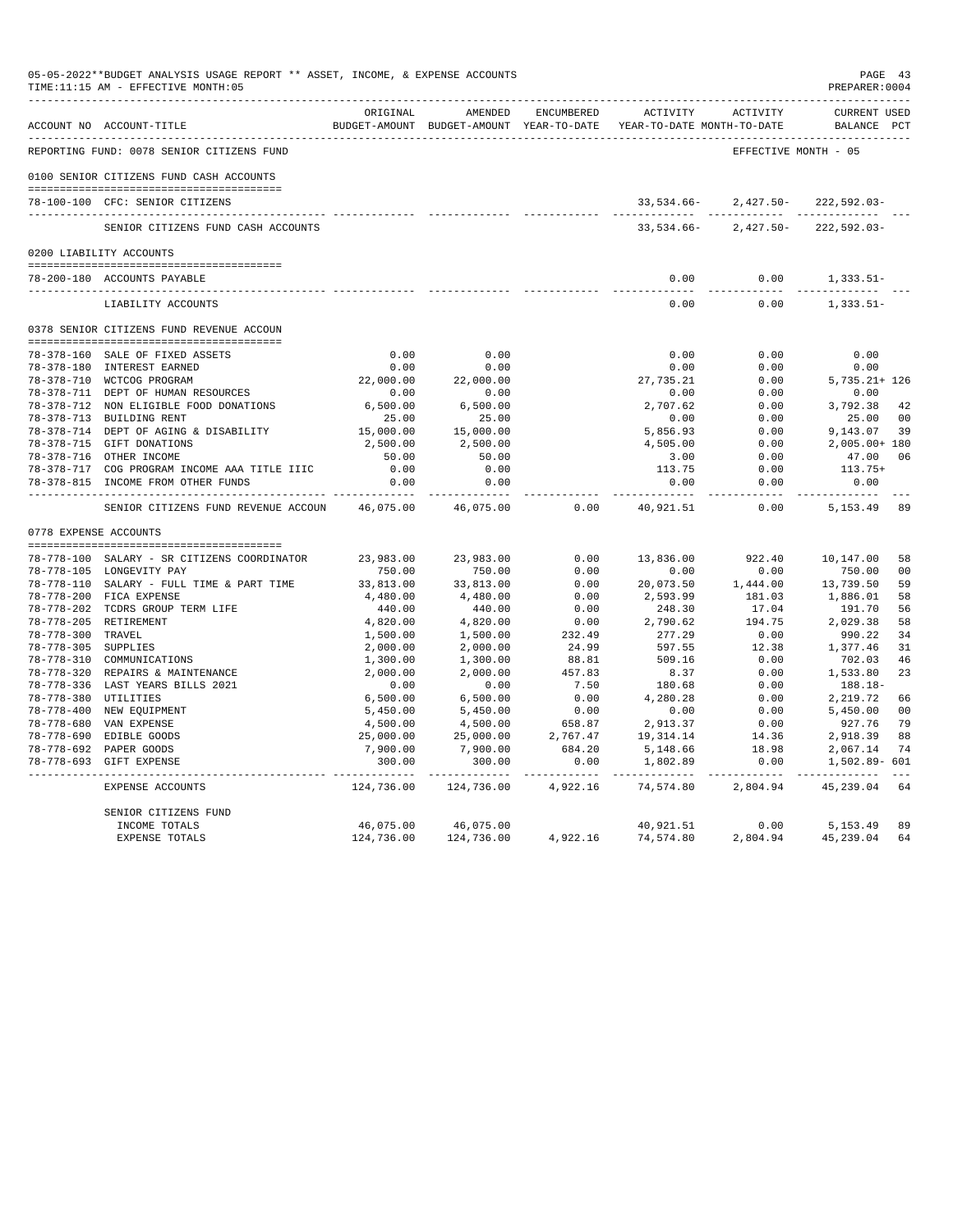|              | 05-05-2022**BUDGET ANALYSIS USAGE REPORT ** ASSET, INCOME, & EXPENSE ACCOUNTS<br>TIME:11:15 AM - EFFECTIVE MONTH:05 |          |         |      |                                    |                   | PAGE 44<br>PREPARER: 0004                          |
|--------------|---------------------------------------------------------------------------------------------------------------------|----------|---------|------|------------------------------------|-------------------|----------------------------------------------------|
|              | ACCOUNT NO ACCOUNT-TITLE COMPARENT SUDGET-AMOUNT BUDGET-AMOUNT YEAR-TO-DATE YEAR-TO-DATE MONTH-TO-DATE BALANCE PCT  | ORIGINAL | AMENDED |      | ENCUMBERED ACTIVITY                | ACTIVITY          | CURRENT USED                                       |
|              | REPORTING FUND: 0079 AMERICAN RESCUE GRANT FUND                                                                     |          |         |      |                                    |                   | EFFECTIVE MONTH - 05                               |
|              | 0100 AMERICAN RESCUE GRANT CASH ACCOUNT                                                                             |          |         |      |                                    |                   |                                                    |
|              | 79-100-100 AMERICAN RESCUE GRANT CASH ACCOUNT                                                                       |          |         |      | 190,197.50 - 0.00 181,769.00       |                   |                                                    |
|              | AMERICAN RESCUE GRANT CASH ACCOUNT                                                                                  |          |         |      | $190.197.50 -$                     |                   | $0.00$ 181,769.00                                  |
|              | 0380 AMERICAN RESCUE GRANT REVENUE                                                                                  |          |         |      |                                    |                   |                                                    |
|              | 79-380-179 ARPA GRANT REVENUE                                                                                       | 0.00     | 0.00    |      | $0.00$ $0.00$ $0.00$ $0.00$ $0.00$ |                   |                                                    |
|              | AMERICAN RESCUE GRANT REVENUE                                                                                       | 0.00     |         | 0.00 | 0.00                               | 0.00<br>0.00      | 0.00                                               |
| 0850 EXPENSE |                                                                                                                     |          |         |      |                                    |                   |                                                    |
|              | 79-850-850 ARPA GRANT EXPENSE                                                                                       | 0.00     |         |      |                                    |                   | $0.00$ $4,038.00$ $190,197.50$ $0.00$ $194,235.50$ |
|              | <b>EXPENSE</b>                                                                                                      |          | 0.00    |      | $0.00 \t 4.038.00 \t 190.197.50$   |                   | $0.00$ 194, 235.50-                                |
|              | AMERICAN RESCUE GRANT FUND                                                                                          |          |         |      |                                    |                   |                                                    |
|              | INCOME TOTALS                                                                                                       | 0.00     | 0.00    |      |                                    | $0.00$ and $0.00$ | 0.00<br>0.00                                       |
|              | <b>EXPENSE TOTALS</b>                                                                                               | 0.00     | 0.00    |      | 4,038.00 190,197.50                |                   | $0.00$ 194, 235.50-                                |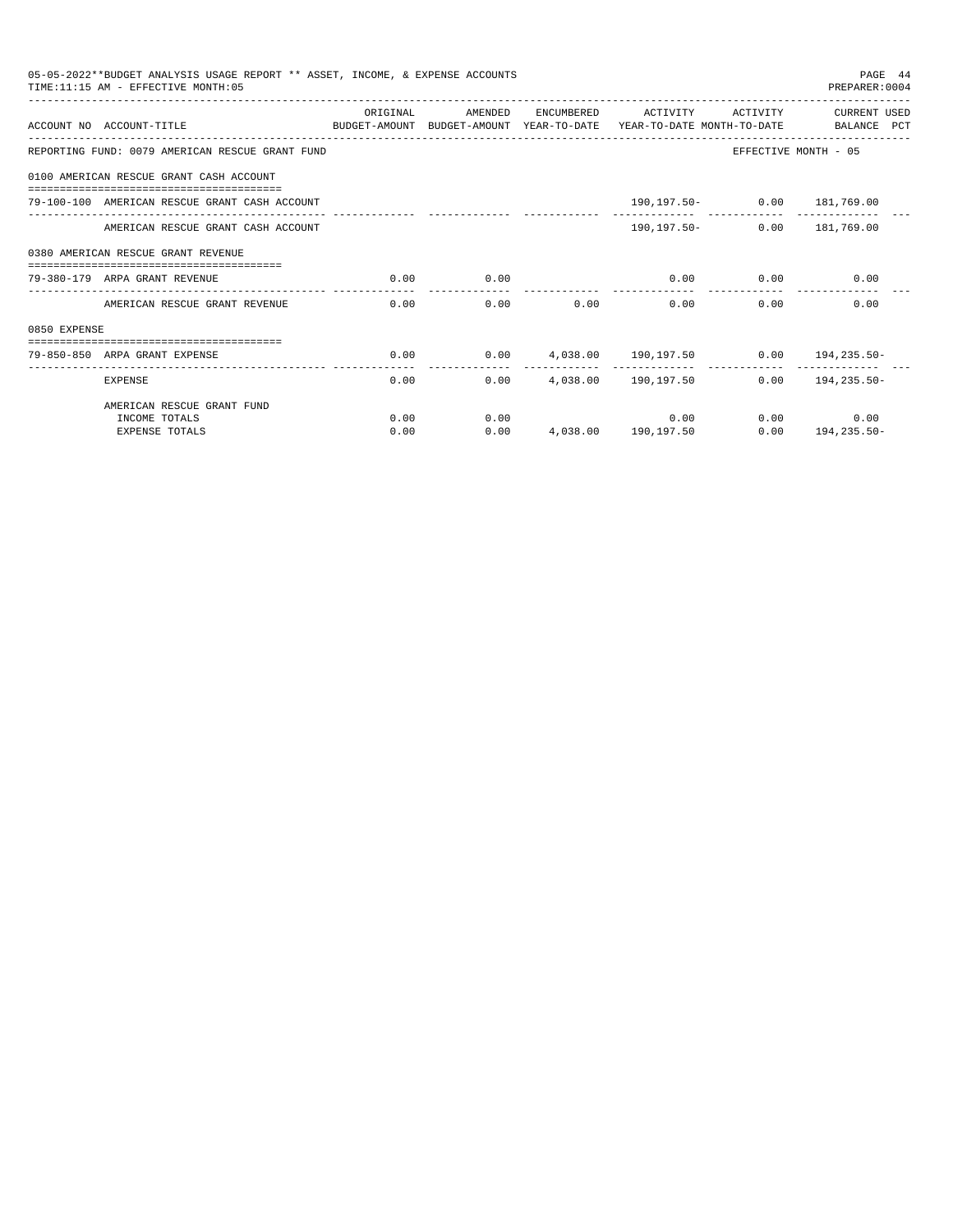|                       | 05-05-2022**BUDGET ANALYSIS USAGE REPORT ** ASSET, INCOME, & EXPENSE ACCOUNTS<br>TIME: 11:15 AM - EFFECTIVE MONTH: 05  |                                                              |                            |          |                     |                      | PREPARER: 0004        | PAGE 45 |
|-----------------------|------------------------------------------------------------------------------------------------------------------------|--------------------------------------------------------------|----------------------------|----------|---------------------|----------------------|-----------------------|---------|
|                       |                                                                                                                        | ORIGINAL                                                     | AMENDED                    |          | ENCUMBERED ACTIVITY |                      | ACTIVITY CURRENT USED |         |
|                       | ACCOUNT NO ACCOUNT-TITLE COMMONICATION BUDGET-AMOUNT BUDGET-AMOUNT YEAR-TO-DATE YEAR-TO-DATE MONTH-TO-DATE BALANCE PCT |                                                              |                            |          |                     |                      |                       |         |
|                       | REPORTING FUND: 0080 LEOSE GRANT FUND                                                                                  |                                                              |                            |          |                     |                      | EFFECTIVE MONTH - 05  |         |
|                       | 0100 LEOSE GRANT FUND CASH ACCOUNTS                                                                                    |                                                              |                            |          |                     |                      |                       |         |
|                       | 80-100-100 CFC: LEOSE GRANT CHECKING                                                                                   |                                                              |                            |          |                     |                      | 689.64 0.00 4,309.36  |         |
|                       | LEOSE GRANT FUND CASH ACCOUNTS                                                                                         |                                                              |                            |          |                     | 689.64 0.00 4.309.36 |                       |         |
|                       | 0380 LEOSE GRANT FUND REVENUE ACCOUNTS                                                                                 |                                                              |                            |          |                     |                      |                       |         |
|                       | 80-380-180 INTEREST EARNED                                                                                             |                                                              | $0.00$ 0.00                |          | 0.00                |                      | $0.00$ 0.00           |         |
|                       | 80-380-800 LEOSE GRANT REVENUES 1,500.00 1,500.00                                                                      |                                                              |                            | 1,196.64 |                     |                      | 0.00 303.36 80        |         |
|                       | LEOSE GRANT FUND REVENUE ACCOUNTS $1.500.00$ $1.500.00$ $0.00$ $1.196.64$                                              |                                                              |                            |          |                     |                      | 0.00<br>303.36        | 80      |
| 0800 EXPENSE ACCOUNTS |                                                                                                                        |                                                              |                            |          |                     |                      |                       |         |
|                       | 80-800-800 LEOSE GRANT EXPENSES                                                                                        | $1,500.00$ $1,500.00$ $572.00$ $507.00$ $0.00$ $421.00$ $72$ |                            |          |                     |                      |                       |         |
|                       | EXPENSE ACCOUNTS                                                                                                       |                                                              | 1,500.00 1,500.00 572.00   |          |                     | 507.00               | 0.00<br>421.00        | 72      |
|                       | LEOSE GRANT FUND                                                                                                       |                                                              |                            |          |                     |                      |                       |         |
|                       | INCOME TOTALS                                                                                                          |                                                              | 1,500.00 1,500.00 1,196.64 |          |                     |                      | $0.00$ 303.36         | 80      |
|                       | <b>EXPENSE TOTALS</b>                                                                                                  | 1,500.00                                                     | 1,500.00 572.00 507.00     |          |                     | 0.00                 | 421.00                | 72      |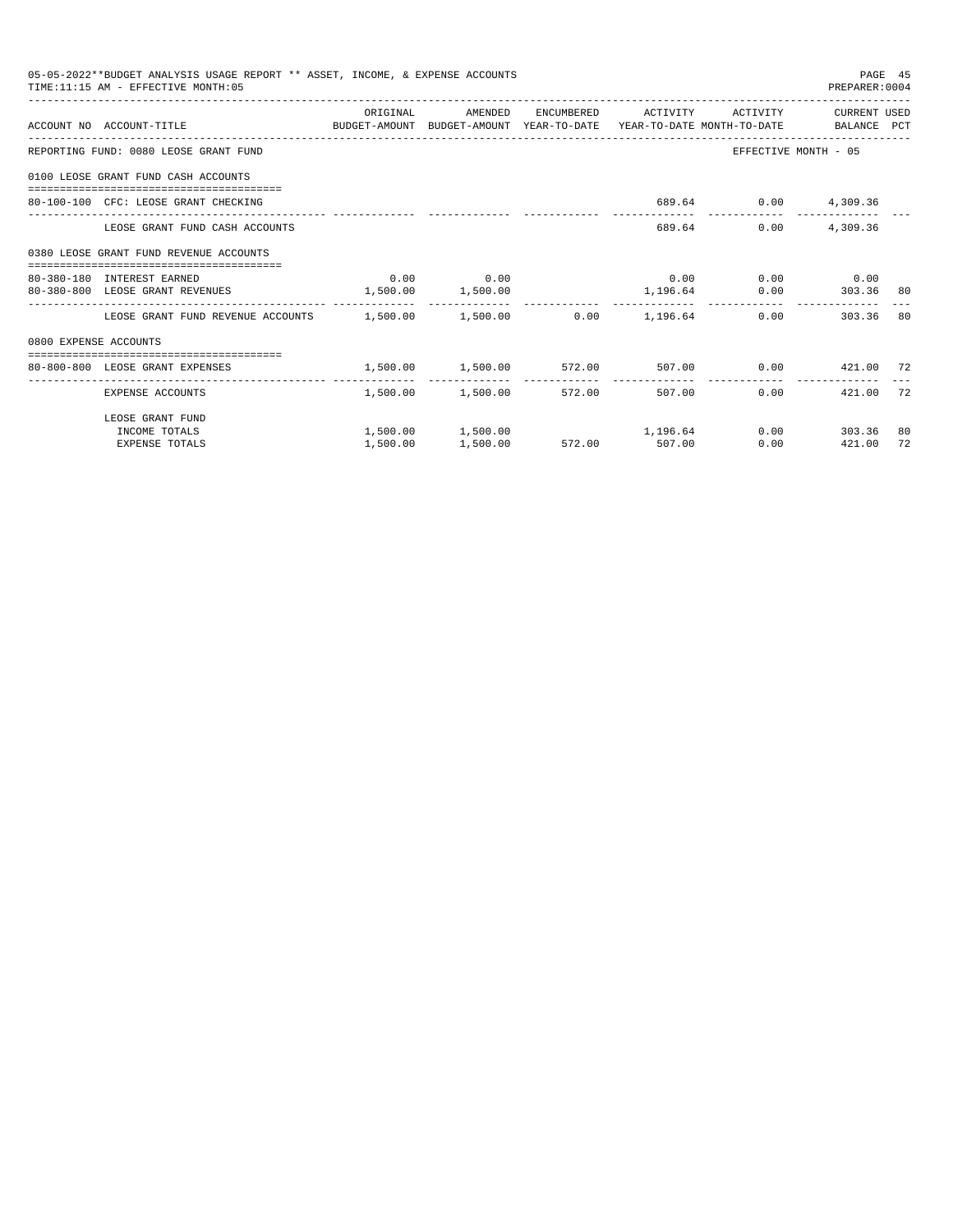|                       | 05-05-2022**BUDGET ANALYSIS USAGE REPORT ** ASSET, INCOME, & EXPENSE ACCOUNTS<br>TIME: 11:15 AM - EFFECTIVE MONTH: 05 |           |         |            |          |                | PAGE 46<br>PREPARER: 0004 |
|-----------------------|-----------------------------------------------------------------------------------------------------------------------|-----------|---------|------------|----------|----------------|---------------------------|
|                       | ACCOUNT NO ACCOUNT-TITLE<br>BUDGET-AMOUNT BUDGET-AMOUNT YEAR-TO-DATE YEAR-TO-DATE MONTH-TO-DATE BALANCE PCT           | OR TGTNAL | AMENDED | ENCUMBERED | ACTIVITY | ACTIVITY       | CURRENT USED              |
|                       | REPORTING FUND: 0081 JUSTICE COURT SUPPORT FUND                                                                       |           |         |            |          |                | EFFECTIVE MONTH - 05      |
|                       | 0100 JUSTICE COURT SUPPORT CASH ACCOUNTS                                                                              |           |         |            |          |                |                           |
|                       | 81-100-100 CASH JUSTICE COURT SUPPORT FUND                                                                            |           |         |            |          | 275.00         | $0.00$ 275.00             |
|                       | 81-100-232 JP CREDIT CARD                                                                                             |           |         |            | 0.00     | 0.00           | 0.00                      |
|                       | JUSTICE COURT SUPPORT CASH ACCOUNTS                                                                                   |           |         |            | 275.00   |                | 275.00<br>0.00            |
|                       | 0381 JUSTICE COURT SUPPORT REVENUE ACCOU                                                                              |           |         |            |          |                |                           |
|                       | 81-381-381 JUSTICE COURT SUPPORT FEE                                                                                  | 0.00      | 0.00    |            |          | 275.00<br>0.00 | $275.00+$                 |
|                       | JUSTICE COURT SUPPORT REVENUE ACCOU 0.00                                                                              |           | 0.00    |            | 0.00     | 275.00         | 0.00<br>$275.00+$         |
| 0781 EXPENSE ACCOUNTS |                                                                                                                       |           |         |            |          |                |                           |
|                       | ------------------------------------<br>81-781-781 JUSTICE COURT SUPPORT EXPENSE                                      | 0.00      | 0.00    | 0.00       | 0.00     | 0.00           | 0.00                      |
|                       | EXPENSE ACCOUNTS                                                                                                      | 0.00      | 0.00    | 0.00       | 0.00     | 0.00           | 0.00                      |
|                       | JUSTICE COURT SUPPORT FUND                                                                                            |           |         |            |          |                |                           |
|                       | INCOME TOTALS                                                                                                         | 0.00      | 0.00    |            | 275.00   |                | 0.00<br>$275.00+$         |
|                       | <b>EXPENSE TOTALS</b>                                                                                                 | 0.00      | 0.00    | 0.00       | 0.00     | 0.00           | 0.00                      |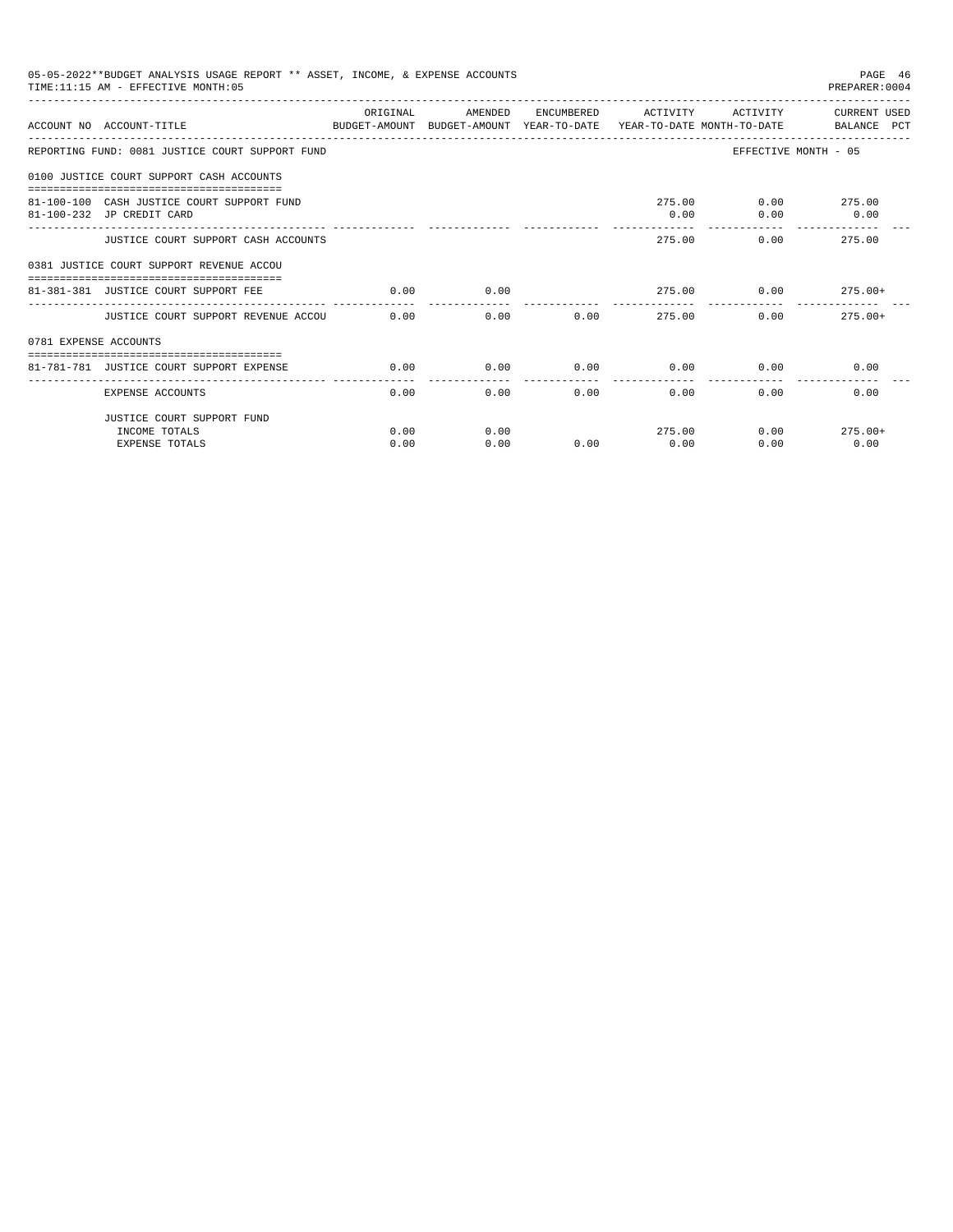|                       | 05-05-2022**BUDGET ANALYSIS USAGE REPORT ** ASSET, INCOME, & EXPENSE ACCOUNTS<br>TIME: 11:15 AM - EFFECTIVE MONTH: 05 |          |                            |               |                                                            |                                           | PAGE 47<br>PREPARER: 0004 |          |
|-----------------------|-----------------------------------------------------------------------------------------------------------------------|----------|----------------------------|---------------|------------------------------------------------------------|-------------------------------------------|---------------------------|----------|
|                       | ACCOUNT NO ACCOUNT-TITLE COMPUTE BUDGET-AMOUNT BUDGET-AMOUNT YEAR-TO-DATE YEAR-TO-DATE MONTH-TO-DATE BALANCE PCT      |          |                            |               |                                                            |                                           |                           |          |
|                       | REPORTING FUND: 0082 JUSTICE COURT TECHNOLOGY FUND                                                                    |          |                            |               |                                                            | EFFECTIVE MONTH - 05                      |                           |          |
|                       | 0100 JUSTICE COURT TECHNOLOGY CASH ACC                                                                                |          |                            |               |                                                            |                                           |                           |          |
|                       | 82-100-100 CFC: JUSTICE COURT TECH CHECKING<br>82-100-232 JP CC ACCOUNT                                               |          |                            |               |                                                            | 652.38 8.00 10,994.06<br>17.45 4.00 99.03 |                           |          |
|                       | JUSTICE COURT TECHNOLOGY CASH ACC                                                                                     |          |                            |               |                                                            | 669.83 12.00 11,093.09                    |                           |          |
|                       | 0380 JUSTICE COURT TECHNOLOGY REVENUE                                                                                 |          |                            |               |                                                            |                                           |                           |          |
|                       | 82-380-180 INTEREST EARNED<br>82-380-820 JUSTICE COURT TECH FEES 1,500.00 1,500.00                                    |          | $0.00$ 0.00                |               | $0.00$ 0.00 0.00 0.00                                      | 669.83 12.00 830.17                       |                           | -45      |
|                       | JUSTICE COURT TECHNOLOGY REVENUE $1.500.00$ $1.500.00$ $0.00$ $669.83$ $12.00$                                        |          |                            |               | .                                                          | . <u>.</u>                                | 830.17                    | 45       |
| 0820 EXPENSE ACCOUNTS |                                                                                                                       |          |                            |               |                                                            |                                           |                           |          |
|                       | 82-820-820 JUSTICE COURT TECH EXPENSES                                                                                |          |                            |               | $1,500.00$ $1,500.00$ $0.00$ $0.00$ $0.00$ $1,500.00$ $00$ |                                           |                           |          |
|                       | EXPENSE ACCOUNTS                                                                                                      |          | $1.500.00$ $1.500.00$ 0.00 | ------------- | --------------<br>0.00                                     | 0.00                                      | 1,500.00                  | 00       |
|                       | JUSTICE COURT TECHNOLOGY FUND                                                                                         |          |                            |               |                                                            |                                           |                           |          |
|                       | INCOME TOTALS                                                                                                         |          |                            |               | $1,500.00$ $1,500.00$ $669.83$ $12.00$ $830.17$            |                                           |                           | 45<br>00 |
|                       | <b>EXPENSE TOTALS</b>                                                                                                 | 1,500.00 | 1,500.00                   |               | $0.00$ $0.00$ $0.00$ $0.00$                                |                                           | 1,500.00                  |          |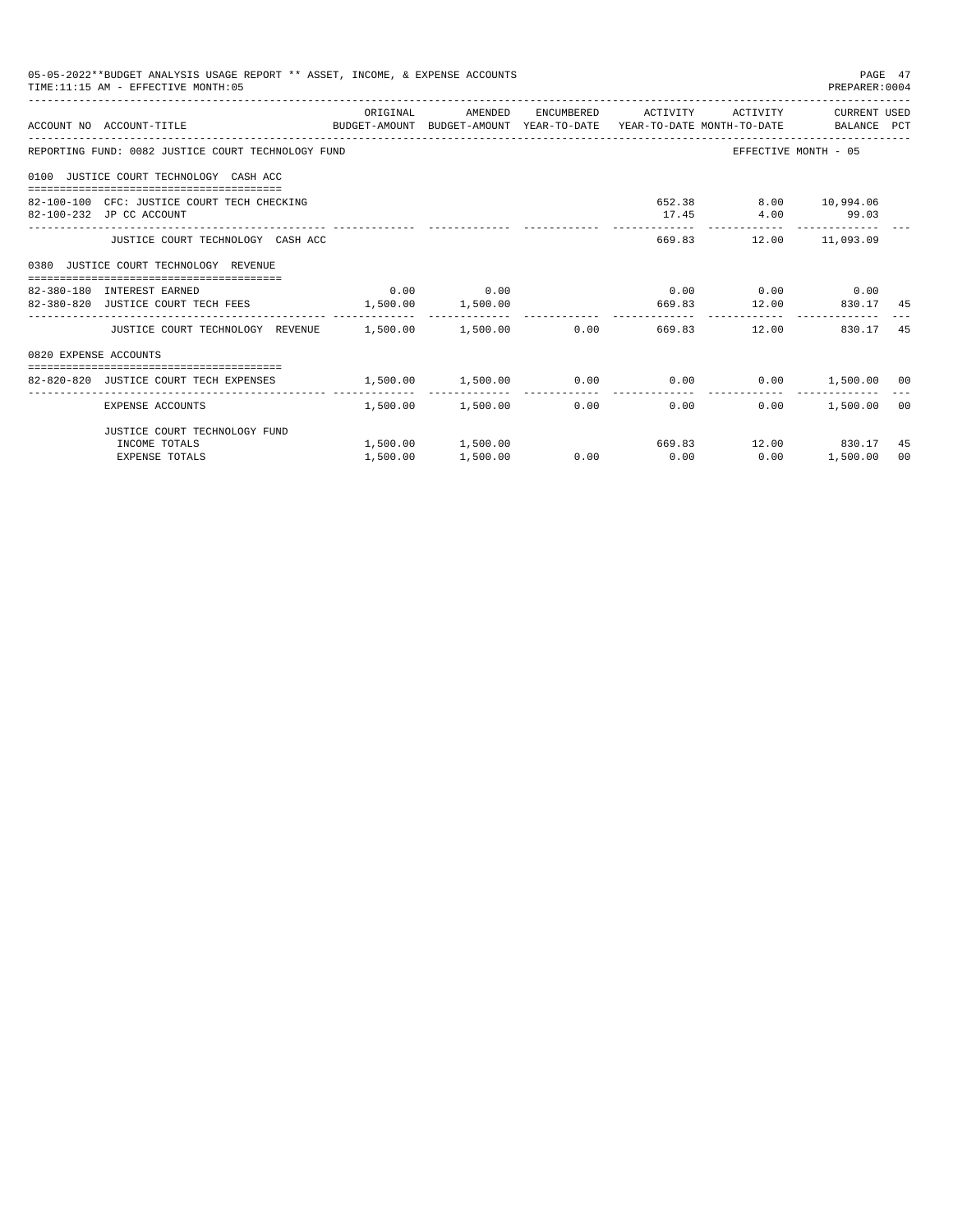|                       | 05-05-2022**BUDGET ANALYSIS USAGE REPORT ** ASSET, INCOME, & EXPENSE ACCOUNTS<br>TIME: 11:15 AM - EFFECTIVE MONTH: 05  |           |             |                                                         |                                                  | PAGE 48<br>PREPARER:0004                              |                |
|-----------------------|------------------------------------------------------------------------------------------------------------------------|-----------|-------------|---------------------------------------------------------|--------------------------------------------------|-------------------------------------------------------|----------------|
|                       | ACCOUNT NO ACCOUNT-TITLE TO PRIMIT AND BUDGET-AMOUNT BUDGET-AMOUNT YEAR-TO-DATE YEAR-TO-DATE MONTH-TO-DATE BALANCE PCT | ORIGINAL  |             | AMENDED ENCUMBERED ACTIVITY ACTIVITY CURRENT_USED       |                                                  |                                                       |                |
|                       | REPORTING FUND: 0084 FC DRUG FORFEITURE FUND                                                                           |           |             |                                                         | EFFECTIVE MONTH - 05                             |                                                       |                |
|                       | 0100 DRUG FORFEITURE CASH ACCOUNTS                                                                                     |           |             |                                                         |                                                  |                                                       |                |
|                       | 84-100-100 CFC: FC DRUG FORFEITURE CHECKING<br>84-100-150 CFC: FC DRUG FORFEITURE CHECKING                             |           |             |                                                         | $0.00$ $0.00$ $0.00$<br>9,286.65- 0.00 29,318.88 |                                                       |                |
|                       | DRUG FORFEITURE CASH ACCOUNTS                                                                                          |           |             |                                                         | $9.286.65 - 0.00$                                | 29, 318, 88                                           |                |
|                       | 0384 DRUG FORFEITURE REVENUE ACCOUNTS                                                                                  |           |             |                                                         |                                                  |                                                       |                |
|                       | 84-384-180 INTEREST EARNED                                                                                             |           | $0.00$ 0.00 |                                                         |                                                  |                                                       |                |
|                       | 84-384-840 FC DRUG FORFEITURE REVENUES 39,535.00 39,535.00                                                             |           |             |                                                         |                                                  | $38.13$ 0.00 $38.13+$<br>$0.00$ $0.00$ $39,535.00$ 00 |                |
|                       | DRUG FORFEITURE REVENUE ACCOUNTS 39.535.00 39.535.00 0.00 38.13                                                        |           |             | .                                                       | 0.00                                             | 39,496.87                                             | 0 <sup>0</sup> |
| 0840 EXPENSE ACCOUNTS |                                                                                                                        |           |             |                                                         |                                                  |                                                       |                |
|                       | 84-840-336 LAST YEARS BILLS 2021                                                                                       |           |             | $0.00$ $0.00$ $0.00$ $0.00$ $0.00$ $0.00$ $0.00$ $0.00$ |                                                  |                                                       |                |
|                       | 84-840-840 FC DRUG FORFEITURE EXPENSES 39,535.00 39,535.00 3,232.07 9,324.78                                           |           |             |                                                         |                                                  | $0.00$ 26,978.15 32                                   |                |
|                       | EXPENSE ACCOUNTS                                                                                                       |           |             | 39,535.00 39,535.00 3,232.07 9,324.78                   | 0.00                                             | 26.978.15 32                                          |                |
|                       | FC DRUG FORFEITURE FUND                                                                                                |           |             |                                                         |                                                  |                                                       |                |
|                       | INCOME TOTALS                                                                                                          |           |             | $39,535.00$ $39,535.00$ $38.13$                         |                                                  | $0.00$ 39,496.87                                      | 00             |
|                       | EXPENSE TOTALS                                                                                                         | 39,535.00 |             | 39,535.00 3,232.07 9,324.78                             | 0.00                                             | 26,978.15                                             | 32             |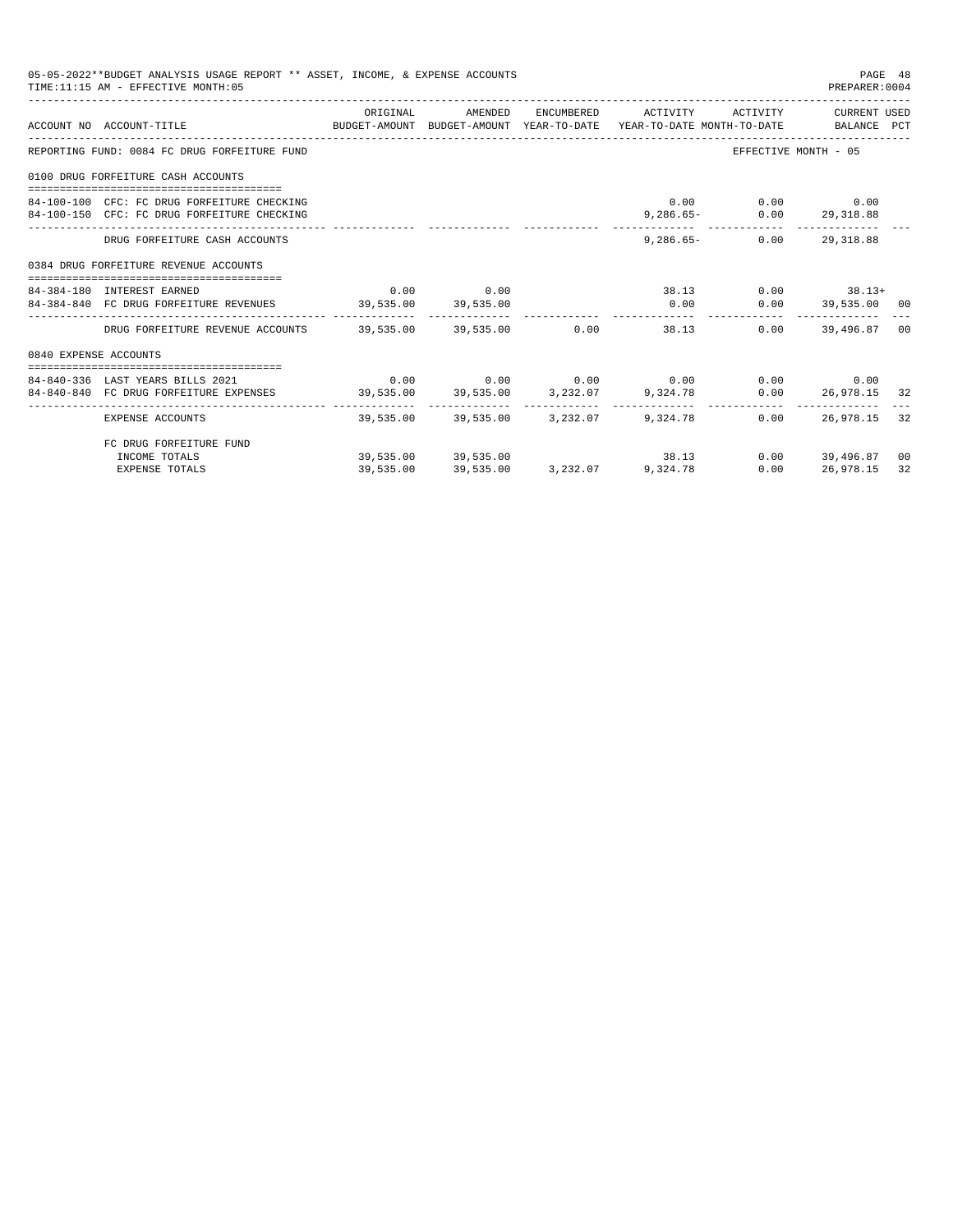| 05-05-2022**BUDGET ANALYSIS USAGE REPORT ** ASSET, INCOME, & EXPENSE ACCOUNTS<br>TIME:11:15 AM - EFFECTIVE MONTH:05 |                                                                            |                                                                                             |                   |              |               |                                        |                      | PAGE 49<br>PREPARER: 0004 |
|---------------------------------------------------------------------------------------------------------------------|----------------------------------------------------------------------------|---------------------------------------------------------------------------------------------|-------------------|--------------|---------------|----------------------------------------|----------------------|---------------------------|
|                                                                                                                     | ACCOUNT NO ACCOUNT-TITLE                                                   | ORIGINAL<br>BUDGET-AMOUNT BUDGET-AMOUNT YEAR-TO-DATE YEAR-TO-DATE MONTH-TO-DATE BALANCE PCT | AMENDED           |              |               | ENCUMBERED ACTIVITY ACTIVITY           | CURRENT USED         |                           |
|                                                                                                                     | REPORTING FUND: 0088 AIRPORT FUND                                          |                                                                                             |                   |              |               | EFFECTIVE MONTH - 05                   |                      |                           |
|                                                                                                                     | 0100 AIRPORT CASH ACCOUNTS                                                 |                                                                                             |                   |              |               |                                        |                      |                           |
|                                                                                                                     | 88-100-100 CFC -AIRPORT FUND                                               |                                                                                             |                   |              |               | 3,058.00 600.00 11,138.09-             |                      |                           |
|                                                                                                                     | AIRPORT CASH ACCOUNTS                                                      |                                                                                             |                   |              |               | 3,058.00 600.00 11,138.09-             |                      |                           |
|                                                                                                                     | 0380 AIRPORT REVENUE ACCOUNTS                                              |                                                                                             |                   |              |               |                                        |                      |                           |
|                                                                                                                     | 88-380-180 INTEREST EARNED                                                 | 0.00                                                                                        | 0.00              |              |               | $0.00$ $0.00$ $0.00$ $0.00$            |                      |                           |
|                                                                                                                     | 88-380-810 AIRPORT REVENUES                                                |                                                                                             | 5,500.00 5,500.00 |              |               | $3,375.00$ 600.00 2,125.00 61          |                      |                           |
|                                                                                                                     | AIRPORT REVENUE ACCOUNTS                                                   |                                                                                             |                   |              |               | 5.500.00 5.500.00 0.00 3.375.00 600.00 | 2,125,00 61          |                           |
| 0800 EXPENSE ACCOUNTS                                                                                               |                                                                            |                                                                                             |                   |              |               |                                        |                      |                           |
|                                                                                                                     |                                                                            |                                                                                             |                   |              |               |                                        |                      |                           |
|                                                                                                                     | 88-800-120 PART TIME SALARY                                                | 0.00                                                                                        | 0.00              | 0.00         | 0.00          | 0.00                                   | 0.00                 |                           |
|                                                                                                                     | 88-800-200 FICA - EMPLOYER MATCH<br>88-800-205 RETIREMENT - EMPLOYER MATCH | 0.00<br>0.00                                                                                | 0.00<br>0.00      | 0.00<br>0.00 | 0.00<br>0.00  | 0.00                                   | 0.00<br>0.00<br>0.00 |                           |
|                                                                                                                     | 88-800-810 AIRPORT EXPENSES                                                | 5,500.00                                                                                    | 5,500.00          | 0.00         | 317.00        | 0.00                                   | 5,183.00 06          |                           |
|                                                                                                                     | EXPENSE ACCOUNTS                                                           | 5,500.00                                                                                    | 5,500.00          | 0.00         |               | 317.00<br>0.00                         | 5,183.00 06          |                           |
|                                                                                                                     | AIRPORT FUND                                                               |                                                                                             |                   |              |               |                                        |                      |                           |
|                                                                                                                     | INCOME TOTALS                                                              |                                                                                             |                   |              |               | 5,500.00 5,500.00 3,375.00 600.00      | 2,125.00             | 61                        |
|                                                                                                                     | <b>EXPENSE TOTALS</b>                                                      | 5,500.00                                                                                    | 5,500.00          |              | $0.00$ 317.00 | 0.00                                   | 5,183.00             | 06                        |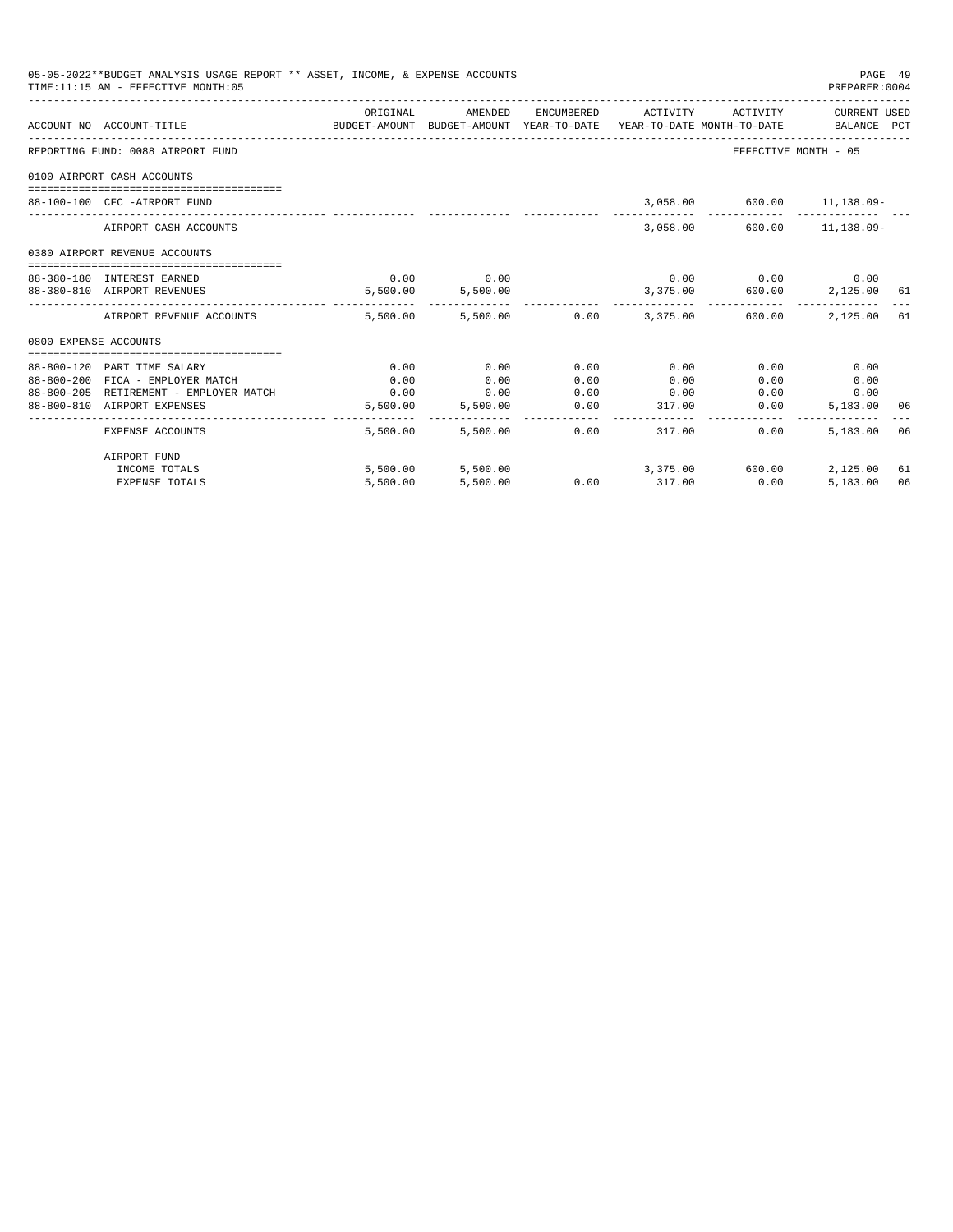| 05-05-2022**BUDGET ANALYSIS USAGE REPORT ** ASSET, INCOME, & EXPENSE ACCOUNTS<br>TIME: 11:15 AM - EFFECTIVE MONTH: 05 |                                                                                                             |                       |                            |                |                       |                         |                           | PAGE 50<br>PREPARER: 0004 |  |
|-----------------------------------------------------------------------------------------------------------------------|-------------------------------------------------------------------------------------------------------------|-----------------------|----------------------------|----------------|-----------------------|-------------------------|---------------------------|---------------------------|--|
|                                                                                                                       | ACCOUNT NO ACCOUNT-TITLE<br>BUDGET-AMOUNT BUDGET-AMOUNT YEAR-TO-DATE YEAR-TO-DATE MONTH-TO-DATE BALANCE PCT | ORIGINAL              | AMENDED                    |                | ENCUMBERED ACTIVITY   | ACTIVITY                | CURRENT USED              |                           |  |
|                                                                                                                       | REPORTING FUND: 0092 PRE-TRIAL DIVERSION PROGRAM                                                            |                       |                            |                |                       |                         | EFFECTIVE MONTH - 05      |                           |  |
|                                                                                                                       | 0100 PRE-TRIAL DIVERSION CASH                                                                               |                       |                            |                |                       |                         |                           |                           |  |
|                                                                                                                       | 92-100-222 PRE-TRIAL CHECKING                                                                               |                       |                            |                |                       | 1,948.35 0.00 41,345.52 |                           |                           |  |
|                                                                                                                       | PRE-TRIAL DIVERSION CASH                                                                                    |                       |                            |                | 1,948.35              |                         | $0.00$ $41,345.52$        |                           |  |
|                                                                                                                       | 0399 PRE-TRIAL DIVERSION REVENUE                                                                            |                       |                            |                |                       |                         |                           |                           |  |
|                                                                                                                       | 92-399-180 INTEREST EARNED                                                                                  |                       | 200.00 200.00              |                |                       | 48.35 0.00 151.65 24    |                           |                           |  |
|                                                                                                                       | 92-399-920 PRE-TRIAL FEES                                                                                   | 7,000.00              | 7,000.00                   |                | 1,900.00              | 0.00                    | 5,100.00 27               |                           |  |
|                                                                                                                       | PRE-TRIAL DIVERSION REVENUE                                                                                 | $7.200.00$ $7.200.00$ |                            |                | $0.00$ 1.948.35       | 0.00                    | 5.251.65 27               |                           |  |
| 0929 EXPENSE ACCOUNT                                                                                                  |                                                                                                             |                       |                            |                |                       |                         |                           |                           |  |
|                                                                                                                       | =============================<br>92-929-929 PRE-TRIAL EXPENSE                                               | 0.00                  | 0.00                       | 0.00           |                       | $0.00$ 0.00             | 0.00                      |                           |  |
|                                                                                                                       | EXPENSE ACCOUNT                                                                                             | 0.00                  | 0.00                       | -------------- | -------------<br>0.00 | $0.00$ and $0.00$       | $0.00$ and $0.00$<br>0.00 |                           |  |
|                                                                                                                       | PRE-TRIAL DIVERSION PROGRAM                                                                                 |                       |                            |                |                       |                         |                           |                           |  |
|                                                                                                                       | INCOME TOTALS                                                                                               |                       | 7,200.00 7,200.00 1,948.35 |                |                       | 0.00                    | 5,251.65                  | 27                        |  |
|                                                                                                                       | <b>EXPENSE TOTALS</b>                                                                                       | 0.00                  | 0.00                       |                | $0.00$ 0.00           | 0.00                    | 0.00                      |                           |  |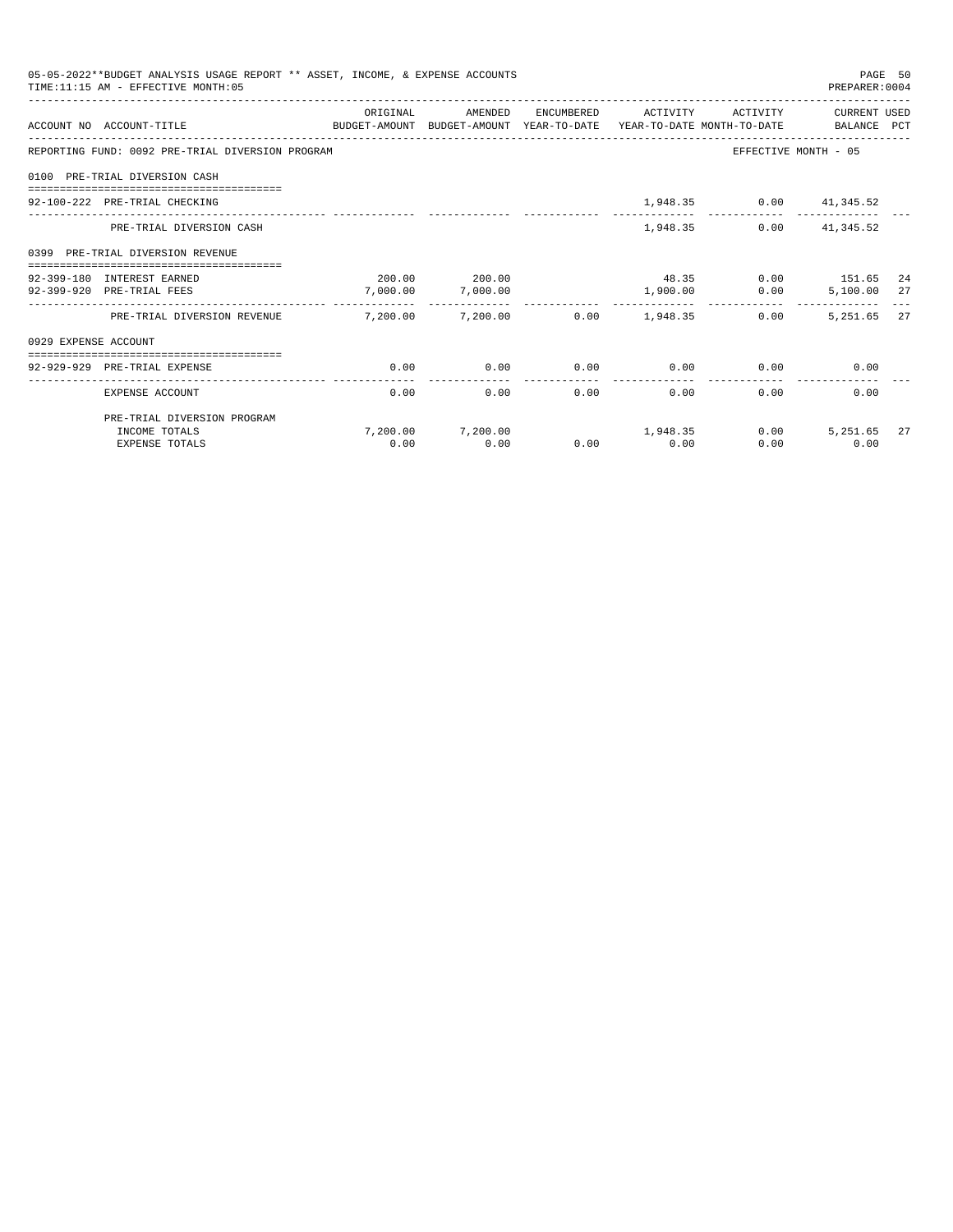| 05-05-2022**BUDGET ANALYSIS USAGE REPORT ** ASSET, INCOME, & EXPENSE ACCOUNTS<br>PREPARER:0004<br>TIME: 11:15 AM - EFFECTIVE MONTH: 05 |                                                        |          |                                                                                |            |          |              |                             |
|----------------------------------------------------------------------------------------------------------------------------------------|--------------------------------------------------------|----------|--------------------------------------------------------------------------------|------------|----------|--------------|-----------------------------|
|                                                                                                                                        | ACCOUNT NO ACCOUNT-TITLE                               | ORIGINAL | AMENDED<br>BUDGET-AMOUNT BUDGET-AMOUNT YEAR-TO-DATE YEAR-TO-DATE MONTH-TO-DATE | ENCUMBERED | ACTIVITY | ACTIVITY     | CURRENT USED<br>BALANCE PCT |
|                                                                                                                                        | REPORTING FUND: 0098 AGENCY FUNDS TAX COL & DIST CLERK |          |                                                                                |            |          |              | EFFECTIVE MONTH - 05        |
|                                                                                                                                        | 0100 AGENCY FUNDS CASH ACCOUNTS                        |          |                                                                                |            |          |              |                             |
|                                                                                                                                        | 98-100-101 TAX COLL-SALES TAX                          |          |                                                                                |            | 0.00     |              | $0.00$ 7,876.39             |
|                                                                                                                                        | 98-100-104 32ND DISTRICT COURT REGISTRY                |          |                                                                                |            | 0.00     | 0.00         | 49,660.63                   |
| 98-100-105                                                                                                                             | 32ND DISTRICT COURT RECEIVERSHIP                       |          |                                                                                |            | 0.00     | 0.00         | 139,245.00                  |
|                                                                                                                                        | 98-100-106 32ND DISTRICT COURT MINOR                   |          |                                                                                |            | 0.00     | 0.00         | 16,981.12                   |
|                                                                                                                                        | 98-100-107 TAX COLL-MOTOR VEHICLE DIVISION             |          |                                                                                |            | 0.00     | 0.00         | 11,771.78                   |
|                                                                                                                                        | AGENCY FUNDS CASH ACCOUNTS                             |          |                                                                                |            | 0.00     | 0.00         | 225,534.92                  |
|                                                                                                                                        | AGENCY FUNDS TAX COL & DIST CLERK                      |          |                                                                                |            |          |              |                             |
|                                                                                                                                        | INCOME TOTALS                                          | 0.00     | 0.00                                                                           |            |          | 0.00<br>0.00 | 0.00                        |
|                                                                                                                                        | EXPENSE TOTALS                                         | 0.00     | 0.00                                                                           | 0.00       | 0.00     | 0.00         | 0.00                        |